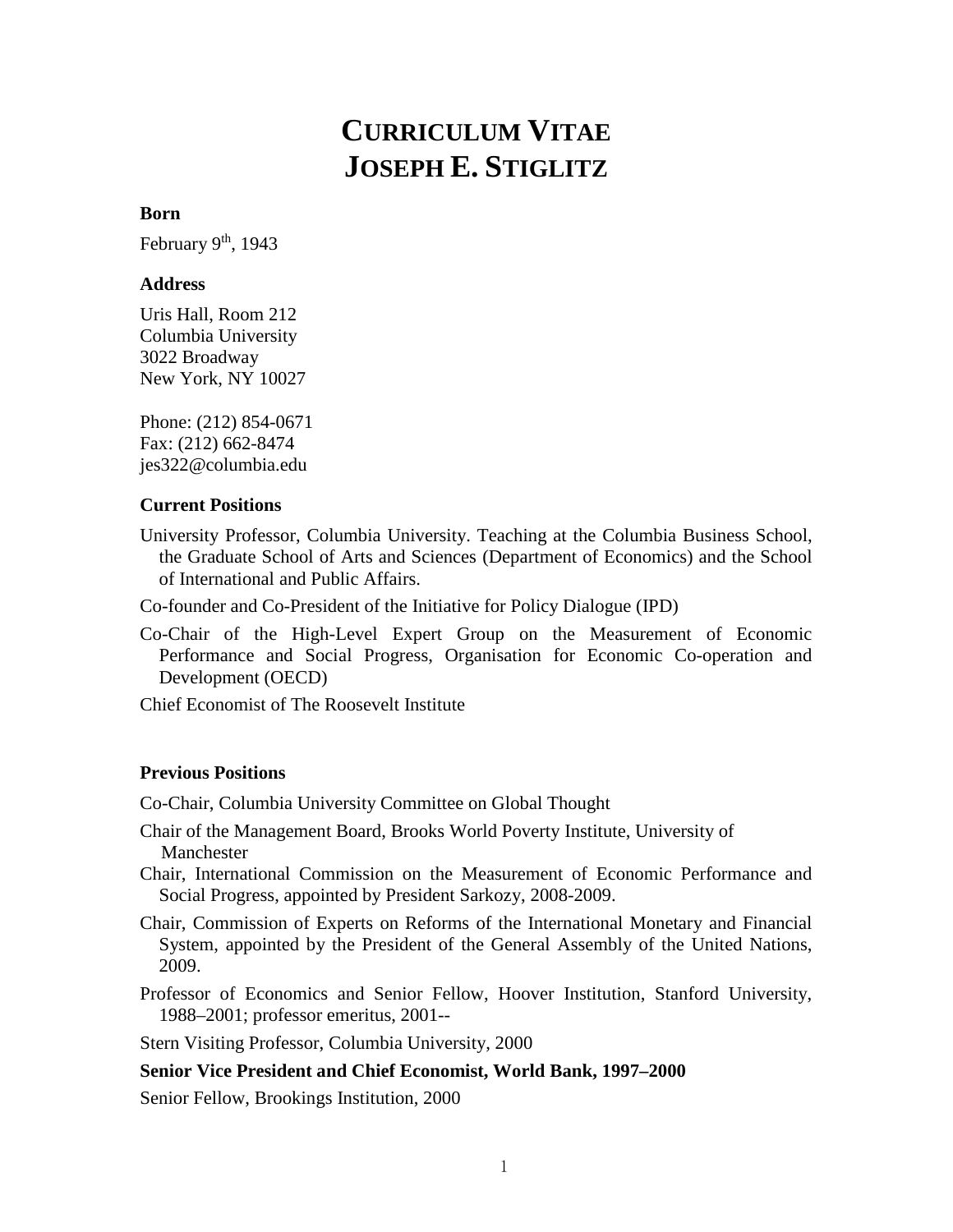### **Chairman, Council of Economic Advisers (Member of Cabinet), 1995–1997**

Member, Council of Economic Advisers, 1993–1995

Research Associate, National Bureau of Economic Research

Senior Fellow, Institute for Policy Reform

- Professor of Economics, Princeton University, 1979–1988
- Drummond Professor of Political Economy, Oxford University, 1976-1979
- Oskar Morgenstern Distinguished Fellow and Visiting Professor, Institute for Advanced Studies and Mathematica, 1978-1979

Professor of Economics, Stanford University, 1974-1976

- Visiting Fellow, St. Catherine's College, Oxford, 1973-1974
- Professor of Economics, Cowles Foundation and Department of Economics, Yale University, 1970-1974
- Senior Research Fellow, Social Science Division, Institute for Development Studies, University College, Nairobi (under Rockefeller Foundation Grant), 1969-1971
- Associate Professor, Cowles Foundation, 1968-1970
- Assistant Professor, Cowles Foundation, 1967-1968

Tapp Research Fellow, Gonville and Caius College, Cambridge, 1966-1970

Visiting Professor, Department of Economics, University of Canterbury, Christchurch, New Zealand, June-August, 1967

Assistant Professor of Economics, M.I.T., 1966-1967

#### **Education**

B.A. Amherst College, 1964 Ph.D. in Economics, M.I.T., 1966-1967

*Unearned Degrees*

M.A., Cambridge University, 1970 M.A., Oxford, 1976

#### **Honorary doctorates**

D.H.L., Amherst College, 1974 University of Leuven, 1996 Ben Gurion University, 1997 Academia de Studii Economice, Bucharest, December 1999 University of Namur, March 2000 Technical University, Lisbon, June 2000 Northwestern University, Doctor of Laws, June 2000 New School University, February 2001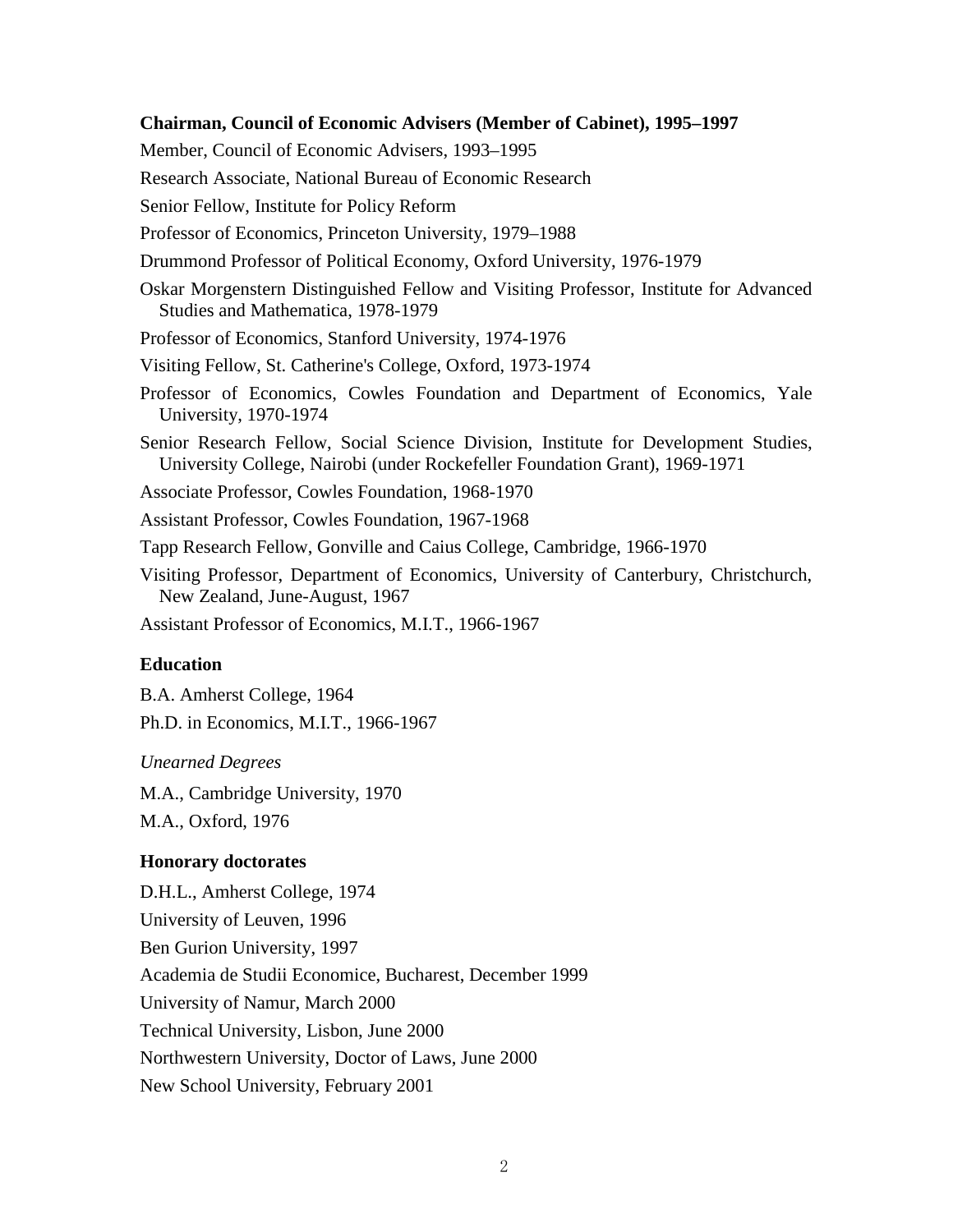Bard College, May 2001 University of Toronto, June 2001 Charles University, Prague, June 2001 Glasgow University, July 2001 University of Buenos Aires, November 2001 University of Andes, October 2001 Sofia State University "Saint Clement Ohridski," Bulgaria, 2002 Wirtschafts Universitat, Vienna, January 2002 University of Macau, March 2002 Pomona College, May 2002 Université catholique de Louvain la Neuve Belgium, February 2003 Doshisha University, April 2003 University of Barcelona, May 2003 Azerbaijan State Economic University, 2003 Waseda University, April 2004 Georgetown University, May, 2004 Indiana University, May 2004 Pace University, May, 2004 University of Oxford, June 2004 University of Bergamo, Italy, July 2004 Université d'Antananarivo, Madagascar, August 2004 Drexel University, June 2005 Universidad de La Plata, August 2005 Durham University, September 2005 Lingnan University, Hong Kong, December 2005 University of the Basque Country, May 2006 Università degli Studi di Genova, May 2006 Universidad Mayor de San Andrés, Bolivia, May 2006 Renmin University, China, March 2007 University of Venice, Italy, May 2008 University of Liège, Belgium, May 2008 University of Manchester, UK, October 2008 Luiss Guido Carli University, Rome, February 2010 University of Hyderabad, India, January 2013 University of Córdoba, Argentina, August 2012 University of Hyderabad, India, January 2013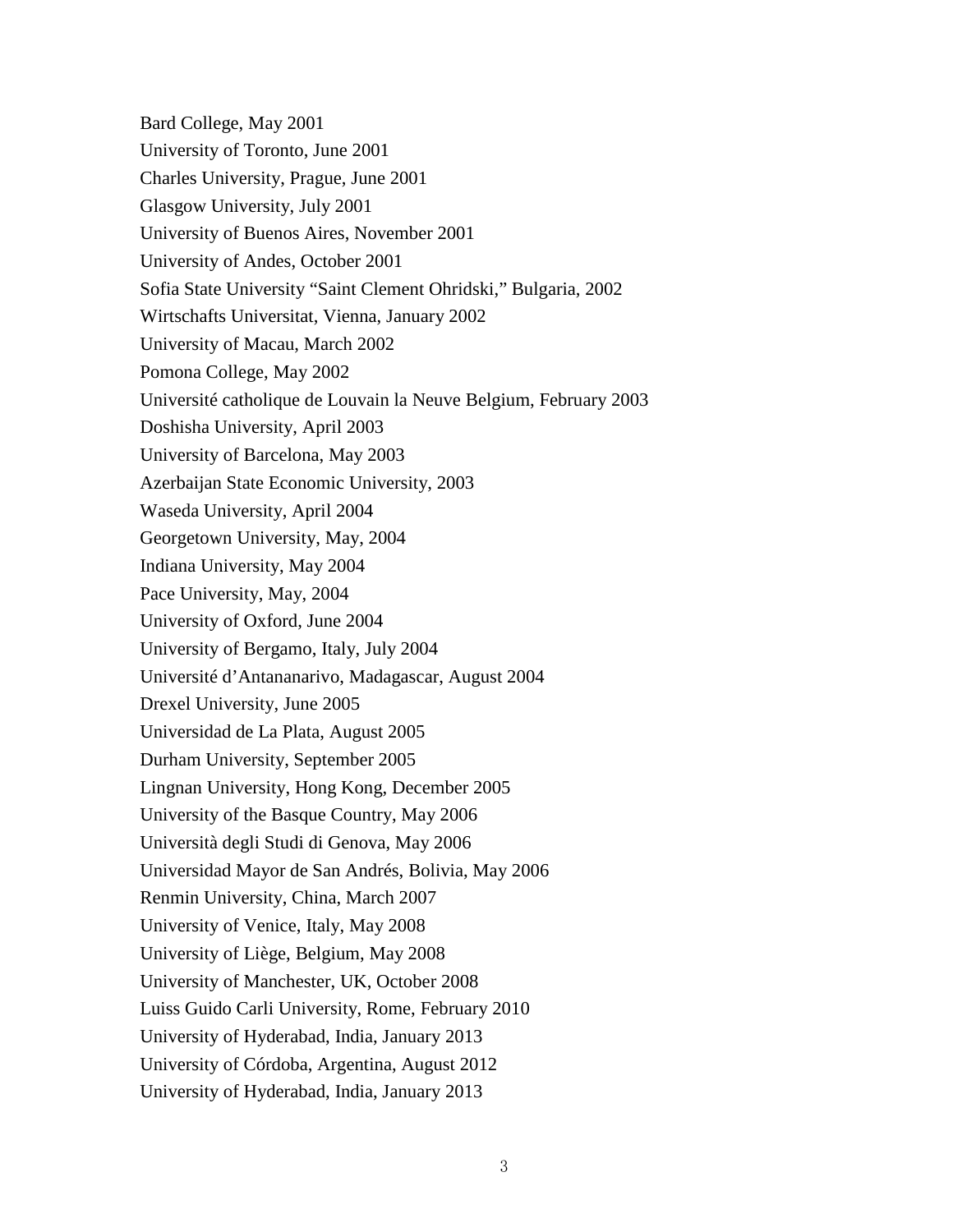Cambridge University, United Kingdom, June 2013 Universite Paris-Dauphine, France, June 2013 Harvard University, May 2014 Arizona State University, May 2014 HEC Paris, January 2015 University of Split, May 2015 University of the Republic of Uruguay, December 2015 Chinese University of Hong Kong (CUHK), May 2016 Sant'Anna School of Advanced Studies, University in Pisa, Italy, May 2017

# **Fellowships and Honors**

National Science Foundation Fellowship, 1964–1965 Fulbright Fellowship, 1965-66 Social Science Research Council Faculty Fellowship, 1969-1970 Guggenheim Fellowship, 1969-70 Fellow of the Econometric Society, 1972 **John Bates Clark Award, American Economic Association, 1979** Fellow, American Academy of Arts and Sciences, 1983 Fellow, National Academy of Science, 1988 International Prize of the Academia Lincei, 1988 UAP Scientific Prize, Paris, France, 1989 Corresponding Fellow of the British Academy, 1993 Rechtenwald Prize, Germany, 1998 Fellow, American Philosophical Society, 1998 **Nobel Prize in Economics, 2001** Honorary Fellow, Gonville and Caius College, University of Cambridge, 2001 Distinguished Leadership in Government award, Columbia Business School, 2002 Le Prix Europeén du Livre d'Économie, Special Mention for *Globalization and its Discontents*, November 2002 Honorary Professor, Al Farabi Kazakh National University, November 2003 Honorary Fellow, St. Catherine's College, Oxford, 2003 Order of the Gran Cruz con Placa de Oro, Republica de Colombia, 2003 Le Prix Européen du Livre d'Économie, First Prize, for *Roaring Nineties*, Paris, 2003 Bruno Kreisky Prize for Political Books, Vienna, 2003 Member, Pontifical Academy of Social Sciences, May 2003 John Kenneth Galbraith Award, American Agricultural Economics Association, August 2004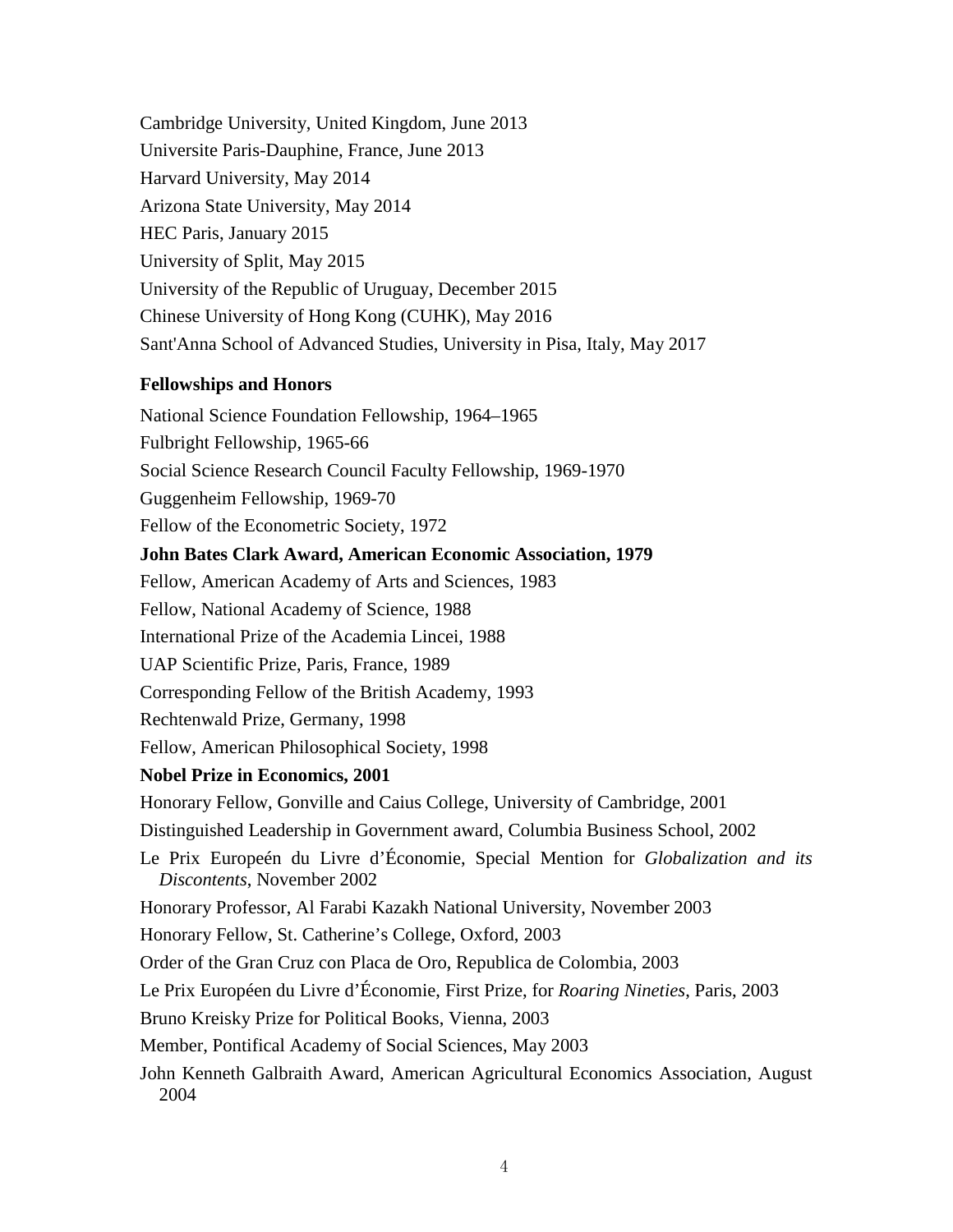Serbian Scientific Society, December 2005

Honorary Professorship, Wuhan University, Hubei Province, China, March 2006

- Changjiang Scholar, China Center for Economic Research, Peking University, China, March 2006
- La Medalla de la Orden Nacional "Al Mérito," Ecuador, July 2006
- National Center for Law and Economic Justice Benefit Award, May 2006
- Honorary Fellowship, Fitzwilliam College, May 2006
- Honorary Professorship, Guizhou University, China, March 2007
- Honorary Professorship, Yunnan University, China, March 2007
- Honorary Professorship, Central University of Finance and Economics, Beijing, China, March 2007
- Honorary Dean, Hanqing School, Renmin University, Beijing, March 2007
- Le Prix Manpower for *Making Globalization Work*, October 2007
- Honorary Professor, Universidad de San Martin De Porres, Lima, Peru, December 2007
- Honorary Professor, Universidad Nacional de San Antonio Abad del Cusco, Peru, December 2007
- Lead author and member of the Steering Committee, Working Party 3, of the 1995 (Second Assessment) Report of the Intergovernmental Panel on Climate Change, which shared the **2007 Nobel Peace Prize**
- John F. Kennedy Memorial Fellowship, Fulbright New Zealand, March 2008
- Honorary Professorship, Tsinghua University, Beijing, China, March 2008
- International Labour Organization, Decent Work Research Prize, June 2008
- The Royal Society, Foreign Member, May 2009
- Gerald Loeb Award, Commentary category, June 2010. (Among the highest honors in journalism, the Loeb Awards recognize the work of journalists whose contributions illuminate the world of business, finance and the economy for readers and viewers around the world.)
- Inaugural Rodney Wylie Eminent Visiting Fellow, University of Queensland, July 2010
- Francis Perkins Working People's Award, 2010 presented by the Fiscal Policy Institute, October 7, 2010, for recognizing the importance of sound economic analysis to the well-being of working people everywhere; for groundbreaking work on the circumstances under which government can improve market performance; and for vital contributions to public policy at the international, national, and state levels.
- The Karel Englis Honorary Medal for Merit in the Social and Economic Sciences, awarded by the Academy of Sciences of the Czech Republic, 2010
- Legion of Honor, rank of Officier, France, February 2012
- Economic Theory Fellow, Society for the Advancement of Economic Theory, July 2012
- Corresponding Academic, Royal Academy of Economic Sciences and Finance, Spain, September, 2012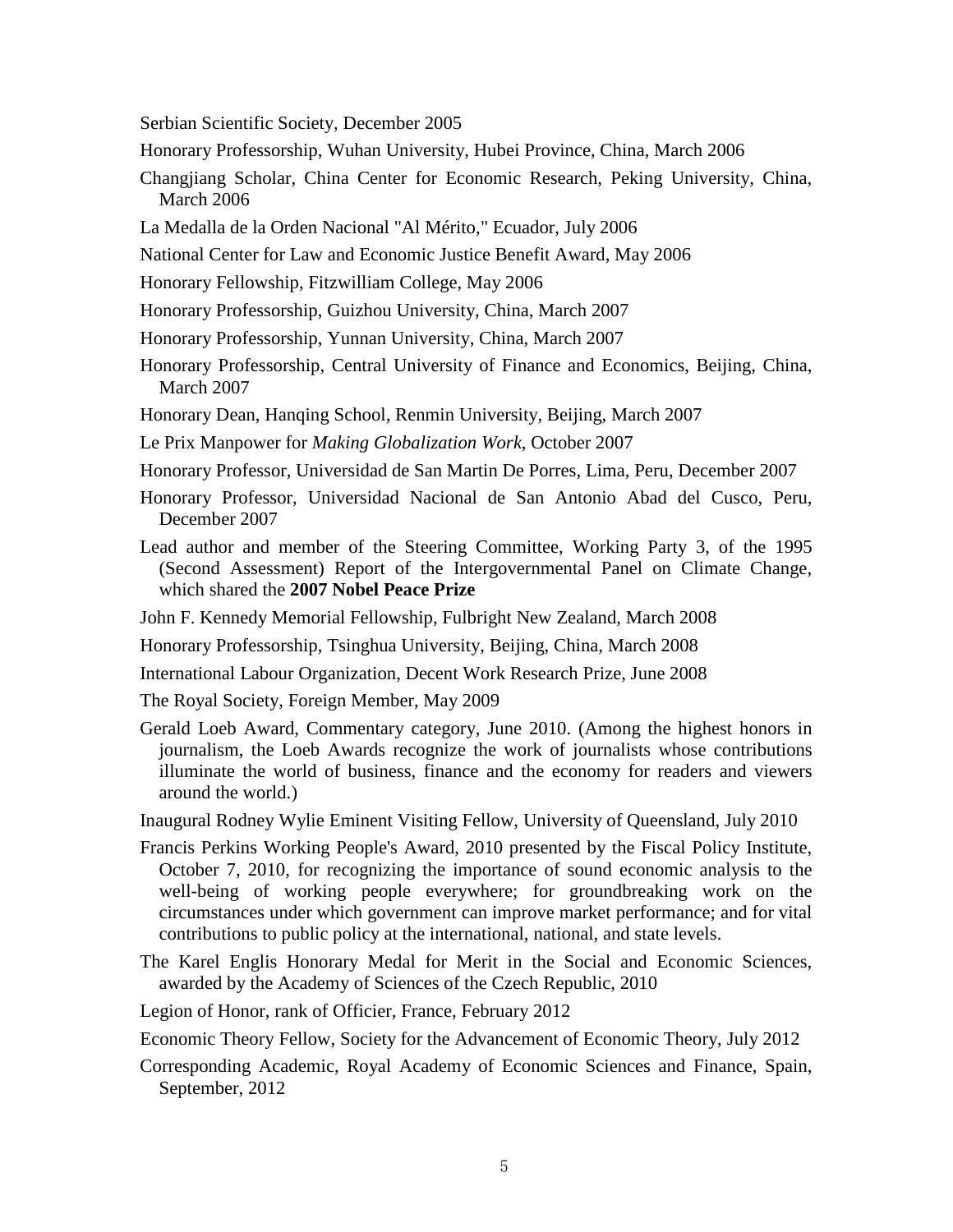Global Economy Prize, Kiel Institute, Germany, June 2013

Robert F. Kennedy Book Award, for *The Price of Inequality*, September 2013

Daniel Patrick Moynihan Prize, May 2014

Member, the American Academy of Political and Social Science, 2014

Jean-Jacques Laffont Prize, June 2014

George S. Eccles Prize for Excellence in Economic Writing, for Creating a Learning Society, Columbia Business School, May 2015

Columbia University Press, Distinguished Book Prize, for Creating a Learning Society, September 2016

Bloomberg 50 Most Influential People in the World of Finance, September 2016

Progress Medal for Scholarship and Leadership on Fairness and Well-being, Society for Progress, September 2016

National Association of Business Economics (NABE) Paul A. Volcker Lifetime Achievement Award for Economic and Monetary Policy, March 2017

Estoril Global Issues Distinguished Book Prize, for *The Euro*, May 2017

Sigillum Magnum, University of Bologna, November 2017

#### **International Positions, Boards, etc. (selected)**

Past President, Eastern Economics Association, 2008

President, International Economics Association, 2011-2014; Committee Member, 2014-

Member, High-level Commission on Carbon Prices, 2016-

Center for a New Economy's Growth Commission for Puerto Rico, 2016-

Member, CFTC-SEC Advisory Committee on Emerging Regulatory Issues

World Bank, Chief Economist's Council of Economic Advisers, 2000-

ILO World Commission on the Social Dimensions of Globalization, 2003

High Level Panel of the African Development Bank, 2006-2007

Chairman, SI Commission on Global Financial Issues, 2009

Member, Economic Advisory Panel of the South African Minister of Economic Development, 2010

Member, Prime Minister's Advisory Committee of Progressive Intellectuals, Spain, 2008-2011

Member, International Advisory Board, Renault-Nissan (2000-2004)

Member, International Advisory Board, Docomo, 2008-2011

Member, International Advisory Board, Statoil, 2011-

Member, Economic Advisory Board, Brennan Center for Justice, 2015-

Commissioner, World Health Organization's High-Level Commission on Health Employment and Economic Growth, 2016

Board Member, Acumen Fund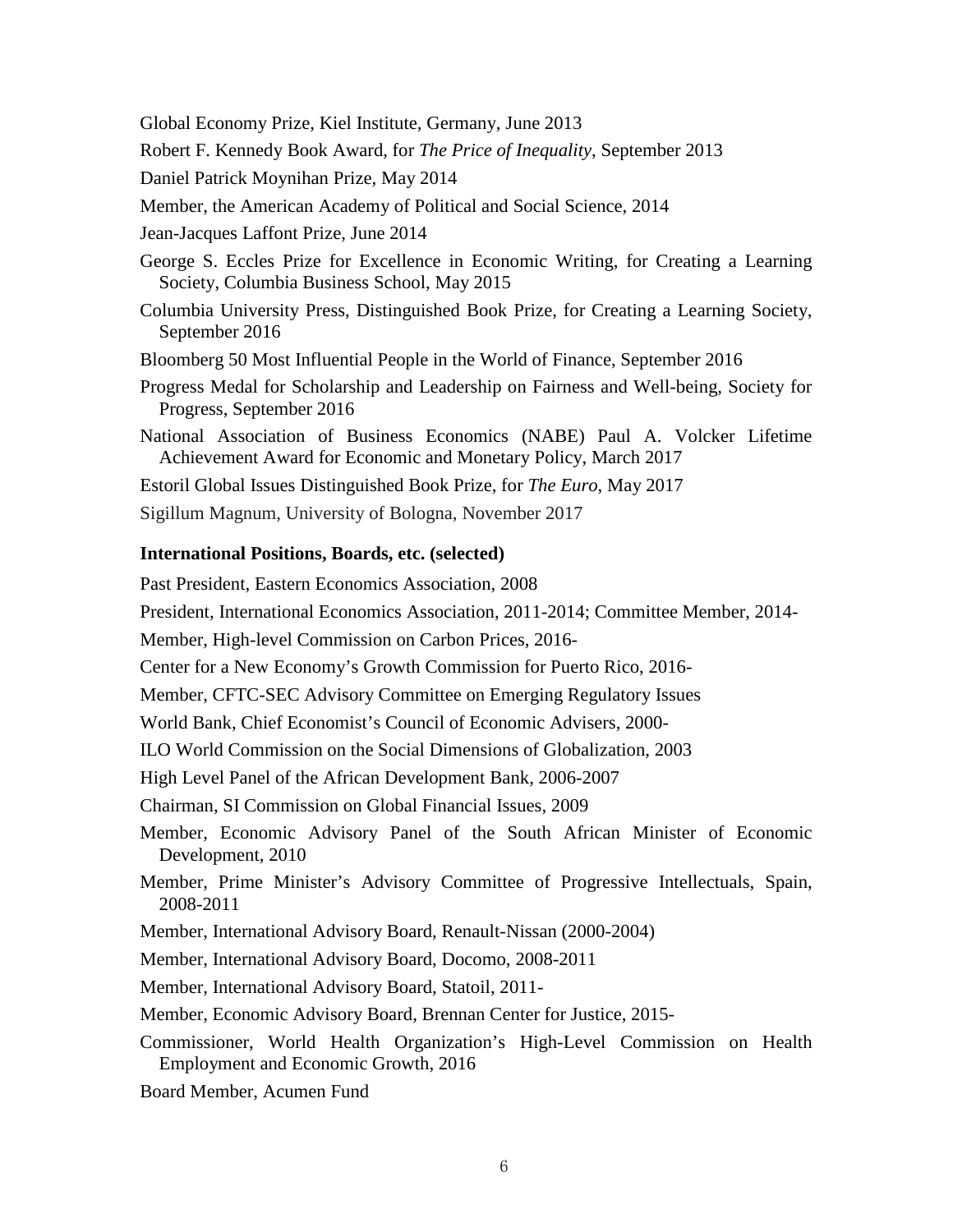Board member, Alliance for Climate Protection, 2011-

Member, Executive Supervisory Committee, CERGE-EI, Prague

Executive Board, Economic Research Forum, Cairo

Honorary Member, Board of Directors, Center for Global Development

Foreign Member, Russian Academy of Sciences, elected in 2003

Member, Barcelona Graduate School of Economics Advisory Scientific Council, 2007-

Member, Fiscal Commission Working Group, Scotland, 2012-

Member of French Government's Independent Council for Growth and Full-Employment, 2014-

Intergovernmental Panel on Climate Change (Steering Committee, Working Party 3, second assessment, a Lead Author of 1995 Report)

Chairman, Economic Policy Committee, OECD. 1993-1995

Member of the Board, Resources for the Future

Member of the Board of Trustees, Amherst College

Trustee, Folger Library, Washington, 2000-2005

International Advisory Board, Korea Financial Services Commission

U.S./Israel Joint Economic Decision Group (JEDG), 1993-1996

Member, Mid-east Economic Peace Forum, Amman, 1995

Chair, U. S. Delegation, OECD Ministerial, 1996

Member, U.S. Delegation, G-7 Jobs Summit, France, 1996

Chair, U.S. Delegation, G-7 and Developing Country Telecommunications Conference, South Africa, 1996

World Bank Delegate, G-22

Headed, U.S. Delegations to India, China, Russia, Ukraine

# **Consulting (selected)**

Ford Foundation Energy Policy Study, 1973

Department of Labor (Pensions and Labor Turnover), 1974

Department of Interior (Offshore Oil Leasing Programs), 1975

Federal Energy Administration (Intertemporal Biases in Market Allocation of Natural Resources), 1975-76

World Bank

O.E.C.D.

Electrical Power Research Institute

Office of Fair Trading (U.K.) Consumer Protection Legislation

Bell Communications Research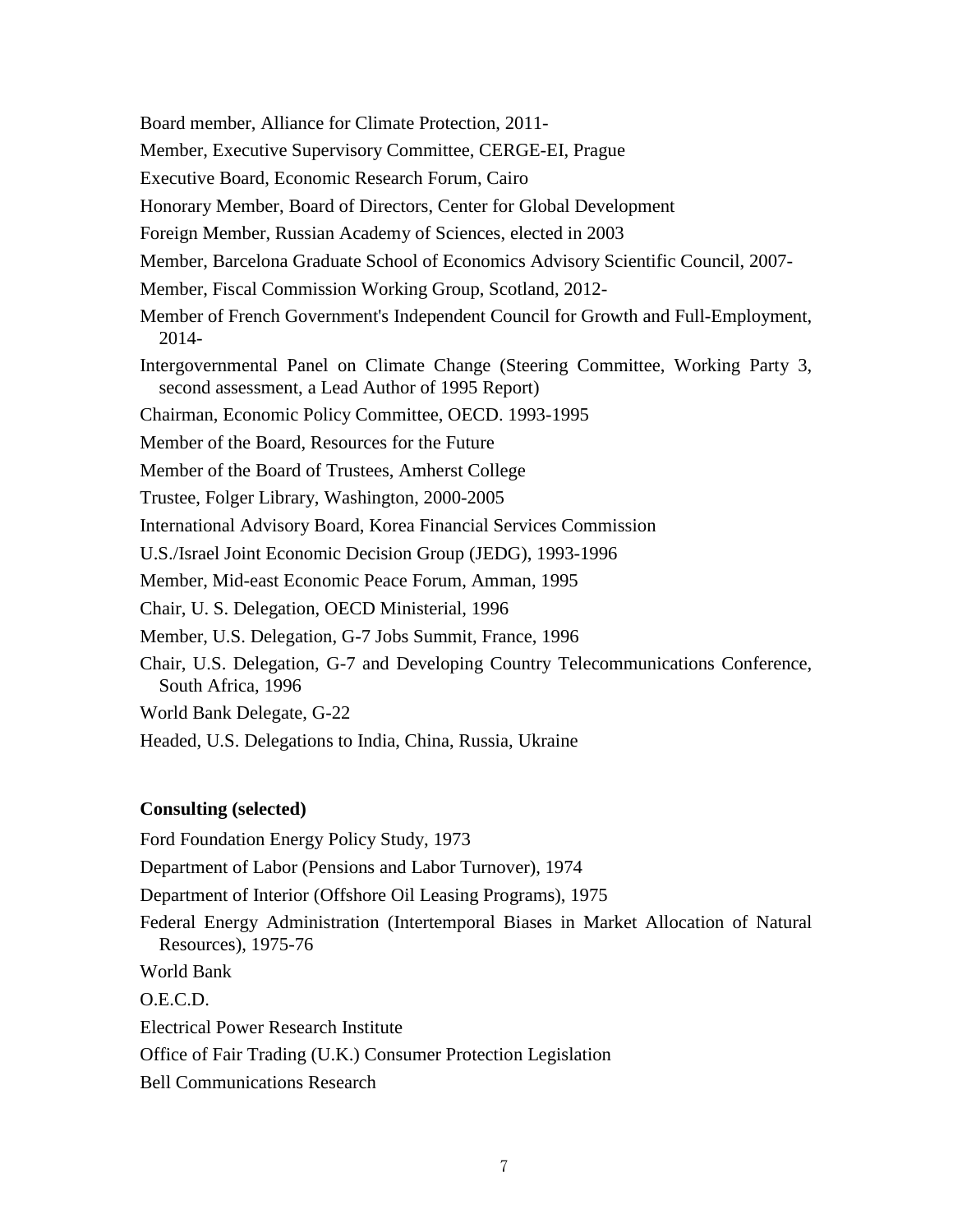Bell Labs U.S. State Department - AID Inter-American Development Bank State of Louisiana (Attorney General) State of Texas (Attorney General and Governor's Office) Office of Tax Analysis, U.S. Treasury Federal Reserve Board Office of Technology Assessment State of Alaska Seneca Indian Nation **Micronomics** Department of Justice Senior Advisor, Sebago Associates New York State, Attorney General's Office States of California, Washington, and others on Banking Competition

# **Selected Invited Lectures**

Far Eastern Meetings of the Econometric Society, Tokyo, 1970 Association of University Teachers of Economics, Warwick, 1974 Westfalich Academy of Science Fifth Annual Lecture of the Geneva Association, delivered at Zurich, March 1983 David Kindall Lecture, University of Illinois, 1985 Frank W. Paish Lecture, Association of University Teachers of Economics, Bath, United Kingdom, 1985 Journal of Money, Banking and Credit Lecture, Western Economic Association, Las Vegas, 1985 Invited Plenary Session Lecture, Meetings of the Sociedade Brasileira de Econometria, Belem, Brazil, December 1986 Upjohn Lecture, Western Michigan University, 1986 Johansen Lectures, Oslo, 1986 Frontiers of Economics Lecture, World Bank, 1986 Harry Lyman Hooker Distinguished Visiting Professors Series, McMaster University, 1986 Shepherd Lecture, State University of Iowa, 1986 Shell Lecture, City University, London, 1986 Rand Chair Distinguished Speaker Series, SUNY-Buffalo, 1987

Fisher-Schultz Lecture, European Meetings, Econometric Society, Copenhagen, 1987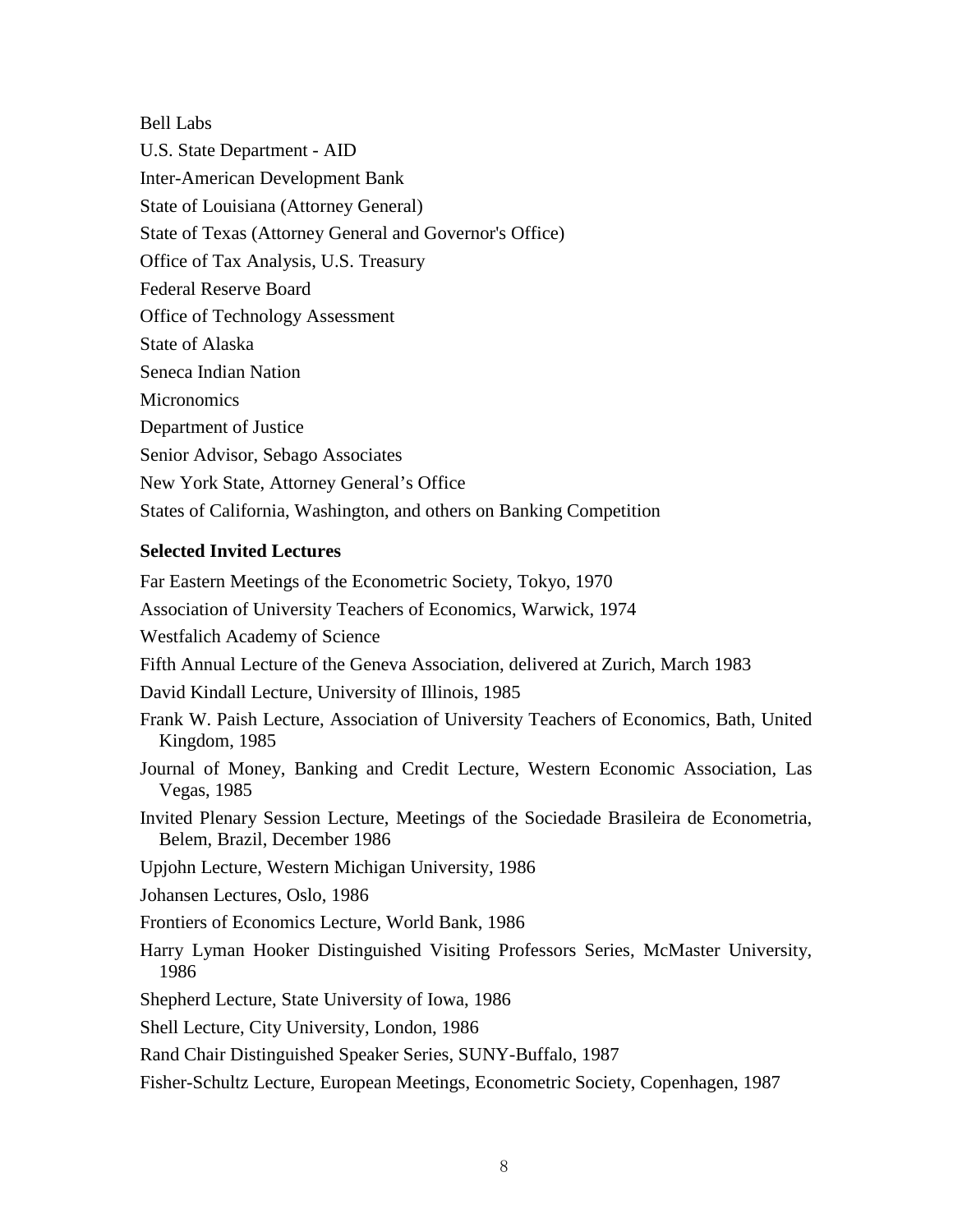Jacob Marschak Lecture, Far Eastern Meetings, Econometric Society, Tokyo, 1987

Invited Plenary Lecture, American Accounting Association, Cincinnati, 1987

Central Bank of Uruguay, Annual Conference for South American Economists, 1988

Argentina Economic Association, 1988

NÖG Lecture, Austrian Economic Association, 1988

John Crawford Lecture, Economic Congress of Australia (Joint Meeting of Economic Society, The Econometric Society, The Australian Agricultural Society and The Economic History Society of Australia and New Zealand, Canberra), 1988

Stevenson Lectureship, University of Glasgow, Scotland, December 1988

Plenary Session Latin American Meeting of the Econometric Society, Santiago, Chile, August 1989

Musgrave Lecture, University of California, Santa Cruz, March 1990

AT&T Lecture Series, Notre Dame University, April 1990

Wicksell Lectures, University of Stockholm, May 1990

Institute of Public Administration Annual Conference, Dublin, December 1990

IPR-IRIS Conference, Prague, March 1991

Caffee Lecture on Reformulation of Monetary Theory, Rome, April 1991

Lindhal Lectures on Fiscal and Monetary Policy, Uppsala, Sweden, April 1991

Irish Economic Association Annual Conference, Keynote Lecture, Dublin, May 1991

Federal Reserve Bank of Cleveland, May 1991

Villa Mondrage International Economic Seminar, Rome, June 1991

Far Eastern Meeting of the Econometric Society, Seoul, June 1991

Korea Development Institute, Seoul, June 1991

National Association of Business Economists, Los Angeles, September 1991

Marshall Lecture, European Economic Association Annual Meeting, Cambridge, UK, September 1991

NBER/CEPR Conference on Unemployment and Wage Determination, Boston, October 1991

NBER Taxation Program, Cambridge, MA, October 1991

- Institute for Policy Reform 1991 AID Economists' Conference, Raleigh-Durham, November 1991
- United Nations Conference on Trade and Development, Geneva, December, 1991

CEPR Conference on Finance and Development in Europe, Santiago, Spain, December 1991

- Schumpeter Lecture, Kyoto, 1992
- Marshall Lecture, Cambridge, 1996
- Wider Lecture, Helsinki, 1997
- EIB Lecture, Florence, 1997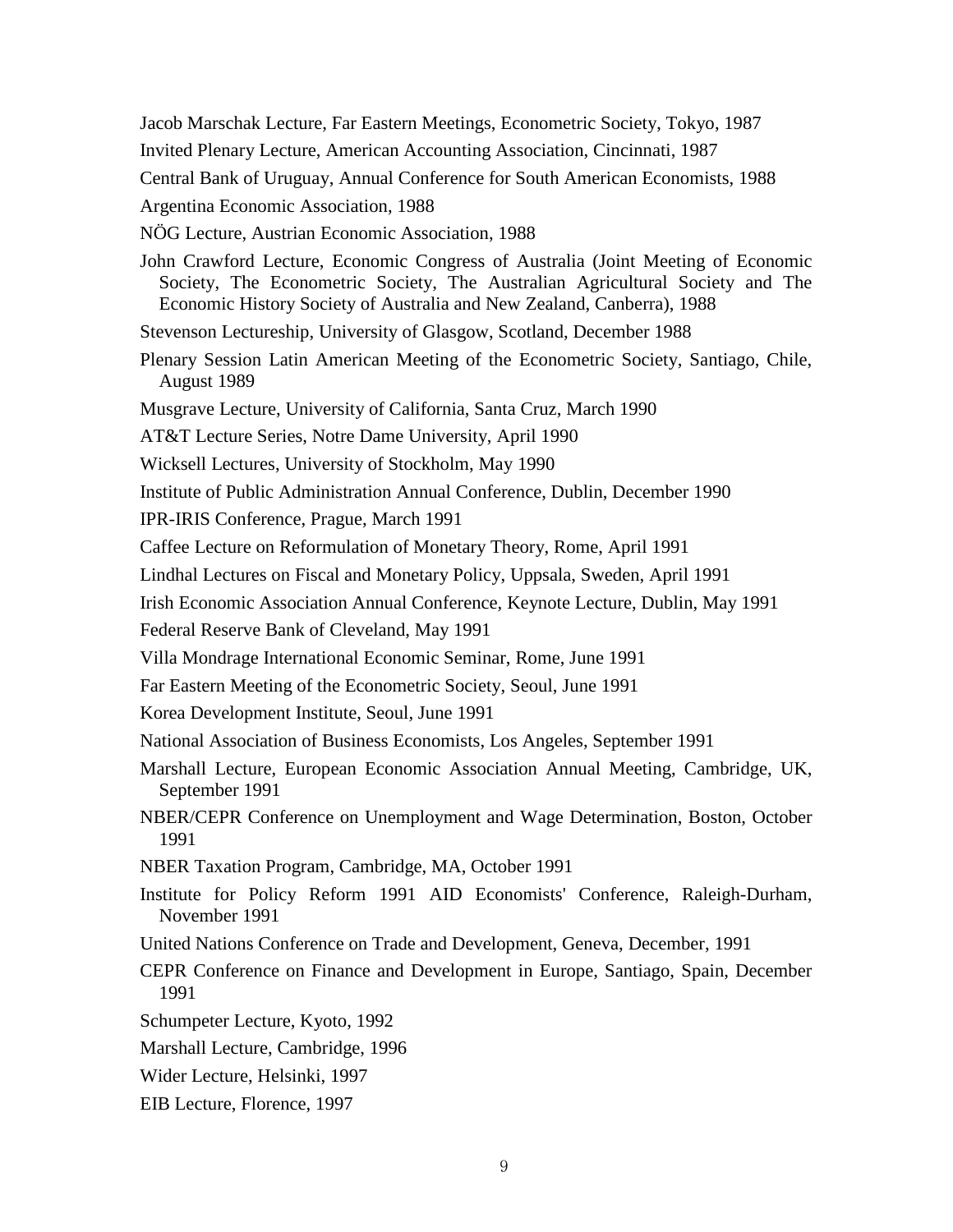- Indian Development Bank 50th Jubilee Lecture, 1998
- Prebisch Lecture, Geneva (UNCTAD), 1998
- Annual Lecture, Government Economists Association, Chicago, 1998
- University of Pittsburgh McKay Lecture, 1998
- Institute of International Finance, Cordoba, Argentina, 1998
- American Economic Association, Distinguished Lecture on Economics in Government, 1998
- Bangladesh Economic Association, 1999
- National Economic Research Institute Jubilee Lecture, 1999
- Mattioli Lectures, Milan, 1999
- Schwartz Lecture, Northwestern, 1999
- McKenzie Lecture, Rochester, 1999
- Nobel Symposium in Economics: The Economics of Transition, Saltsjöbaden, Sweden, 1999
- Oxford Amnesty Lecture, 1999
- Bruno Lecture, Beunos Aires, 1999
- Papandreou Lecture, Athens, 1999-2000
- Center for Contemporary Arab Studies, Georgetown University, 2000
- Calouste Gulbenkian Foundation, Lisbon, 2000
- Money, Macro and Finance Research Group Millennium Conference, London, 2000
- HKEA First Biennial Conference, Hong Kong, 2000
- Fifteenth Annual Henry George Lecture, University of Scranton, 2000
- (Keynote speaker, invited lecture, at national or regional economic meetings in Bogota, Montivedeo, Colombo, Manila, Seoul, Tokyo, Bangkok, Marrakech, Cairo, Kampala, Nairobi, Dacca, Kuala Lampur, San Salvador, San Jose (Costa Rica))

Goldman Lecture in Economics, Wellesley University, 2001

- Arthur M. Okun Lecture Series, Yale University, 2001
- Global Employment Forum, International Labor Office, Geneva, 2001
- Fourteenth Annual Emile Grunberg Lecture Series, The University of Akron, 2001
- Sixth International Congress, Centro Latinoamericano de Administración para el Desarrollo, 2002
- Austrian Federal Ministry for Economic Affairs and Labour discussion forum, Vienna, January 2002
- Miliband Lecture, London School of Economics, 2002
- Keynote address, New School Graduate Program in International Affairs, "Economic Management and Political Collapse in Argentina" conference, April 2002
- National Economic Council, Caracas, 2002
- World Knowledge Forum, Seoul, 2002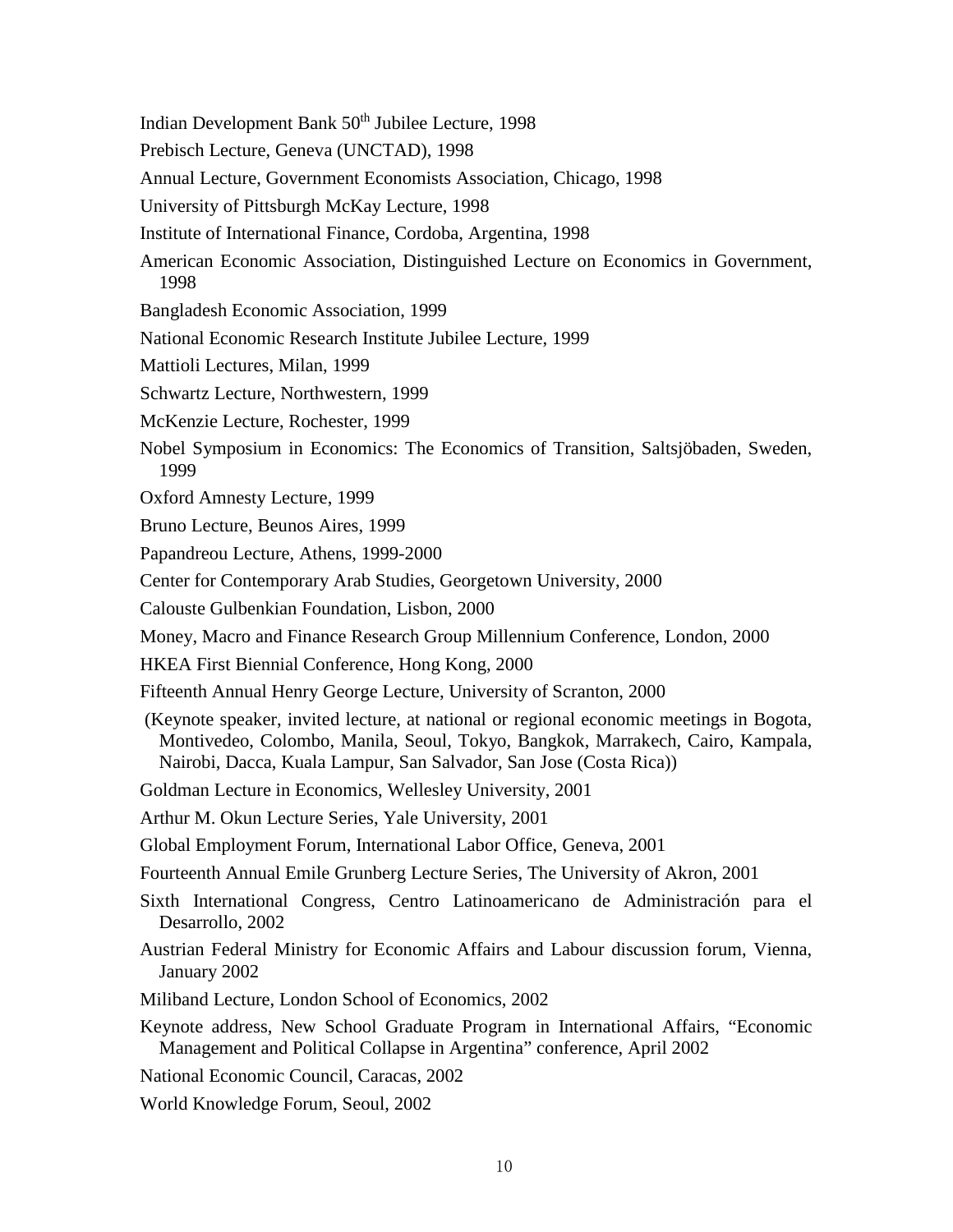Cercle de Economistes, Aix en Provence, 2002

Okigbo Memorial Lecture Series, inaugural edition, Enugu, Nigeria, 2002

- Brazilian Economic and Social Development Bank fiftieth anniversary seminar, Rio de Janeiro, 2002
- Second Prebisch Lecture, Economic Commission for Latin America and the Caribbean, Santiago, Chile, 2002
- El Consejo de Economía Nacional conference, Caracas, 2002
- Twentieth anniversary of Economics Faculty at the University of Urbino, Italy, 2003
- Asian Development Bank Distinguished Speakers Program, Manila, 2003
- Clarendon Lecture, Oxford University, 2003
- Korean Development Institute, 2003
- The Fourth Annual JAMA Lecture, The Elliott School of International Affairs, George Washington University, March 2003
- Columbia Business School Distinguished Lecture Series, 2003
- Conferencia Internacional Bogotá, 2003
- Aaron Wildavsky Forum for Public Policy, Berkeley University, 2004
- Second Gunnar Myrdal Lecture, United Nations Economic Commission for Europe, Geneva, 2004
- Tanner Lecture, Oxford University, 2004
- Keynote Address, Conference on Financial Disintermediation, The Bank Indonesia and Asian Development Bank, Denpasar, Bali, December 2004
- Keynote Address, Ministerial Conference on Intellectual Property for Least Developed Countries, World Intellectual Property Organization, Seoul, 2004
- Keynote Lecture, Seventh National Conference on Economics, A Coruña, Spain, 2005
- Nobel Lecture series, Chinese University of Hong Kong, March 2005
- Tenth Sir Arthur Lewis Memorial Lecture, Basseterre, St. Kitts and Nevis, November 2005
- Distinguished Lecture in Economics and Public Policy, Clare College, 2006
- Yates Lecture, The Murphy Institute, Tulane University, New Orleans, 2006

Jacques de Larosiere Lecture, European Bank for Reconstruction and Development, London, 2006

- Takata Yasuma Memorial Lecture, Kyoto University, 2006
- Geary Lecture, Economic and Social Research Institute, Dublin, 2006
- Keynote Address, University of San Francisco Law School Symposium on Regulatory Federalism, 2006
- Fourth Annual KC Basu Lecture, National University of Juridical Science, Calcutta, 2007
- Keynote Address, Conference on "Welfare State in the International Economy" University of Texas at Austin, 2007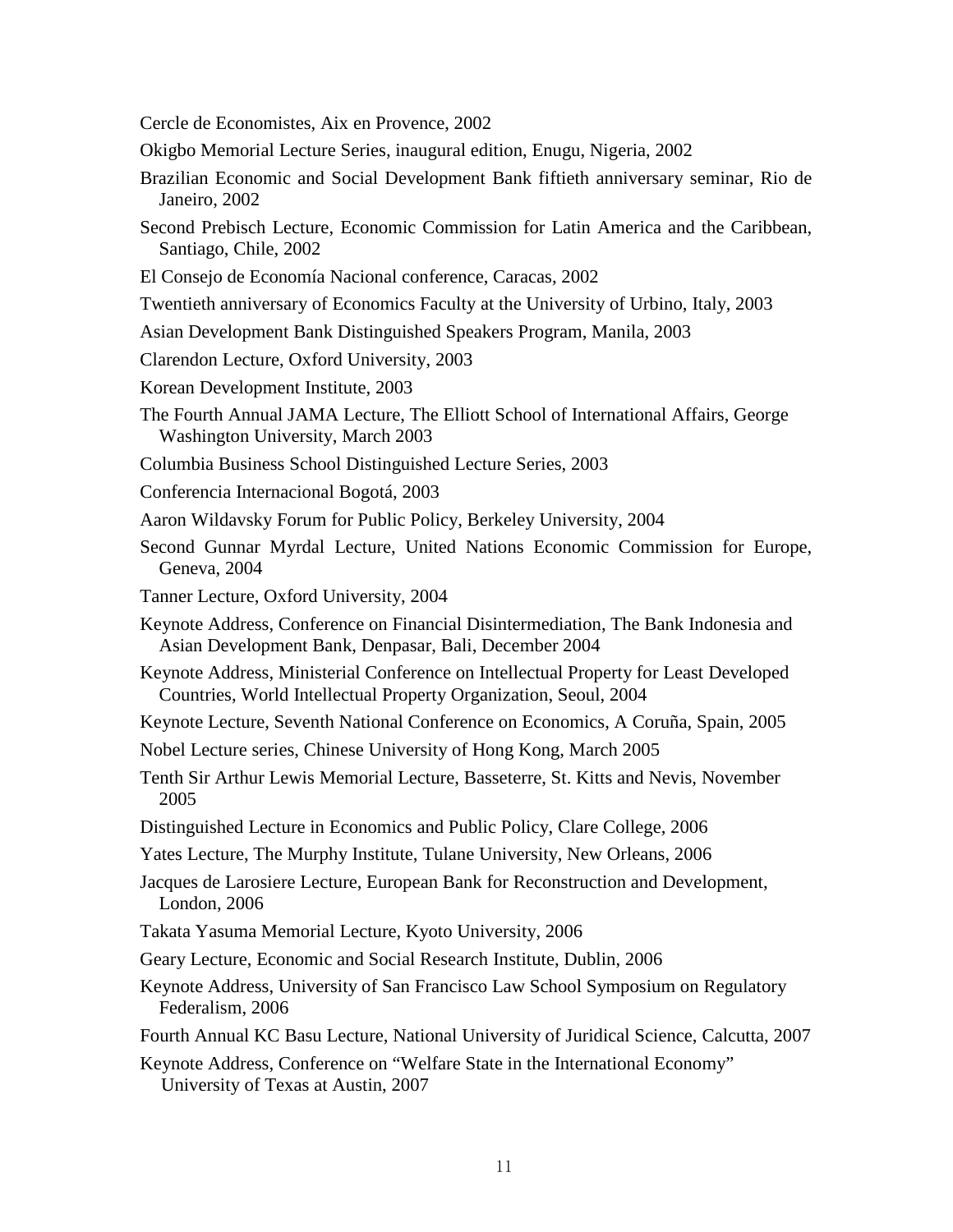Annual Frey Lecture on International Property, Duke University, 2007 China Development Forum, 2006-2017 Howard University Omicron Delta Epsilon Economic Honors Society Dinner, 2007 Grotius Lecture, 101<sup>st</sup> Annual Meeting of the American Society for International Law, Washington, DC, 2007 Khazanah National Bank Global Lectures, Kuala Lumpur, Malaysia, 2007 Waseda University 125<sup>th</sup> Anniversary Celebration, Tokyo, 2007 Foundation Day Lecture, University of Manchester, UK, 2008 Kenneth Arrow Lecture, Columbia University, New York, 2008 Tenth Annual D.T. Lakdawala Memorial Lecture, New Delhi, 2008 Eminent Speakers Series, African Development Bank, Tunis, 2010 Daniel Patrick Moynihan Lecture, Washington, D.C., 2014 [HEC Honorary Degree conferral presentation,](https://www.youtube.com/watch?v=b1CPDIj2Bu8) Paris, 2015 Adana Young Businessmen Association Lecture, Turkey, 2015 WEF Latin America Lecture and Panel, Colombia, 2015 Royal Geographical Society Lecture, London, 2015 Our Common Future under Climate Change Conference, UNESCO, Lecture, Paris, 2015 UN Conference on Financing for Development, Ethiopia, 2015 Jackson Hole Summit Lecture, 2015 Clinton Global Initiative Annual Meeting, New York, 2015 World Bank/IMF Annual and Spring Meetings, Alternative Forum, Lima, 2015 The Center for Public Policy Debate Lecture, Sao Paolo, 2015 4th BRICS International Competition Conference Lecture, South Africa, 2015 Keynote Speaker, UNIDO General Conference, Vienna, 2015 Calouste Gulbenkian Foundation Lecture, Lisbon, 2015 Research Institute for Development, Growth, and Economics Forum Lecture, Buenos Aires, 2015 University of Zurich Lecture, 2016 World Economic Forum Lecture and Panel, Switzerland, 2016 Bank of Japan, Shinzo Abe, and Taro Aso Lecture, Toyko, 2016 Keynote speaker, The University of Ottawa, 2016 High Level Leadership Seminar Lecture, Namibia, 2016 The Chinese University of Hong Kong Lecture, Hong Kong, 2016 Council on Foreign Relations, New York, City, 2016 Advanced Graduate Workshop on Poverty, Development and Globalization Lecture, India, 2016 Annual Meeting of the African Export-Import Bank Lecture, Seychelles, 2016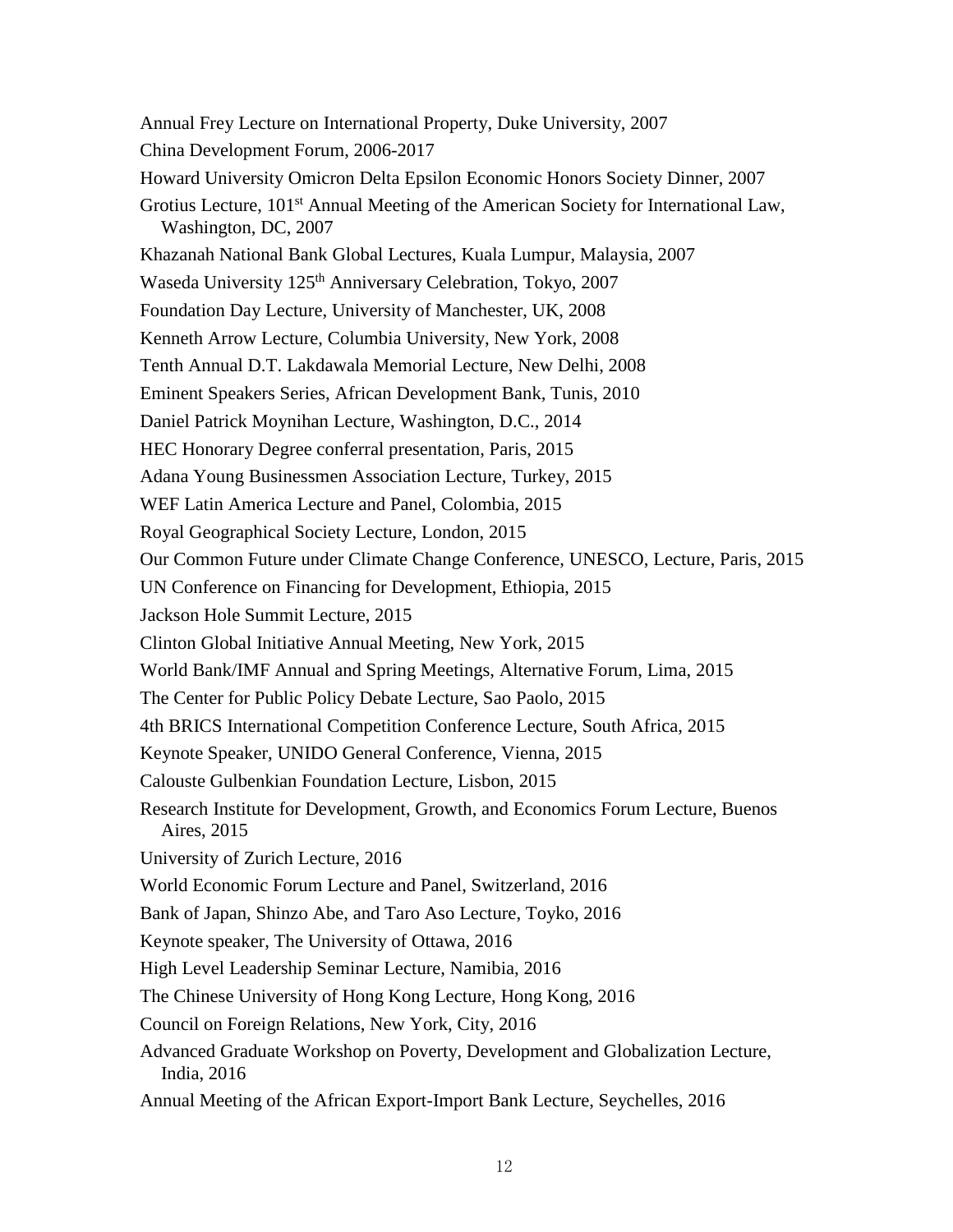Keynote speaker, The Biennial Cooperative Economy, Italy, 2016 Keynote speaker, International Summit of Cooperatives, Quebec City, 2016 Keynote speaker, Princeton University's Griswold Center for Economic Policy Studies Conference on Inequality, 2016

Presentation at the European Parliament to present ["Overcoming the Shadow](http://www8.gsb.columbia.edu/faculty/jstiglitz/sites/jstiglitz/files/Overcoming%20the%20Shadow%20Economy.pdf)  [Economy,"](http://www8.gsb.columbia.edu/faculty/jstiglitz/sites/jstiglitz/files/Overcoming%20the%20Shadow%20Economy.pdf) a report on reforming tax secrecy havens with Mark Pieth, published in Friedrich Ebert Stiftung International Policy Analysis Paper, with participation of half of the members of the Parliament, 2016

University of Havana and ANEC (The Cuban Society of Marketing of the National Association of Economists and Accountants of Cuba) Lecture, Cuba, 2016

Annual Meeting of the American Economic Association, Chicago, 2017

# **Editing**

Co-editor, *The Economists' Voice* Co-editor, *Journal of Globalization and Development*

*Previous editing positions*

Founding Editor, *Journal of Economic Perspectives* Editorial Board, *World Bank Economic Review* Associate Editor, *Review of Economic Design* Board of Consulting Editors, *Economic Notes* (Monte dei Paschi Di Siena, Italy) Member, Scientific Committee, *Assicurazioni*, Rome, Italy Editorial Board, *The Geneva Papers on Risk and Insurance Theory* Editorial Board, *Revista de Econometrica* Associate Editor, *Journal of Economic Theory*, 1968-73 Co-editor, *Journal of Public Economics*, 1980-83 American Editor, *Review of Economic Studies*, 1968-76 Associate Editor, *American Economic Review*, 1968-76 Associate Editor, *Energy Economics* Associate Editor, *Managerial and Decision Economics* Editorial Board, *The Review of Industrial Organization*

# **Other Activities**

Counselor of the Academic Committee, National Economics Foundation International Advisory Committee, Barcelona Graduate School of Economics International Advisory Board, Open Society Foundation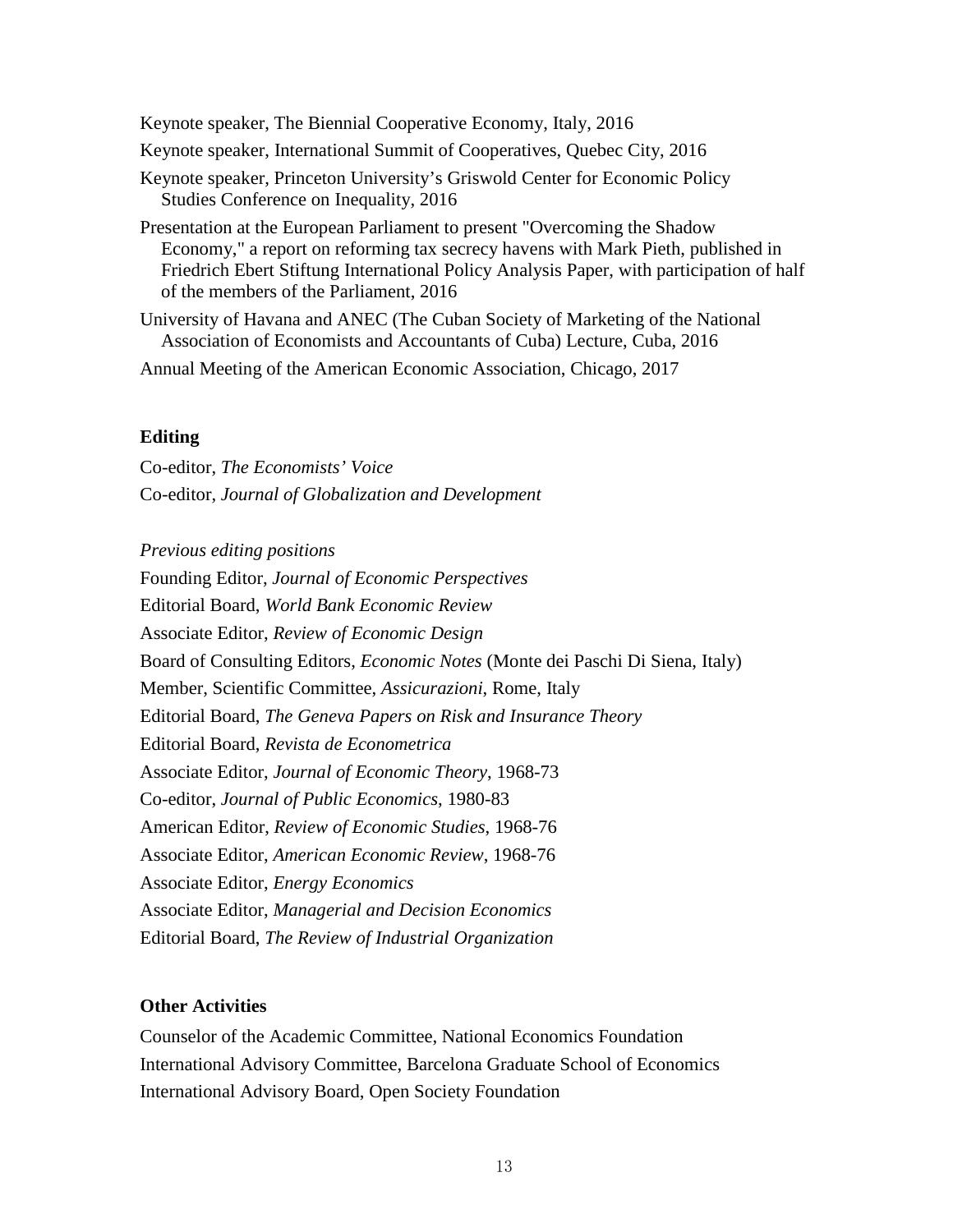Committee on Graduate Education in Economics, American Economic Association Member, M.I.T. Corporation Visiting Committee in Economics, 197l-1983 Member, Committee on Urban Public Economics, 1973 Secretary, Econometric Society, 1972-1975 Council, Econometric Society, 1984–1990 Steering Committee, Conference on Mathematical Economics, NBER Member, Economics Panel, National Science Foundation, 1972-1976 Executive Committee, American Economic Association, 1982-1984; ex-officio, 1985– Vice-President, American Economic Association, 1985 Special Review Panel, NSF, 1986 Visiting Committee, University of California, Department of Economics, 1989 Member, Nikkei International Academy, 1991 Member, Center for Economic Studies, 1991 Member, SEC-organized task force on accounting in the new economy, 1999-2001

# **Articles**

### **1966**

"Investment, Income, and Wages," (abstract), with G. A. Akerlof, *Econometrica*, 34(5), Supplementary Issue, 1966, p. 118. (Presented at December meetings of the Econometric Society, New York.)

# **1967**

- "Allocation of Investment in a Dynamic Economy," with K. Shell, *Quarterly Journal of Economics*, 81, November 1967, pp. 592-609.
- "A Two-Sector, Two Class Model of Economic Growth," *Review of Economic Studies*, 34, April 1967, pp. 227-238.

# **1968**

- "A Note on Technical Choice Under Full Employment in a Socialist Economy," *Economic Journal*, 78(311), September 1968, pp. 603-609.
- "Output, Employment and Wages in the Short Run," with R. Solow, *Quarterly Journal of Economics*, 82, November 1968, pp. 537-560.

- "Allocation of Heterogeneous Capital Goods in a Two Sector Economy," *International Economic Review*, 10, October 1969, pp. 373-390. (Presented at the 1965 Chicago Symposium on the Theory of Economic Growth.)
- "Behavior Toward Risk With Many Commodities," *Econometrica*, 37(4), October 1969, pp. 660-667.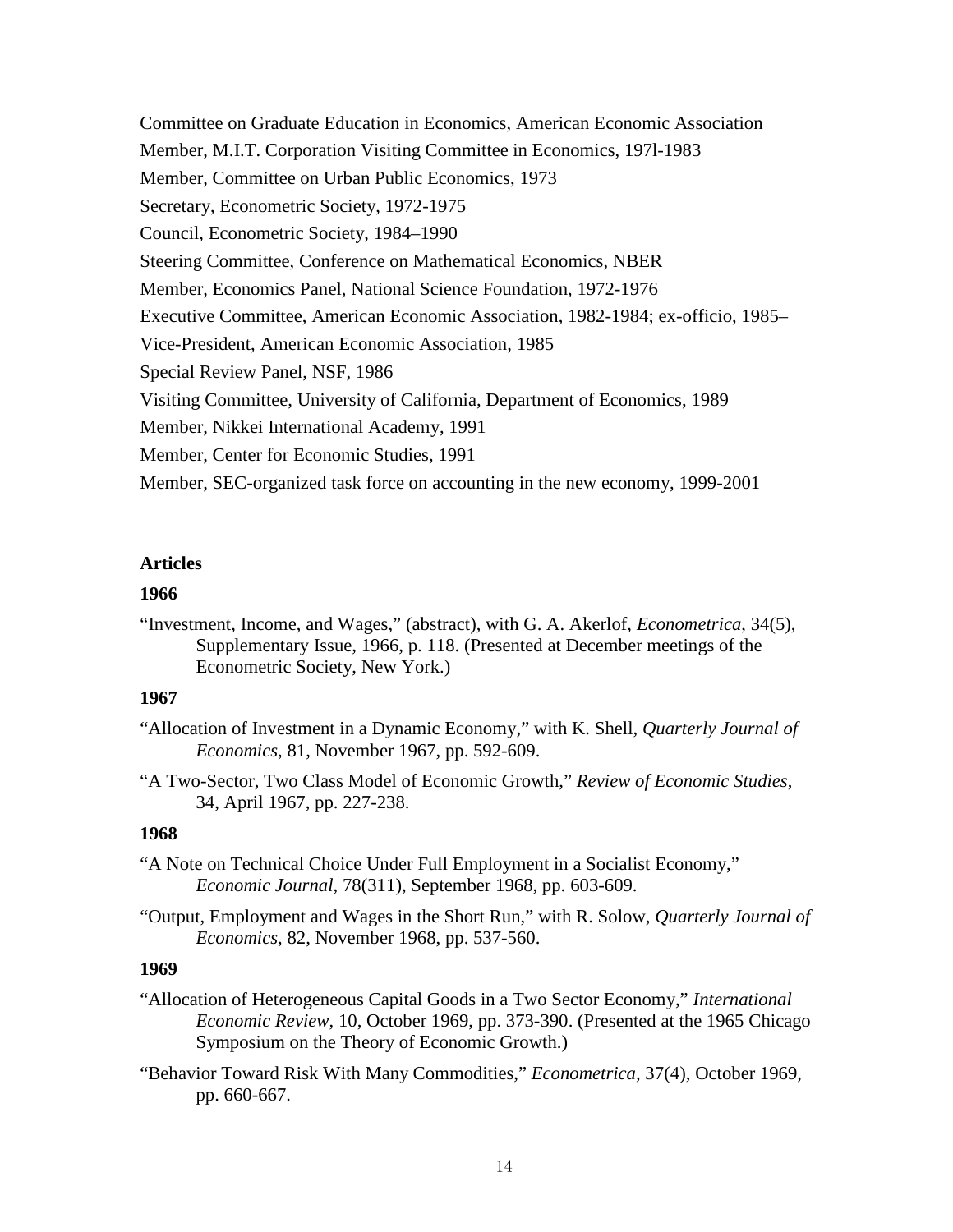- "Capital Gains, Income and Savings," with K. Shell and M. Sidrauski, *Review of Economic Studies*, 36, January 1969, pp. 15-26.
- "Capital, Wages and Structural Unemployment," with George A. Akerlof, *Economic Journal*, 79(314), June, 1969, pp. 269-281.
- "Distribution of Income and Wealth Among Individuals," *Econometrica*, 37(3), July 1969, pp. 382-397. (Presented at the December 1966 meetings of the Econometric Society, San Francisco.)
- "The Effects of Income, Wealth and Capital Gains Taxation on Risk-Taking," *Quarterly Journal of Economics*, 83(2), May 1969, pp. 263-283.
- "The Implications of Alternative Saving and Expectations Hypotheses for Choices of Technique and Patterns of Growth," with D. Cass, *Journal of Political Economy*, 77, July-August 1969, pp. 586-627. (Presented at the 1967 Chicago Symposium on the Theory of Economic Growth.)
- "A New View of Technological Change," with A. Atkinson, *Economic Journal*, 79(315), September 1969, pp. 573-578.
- "A Re-Examination of the Modigliani-Miller Theorem," *American Economic Review*, 59(5), December 1969, pp. 784-793. (Presented at the 1967 meetings of the Econometric Society, Washington, D.C.)
- "Rural-Urban Migration, Surplus Labor and the Relationship Between Urban and Rural Wages," *East African Economic Review*, 1-2, December 1969, pp. 1-27.
- "Theory of Innovation: Discussion," with Evsey D. Domar, *American Economic Review*, AEA Papers and Proceedings, 59(2), May 1969, pp. 44-49.

- "A Consumption Oriented Theory of the Demand for Financial Assets and the Term Structure of Interest Rates," *Review of Economic Studies*, 37(3), July 1970, pp. 321-351. (Presented at the August 1968 meetings of the Econometric Society, Boulder, Colorado.)
- "Factor Price Equalization in a Dynamic Economy," *Journal of Political Economy*, 78(3), May-June 1970, pp. 456-489.
- "Increasing Risk: I. A Definition," with M. Rothschild, *Journal of Economic Theory*, 2(3), September 1970, pp. 225-243. Subsequently published in *Foundations of Insurance Economics*, G. Dionne and S. Harrington (eds.), Kluwer Academic Publishers, 1992.
- "Non-Substitution Theorems with Durable Capital Goods," *Review of Economic Studies*, 37(4), October 1970, pp. 543-553.
- "Reply to Mrs. Robinson on the Choice of Technique," *Economic Journal*, 80(318), June 1970, pp. 420-422.
- "The Structure of Investor Preferences and Asset Returns, and Separability in Portfolio Allocation: A Contribution to the Pure Theory of Mutual Funds," with D. Cass, *Journal of Economic Theory*, 1, June 1970, pp. 122-160.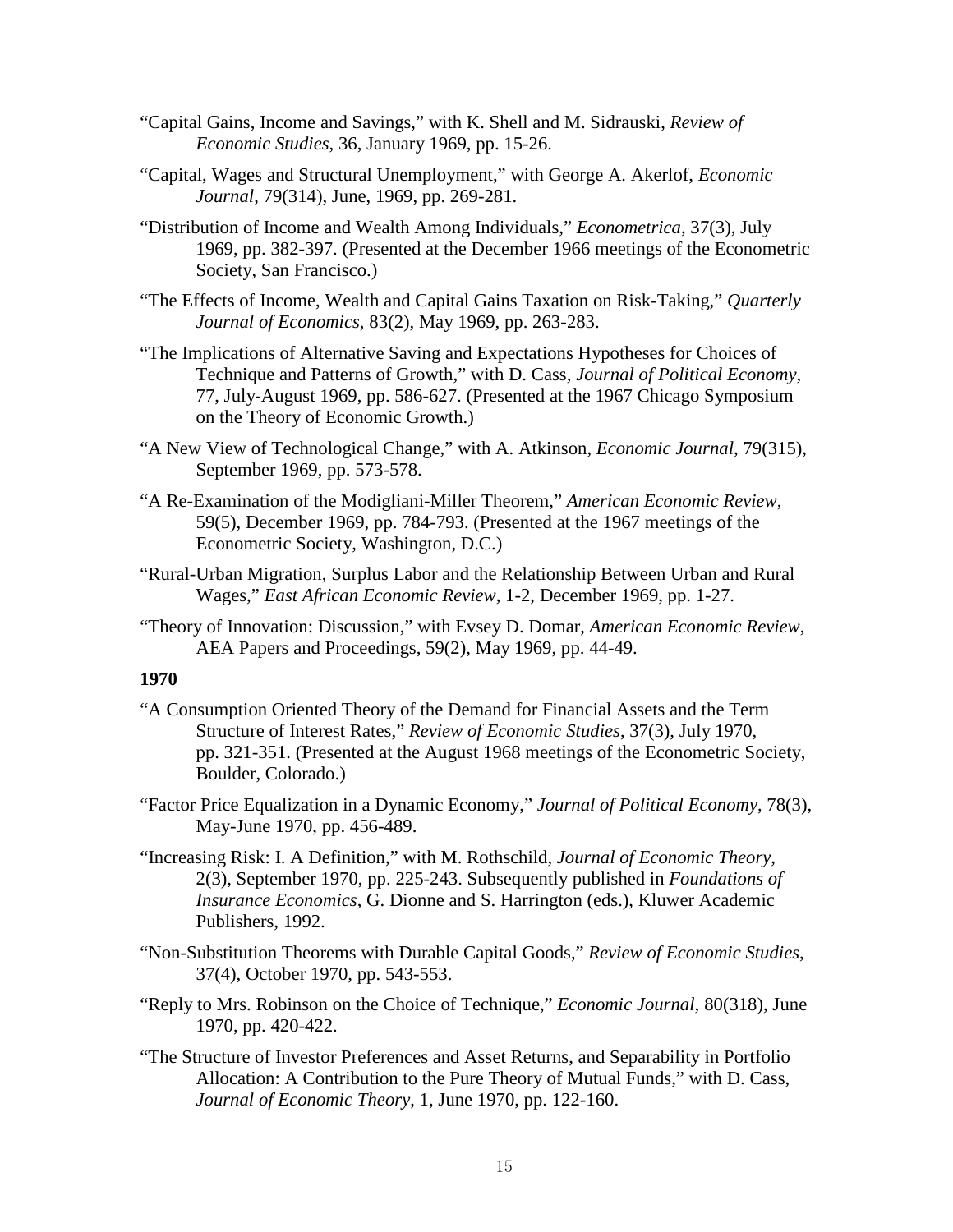- "Differential Taxation, Public Goods, and Economic Efficiency," with P. Dasgupta, *Review of Economic Studies*, 38(2), April 1971, pp. 151-174.
- "Increasing Risk: II. Its Economic Consequences," with M. Rothschild, *Journal of Economic Theory*, 5(1), March 1971, pp. 66-84.

# **1972**

- "Addendum to Increasing Risk: I. A Definition," with M. Rothschild, *Journal of Economic Theory*, 5(2), October 1972, p. 306.
- "Four Lectures on Portfolio Allocation with Many Risky Assets," *Mathematical Methods in Investment and Finance*, Szege-Shell (eds.), Amsterdam: North-Holland Publishing, 1972, pp. 76-108.
- "On Optimal Taxation and Public Production," with P. Dasgupta, *Review of Economic Studies*, 39(1), January 1972, pp. 87-103.
- "On the Optimality of the Stock Market Allocation of Investment," *Quarterly Journal of Economics*, 86(1), February 1972, pp. 25-60. (Presented to the Far Eastern Meetings of the Econometric Society, June 1970, Tokyo, Japan.)
- "Risk Aversion and Wealth Effects on Portfolios with Many Assets," with D. Cass, *Review of Economic Studies*, 39(3), July 1972, pp. 331-354.
- "Some Aspects of the Pure Theory of Corporate Finance: Bankruptcies and Take-Overs," *Bell Journal of Economics*, 3(2), Autumn 1972, pp. 458-482.
- "The Structure of Indirect Taxation and Economic Efficiency," with A. Atkinson, *Journal of Public Economics*, 1, March 1972, pp. 97-119.
- "Taxation, Risk Taking, and the Allocation of Investment in a Competitive Economy," *Studies in the Theory of Capital Markets*, M. Jensen (ed.), New York: Praeger, 1972, pp. 294-361. (Proceedings of a conference at the University of Rochester, August 1969.)

- "Approaches to the Economics of Discrimination," *American Economic Review*, 62(2), May 1973, pp. 287-295. Reprinted in *Economics and Discrimination*, W. Darity and C. Boshamer (eds.), Edward Elgar Publishing, 1993.
- "The Badly Behaved Economy with the Well Behaved Production Function," *Models of Economic Growth*, J. Mirrlees (ed.), MacMillan Publishing Company, 1973, pp. 118-137. (Presented at the International Economic Association Conference on Growth Theory, Jerusalem, 1970.)
- "Education and Inequality," *Annals of the American Academy of Political and Social Sciences*, 409, September 1973, pp. 135-145.
- "Recurrence of Techniques in a Dynamic Economy," *Models of Economic Growth*, J. Mirrlees (ed.), MacMillan, 1973, pp. 138-161.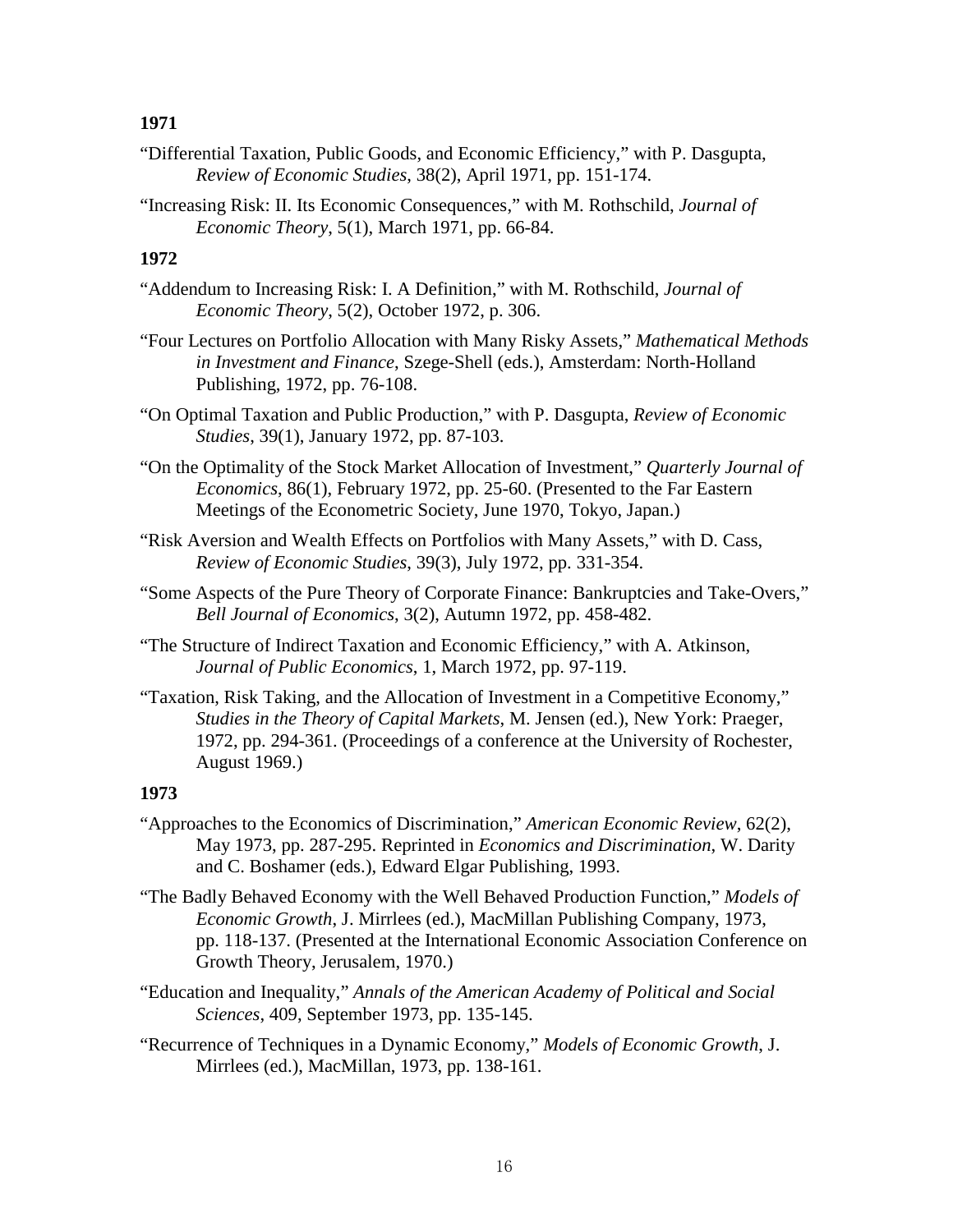- "Some Further Results on the Measurement of Inequality," with M. Rothschild, *Journal of Economic Theory*, 6(2), April 1973, pp.188-204.
- "Taxation, Corporate Financial Policy and the Cost of Capital," *Journal of Public Economics*, 2, February 1973, pp. 1-34. (Subsequently published in *Modern Public Finance*, 1, International Library of Critical Writings in Economics, No. 15., A. Atkinson (ed.), Elgar, 1991, pp. 96-129.)

- "Alternative Theories of Wage Determination and Unemployment in L.D.C.'s: The Labor Turnover Model," *Quarterly Journal of Economics*, 88(2), May 1974, pp. 194-227. Subsequently published in *Development Economics*, 1, D. Lal (ed.), Elgar, 1992, pp. 288-321. Reprinted in *The Selected Works of Joseph E. Stiglitz, Volume II: Information and Economic Analysis: Applications to Capital, Labor, and Product Markets*, Oxford: Oxford University Press, 2013, pp. 461-487.
- "Benefit-Cost Analysis and Trade Policies," with P. Dasgupta, *Journal of Political Economy*, 82(1), January-February 1974, pp. 1-33. (Presented to Conference on Project Evaluation, Nairobi, July, 1971.)
- "The Cambridge-Cambridge Controversy in the Theory of Capital; A View From New Haven: A Review Article," *Journal of Political Economy*, 82(4), July-August 1974, pp. 893-904.
- "Demand for Education in Public and Private School Systems," *Journal of Public Economics*, 2, November 1974, pp. 349-386.
- "Growth With Exhaustible Natural Resources: Efficient and Optimal Growth Paths," *Review of Economic Studies*, 41, Symposium on the Economics of Exhaustible Resources, March 1974, pp. 123-137.
- "Growth With Exhaustible Resources: The Competitive Economy," *Review of Economic Studies*, 41, Symposium on the Economics of Exhaustible Resources, March 1974, pp. 139-152.
- "Incentives and Risk Sharing in Sharecropping," *Review of Economic Studies*, 41(2), April 1974, pp. 219-255. Reprinted in *Selected Works of Joseph E. Stiglitz, Volume I: Information and Economic Analysis*, Oxford: Oxford University Press, 2009, pp. 361-399; and in Howard R. Vane and Chris Mulhearn, eds., *Pioneering Papers of the Nobel Memorial Laureates in Economics Series*, Elgar, Edward Publishing, Inc., 2010, v. 6, pp. 545-581
- "Increases in Risk and in Risk Aversion," with P. Diamond, *Journal of Economic Theory*, 8(3), July 1974, pp. 337-360. (Presented at a Conference on Decision Rules and Uncertainty, Iowa City, May 1972.)
- "On the Irrelevance of Corporate Financial Policy," *American Economic Review*, 64(6), December 1974, pp. 851-866. (Presented at a conference in Hakone, Japan, 1970.)
- "Theories of Discrimination and Economic Policy," *Patterns of Racial Discrimination*, G. von Furstenberg, et al. (eds.), D.C. Heath and Company (Lexington Books), 1974, pp. 5-26.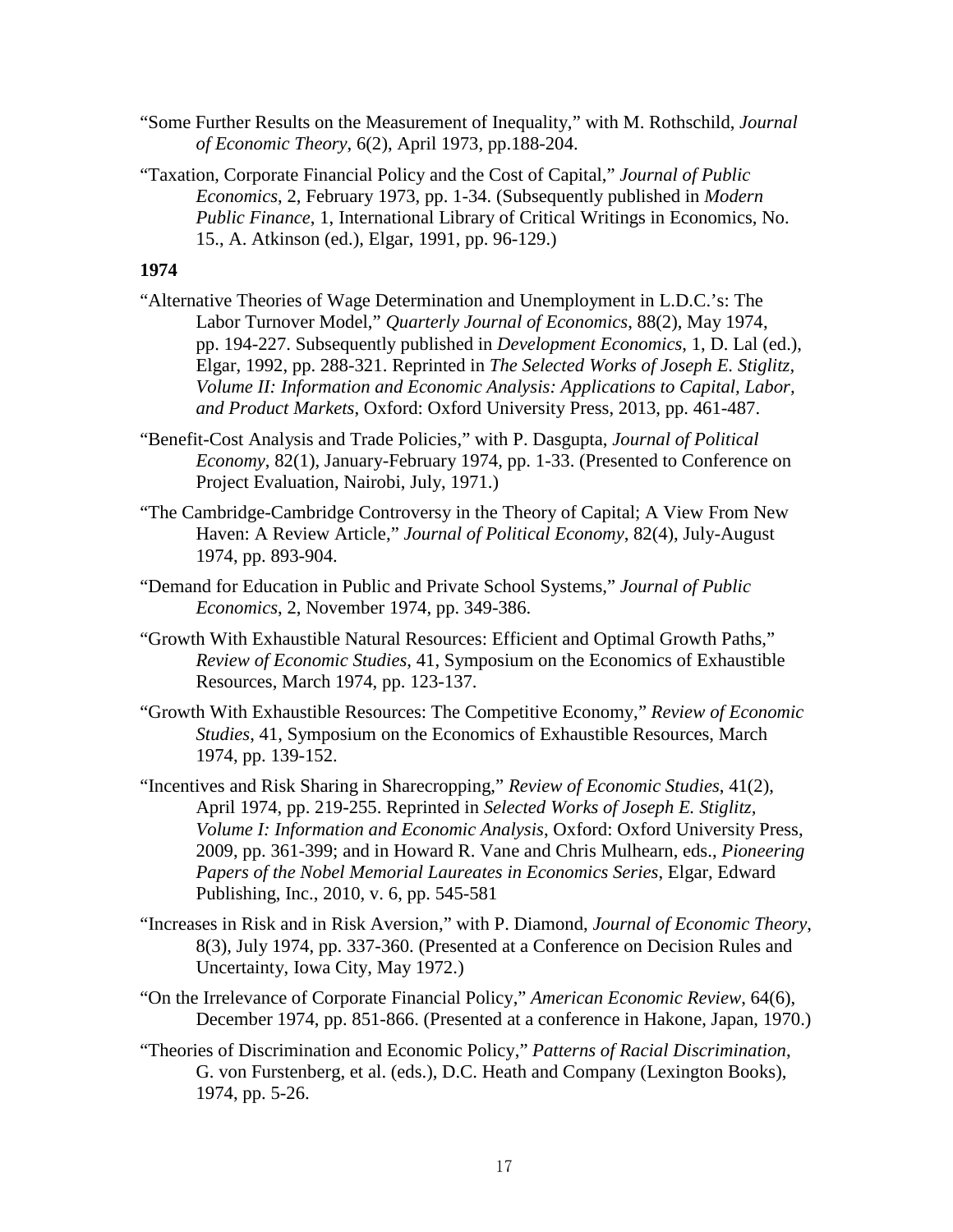- "Discussion of 'The Maryland Interindustry Forecasting Model' by Clopper Almon," *The Brookings Model: Perspective and Recent Developments,* Gary Fromm and Lawrence R. Klein (eds.), North-Holland Publishing Company, 1975, pp. 599- 603.
- "The Efficiency of Market Prices in Long Run Allocations in the Oil Industry," *Studies in Energy Tax Policy*, G. Brannon (ed.), Cambridge: Ballinger Publishing, 1975, pp. 55-99. (Report written for the Ford Foundation Energy Policy Project, August 1973.)
- "Incentives, Risk and Information: Notes Toward a Theory of Hierarchy," *Bell Journal of Economics*, 6(2), Autumn 1975, pp. 552-579. (Presented at Berlin Symposium on Planning, August 1973.) Reprinted in *The Economics of Modern Business Enterprise*, Elgar Reference Collection: Northampton, MA, 2008. Reprinted in *The Selected Works of Joseph E. Stiglitz, Volume II: Information and Economic Analysis: Applications to Capital, Labor, and Product Markets*, Oxford: Oxford University Press, 2013, pp. 383-406.
- "Information and Economic Analysis," *Current Economic Problems*, J.M. Parkin and A.R. Nobay (eds.), Cambridge: Cambridge University Press, pp. 27-52. (Proceedings of the Association of University Teachers of Economics, Manchester, England, April 1974.) Reprinted in *The Selected Works of Joseph E. Stiglitz, Colume I: Information and Economic Analysis,* Oxford: Oxford University Press, 2009, pp. 29-52.
- "Reply to Mr. Stapleton on 'Some Aspects of the Pure Theory of Corporate Finance: Bankruptcies and Take-Overs'," *Bell Journal of Economics*, 6(2), Autumn 1975, pp. 711-714.
- "The Theory of Screening, Education and the Distribution of Income," *American Economic Review*, 65(3), June 1975, pp. 283-300. Reprinted in *Selected Works of Joseph E. Stiglitz, Volume I: Information and Economic Analysis*, Oxford: Oxford University Press, 2009, pp. 99-121.

- "The Corporation Tax," *Journal of Public Economics*, 5, April-May 1976, pp. 303-311.
- "The Design of Tax Structure: Direct Versus Indirect Taxation," with A. Atkinson, *Journal of Public Economics*, 6, July-August 1976, pp. 55-75. Subsequently published in *Modern Public Finance, 2*, International Library of Critical Writings in Economics, No. 15, A. Atkinson (ed.), Elgar, 1991, pp. 82-102.
- "The Efficiency Wage Hypothesis, Surplus Labor and the Distribution of Income in L.D.C.'s," *Oxford Economic Papers*, 28(2), July 1976, pp. 185-207.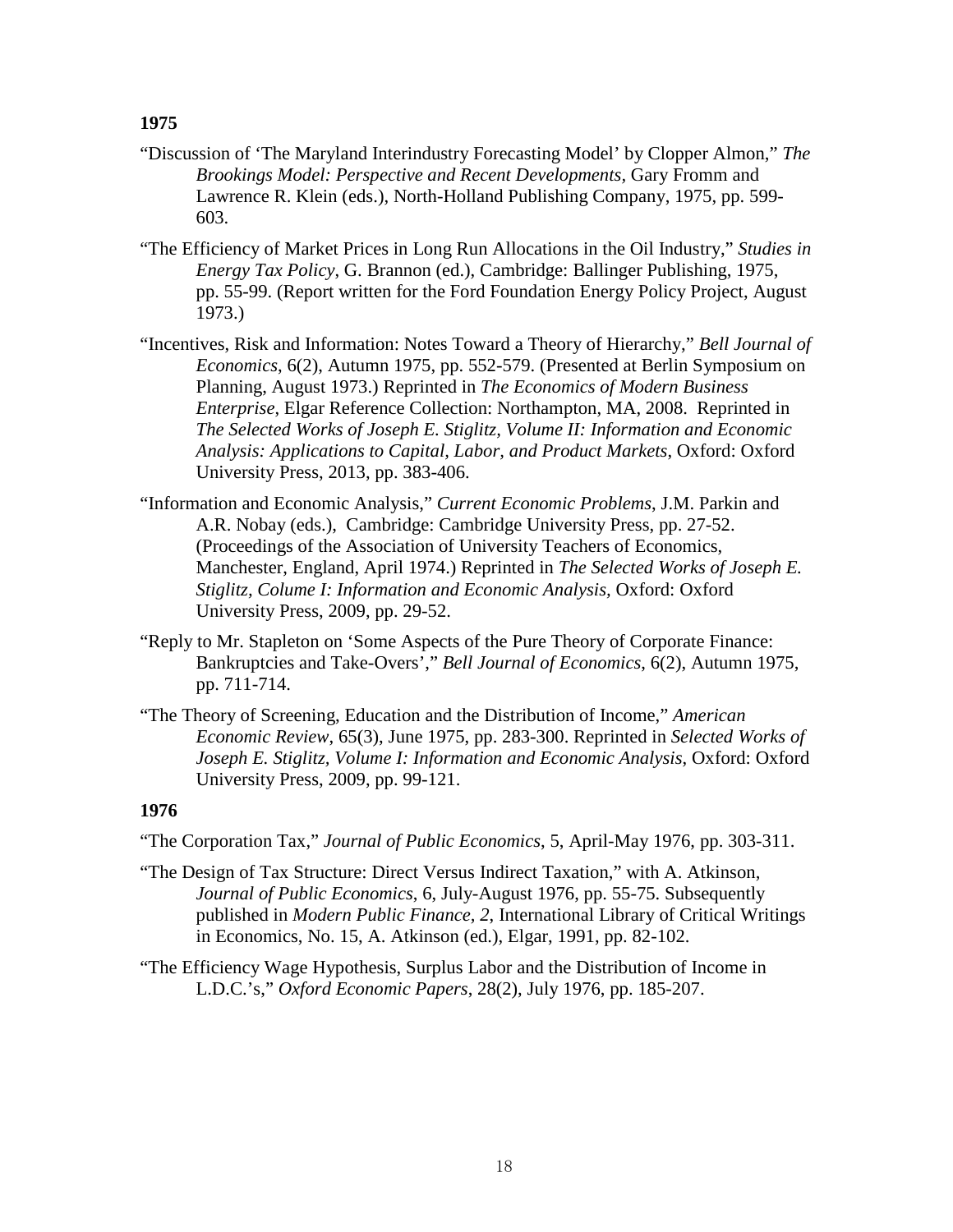- "Equilibrium in Competitive Insurance Markets: An Essay on the Economics of Imperfect Information," with M. Rothschild, *Quarterly Journal of Economics*, 90(4), November 1976, pp. 629-649. Subsequently reprinted in *Industrial Economics*, O.E. Williamson (ed.), Edward Elgar, 1990, pp. 141-61; in *Foundations of Insurance Economics*, G. Dionne and S. Harrington (eds.), Kluwer Academic Publishers, 1992; in *Economic Theory and the Welfare State*, Nicholas Barr (ed.), Cheltenham, UK: Edward Elgar, 2000; in *Selected Works of Joseph E. Stiglitz, Volume I: Information and Economic Analysis*, Oxford: Oxford University Press, 2009, pp. 141-159; and in Howard R. Vane and Chris Mulhearn, eds., *Pioneering Papers of the Nobel Memorial Laureates in Economics Series*, Elgar, Edward Publishing, Inc., 2010, v. 6, pp. 582-602.
- "Estate Taxes, Growth and Redistribution," *Essays in Honor of W. Vickrey*, R. Grieson (ed.), Lexington: Lexington Publishing Company, 1976, pp. 225-232.
- "Information and Competitive Price Systems," with S. Grossman, *American Economic Review*, 66(2), May 1976, pp. 246-253.
- "Monopoly and the Rate of Extraction of Exhaustible Resources," *American Economic Review*, 66(4), September 1976, pp. 655-661. Reprinted in *The Economics of Exhaustible Resources*, G. Heal (ed.), Brookfield, VT: Edward Elgar, 1993, pp. 184-190.
- "Notes on Estate Taxes, Redistribution, and the Concept of Balanced Growth Path Incidence," *Journal of Political Economy*, 86(2), part 2, pp. 137-150. (Paper presented at NBER Conference on Taxation, Stanford University, January 1976.)

- "Bargains and Ripoffs: A Model of Monopolistically Competitive Price Dispersions," with S. Salop, *Review of Economic Studies*, 44(3), October 1977, pp. 493-510. Reprinted in *The Economics of Information*, S.A. Lippman and D.K. Levine (eds.), Edward Elgar, 1995, pp. 198-215; and in *Selected Works of Joseph E. Stiglitz, Volume I: Information and Economic Analysis*, Oxford: Oxford University Press, 2009, pp. 493-515.
- "Monopolistic Competition and Optimum Product Diversity," with A. Dixit, *American Economic Review*, 67(3), June 1977, pp. 297-308. Republished in *Microeconomics: Theoretical and Applied*, 2, R. Kuenne (ed.), Aldershot, UK: Elgar, 1991, pp. 183-94. Republished in *The Monopolstic Competition Revolution in Retrospect*, Brakman, S. and Heijdra, B, Cambridge: Cambridge University Press, 2004, pp.70-119.
- "Monopoly, Non-Linear Pricing and Imperfect Information: The Insurance Market," *Review of Economic Studies*, 44(3), October 1977, pp. 407-430. Reprinted in *Selected Works of Joseph E. Stiglitz, Volume I: Information and Economic Analysis*, Oxford: Oxford University Press, 2009, pp. 168- 192.
- "On Value Maximization and Alternative Objectives of the Firm," with S. Grossman, *Journal of Finance*, 32(2), May 1977, pp. 389-402.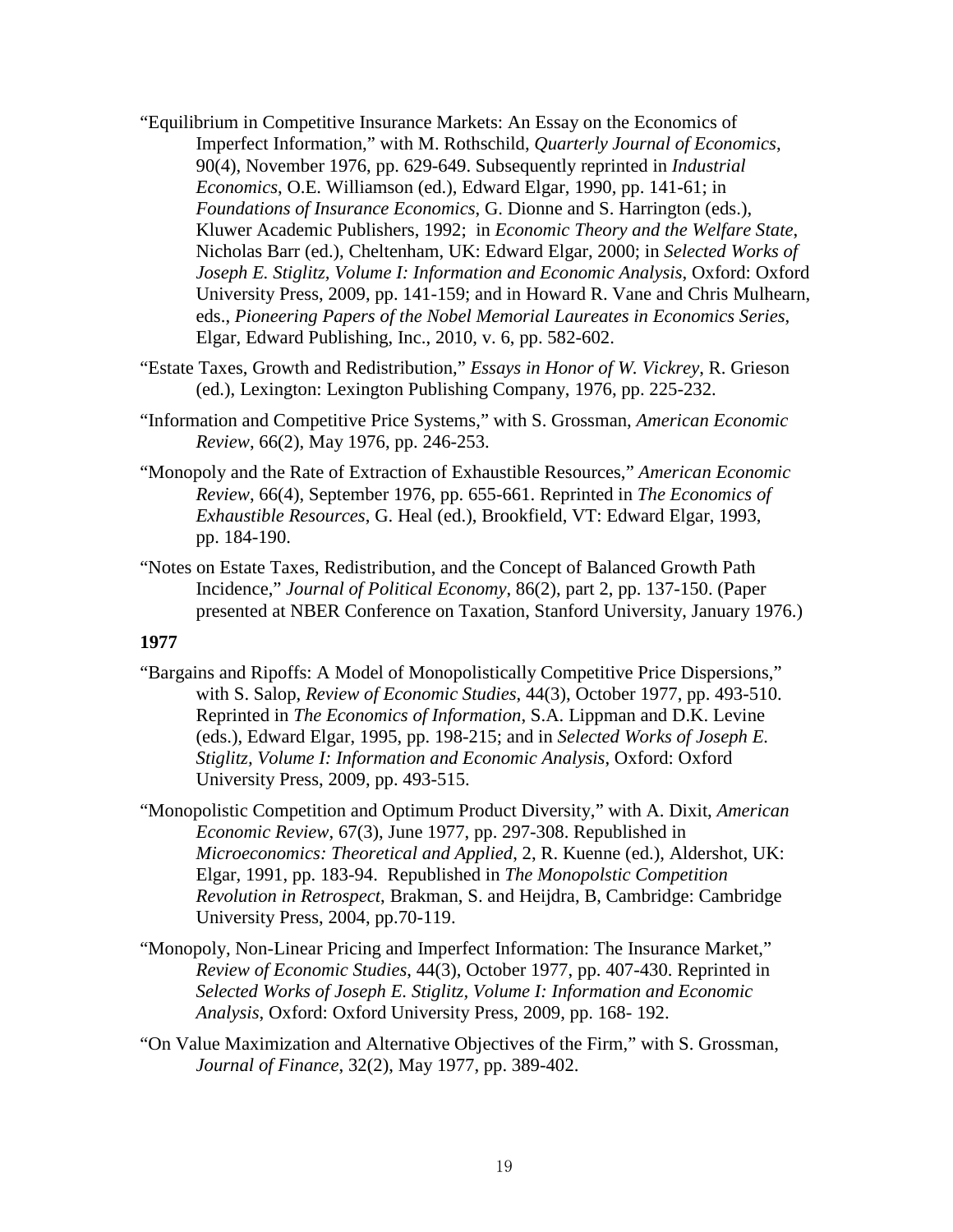- "Some Further Remarks on Cost-Benefit Analysis," *Social and Economic Dimensions of Project Evaluation*, Schwartz and R. Berney (eds.), Inter-American Development Bank, 1977, pp. 253-282. (Proceedings of the Symposium on Cost-Benefit Analysis, IDB, Washington, March 1973.)
- "Some Lessons from the New Public Finance," with M. Boskin, *American Economic Review*, 67(1), February 1977, pp. 295-301.
- "Symposium on the Economics of Information: Introduction," *Review of Economic Studies*, 44(3), October 1977, pp. 389-391.
- "Tariffs vs. Quotas As Revenue Raising Devices Under Uncertainty," with P. Dasgupta, *American Economic Review*, 67(5), December 1977, pp. 975-981.
- "Theory of Local Public Goods," *The Economics of Public Services*, M.S. Feldstein and R.P. Inman (eds.), London: MacMillan Press, 1977, pp. 274-333. (Paper presented to IEA Conference, Turin, 1974.)

- "Efficiency in the Optimum Supply of Public Goods," with L.J. Lau and E. Sheshinski, *Econometrica*, 46(2), March 1978, pp.269-284.
- "Equality, Taxation and Inheritance," *Personal Income Distribution*, W. Krelle and A.F. Shorrocks (eds.), North-Holland Publishing Company, 1978, pp. 271-303. (Proceedings of IEA Conference, Noordwijk aan Zee, Netherlands, April 1977.)

- "Aggregate Land Rents, Expenditure on Public Goods and Optimal City Size," with R. Arnott, *Quarterly Journal of Economics*, 93(4), November 1979, pp. 471-500.
- "Equilibrium in Product Markets with Imperfect Information," *American Economic Review*, 69(2), May 1979, pp. 339-345. Reprinted in *The Selected Works of Joseph E. Stiglitz, Volume II: Information and Economic Analysis: Applications to Capital, Labor, and Product Markets*, Oxford: Oxford University Press, 2013, pp. 759-766.
- "Intergenerational Transfers and Inequality," with D. Bevan, *The Greek Economic Review*, 1(1), August 1979, pp. 8-26.
- "Monopolistic Competition and Optimum Product Diversity: Reply," with A. Dixit, *American Economic Review*, 69(5), December 1979, pp. 961-963.
- "A Neoclassical Analysis of the Economics of Natural Resources," *Scarcity and Growth Reconsidered*, V.K. Smith (ed.), Baltimore: Johns Hopkins Press, 1979, pp. 36- 66. Subsequently reprinted in *The Economics of Exhaustible Resources*, G. Heal (ed.), Brookfield, VT: Edward Elgar, 1993, pp.131-161; and in *Natural Resource Economics: A Book of Readings*, C. Gopalakrishnan (ed.), University of California Press, 1992. (Originally presented at Conference of Resources for the Future, October 1976)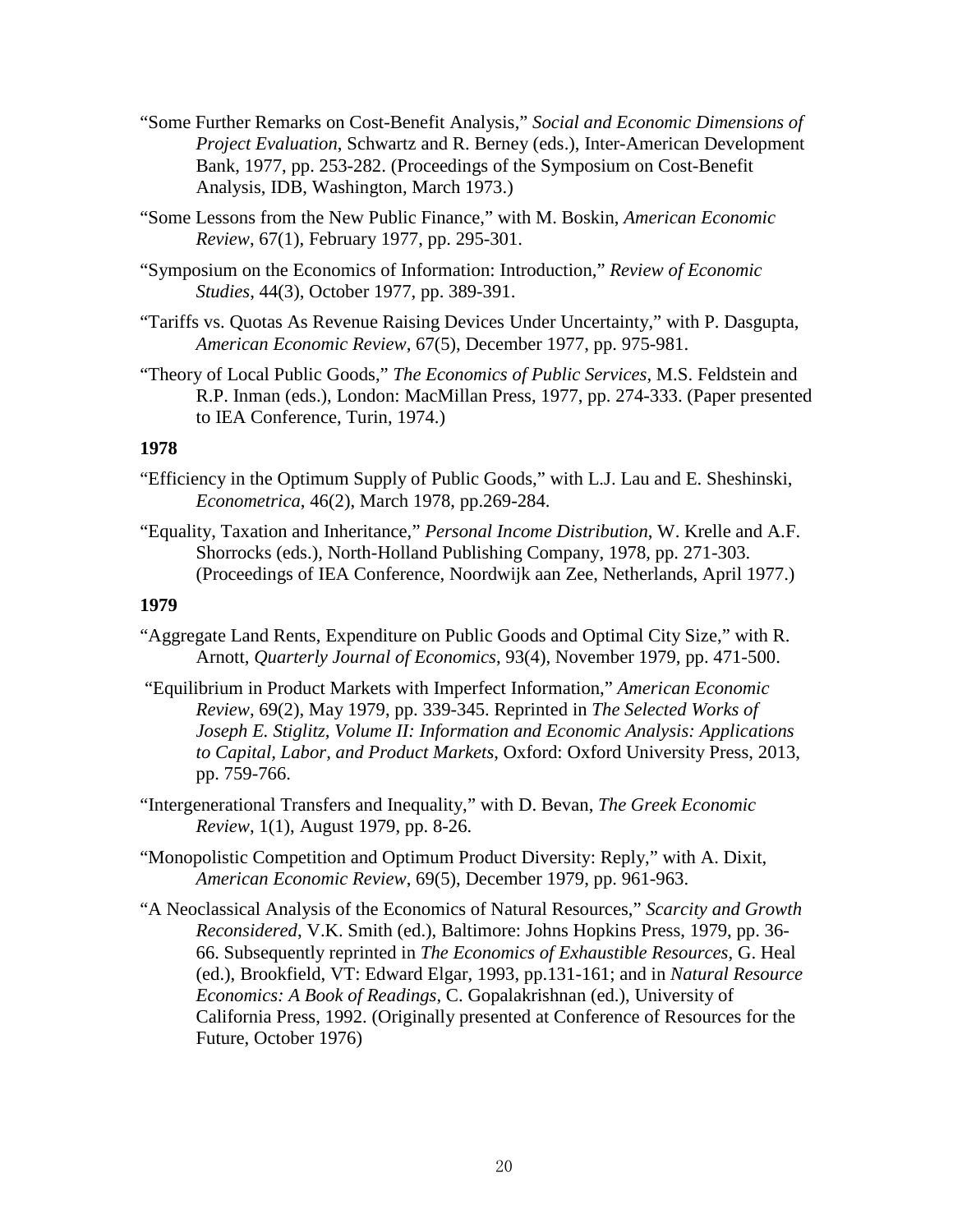- "On Search and Equilibrium Price Distributions," *Economics and Human Welfare: Essays in Honor of Tibor Scitovsky*, M. Boskin (ed.), York: Academic Press Inc., 1979, pp. 203-236.
- "Sharecropping: Risk Sharing and the Importance of Imperfect Information," with D. Newbery, *Risk, Uncertainty and Agricultural Development*, J.A. Roumasset, et al. (eds.), Southeast Asian Regional Center for Graduate Study and Research in Agriculture (SEARCA) and Agricultural Development Council, 1979, pp. 311- 341. (Originally presented at a conference in Mexico City, March 1976.)
- "The Theory of Commodity Price Stabilization Rules: Welfare Impacts and Supply Responses," with D. Newbery, *The Economic Journal*, 89(356), December 1979, pp. 799-817. Subsequently published in *Development Economics*, 4, D. Lal (ed.), Elgar, 1992, pp. 200-218.

- "Industrial Structure and the Nature of Innovative Activity," with P. Dasgupta, *Economic Journal*, 90(358), June 1980, pp. 266-293. Reprinted in *The Economics of Technical Change,* Elgar Reference Collection, International Library of Critical Writings in Economics, 31, Edwin Mansfield and Elizabeth Mansfield (eds.), Aldershot, UK: Elgar. pp. 133-160.
- "On the Impossibility of Informationally Efficient Markets," with S. Grossman, *American Economic Review*, 70(3), June 1980, pp. 393-408. Subsequently reprinted in *Financial Markets and Incomplete Information - Frontiers of Modern Financial Theory*, 2, S. Bhattacharya and G. Constantinides (eds.), Rowman and Littlefield, 1989, pp. 123-136; in *Selected Works of Joseph E. Stiglitz, Volume I: Information and Economic Analysis*, Oxford: Oxford University Press, 2009, pp. 516-536; and in Howard R. Vane and Chris Mulhearn, eds., *Pioneering Papers of the Nobel Memorial Laureates in Economics Series*, Elgar, Edward Publishing, Inc., 2010, v. 6, pp. 603-618.
- "Risk, Futures Markets and the Stabilization of Commodity Prices," *The Proceedings of the First Annual Sponsor's Conference Frontiers in Futures*, Columbia University Center for the Study of Futures Markets, September 1980.
- "Stockholder Unanimity in the Making of Production and Financial Decisions," with S. Grossman, *Quarterly Journal of Economics*, 94(3), May 1980, pp. 543-566.
- "The Taxation of Exhaustible Resources," with P. Dasgupta and G. Heal, *Public Policy and the Tax System*, G.A. Hughes and G.M. Heal (eds.), London: George Allen and Unwin, 1980, pp. 150-172.
- "Uncertainty, Industrial Structure and the Speed of R&D," with P. Dasgupta, *Bell Journal of Economics*, 11(1), Spring 1980, pp. 1-28. Also Princeton University Econometric Research Program Research Memorandum 255.

# **1981**

"Aggregate Land Rents and Aggregate Transport Costs," with R. Arnott, *Economic Journal*, 91(362), June 1981, pp. 331-347. Also NBER Working Paper 523.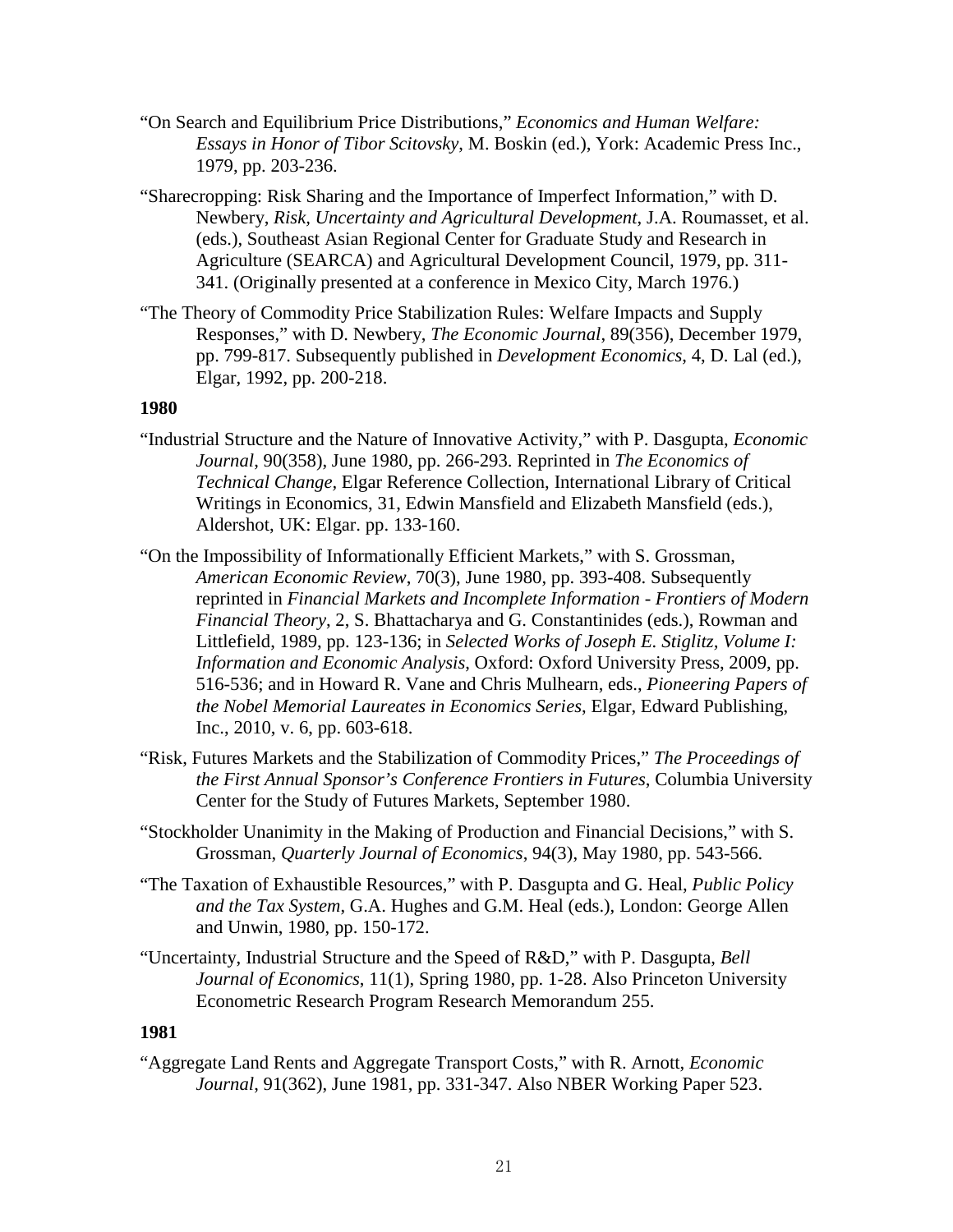- "Credit Rationing in Markets with Imperfect Information," with A. Weiss, *American Economic Review*, 71(3), June 1981, pp. 393-410. Subsequently reprinted in *New Keynesian Economics*, 2, G. Mankiw and D. Romer (eds.), Cambridge, Mass.: MIT Press, 1991 pp. 247-276. Also Princeton University Econometric Research Program Research Memoranda 267 and 268. (Presented at a meeting of the Western Economic Association, June 1978), subsequently reprinted in *Foundations of the Law*, Barry Adler (ed.), Foundation Press, 2003; in *Selected Works of Joseph E. Stiglitz, Volume I: Information and Economic Analysis*, Oxford: Oxford University Press, 2009, pp 262-286; and in Howard R. Vane and Chris Mulhearn, eds., *Pioneering Papers of the Nobel Memorial Laureates in Economics Series*, Elgar, Edward Publishing, Inc., 2010, v. 6, pp. 619-636.
- "Energy Resources and Research and Development," with P. Dasgupta and R. Gilbert, *Erschopfbare Ressourcen*, edited by Horst Siebert, Vol. 108, Berlin: Duncker & Humbolt, pp. 85-108. (Presented at a conference in Mannheim, 1979.)
- "Entry, Innovation, Exit: Toward a Dynamic Theory of Oligopolistic Industrial Structure," with P. Dasgupta, *European Economic Review,* 15(2), Feb. 1981, pp. 137-158.
- "Market Structure and Resource Extraction Under Uncertainty," with P. Dasgupta, *Scandinavian Economic Journal*, 83, 1981, pp. 318-333. Reprinted in *The Impact of Rising Oil Prices on the World Economy*, Mattiessen (ed.), MacMillan, 1982, pp. 178-193. Princeton University Econometric Research Program Research Memorandum 262.
- "On the Almost Neutrality of Inflation: Notes on Taxation and the Welfare Costs of Inflation," *Development in an Inflationary World*, M. June Flanders and Assaf Razin (eds.), New York: Academic Press, 1981, pp. 419-457. Also NBER Working Paper 499.
- "Pareto Optimality and Competition," *Journal of Finance*, 36(2), May 1981, pp. 235-251.
- "Potential Competition May Reduce Welfare," *American Economic Review*, 71(2), May 1981, pp. 184-189. (Papers and Proceedings of the AEA meetings in Denver, CO, September 1980.)
- "Project Appraisal and Foreign Exchange Constraints," with C. Blitzer and P. Dasgupta, *Economic Journal*, 91(361), March 1981, pp. 58-74. (Presented at the Econometric Society Meeting, August 1976, Helsinki.)
- "Resource Depletion Under Technological Uncertainty," with P. Dasgupta, *Econometrica*, 49(1), January 1981, pp. 85-104.

"Alternative Theories of Wage Determination and Unemployment: The Efficiency Wage Model," *The Theory and Experience of Economic Development: Essays in Honor of Sir Arthur W. Lewis*, M. Gersovitz, et al. (eds.), London: George Allen & Unwin, 1982, pp. 78-106. Repritned in *The Selected Works of Joseph E. Stiglitz, Volume II: Information and Economic Analysis: Applications to Capital, Labor, and Product Markets*, Oxford: Oxford University Press, 2013, pp. 488-512.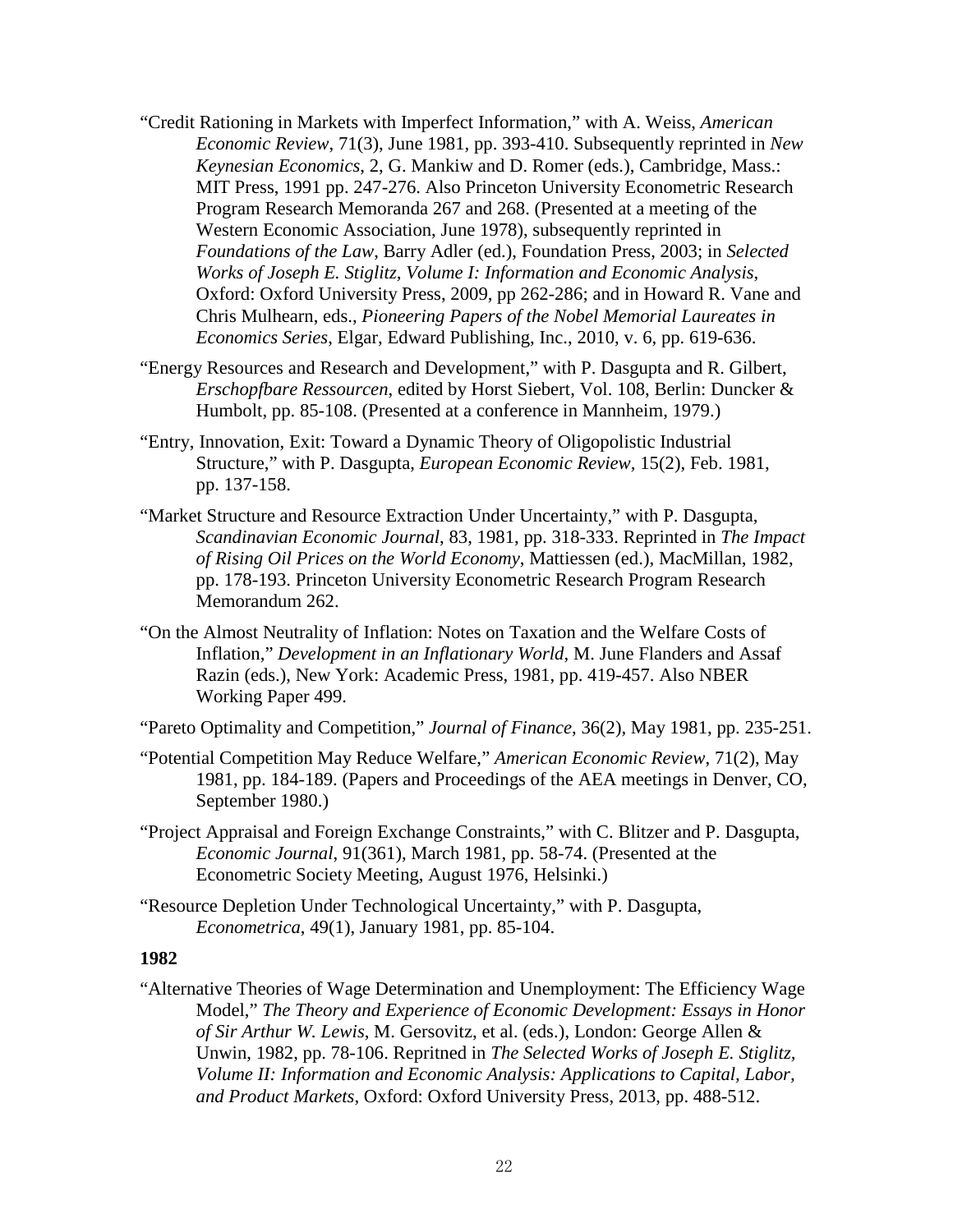- "The Choice of Techniques and the Optimality of Market Equilibrium with Rational Expectations," with D. Newbery, *Journal of Political Economy*, 90(2), April 1982, pp. 223-246. (Also Princeton University Econometric Research Program Research Memorandum 277.)
- "The Inefficiency of the Stock Market Equilibrium," *Review of Economic Studies*, 49(2), April 1982, pp. 241-261. Also Princeton University Econometric Research Program Research Memorandum 256, November 1980. (Paper presented at a Conference on Uncertainty and Insurance in Economic Theory in Honor of Karl Borch, Bergen, April 1979)
- "Information and Capital Markets," *Financial Economics: Essays in Honor of Paul Cootner*, William F. Sharpe and Cathryn Cootner (eds.), Prentice Hall, New Jersey, 1982, pp. 118-158. Also NBER Working Paper 678. Reprinted in *The Selected Works of Joseph E. Stiglitz, Volume II: Information and Economic Analysis: Applications to Capital, Labor, and Product Markets*, Oxford: Oxford University Press, 2013, pp. 55-84.
- "Invention and Innovation Under Alternative Market Structures: The Case of Natural Resources," with R. Gilbert and P. Dasgupta, *Review of Economic Studies*, 49(4), 1982, pp. 567-582. Also Princeton University Econometric Research Program Research Memorandum 263.
- "Market Structure and Resource Depletion: A Contribution of the Theory of Intertemporal Monopolistic Competition," with P. Dasgupta, *Journal of Economic Theory*, 28(1), October 1982, pp. 128-164. Previously Princeton University Econometric Research Program Research Memorandum 261, March 1980.
- "A Model of Employment Outcomes Illustrating the Effect of the Structure of Information on the Level and Distribution of Income," with M. Rothschild, *Economic Letters*, 10, 1982, pp. 231-236. Reprinted in *Selected Works of Joseph E. Stiglitz, Volume I: Information and Economic Analysis*, Oxford: Oxford University Press, 2009, pp. 122-126.
- "On the Impossibility of Informationally Efficient Markets: Reply," with S. Grossman, *American Economic Review,* 72(4), September 1982, p. 875.
- "Optimal Commodity Stock-Piling Rules," with D. Newbery, *Oxford Economic Papers*, November 1982, pp. 403-427.
- "Ownership, Control and Efficient Markets: Some Paradoxes in the Theory of Capital Markets," *Economic Regulation: Essays in Honor of James R. Nelson,* Kenneth D. Boyer and William G. Shepherd (eds.), Michigan State University Press, 1982, pp. 311-341. Reprinted in *The Selected Works of Joseph E. Stiglitz, Volume II: Information and Economic Analysis: Applications to Capital, Labor, and Product Markets*, Oxford: Oxford University Press, 2013, pp. 99-114.
- "The Rate of Discount for Cost-Benefit Analysis and the Theory of the Second Best," *Discounting for Time and Risk in Energy Policy*, R. Lind (ed.), Resources for the Future, 1982, pp. 151-204.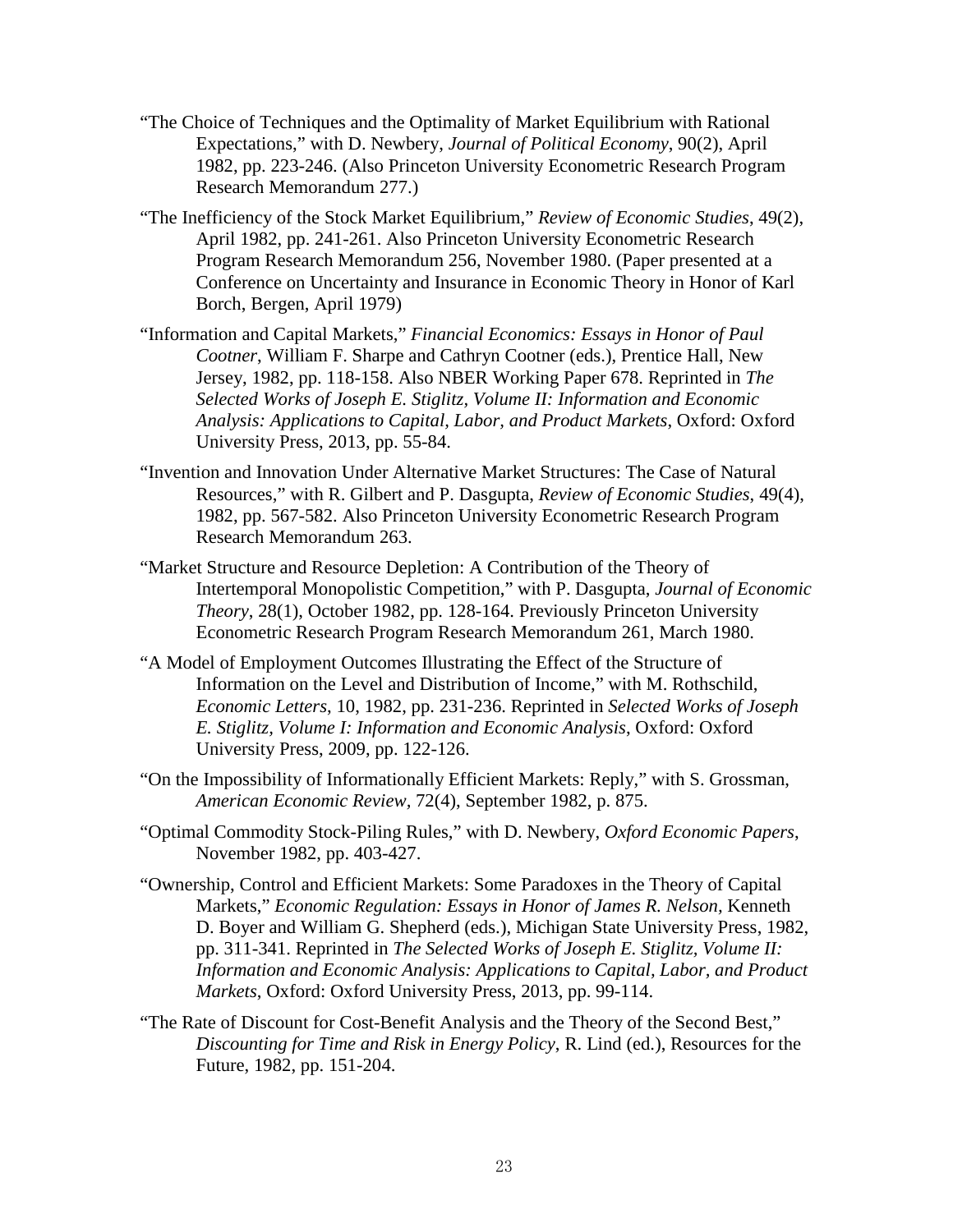- "Risk Aversion, Supply Response, and the Optimality of Random Prices: A Diagrammatic Analysis," with D. Newbery, *Quarterly Journal of Economics*, 97(1), February 1982, pp. 1-26. Also Princeton University Econometric Research Program Research Memorandum 276.
- "Self-Selection and Pareto Efficient Taxation," *Journal of Public Economics*, 17, 1982, pp. 213-240. Also NBER Working Paper 632.
- "Sharecropping and the Interlinking of Agrarian Markets," with A. Braverman, *American Economic Review*, 72(4), September 1982, pp. 695-715. Also Princeton University Econometric Research Program Research Memorandum 299.
- "The Structure of Labor Markets and Shadow Prices in L.D.C.'s," *Migration and the Labor Market in Developing Countries*, R. Sabot (ed.), Boulder, CO: Westview, 1982, pp. 13-64. (Presented at World Bank Conference, February 1976.)
- "The Theory of Sales: A Simple Model of Equilibrium Price Dispersion with Identical Agents," with S. Salop, *American Economic Review*, 72(5), December 1982, pp. 1121-1130. Also Princeton University Econometric Research Program Research Memorandum 283. Reprinted in *The Selected Works of Joseph E. Stiglitz, Volume II: Information and Economic Analysis: Applications to Capital, Labor, and Product Markets*, Oxford: Oxford University Press, 2013, pp. 747- 758.
- "Utilitarianism and Horizontal Equity: The Case for Random Taxation," *Journal of Public Economics*, 18, 1982, pp. 1-33. Also NBER Working Paper 694.

- "Alternate Approaches to the Analysis of Markets with Asymmetric Information," with A. Weiss, *American Economic Review*, 73(1), March 1983, pp. 246-249.
- "Futures Markets and Risk: A General Equilibrium Approach," *Futures Markets, Modeling, Managing and Monitoring Futures Trading*, Manfred Streit (ed.), Basil Blackwell Publishers, October 1983, pp. 75-106. (Paper presented at a conference at the European Institute, Florence, March 1982.) Subsequently revised as "Futures Markets and Risk: A General Equilibrium Approach," Princeton University Financial Research Center Memorandum 47, April 1984.
- "Implicit Contracts and Fixed Price Equilibria," with C. Azariadis, *Quarterly Journal of Economics* Supplement, 98, 1983, pp. 1-22. Subsequently reprinted in *New Keynesian Economics*, 2, N.G. Mankiw and D. Romer (eds.), MIT Press, 1991, pp. 187-210.
- "Incentive Effects of Termination: Applications to the Credit and Labor Markets," with A. Weiss, *American Economic Review*, 73(5), December 1983, pp. 912-927. Reprinted in *The Selected Works of Joseph E. Stiglitz, Volume II: Information and Economic Analysis: Applications to Capital, Labor, and Product Markets*, Oxford: Oxford University Press, 2013, pp. 141-158.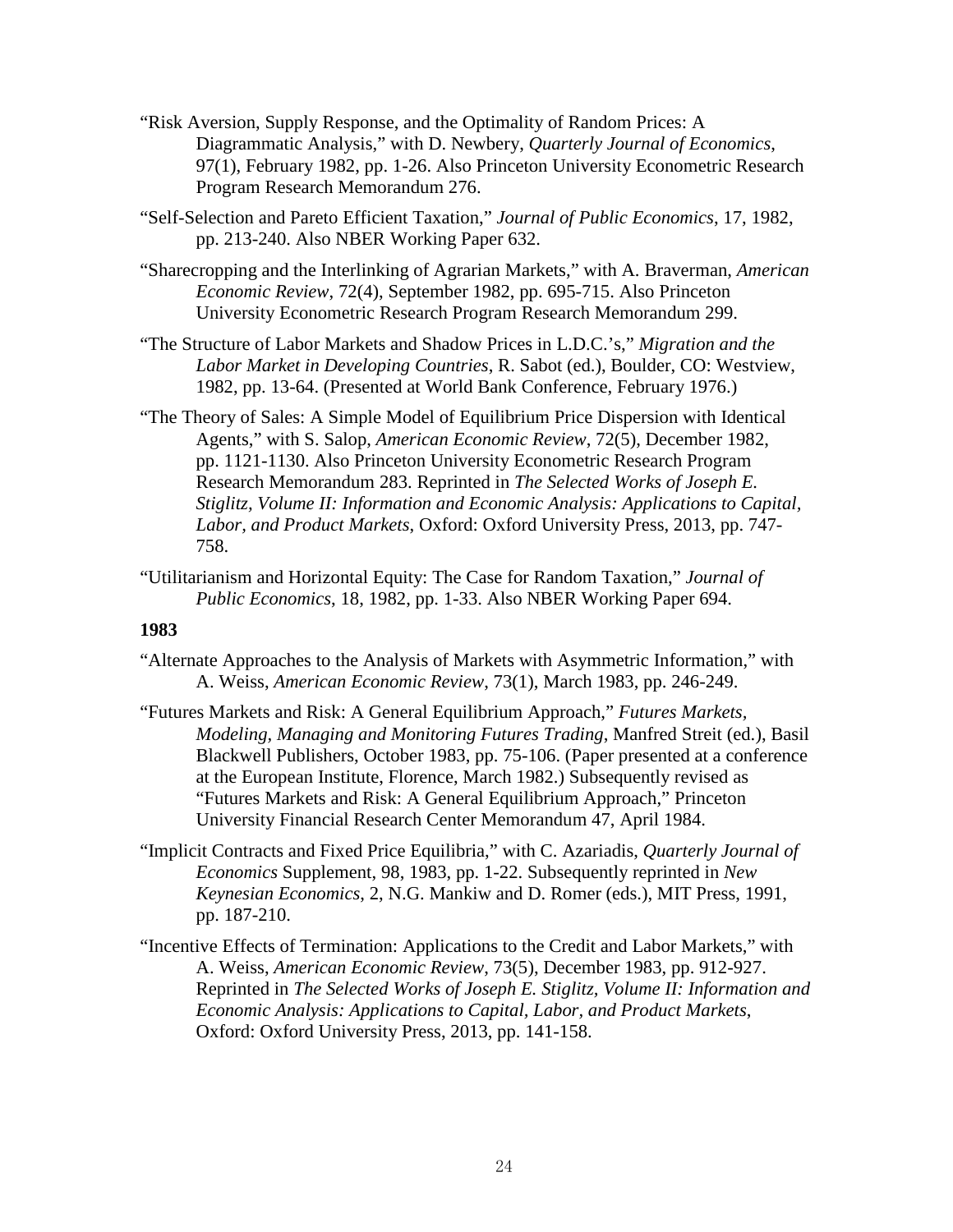- "Information, Competition and Markets," with B. Nalebuff, *American Economic Review*, 73(2), May 1983, pp. 278-284. Reprinted in *Selected Works of Joseph E. Stiglitz, Volume I: Information and Economic Analysis*, Oxford: Oxford University Press, 2009, pp. 400-408.
- "Money, Credit Constraints and Economic Activity," with A. Blinder, *American Economic Review*, 73(2), May 1983, pp. 297-302.
- "On the Relevance or Irrelevance of Public Financial Policy: Indexation, Price Rigidities and Optimal Monetary Policy," *Inflation, Debt and Indexation*, R. Dornbusch and M. Simonsen (eds.), MIT Press, 1983, pp. 183-222. (Presented at a Conference at Rio de Janeiro, December 1981.)
- "On the Theory of Social Insurance: Comments on 'The State and the Demand for Security in Contemporary Societies' by Raymond Barre," *The Geneva Papers*, 8(27), Sixth Annual Lecture of the Geneva Association, April 1983, pp. 105-110.
- "Preemption, Leapfrogging and Competition in Patent Races," with D. Fudenberg, R. Gilbert and J. Tirole, *European Economic Review*, 22, June 1983, pp. 3-32.
- "Prizes and Incentives: Toward a General Theory of Compensation and Competition," with B. Nalebuff, *Bell Journal*, 14(1), Spring 1983, pp. 21-43. Also Princeton University Econometric Research Program Research Memorandum 293. Reprinted in *The Selected Works of Joseph E. Stiglitz, Volume II: Information and Economic Analysis: Applications to Capital, Labor, and Product Markets*, Oxford: Oxford University Press, 2013, pp. 407-431.
- "Public Goods in Open Economies with Heterogeneous Individuals," *Locational Analysis of Public Facilities*, J.F. Thisse and H.G. Zoller (eds.), Amsterdam: North-Holland, 1983, pp. 55-78.
- "Review of 'Samuelson and Neoclassical Economics' by G.R. Feiwel," *Journal of Economic Literature,* 21(3), September 1983, pp. 997-999.
- "Risk, Incentives and Insurance: The Pure Theory of Moral Hazard," *Geneva Papers*, 8(26), January 1983, pp. 4-32. Also Princeton University Financial Research Center Memorandum 42. (Fifth Annual Geneva Lecture delivered at Zurich, March 1981.) Reprinted in *The Selected Works of Joseph E. Stiglitz, Volume II: Information and Economic Analysis: Applications to Capital, Labor, and Product Markets*, Oxford: Oxford University Press, 2013, pp. 611-631.
- "Some Aspects of the Taxation of Capital Gains," *Journal of Public Economics*, 21, July 1983, pp. 257-294.
- "Strategic Considerations in Invention and Innovation: The Case of Natural Resources," with P. Dasgupta and R. Gilbert, *Econometrica*, 51(5), September 1983, pp. 1430- 1448. Subsequently reprinted in *Economic Organizations as Games*, K. Binmore and P. Dasgupta (eds.), New York: Basil Blackwell, 1986, pp. 165-175.
- "The Theory of Local Public Goods Twenty-Five Years After Tiebout: A Perspective," *Local Provision of Public Services: The Tiebout Model After Twenty-Five Years*, G.R. Zodrow (ed.), New York: Academic Press, 1983, pp. 17-53.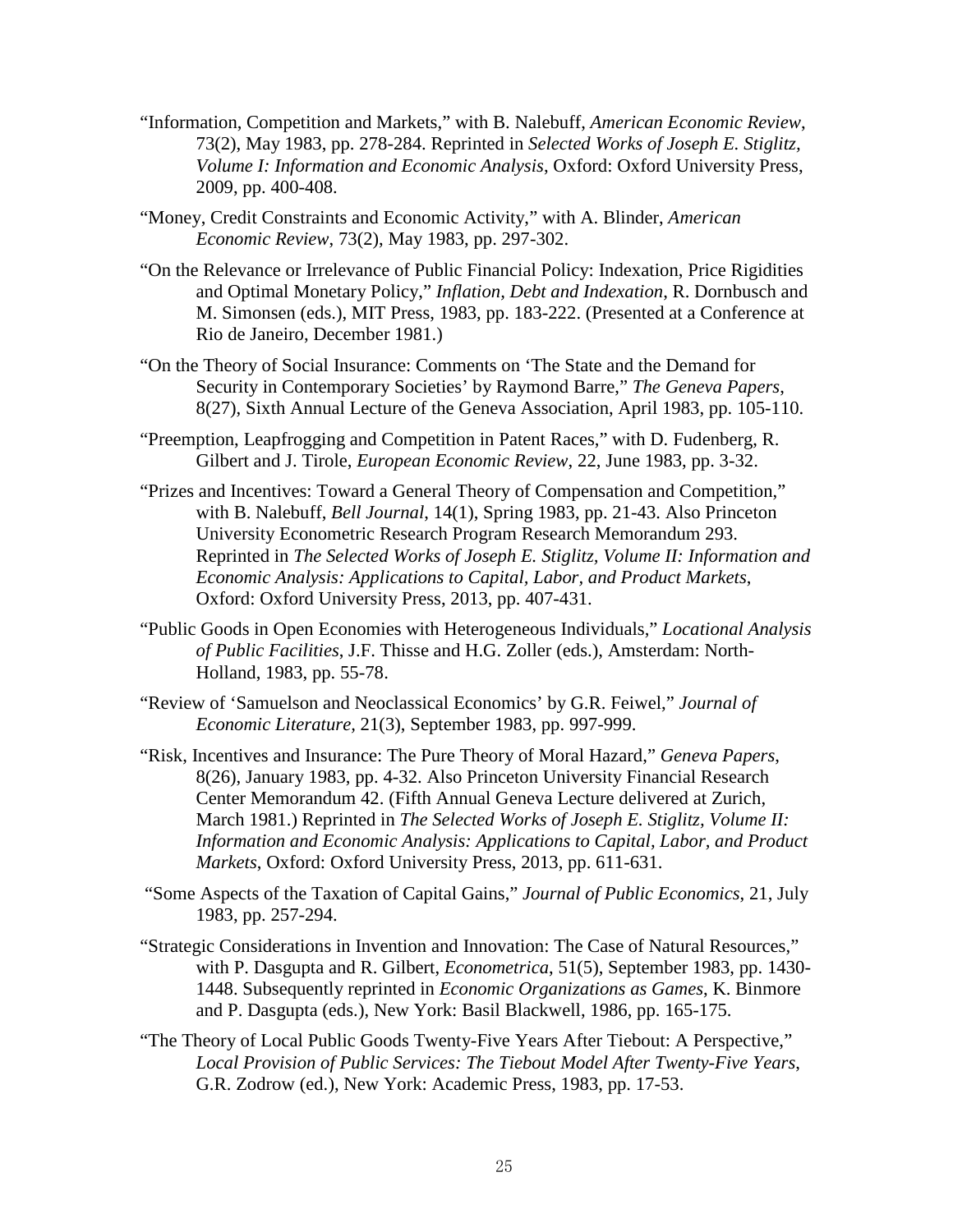"Toward a Reconstruction of Keynesian Economics: Expectations and Constrained Equilibria," with P. Neary, *Quarterly Journal of Economics*, 98, Supplement, 1983, pp. 199-228. Reprinted in *The Keynesian Heritage Volumes I*, G.K. Shaw (ed.), in a series: *Schools of Thought in Economics,* Mark Blaug (ed.), Edward Elgar Publishing Ltd. Also NBER Working Paper 376. (Presented at the Athens meeting of the Econometric Society, September 1979.)

- "Budget Policy and Processes: Where Do We Go From Here?," with M. Boskin, W. Niskanen, and R. Penner, *Contemporary Policy Issues*, Fall, 1984-85, pp. 53-78. (Panel discussion at the meetings of the Western Economic Association, July 1984.)
- "The Economics of Price Scissors," with R. Sah, *American Economic Review*, 74(1), March 1984, pp. 125-138.
- "Equilibrium Unemployment as a Worker Discipline Device," with Carl Shapiro, *American Economic Review*, 74(3), June 1984, pp. 433-444. Subsequently reprinted in *New Keynesian Economics*, 2, N.G. Mankiw and D. Romer (eds.), MIT Press, 1991, pp. 123-142; in *Macroeconomics and Imperfect Competition,*  Jean-Pascal Bénassy (ed.), Edward Elgar Publisihing, 1995, pp. 453-464 and *The Economics of Modern Business Enterprise*, *Volume 3. Incentives and Control,*  Elgar Reference Collection: Northampton, MA, 2008; in *Selected Works of Joseph E. Stiglitz, Volume I: Information and Economic Analysis*, Oxford: Oxford University Press, 2009, pp 287-303; and in Howard R. Vane and Chris Mulhearn, eds., *Pioneering Papers of the Nobel Memorial Laureates in Economics Series*, Elgar, Edward Publishing, Inc., 2010, v. 6, pp. 637-648.
- "Information Externalities in Oil and Gas Leasing," with J. Leitzinger, *Contemporary Economic Policy Issues*, 5, March 1984, pp. 44-57. (Paper presented at the Western Economic Association Meetings, July 1983.)
- "Information, Screening and Welfare," *Bayesian Models in Economic Theory*, Marcel Boyer and Richard Khilstrom (eds.), Elsevier Science Publications, 1984, pp. 209-239.
- "Informational Imperfections in the Capital Markets and Macroeconomic Fluctuations," with A. Weiss and B. Greenwald, *American Economic Review*, 74(2), May 1984, pp. 194-199.
- "The New Public Finance: A Perspective" (in Spanish), *Hacienda Publica Espanola*, 91, 1984, pp. 341-348.
- "A Nonconcavity in the Value of Information," with R. Radner, *Bayesian Models in Economic Theory*, Marcel Boyer and Richard Khilstrom (eds.), Elsevier Science Publications, 1984, pp. 33-52. Reprinted in *Selected Works of Joseph E. Stiglitz, Volume I: Information and Economic Analysis*, Oxford: Oxford University Press, 2009, pp. 537-554.
- "Pareto Inferior Trade," with D. Newbery, *Review of Economic Studies*, 51(1), January 1984, pp. 1-12.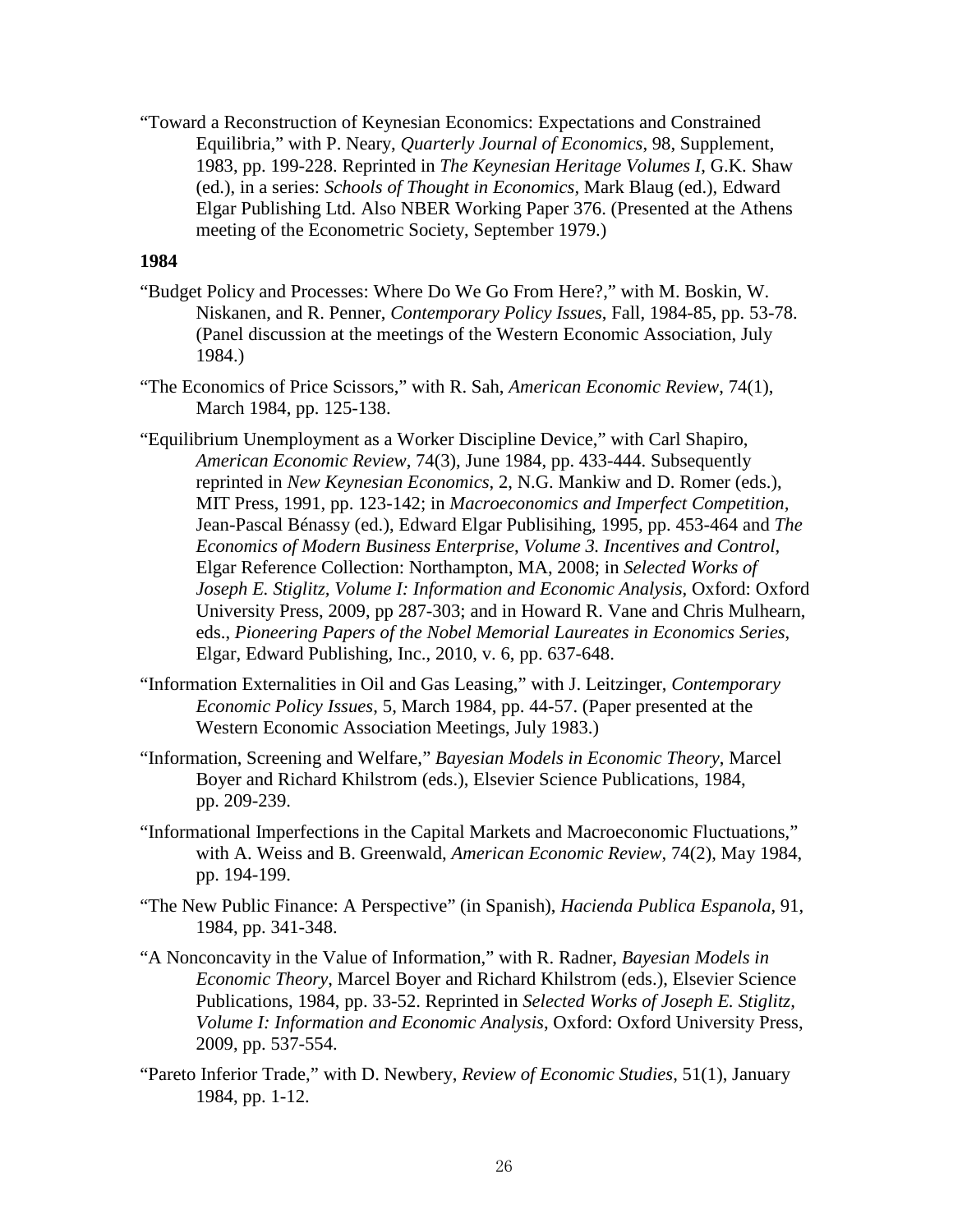"Price Rigidities and Market Structure," *American Economic Review*, 74(2), May 1984, pp. 350-356. Subsequently reprinted in *New Keynesian Economics*, 2, N.G. Mankiw and D. Romer (eds.), MIT Press, 1991, pp. 377-388. Also in *Macroeconomics and Imperfect Competition,* Jean-Pascal Bénassy (ed.), Edward Elgar Publisihing, 1995, pp. 221-226.

- "Can Unemployment be Involuntary? Reply," with C. Shapiro, *American Economic Review*, 75(5), December 1985, pp. 1215-1217.
- "The Consumption Expenditure Tax," *The Promise of Tax Reform*, J. Pechman (ed.), Englewood Cliffs: Prentice-Hall, 1985, pp. 107-127.
- "Credit Markets and the Control of Capital," *Journal of Money, Banking, and Credit*, 17(2), May 1985, pp. 133-152. Subsequently reprinted in *La Theoria del Mercata Finanziari*, G. Viciago and G.Verga (eds.), Bologna: Societa Editrice il Mulino, 1992; and in *Selected Works of Joseph E. Stiglitz, Volume I: Information and Economic Analysis*, Oxford: Oxford University Press, 2009, pp. 444-463.
- "Economics of Information and the Theory of Economic Development," *Revista De Econometria*, 5(1), April 1985, pp. 5-32.
- "Equilibrium Unemployment as a Worker Discipline Device: Reply," with C. Shapiro, *American Economic Review*, 75(4), September 1985, pp. 892-893.
- "Equilibrium Wage Distributions," *Economic Journal*, 95(379), September 1985, pp. 595-618. Reprinted in *The Selected Works of Joseph E. Stiglitz, Volume II: Information and Economic Analysis: Applications to Capital, Labor, and Product Markets*, Oxford: Oxford University Press, 2013, pp. 559-580.
- "The General Theory of Tax Avoidance," *National Tax Journal*, 38(3), September 1985, pp. 325-338. Also NBER Reprint No. 987.
- "Human Fallibility and Economic Organization," with R. Sah, *American Economic Review*, 75(2), May 1985, pp. 292-296. Reprinted in *Selected Works of Joseph E. Stiglitz, Volume I: Information and Economic Analysis*, Oxford: Oxford University Press, 2009, pp. pp.409-416.
- "Information and Economic Analysis: A Perspective," *Economic Journal*, 95, Supplement: Conference Papers, 1985, pp. 21-41. Reprinted in *The Selected Works of Joseph E. Stiglitz, Volume II: Information and Economic Analysis: Applications to Capital, Labor, and Product Markets*, Oxford: Oxford University Press, 2013, pp.7-19.
- "Labor Turnover, Wage Structure & Moral Hazard: The Inefficiency of Competitive Markets," with R. Arnott, *Journal of Labor Economics*, 3(4), October 1985, pp. 434-462. Reprinted in *The Selected Works of Joseph E. Stiglitz, Volume II: Information and Economic Analysis: Applications to Capital, Labor, and Product Markets*, Oxford: Oxford University Press, 2013, pp. 581-600.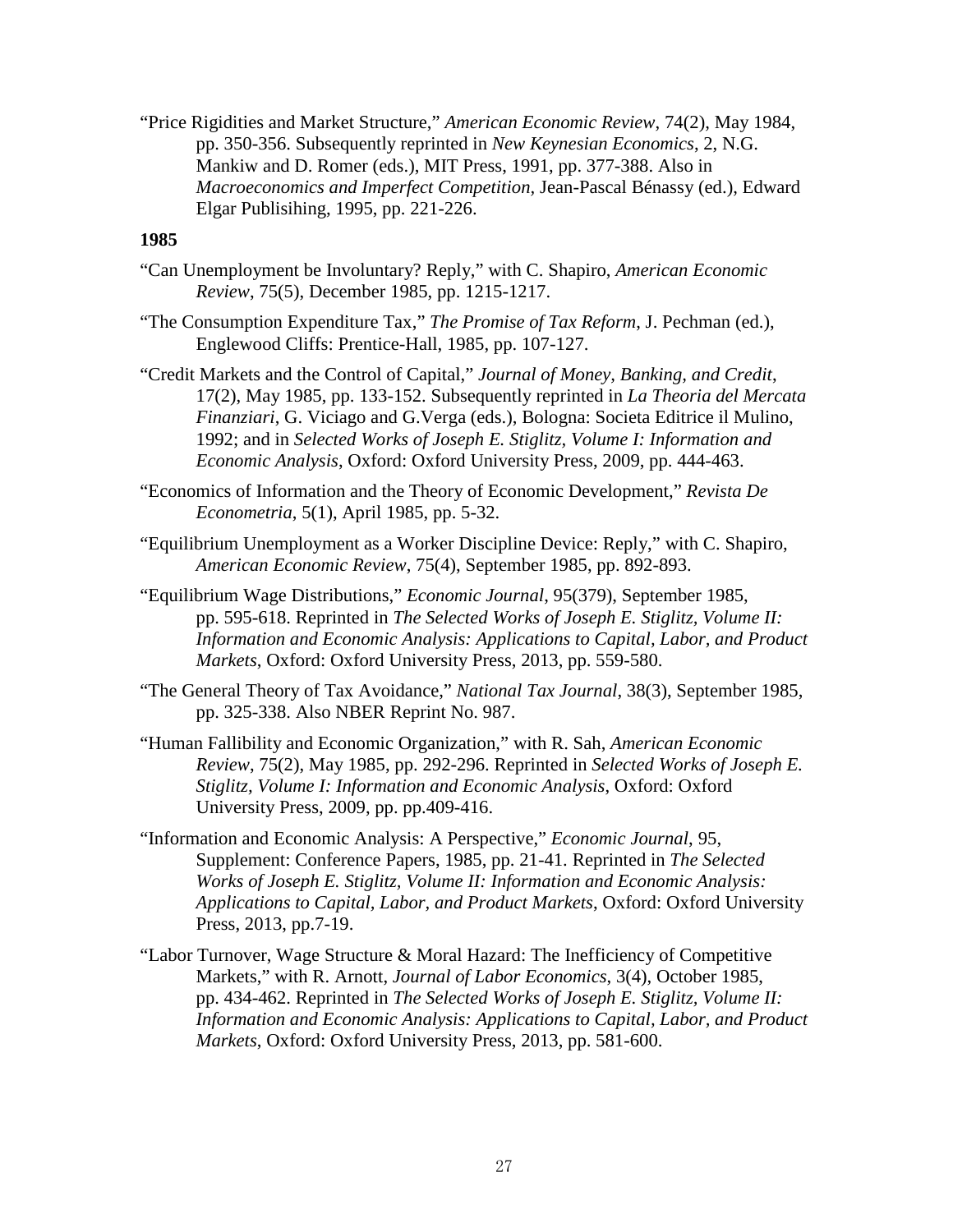"The Social Cost of Labor, and Project Evaluation: A General Approach," with R. Sah, *Journal of Public Economics*, 28, 1985, pp. 135-163. Economic Growth Center Discussion Paper No. 470, Yale University, March 1985.

# **1986**

- "The Architecture of Economic Systems: Hierarchies and Polyarchies," with R. Sah, *American Economic Review*, 76(4), September 1986, pp. 716-727. Also a shortened version in AEA Papers and Proceedings, also published in *Personnel Economics*, Edward P. Lasear and Robert NcNabb (eds.) 2002.
- "Comments on 'Tax Asymmetries and Corporate Tax Reform' by Saman Majd and Stewart C. Myers," *The Effects of Taxation on Capital Formation*, M. Feldstein (ed.), NBER, 1986, pp. 374-376.
- "Cost Sharing Arrangement Under Sharecropping: Moral Hazard, Incentive Flexibility and Risk," with A. Braverman, *Journal of Agricultural Economics*, 68(3), August 1986, pp. 642-652. (Revised version of "Moral Hazard, Incentive Flexibility & Risk: Cost Sharing Arrangements under Sharecropping," with A. Braveman, Economic Research Program, Research Memorandum 298, Princeton, 1988.)
- "Credit Rationing and Collateral," with A. Weiss, *Recent Developments in Corporate Finance*, Jeremy Edwards, et al. (eds.), New York: Cambridge University Press, 1986, pp. 101-135. Also a Bell Communications Research Discussion Paper. Reprinted in *The Selected Works of Joseph E. Stiglitz, Volume II: Information and Economic Analysis: Applications to Capital, Labor, and Product Markets*, Oxford: Oxford University Press, 2013, pp. 159-177.
- "The Economics of Price Scissors: Reply," with R. Sah, *American Economic Review*, 76(5), December 1986, pp. 1195-1199. Published version of "The Economics of Town-versus-Country Problems," Yale Economic Growth Center Paper 508.
- "Externalities in Economies with Imperfect Information and Incomplete Markets," with B. Greenwald, *Quarterly Journal of Economics*, Vol. 101, No. 2, May 1986, pp. 229-264. Reprinted in *Economic Theory and the Welfare State*, Nicholas Barr (ed.), Cheltenham, UK: Edward Elgar, 2000; in *Selected Works of Joseph E. Stiglitz, Volume I: Information and Economic Analysis*, Oxford: Oxford University Press, 2009, pp. 559-588; and in Howard R. Vane and Chris Mulhearn, eds., *Pioneering Papers of the Nobel Memorial Laureates in Economics Series*, Elgar, Edward Publishing, Inc., 2010, v. 6, pp. 649-684. Originally "Pecuniary and Market Mediated Externalities: Toward a General Theory of the Welfare Economics of Economies with Imperfect Information and Incomplete Markets," NBER Working Paper 1304, 1984.

"Hemmis Hohe Lohne," *Wirtschafts Woche*, 43(17), October 1986, pp. 98-105.

"Introduction to Proceedings of the International Economic Association Roundtable Conference on New Developments in the Theory of Market Structure," *New Developments in the Theory of Market Structure*, J.E. Stiglitz and F. Mathewson (eds.), MacMillan, 1986. (Conference held in Ottawa, Canada, May 10, 1982.)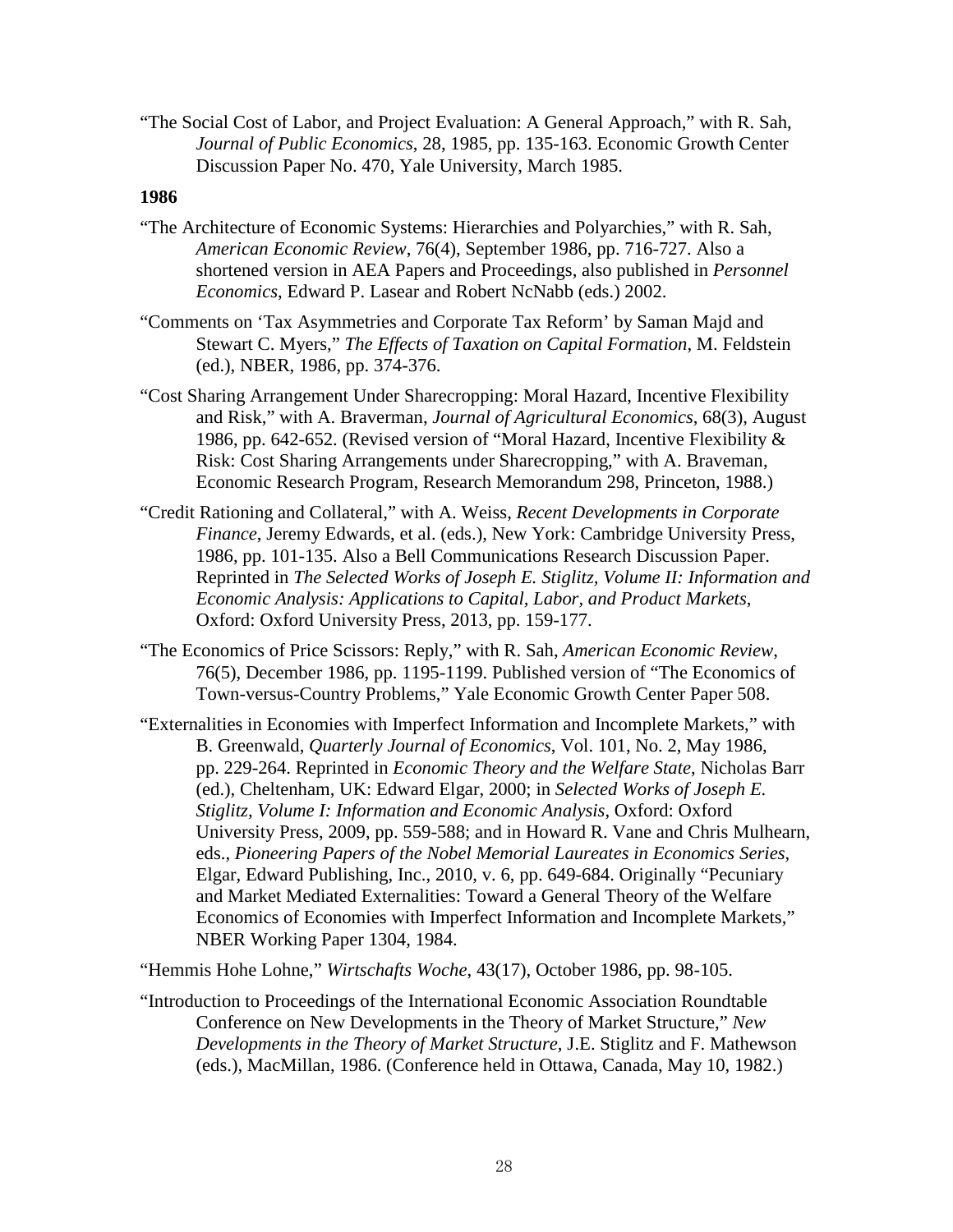- "Landlords, Tenants and Technological Innovations," with A. Braverman, *Journal of Development Economics*, 23(2), October 1986, pp. 313-332.
- "Moral Hazard and Optimal Commodity Taxation," with R. Arnott, *Journal of Public Economics*, 29, 1986, pp. 1-24.
- "The New Development Economics," *World Development*, 14(2), 1986, pp. 257-265. Subsequently reprinted in *The Political Economy of Development and Underdevelopment*, C.K. Wilber (ed.), New York: Random House, 1988, pp. 393- 407.
- "Pure Theory of Country Risk," with J. Eaton and M. Gersovitz, *European Economic Review*, 30(3), June 1986, pp. 481-513. Reprinted in *Development Economics*, 4, D. Lal (ed.), Elgar, 1992, pp. 241-273. Also NBER Working Paper No. 1864, April 1986 and NBER Reprint 793. Reprinted in *The Selected Works of Joseph E. Stiglitz, Volume II: Information and Economic Analysis: Applications to Capital, Labor, and Product Markets*, Oxford: Oxford University Press, 2013, pp. 291- 316.
- "Theories of Wage Rigidities," *Keynes' Economic Legacy: Contemporary Economic Theories*, J.L. Butkiewicz, et al. (eds.), New York: Praeger Publishers, 1986, pp. 153-206. (Presented at a conference on Keynes' Economic Legacy, University of Delaware, December 1983.)
- "Theory of Competition, Incentives and Risk," *New Developments in the Analysis of Market Structure*, J.E. Stiglitz and F. Mathewson (eds.), MacMillan/MIT Press, 1986, pp. 399-449. Also, Princeton University Econometric Research Program Research Memorandum 311.
- "Toward a More General Theory of Monopolistic Competition," *Prices, Competition, & Equilibrium*, M. Peston and R. Quandt (eds.), Oxford: Philip Allan/Barnes & Noble Books, 1986, pp. 22-69. Also Princeton University Econometric Research Program Research Memorandum 316.

- "The Causes and Consequences of the Dependence of Quality on Prices," *Journal of Economic Literature*, 25, March 1987, pp. 1-48. Subsequently reprinted in *Impresa, Instituzione e Informazione*, M. Franzini and M. Messori (eds.), Bologna: Cooperative Libraria Universitaria, 1991; and in *Selected Works of Joseph E. Stiglitz, Volume I: Information and Economic Analysis*, Oxford: Oxford University Press, 2009, pp 304-352.
- "Competition and the Number of Firms in a Market: Are Duopolies More Competitive Than Atomistic Markets?" *Journal of Political Economy*, 95(5), 1987, pp. 1041- 1061. (Revised version of "Duopolies are More Competitive than Atomistic Markets," Princeton University Econometric Research Program Research Memorandum 310, February 1984.) Reprinted in *The Selected Works of Joseph E. Stiglitz, Volume II: Information and Economic Analysis: Applications to Capital, Labor, and Product Markets*, Oxford: Oxford University Press, 2013, pp. 767- 783.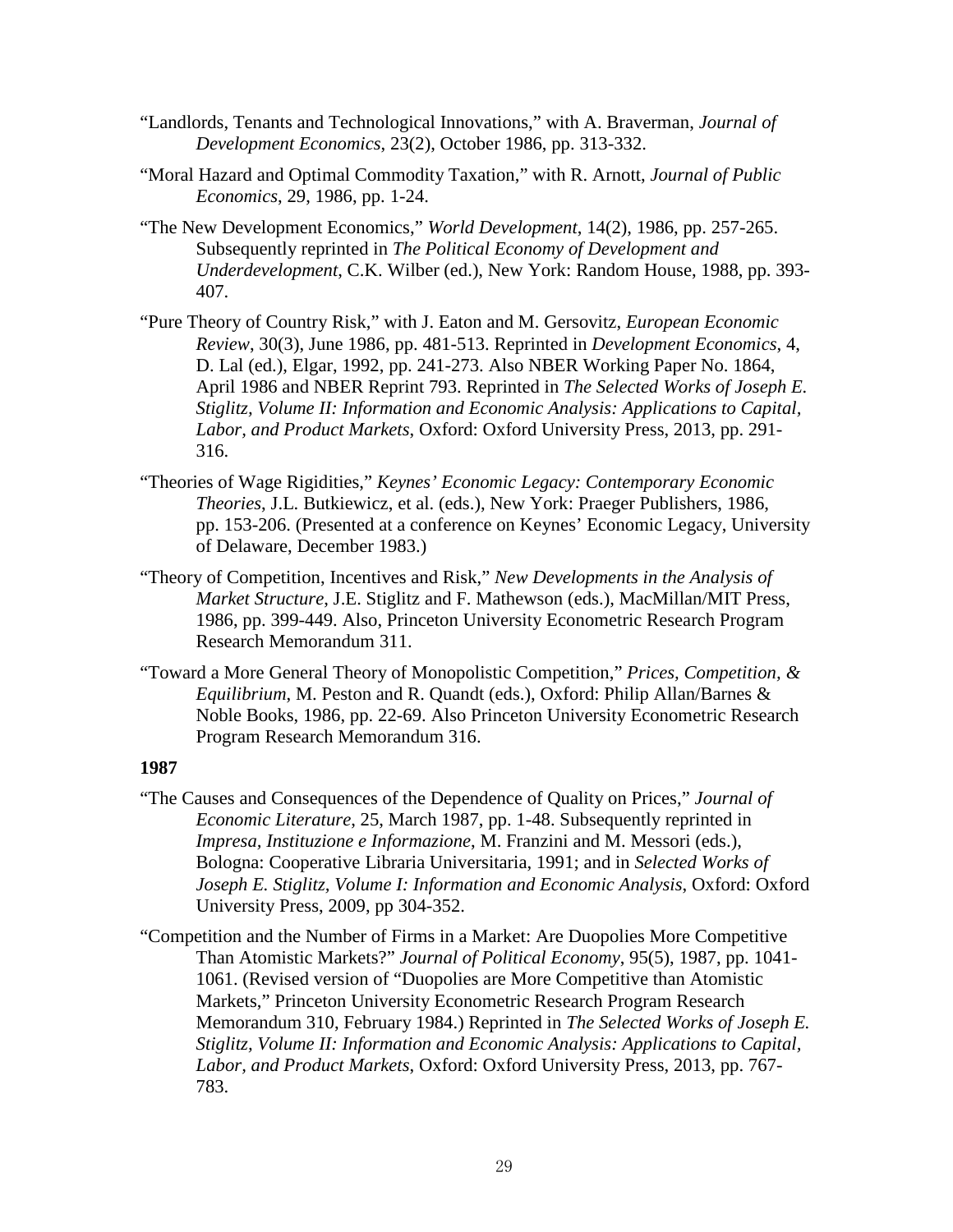- "Credit Rationing: Reply," with A. Weiss, *American Economic Review*, 77(1), March 1987, pp. 228-231.
- "The Design of Labor Contracts: Economics of Incentives and Risk-Sharing," *Incentives*, *Cooperation and Risk Sharing*, H. Nalbantian (ed.), Totowa, NJ: Rowman & Allanheld, 1987, pp. 47-68. Reprinted in *The Selected Works of Joseph E. Stiglitz, Volume II: Information and Economic Analysis: Applications to Capital, Labor, and Product Markets*, Oxford: Oxford University Press, 2013, pp. 432-446.
- "Human Nature and Economic Organization," Jacob Marashak Lecture, presented at Far Eastern Meetings of the Econometric Society, October 1987.
- "Imperfect Information, Credit Markets and Unemployment," with B. Greenwald, *European Economic Review*, 31, 1987, pp. 444-456.
- "Information and Regulation," with D. Sappington, *Public Regulation*, E. Bailey (ed.), London: MIT Press, 1987, pp. 3-43.
- "Information, Welfare and Product Diversity," with S. Salop, *Arrow and the Foundations of the Theory of Economic Policy*, G. Feiwel (ed.), London: MacMillan, 1987, pp. 328-340. (Revised version of a paper presented to a conference on imperfect information at Bell Labs, February 1978.)
- "The Invariance of Market Innovation to the Number of Firms," with R. Sah, *Rand Journal of Economics*, 18(1), Spring 1987, pp. 98-108.
- "Keynesian, New Keynesian and New Classical Economics," with B. Greenwald, *Oxford Economic Papers*, 39, March 1987, pp. 119-133. Subsequently reprinted in *Price, Quantities, and Expectations*, P.J.N. Sinclair (ed.), Oxford University Press, 1987, pp. 119-133; in the French translation of *Collected Papers on the Current State of Keynesian Theory*, R. Arena and D. Torre (eds.), Les Presses Universitaires de France; in the French translation of *Origins and Prospects of Keynesianism: Some New Developments*, R. Arena and D. Torre (eds.); and in *Keynes et les nouveaux Keynésiens,* R. Arena and D. Torre (eds.), Paris: Les Presses Universitaires de France, 1992, pp. 169-191.
- "Learning to Learn, Localized Learning and Technological Progress," *Economic Policy and Technological Performance*, P. Dasgupta and Stoneman (eds.), Cambridge University Press, 1987, pp. 125-153.
- "On the Microeconomics of Technical Progress," *Technology Generation in Latin American Manufacturing Industries*, Jorge M. Katz (ed.), New York: St. Martin;s Press, pp. 56-77. (Presented to IDB-CEPAL Meetings, Buenos Aires, November 1978.)
- "Pareto Efficient and Optimal Taxation and the New New Welfare Economics," *Handbook on Public Economics*, A. Auerbach and M. Feldstein (eds.), North Holland: Elsevier Science Publishers, 1987, pp. 991-1042. Also NBER Working Paper 2189.
- "Price Scissors and the Structure of the Economy," with R. Sah, *Quarterly Journal of Economics*, 102, 1987, pp. 109-134.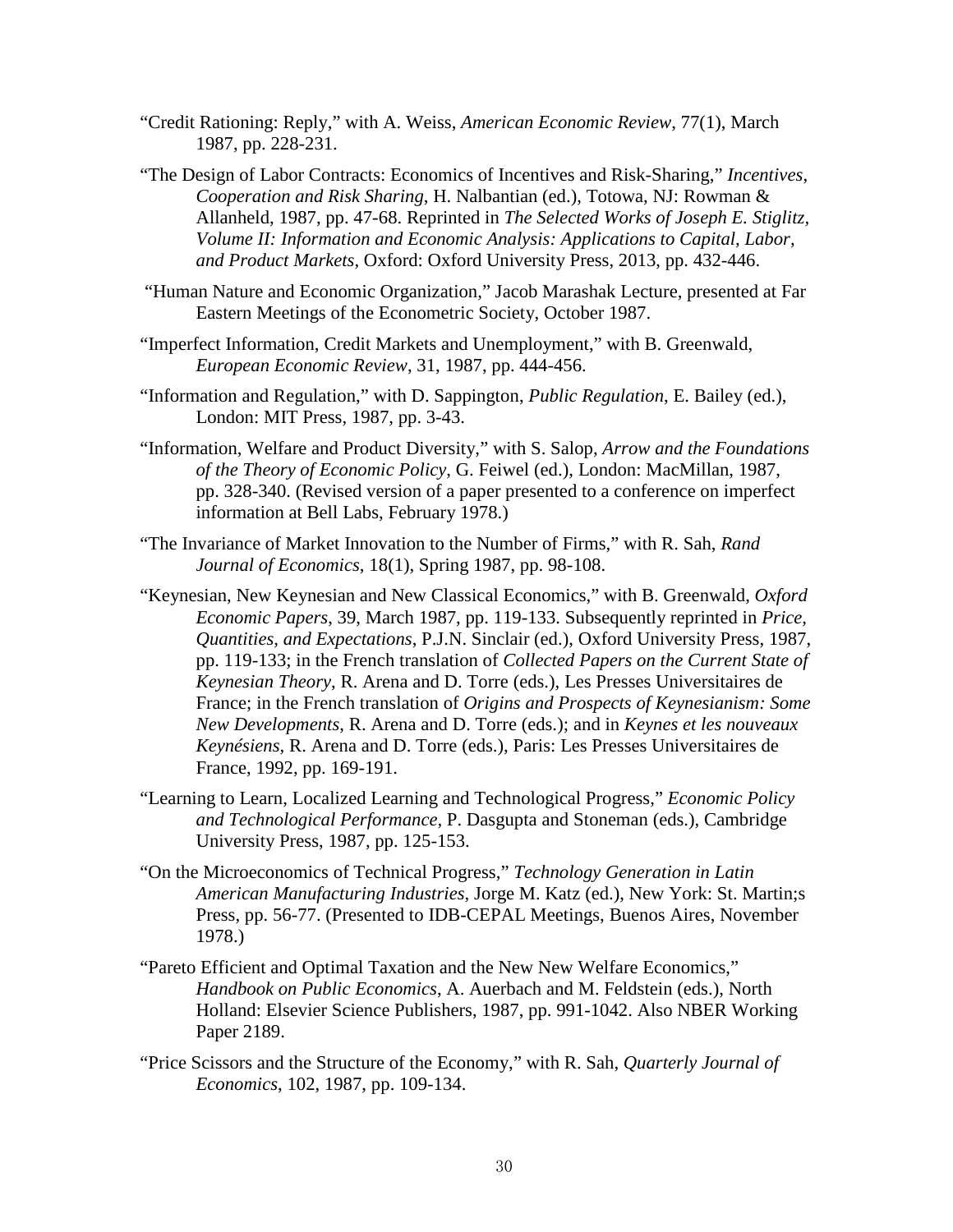- "Principal and Agent," *The New Palgrave: A Dictionary of Economics*, MacMillan Press, 1987. Subsequently reprinted in *The New Palgrave: Economic Development*, J. Eatwell, et al. (eds.), Macmillan, 1989.
- "Privatization, Information and Incentives," with D. Sappington, *Journal of Policy Analysis and Management*, 6(4), 1987, pp. 567-582. Reprinted in *The Political Economy of Privatization and Deregulation*, E. Baily and J. Hower (eds.), Edward Elgar, 1993. NBER Working Paper No. 2196 and Reprint No. 1021.
- "Safety, User Fees, and Public Infrastructure," with R. Arnott, *Transportation Deregulation and Safety*, Conference Proceedings, The Transportation Center, Northwestern University, June 1987, pp. 411-445.
- "Sharecropping," *The New Palgrave: A Dictionary of Economics*, MacMillan Press, 1987. Subsequently reprinted in *The New Palgrave: Economic Development*, J. Eatwell, et al. (eds.), Macmillan, 1989, pp. 308-315.
- "Some Theoretical Aspects of Agriculture Policies," *World Bank Research Observer*, 2(1), January 1987, pp. 43-60. Reprinted as "Algunos Aspectos Teoricos de la Polutica Agraria," *Revista de Analisis del Norte Alternativa*, June 1989, pp. 7-34.
- "Tax Reform: Theory and Practice," *The Economics of Tax Reform*, Kalamazoo, MI: Upjohn Institute, 1987.
- "Taxation and Pricing of Agricultural and Industrial Goods in Developing Economies," with R. Sah, *The Tax Theory for Developing Countries*, D. Newbery and N. Stern (eds.), Oxford: Oxford University Press, 1987, pp. 430-458.
- "Technological Change, Sunk Costs, and Competition," *Brookings Papers on Economic Activity*, 3, 1987, pp.883-947. Also in special issue of *Microeconomics*, M.N. Baily and C. Winston (eds.), 1988.
- "The Wage- Productivitiy Hypothesis: Its Economic Consequences and Policy Implications," *Modern Developments in Public Finance*, Michael J. Boskin ed., Basil Blackwell, 1987, pp. 130-165.
- "Wage Rigidity, Implicit Contracts, Unemployment and Economic Efficiency," with D. Newbery, *Economic Journal*, 97(386), June 1987, pp. 416-430.

- "The Basic Analytics of Moral Hazard," with R. Arnott, *Scandinavian Journal of Economics*, 90(3), 1988, pp. 383-413. Also NBER Working Paper 2484. Reprinted in *Selected Works of Joseph E. Stiglitz, Volume I: Information and Economic Analysis*, Oxford: Oxford University Press, 2009, pp. 417-443.
- "Comments on Symposium on Monetary Theory," with A. Stockman and M. Woodford, *Symposium on Monetary Theory* (Proceedings of Taipei), Institute of Economics, Acadamia Sinica, 1988, pp. 299-336.
- "Committees, Hierarchies and Polyarchies," with R. Sah, *The Economic Journal*, 98(391), June 1988, pp. 451-470.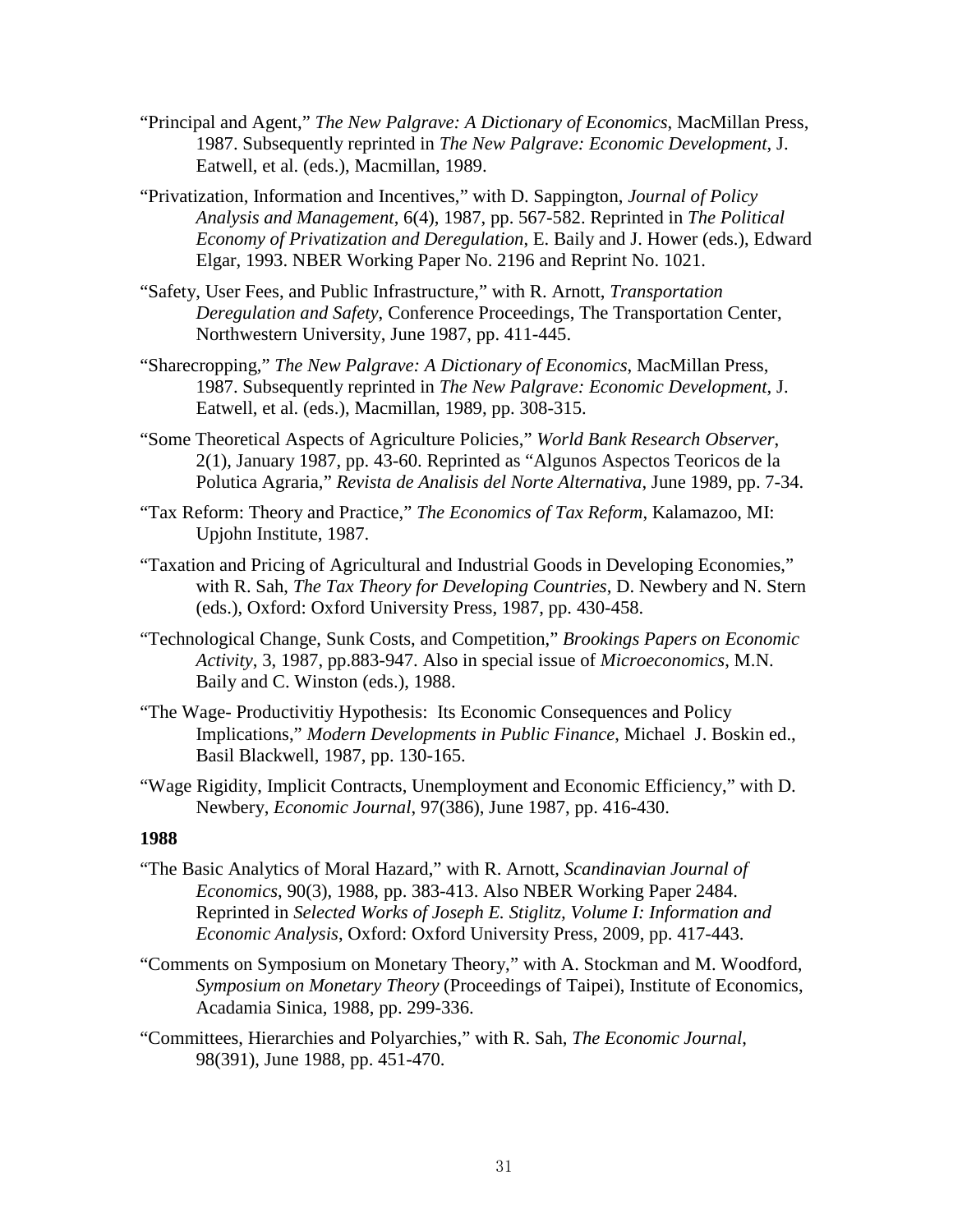- "Computerized Tax Collecting," Chapter 20 in *Tax Policy in the Twenty-First Century*, Herbert Stein (ed.), John Wiley and Sons, 1988, pp. 278-288. (Originally presented at the Conference on Tax Policy in the Twenty First Century, Washington DC, 1987, as "Technical Change and Taxation.")
- "Economic Organization, Information, and Development," *Handbook of Development Economics*, H. Chenery and T.N. Srinivasan (eds.), Elsevier Science Publishers, 1988, pp. 185-201.
- "Examining Alternative Macroeconomic Theories," with B. Greenwald, *Brookings Papers on Economic Activity*, 1, 1988, pp. 207-270. Subsequently reprinted in *Recent Developments in Macroeconomics*, Edmund Phelps (ed.), Edward Elgar, 1991, pp. 335-388.
- "Financial Intermediaries and the Allocation of Capital," published as "Ruolo dei Fondi de Capitallizzazione Nello Szilluppo dell'Economia di un Paese Industrializzato," *Assicurazioni*, Luglio-Agosto 1988, pp. 1-16. (Originally delivered to Academia de Lincei, May 29, 1988, Rome.)
- "Imperfect Information, Finance Constraints and Business Fluctuations," with B. Greenwald, *Finance Constraints, Expectations, and Macroeconomics*, M. Kohn and S.C. Tsiang (eds.), Oxford: Oxford University Press, 1988, pp. 103-140.
- "Implicit Contracts, Labor Mobility and Unemployment," with R. Arnott and A. Hosios, *American Economic Review*, 78(5), December 1988, pp. 1046-1066. Also NBER Working Paper 2316.
- "Information, Finance Constraints and Business Fluctuations," with B. Greenwald, *Symposium on Monetary Theory* (Proceedings of Taipei), Institute of Economics, Academia Sinica, 1988, pp. 299-336.
- "Learning by Doing, Market Structure, and Industrial and Trade Policies," with P. Dasgupta, *Oxford Economic Papers*, 40(2), 1988, pp. 246-268.
- "Money, Credit, and Business Fluctuations," *Economic Record,* 64(187), December 1988, pp. 62-72. Reprinted as "Dinero, Crédito y Fluctuaciones Economicas," *Revista de Economia*, Banco Central del Uruguay, 3(3), April 1989. Also NBER Working Paper No. 2823 and Reprint No. 1390.
- "Money, Imperfect Information and Economic Fluctuations," with B. Greenwald, *Finance Constraints, Expectations and Macroeconomics*, M. Kohn and S.C. Tsiang (eds.), Oxford: Oxford University Press, 1988, pp.141-165. Also NBER Working Paper 2188.
- "On the Market for Principles of Economics Textbooks: Innovation and Product Differentiation," *Journal of Economic Education*, 19(2), Spring 1988, pp. 171- 177.
- "On the Relevance or Irrelevance of Public Financial Policy," *The Economics of Public Debt,* Proceedings of the 1986 International Economics Association Meeting, London: Macmillan Press, 1988, pp. 4-76.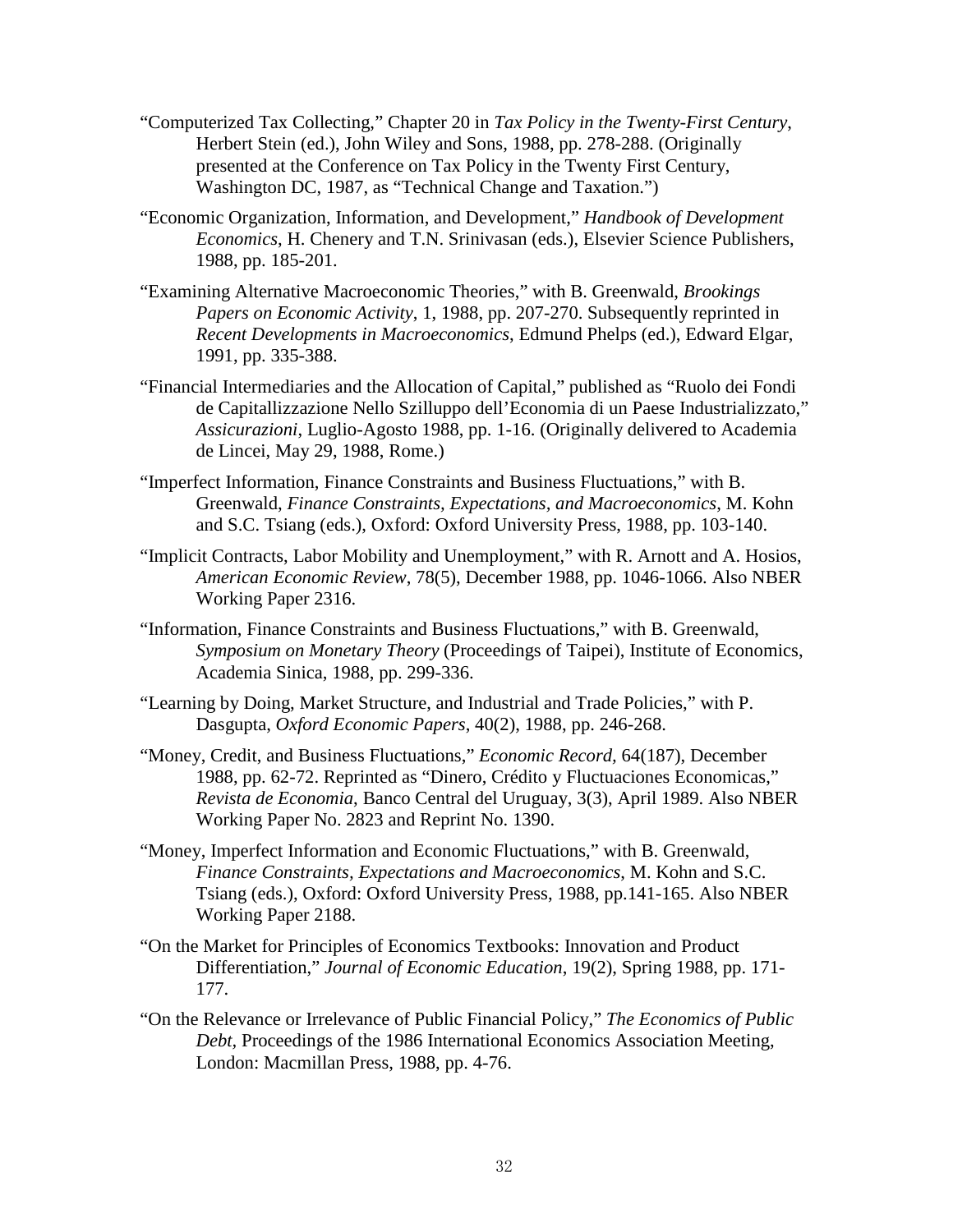- "Pareto Inefficiency of Market Economies: Search and Efficiency Wage Models," with B. Greenwald, *American Economic Review*, 78(2), May 1988, pp. 351-355.
- "Potential Competition, Actual Competition and Economic Welfare," with P. Dasgupta, *European Economic Review,* 32, May 1988, pp. 569-577. Also Princeton University Discussion Paper 8, August 1987.
- "Qualitative Properties of Profit-Maximizing K-out-of-N Systems Subject to Two Kinds of Failure," with R. Sah, *IEEE Transactions on Reliability*, 37(5), December 1988, pp. 515-520.
- "Randomization with Asymmetric Information," with R. Arnott, *Rand Journal of Economics*, 19(3), Autumn 1988, pp. 344-362. Also NBER Working Paper 2507.
- "Taxation, Information, and Economic Organization," with M. Wolfson, *Journal of the American Taxation Association*, 9(2), Spring 1988, pp. 7-18. Paper presented to the American Accounting Association, August 1987.
- "Technological Change, Sunk Costs and Competition," *Brookings Papers on Economic Activity*, 1988, pp. 883-947.
- "The Wage-Productivity Hypothesis: Its Economic Consequences and Policy Implications," *Modern Developments in Public Finance*, M.J. Boskin (ed.), Basil Blackwell, 1988, pp. 130-165. (Paper presented to the American Economic Association, December 1982.)
- "Vertical Restraints and Producers' Competition," with P. Rey, *European Economic Review*, 32, March 1988, pp. 561-568. Also NBER Working Paper 2601 and Princeton University Discussion Paper 13.
- "Why Financial Structure Matters," *Journal of Economic Perspectives*, 2(4), 1988, pp. 121-126. Reprinted in Spanish as "Razones por las Que Es Relevante la Estructura Financiera," *Revista Asturiana de Economia*, 43, 2009, pp. 49-57.

- "Congestion Pricing to Improve Air Travel Safety," with R. Arnott, *Transportation Safety in an Age of Deregulation*, L.N. Moses and I. Savage (eds.), Oxford University Press, 1989, pp. 167-185. Also in Princeton University Discussion Paper 27, "Two Essays on Travel Safety," with "The Economics of Transportation Safety and Deregulation."
- "Credit Rationing, Tenancy, Productivity and the Dynamics of Inequality," with A. Braverman, P. Bardhan (ed.), *The Economic Theory of Agrarian Institutions*, Oxford: Clarendon Press, 1989, pp. 185-201. Previously World Bank Policy Research Working Paper 176, May 1989; also Princeton University Discussion Paper 23, 1988.
- "Dinero, Credito y Fluctuaciones Economicas," *Revista De Econimia,* 3(3), April 1989, pp. 3-36.
- "Financial Markets and Development," *Oxford Review of Economic Policy*, 5(4), 1989, pp. 55-68.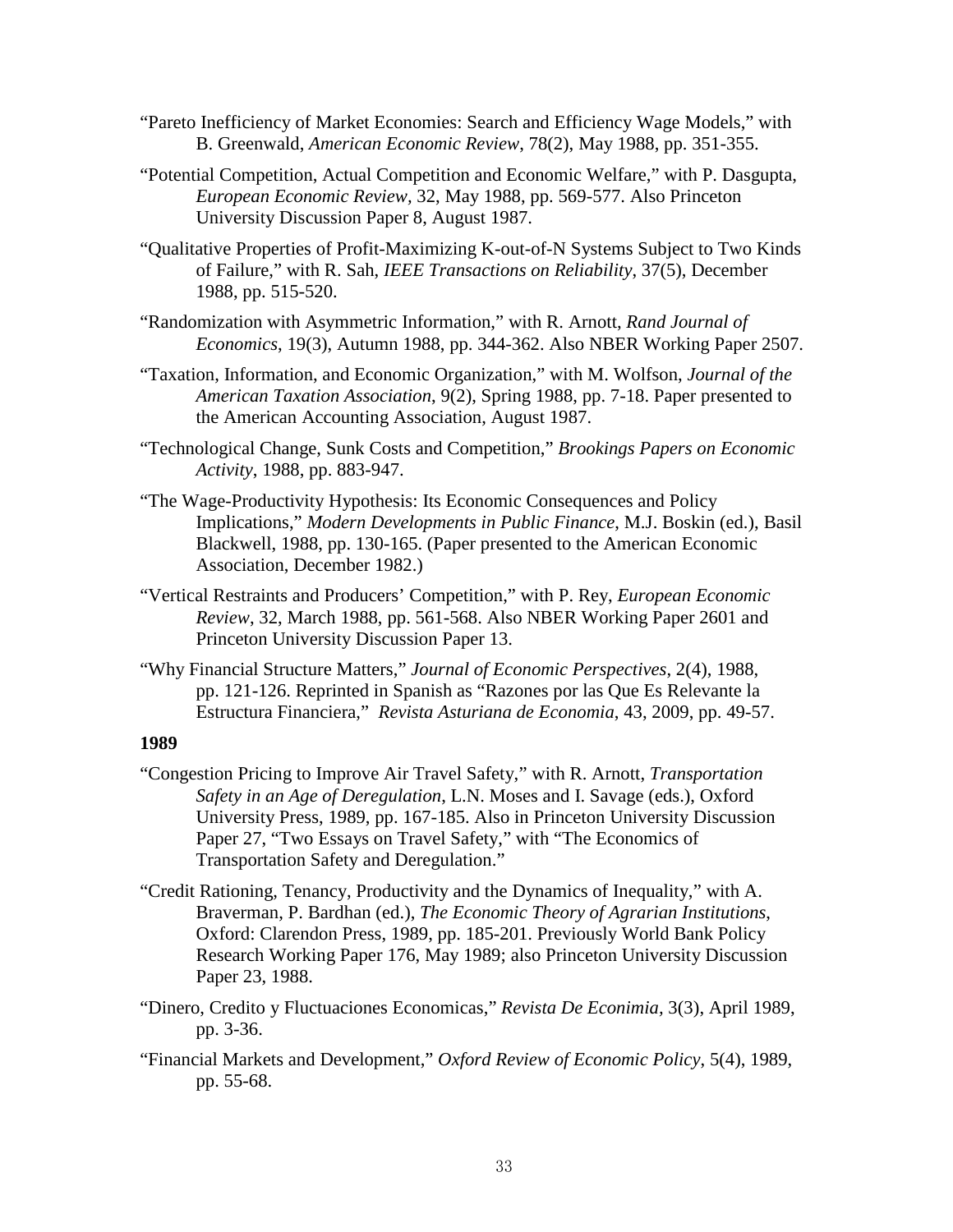- "Impact of the Changing Tax Environment on Investments and Productivity," with B. Greenwald, *The Journal of Accounting, Auditing and Finance*, 4(3), Summer 1989, pp. 281-301. (Revised version of paper prepared for a conference on "Tax Policy in a Complex and Dynamic Economic Environment: Challenges and Opportunities," New York University, December 1988.)
- "Imperfect Information in the Product Market," *Handbook of Industrial Organization*, 1, Elsevier Science Publishers, 1989, pp. 769-847. Reprinted in *The Selected Works of Joseph E. Stiglitz, Volume II: Information and Economic Analysis: Applications to Capital, Labor, and Product Markets*, Oxford: Oxford University Press, 2013, pp. 705-746.
- "Incentives, Information and Organizational Design," *Empirica*, 16(1), January 1989, pp. 3-29. Also NBER Working Paper 2979. (NOG Lecture, Austrian Economic Association, September 1988.)
- "The Informational Content of Initial Public Offerings," with I. Gale, *Journal of Finance*, 44(2), June 1989, pp. 469-478. Also NBER Working Paper 3259. Reprinted in *The Selected Works of Joseph E. Stiglitz, Volume II: Information and Economic Analysis: Applications to Capital, Labor, and Product Markets*, Oxford: Oxford University Press, 2013, pp. 115-121.
- "Markets, Market Failures and Development," *American Economic Review*, 79(2), May 1989, pp. 197-203. Subsequently published in *Boletin de Informacion Comercial Espanola*, Madrid.
- "Monopolistic Competition and the Capital Market," *The Economics of Imperfect Competition and Employment - Joan Robinson and Beyond*, G. Feiwel (ed.), New York: New York University Press, 1989, pp. 485-507; also published in *The Monopolstic Competition Revolution in Retrospect*, Brakman, S. and Heijdra, B, Cambridge: Cambridge University Press, 2004, pp.49-67.
- "Mutual Funds, Capital Structure, and Economic Efficiency," *Theory of Valuation - Frontiers of Modern Financial Theory*, 1, S. Bhattacharya and G. Constantinides (eds.), Totowa, NJ: Rowman and Littlefield, 1989, pp. 342-356.
- "Notes on Stochastic Capital Theory," with W. Brock and M. Rothschild, *Joan Robinson and Modern Economic Theory (Vol 1)*, G. Feiwel (ed.), Macmillan Press, 1989, pp. 591-622. Also NBER Technical Working Paper 23, May 1982 and Social Systems Research Institute Reprint Series 373. (Revised version presented at Conference in Honor of Karl Borch, Bergen, Norway, April 1989.)
- "On the Economic Role of the State," *The Economic Role of the State*, A. Heertje, ed. (Bank Insinger de Beaufort NV) 1989. Reprinted as "O Ekonomskoj Ulozi Države," *Izazovi: Modernoj Upravi I Upravljanju*, Belgrade: Timit, 1995, p. 451- 207.
- "Principal and Agent," *The New Palgrave: Allocation, Information and Markets*, J. Eatwell, et al. (eds.), MacMillan Press, London, 1989, pp. 241-253. Also Princeton University Discussion Paper 18.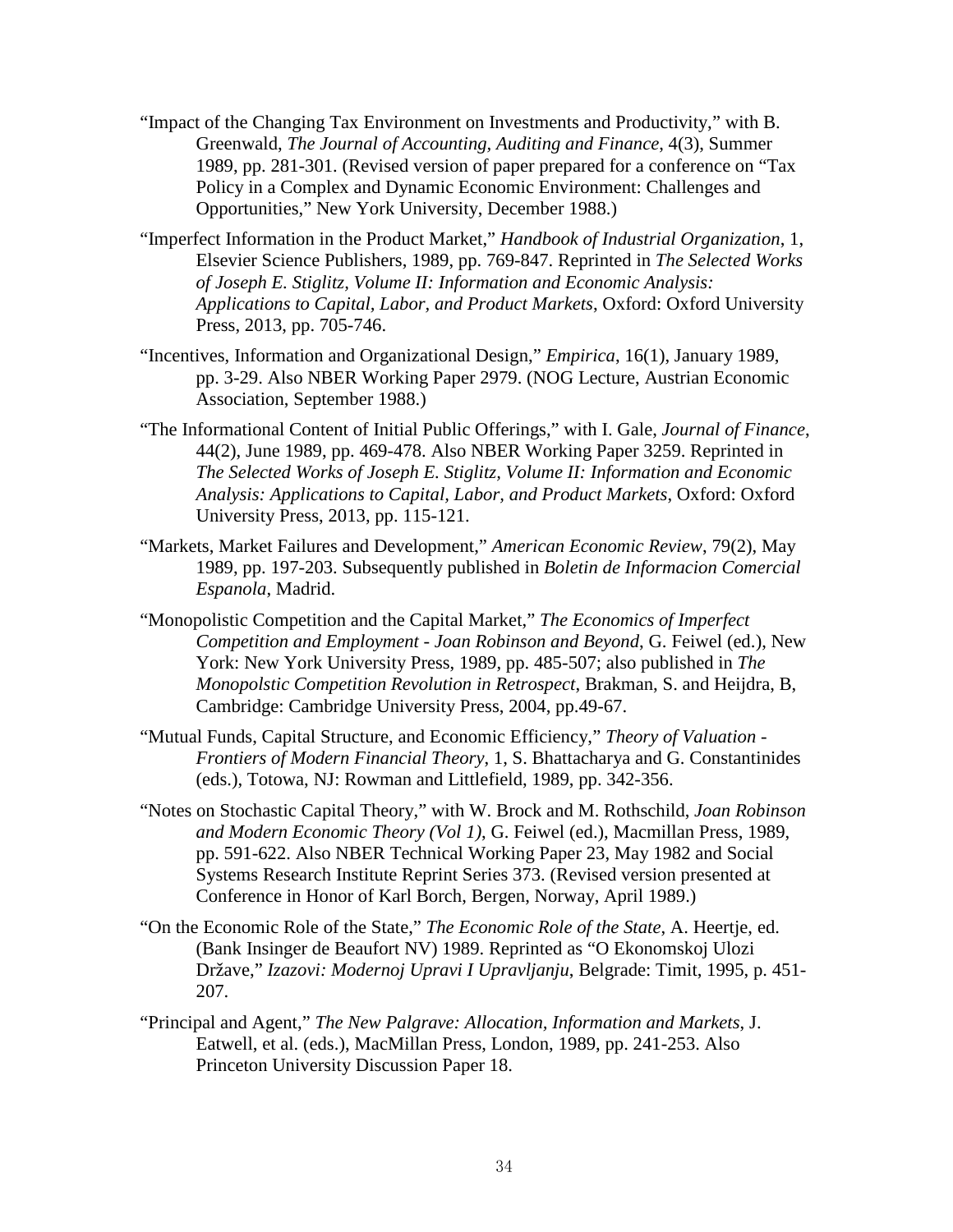- "Rational Peasants, Efficient Institutions and the Theory of Rural Organization: Methodological Remarks for Development Economics," *The Economic Theory of Agrarian Institutions*, P. Bardhan (ed.), Oxford: Clarendon Press, 1989, pp. 18-29.
- "Reflections on the State of Economics: 1988," *Economic Record*, March 1989, pp. 66- 72. (Presented at Australian Economic Meetings, Canberra, August 1988.)
- "Sources of Technological Divergence between Developed and Less Developed Countries," with R. Sah, *Debt, Stabilizations and Development: Essays in Memory of Carlos Diaz-Alejandro*, G. Calvo, et al. (eds.), Basil Blackwell, 1989, pp. 423-46. Also Princeton University Discussion Paper 22.
- "Technological Learning, Social Learning and Technological Change," with R. Sah, *The Balance between Industry and Agriculture in Economic Development*, S. Chakravarty (ed.), MacMillan Press/IEA, 1989, pp. 285-298. Also Yale University Economic Growth Center Paper 433.
- "Toward a Theory of Rigidities," with B. Greenwald, *American Economic Review,* 79(2), May 1989, pp. 364-69. Also NBER Working Paper 2938.
- "Using Tax Policy to Curb Speculative Short-Term Trading," *Journal of Financial Services Research*, 3(2/3), December 1989, pp. 101-115. Reprinted in *The Selected Works of Joseph E. Stiglitz, Volume II: Information and Economic Analysis: Applications to Capital, Labor, and Product Markets*, Oxford: Oxford University Press, 2013, pp. 85-98.

- "Asymmetric Information and the New Theory of the Firm: Financial Constraints and Risk Behavior," with B. Greenwald, *American Economic Review*, 80(2), May 1990, pp. 160-65. Also NBER Working Paper No. 3359.
- "Banks as Social Accountants and Screening Devices for the Allocation of Credit," with A. Weiss, *Greek Economic Review,* 12, Supplement, Autumn 1990, pp. 85-118. Reprinted in *Financial Intermediaries*, Mervin K. Lewis (ed.), Aldershot, UK: Elgar, 1995, pp. 297-330. Also NBER Working Paper 2710, September 1988. Reprinted in *The Selected Works of Joseph E. Stiglitz, Volume II: Information and Economic Analysis: Applications to Capital, Labor, and Product Markets*, Oxford: Oxford University Press, 2013, pp. 237-257.
- "Credit Rationing," with D. Jaffee, *Handbook of Monetary Economics*, B. Friedman and F. Hahn (eds.), Amsterdam: Elsevier Science Publishers, 1990, pp. 837-888.
- "Financial Market Imperfections and Productivity Growth," with B. Greenwald and M. Kohn, *Journal of Economic Behavior and Organization,* 13(3), June 1990, pp. 321-345. Also NBER Working Paper 2945.
- "Imperfect Information and Rural Credit Markets: Puzzles and Policy Perspectives," with K. Hoff, *World Bank Economic Review*, 4(3), September 1990, pp. 235-250. Subsequently revised and reprinted in *The Economics of Rural Organization: Theory, Practice, and Policy*, K. Hoff, A. Braverman, and J. Stiglitz (eds.), New York: Oxford University Press for the World Bank, 1993, pp. 33-52.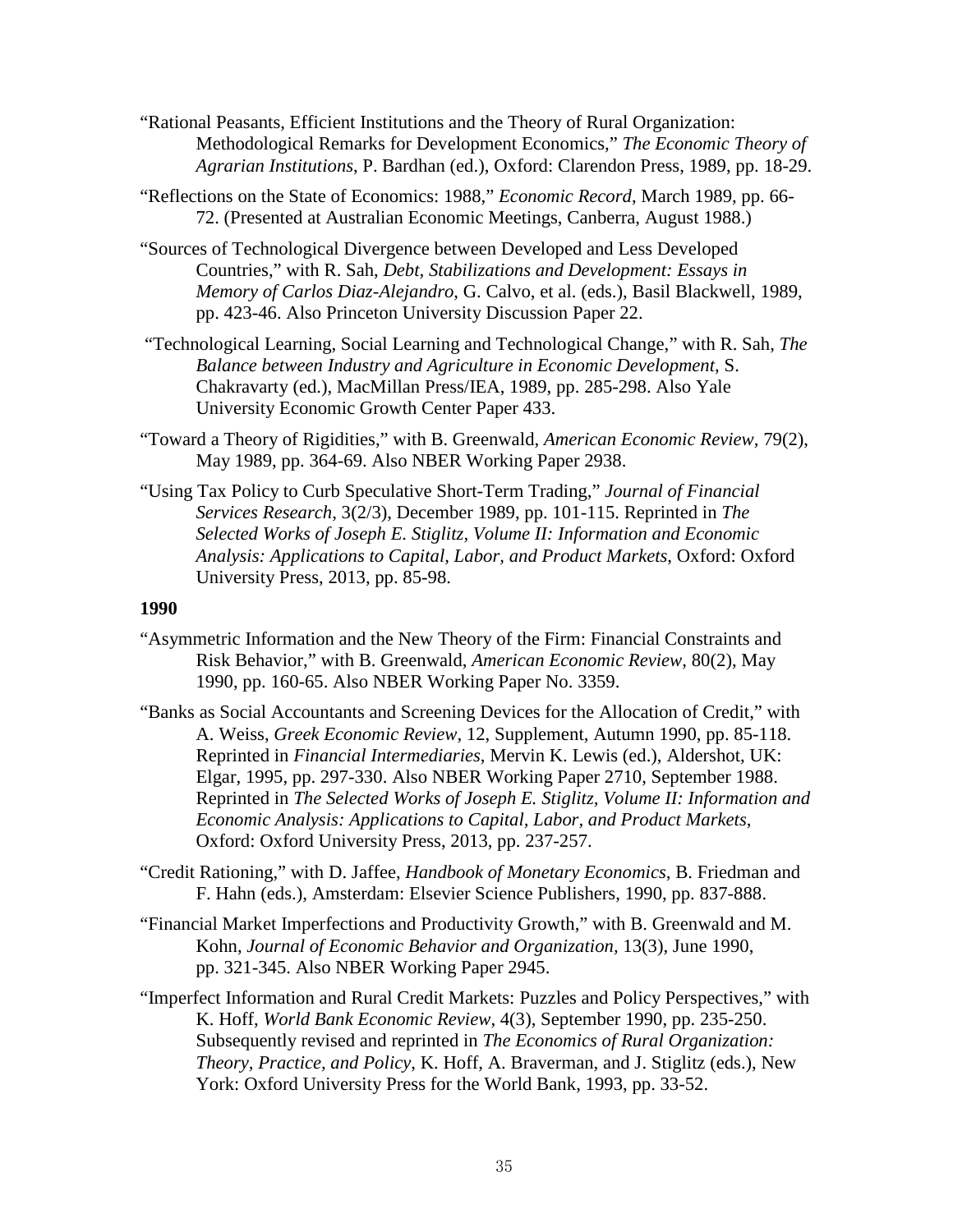- "Macroeconomic Models with Equity and Credit Rationing," with B. Greenwald, *Asymmetric Information, Corporate Finance, and Investment,* R. B. Hubbard (ed.), University of Chicago Press, 1990, pp. 15-42.
- "Pareto Efficient Tax Structures," with D.L. Brito, J.H. Hamilton and S.M. Slutsky, *Oxford Economic Papers*, 42, 1990, pp. 61-77. Subsequently reprinted in *Taxation, Private Information and Capital*, P.J.N. Sinclair and M.D.E. Slater (eds.), Oxford: Clarendon Press, 1991, pp. 61-77.
- "Peer Monitoring and Credit Markets," *World Bank Economic Review*, 4(3), September 1990, pp. 351-366. Reprinted in *The Economics of Rural Organization: Theory, Practice, and Policy*, World Bank, 1993, pp. 70-86; and in *Selected Works of Joseph E. Stiglitz, Volume I: Information and Economic Analysis*, Oxford: Oxford University Press, 2009, pp. 464-478.
- "Remarks on the Occasion of the Presentation of the UAP Prize," *Journées Scientifiques & Prix UAP, 1988, 1989, 1990*, 2, Conseil Scientifique de l'UAP (ed.), December 1990, pp. 23-32.
- "Some Retrospective Views on Growth Theory, presented on the occasion of the Celebration of Robert Solow's 65th Birthday," *Growth/Productivity/Unemployment,* P. Diamond (ed.), Cambridge, MA: MIT Press, 1990, pp. 50-68.
- "Symposium on Bubbles," *Journal of Economic Perspectives,* 4(2), Spring 1990, pp. 13- 18.
- "The Welfare Economics of Moral Hazard," with R. Arnott, *Risk, Information and Insurance: Essays in the Memory of Karl H. Borch*, H. Louberge (ed.), Norwell: Kluwer Academic Publishers, 1990, pp. 91-122. Also NBER Working Paper 3316.

- "Another Century of Economic Science," *Economic Journal* Anniversary Issue, 101(404), January 1991, pp. 134-141. Also published in *The Future of Economics*, J.D. Hey (ed.), Blackwell Publishers, 1992.
- "Comments on David Bradford, 'Market Value vs. Accounting Measures of National Saving'," *National Saving and Economic Performance*, B.D. Bernheim and J.B. Shoven (eds.), University of Chicago Press, 1991, pp. 15-48. (Presented at NBER Conference on Savings, Maui, Hawaii, January 1989.)
- "Development Strategies: The Roles of the State and the Private Sector," *Proceedings of the World Bank's Annual Conference on Development Economics 1990,* 1991, pp. 430-35.
- "Dynamic Optimal Income Taxation With Government Commitment," with D.L. Brito, J.H. Hamilton and S.M. Slutsky, *Journal of Public Economics*, 44, 1991, pp. 15- 35. Also NBER Working Paper 3965.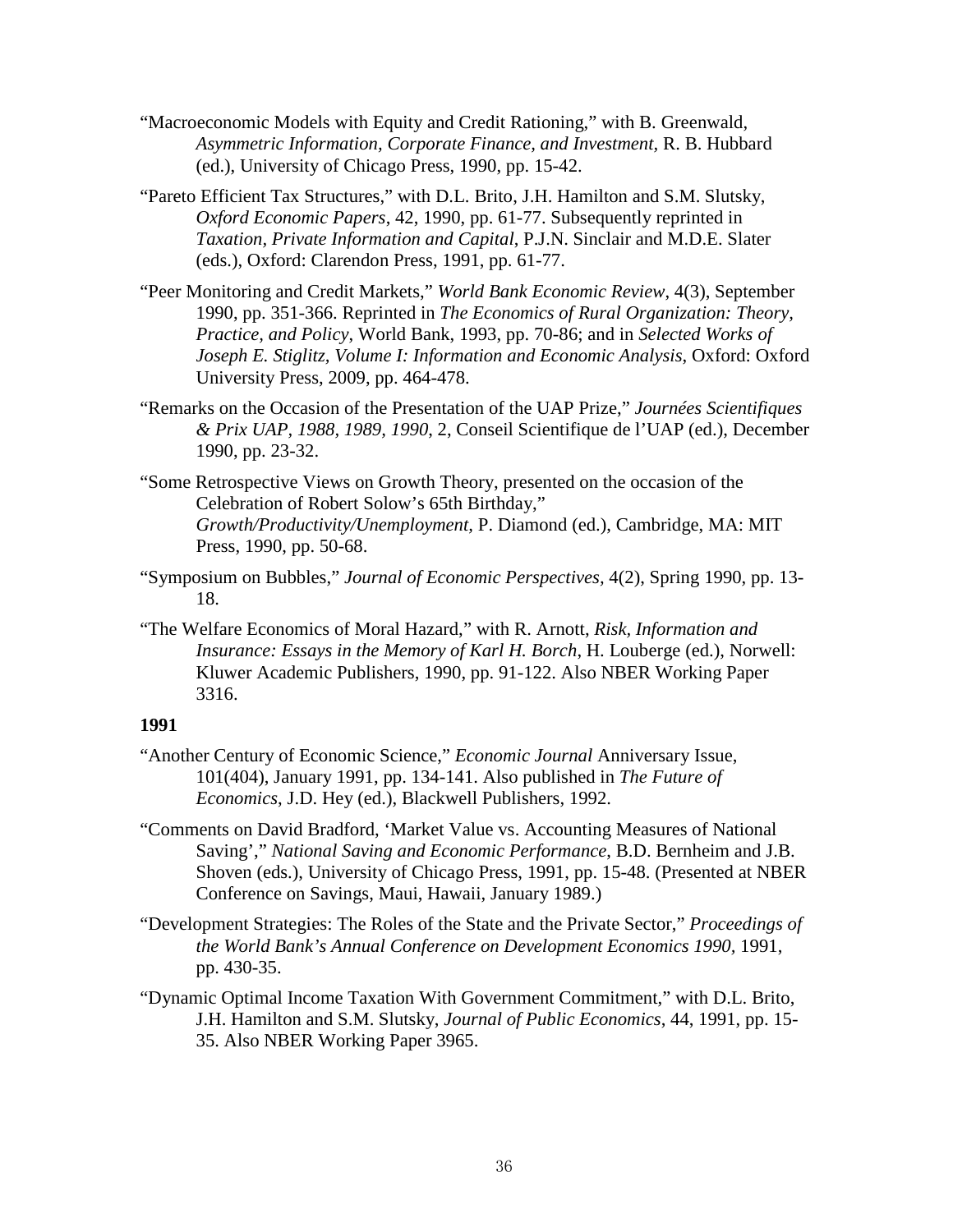- "The Economic Role of the State: Efficiency and Effectiveness," *Efficiency and Effectiveness in the Public Domain. The Economic Role of the State*, T.P. Hardiman and M. Mulreany (eds.), Dublin: Institute of Public Administration, 1991, pp. 37-59.
- "Equilibrium Unemployment as a Worker-Discipline Device," with Carl Shapiro, *New Keynesian Economics: Volumbe 2: Coordination Failures and Real Rigidities,* N. Gregory Mankiw and David Romer (eds.), The MIT Press, 1991, 123-142. Reprinted in *The Selected Works of Joseph E. Stiglitz, Volume II: Information and Economic Analysis: Applications to Capital, Labor, and Product Markets*, Oxford: Oxford University Press, 2013, pp. 513-543.
- "Foreword," *Informal Credit Markets and the Institution of Economics,* S. Claro and P. Yotopoulos (eds.), Westview Press, 1991.
- "Implicit Contracts and Fixed-Price Equilibria," with Costas Azariadis, *New Keynesian Economics: Volumbe 2: Coordination Failures and Real Rigidities,* N. Gregory Mankiw and David Romer (eds.), The MIT Press, 1991, 187-209.
- "Introduction to Symposium on Organizations and Economics," *Journal of Economic Perspectives*, 5(2), Spring 1991, pp. 15-24
- "The Invisible Hand and Modern Welfare Economics," *Information Strategy and Public Policy*, D. Vines and A. Stevenson (eds.), Oxford: Basil Blackwell, 1991, pp. 12- 50. Also NBER Working Paper 3641. (Stevenson Lecture given at Glasgow University, December 1988.)
- "Moral Hazard and Non-Market Institutions: Dysfunctional Crowding Out or Peer Monitoring," with R. Arnott, *American Economic Review*, 81(1), March 1991, pp. 179-190. Reprinted in *Selected Works of Joseph E. Stiglitz, Volume I: Information and Economic Analysis*, Oxford: Oxford University Press, 2009, pp. 589-603.
- "Pareto Efficient Tax Structures," with Dagobert L. Brito, Jonathan H. Hamilton and Steven M. Slutsky, *Taxation Private Information and Capital,*P.J.N. Sinclair and M.D.E. Slater (eds.), Oxford University Press, 1991, pp. 61-77.
- "The Quality of Managers in Centralized Versus Decentralized Organizations," with R. Sah, *Quarterly Journal of Economics*, 106(1), February 1991, pp. 289-295. Also Yale University Economic Growth center Discussion Paper 624, April 1990.
- "Some Theoretical Aspects of the Privatization: Applications to Eastern Europe," *Revista di Politica Economica*, December 1991, pp. 179-204. IPR-USAID Working Paper, September 1991. Also in *Privatization Processes in Eastern Europe.* M. Baldassarri, L. Paganetto, and E.S. Phelps (eds.), New York: St Martin's Press, 1993.
- "Symposium on Organizations and Economics," *Journal of Economic Perspective,* 5(2), Spring 1991, pp. 15-24.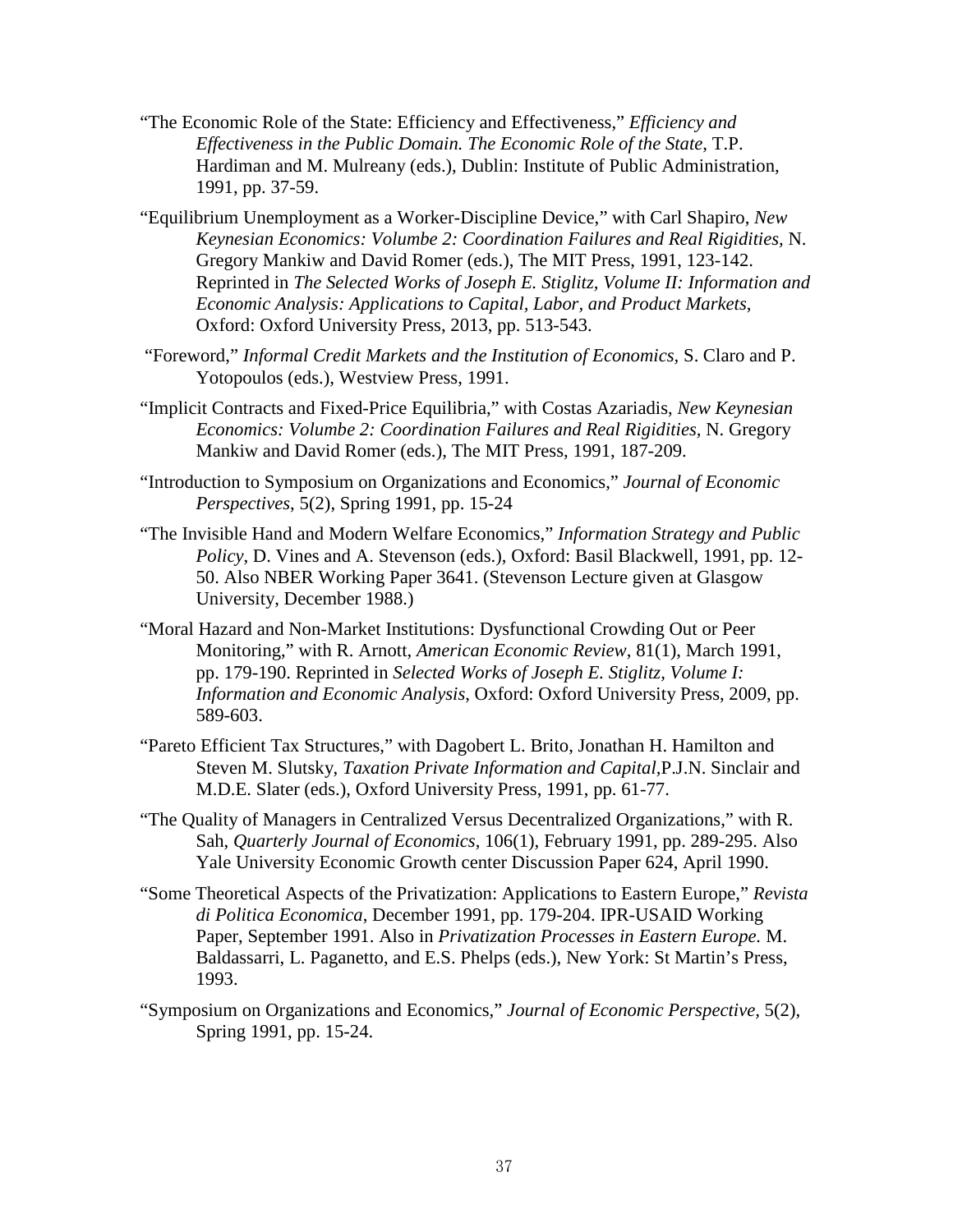"Toward a Reformulation of Monetary Theory: Competitive Banking," with B. Greenwald, *Economic and Social Review* 23(1), October 1991, pp. 1-34. Also NBER Working Paper 4117. (Paper prepared for the Irish Economic Association Annual Conference, Dublin, May 1991, and Caffee Lectures presented to the University of Rome and the Bank of Italy, Rome, April 1991.)

- "Alternative Tactics and Strategies for Economic Development," *New Directions in Development Economics*, K. Jameson, and A. Dutt (eds.), Edward Elgar, 1992, pp. 57-80. (AT&T Lecture presented at Notre Dame, April 1990.)
- "Asymmetric Information in Credit Markets and Its Implications for Macroeconomics," with A. Weiss, *Oxford Economic Papers,* 44(4), October 1992, pp. 694-724.
- "Banks versus Markets as Mechanisms for Allocating and Coordinating Investment," *The Economics of Cooperation: East Asian Development and the Case for Pro-Market Intervention*, J.A. Roumasset and S. Barr (eds.), Westview Press, Boulder, 1992, pp. 15-38. (Presented at Investment Coordination in the Pacific Century: Lessons from Theory and Practice Conference, given at the University of Hawaii, January 1990.) Reprinted in *The Selected Works of Joseph E. Stiglitz, Volume II: Information and Economic Analysis: Applications to Capital, Labor, and Product Markets*, Oxford: Oxford University Press, 2013, pp. 258-272.
- "Capital Markets and Economic Fluctuations in Capitalist Economies," *European Economic Review*, 36, North-Holland, 1992, pp. 269-306. (Marshall Lecture prepared for the European Economic Association Annual Meeting, Cambridge, UK, August 1991.)
- "Contract Theory and Macroeconomic Fluctuations," *Contract Economics,* L. Werin and H. Wijkander (eds.), Basil Blackwell, 1992, pp. 292-322.
- "The Design of Financial Systems for the Newly Emerging Democracies of Eastern Europe," *The Emergence of Market Economies in Eastern Europe*, C. Clague and G.C. Rausser (eds.), Cambridge: Basil Blackwell, 1992, pp. 161-184. Also Institute for Policy Reform Working Paper IPR21, 1991.
- "Explaining Growth: Competition and Finance," *Rivista di Politica Economica (Italy),* 82(169), November 1992, p. 225. (Paper prepared for the Villa Mondragone International Economic Seminar, Rome, June 1992.)
- "Futures Markets and Risk Reduction," with D.M.G. Newbery, *The Theory of Futures Markets,* P. Weller (ed.), Oxford: Basil Blackwell, 1992, pp. 36-55.
- "Information, Finance and Markets: The Architecture of Allocative Mechanisms," with B. Greenwald, *Industrial and Corporate Change,* 1(1), 1992, pp. 37-63. Also in *Finance and the Enterprise,* V. Zamagni (ed.), Academic Press, 1992, pp. 11-36. Reprinted in *The Selected Works of Joseph E. Stiglitz, Volume II: Information and Economic Analysis: Applications to Capital, Labor, and Product Markets*, Oxford: Oxford University Press, 2013, pp. 219-236.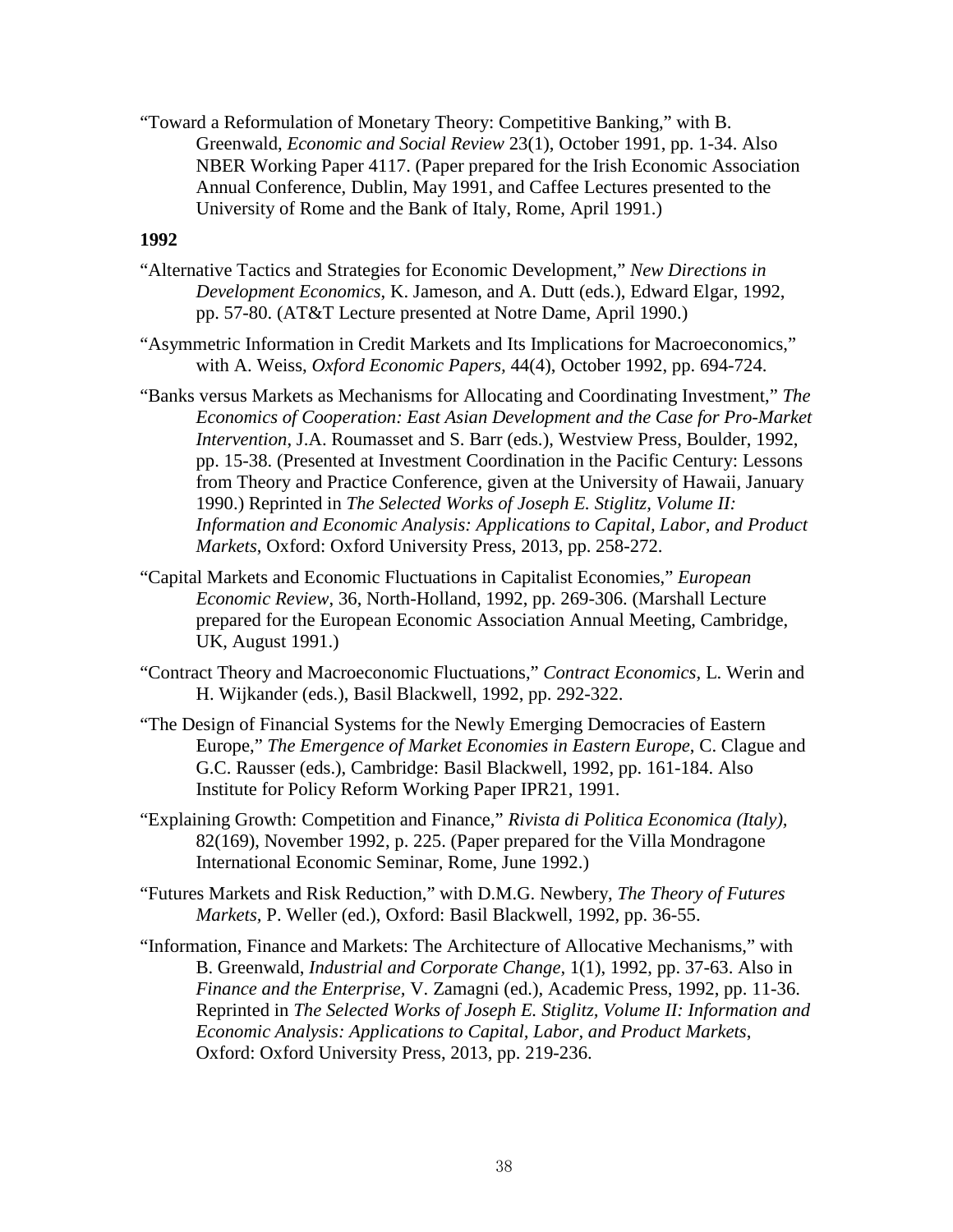- "Introduction: S&L Bailout," *The Reform of Federal Deposit Insurance: Disciplining the Government and Protecting Taxpayers,* J. Barth and R. Brumbaugh, Jr. (eds.), Harper Collins Publishers, 1992, pp. 1-12.
- "The Meanings of Competition in Economic Analysis," *Rivista internazionale de scienze sociali,* 2, April-June 1992, pp. 191-212.
- "Methodological Issues and the New Keynesian Economics," *Macroeconomics: A Survey of Research Strategies*, A. Vercelli and N. Dimitri (eds.), Oxford University Press, 1992, pp. 38-86. Also NBER Working Paper No. 3580 and Reprint No. 1801.
- "Prices and Queues as Screening Devices in Competitive Markets," *Economic Analysis of Markets and Games: Essays in Honor of Frank Hahn*, D. Gale and O. Hart (eds.), Cambridge: MIT Press, 1992, pp. 128-166. Also IMSSS Technical Report No. 212, Stanford University, August 1976. Reprinted in *Selected Works of Joseph E. Stiglitz, Volume I: Information and Economic Analysis*, Oxford: Oxford University Press, 2009, pp. 193-221.
- "Stochastic and Deterministic Fluctuations in a Non-Linear Model with Equity Rationing," with M. Gallegati, *Giornale Degli Economisti e Annali di Economia (Italy),* 60, January-April 1992, pp. 97-108.

- "Capital market imperfections and regional economic development," with Bruce C. Greenwald and Alec Levinson, *Finance and Development: Issues and Experience,* Alberto Giovannini (ed.), Cambridge University Press, 1993, pp. 65- 93.
- "Comments on 'Toward a Counter-Counter-Revolution in Development Theory'," *Proceedings of the World Bank's Annual Conference on Development Economics 1992,* Washington, D.C.: World Bank, 1993, pp. 39-49.
- "Consequences of Limited Risk Markets and Imperfect Information for the Design of Taxes and Transfers: An Overview," *The Economics of Rural Organization: Theory, Practice, and Policy*, K. Hoff, A. Braverman, and J. Stiglitz (eds.), New York: Oxford University Press for the World Bank, 1993, pp. 33-49.
- "Financial Market Imperfections and Business Cycles," with B. Greenwald, *Quarterly Journal of Economics,* 108(1), February 1993, pp. 77-114. Also NBER Working Paper 2494. (Paper prepared for the Far-Eastern Meeting of the Econometric Society, Seoul, June 1991.) Reprinted in *Selected Works of Joseph E. Stiglitz, Volume I: Information and Economic Analysis*, Oxford: Oxford University Press, 2009, pp. 617-648.
- "Incentives, Organizational Structures, and Contractual Choice in the Reform of Socialist Agriculture," *The Agricultural Transition in Central and Eastern Europe and the Former U.S.S.R.*, A. Braverman, K. Brooks, and C. Csaki (eds.), World Bank, 1993, pp. 27-46. (Presented at the World Bank conference "Agricultural Reform in Eastern Europe and the USSR," Budapest, August 1990.)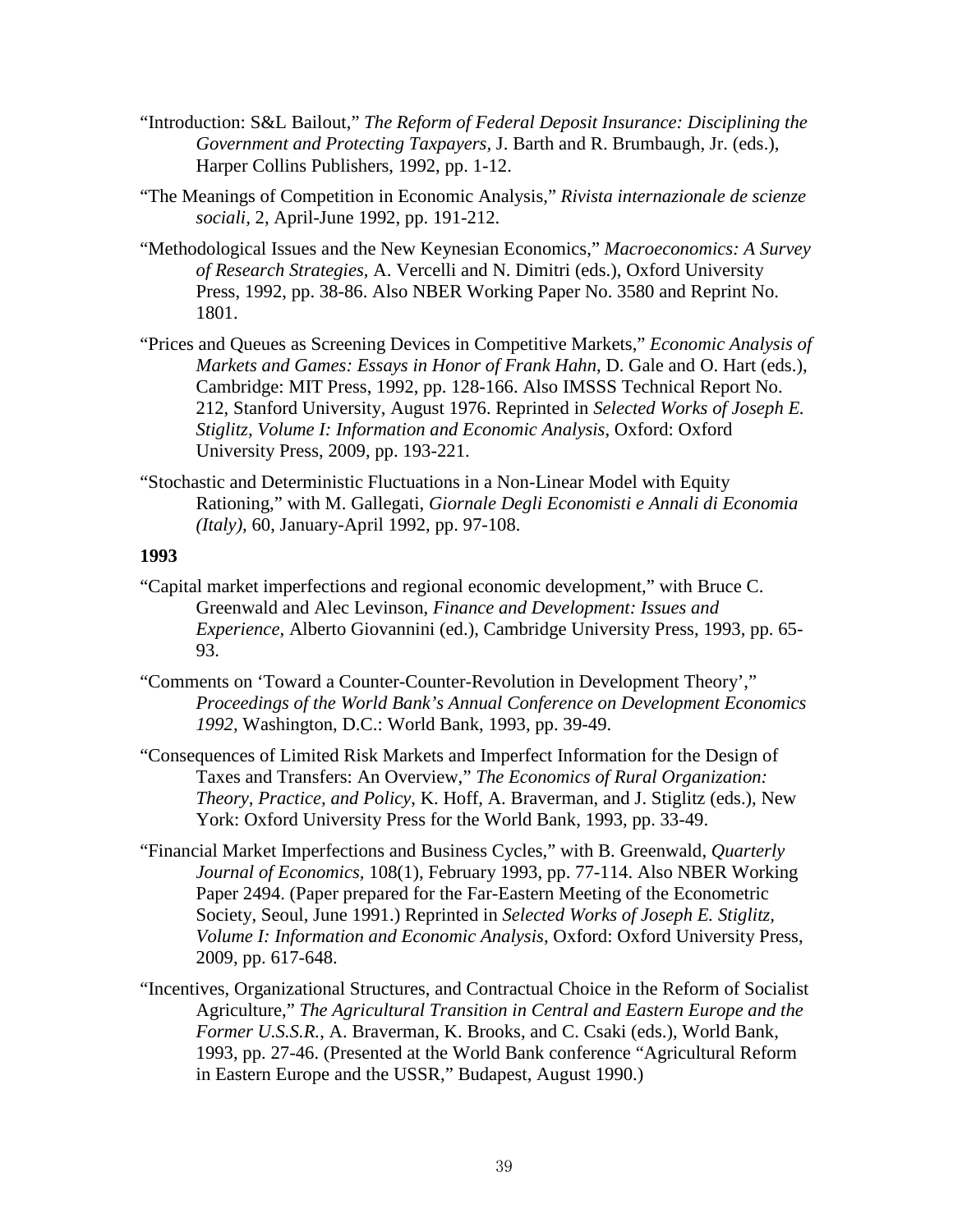- "Information," *The Fortune Encyclopedia of Economics,* David R. Henderson (ed.), Warner Books, 1993, pp. 16-21.
- "International Perspectives in Undergraduate Education," *American Economic Review,* 83(2), May 1993, pp. 27-33.
- "Market Socialism and Neoclassical Economics," *Market Socialism: The Current Debate,* P. Bardhan and J. Roemer (eds.), New York: Oxford University Press, 1993, pp. 21-41.
- "Measures for Enhancing the Flow of Private Capital to the Less Developed Countries," *Development Issues,* Development Committee, World Bank, 1993, pp. 201-211.
- "Monopolistic Competition and Optimum Product Diversity: Reply," with A. Dixit, *American Economic Review,* 83(1), March 1993, pp. 301-304
- "New and Old Keynesians," with B. Greenwald, *Journal of Economic Perspectives,* 7(1), Winter 1993, pp. 23-44, reprinted in *A Macreconomic Reader,* Brian Snowdon and Howard R. Vane (eds.), Routledge, 1997, pp.552-574.
- "Overview," *Finance and Development: Issues and Experience,* Alberto Giovannini (ed.), Cambridge University Press, 1993, pp. 343-353.
- "Perspectives on the Role of Government Risk-Bearing within the Financial Sector," *Government Risk-bearing,* M. Sniderman (ed.), Norwell, MA: Kluwer Academic Publishers, 1993, pp. 109-130. (Paper prepared for Conference on Government Risk Bearing, Federal Reserve Bank of Cleveland, May 1991.)
- "Post Walrasian and Post Marxian Economics," *Journal of Economic Perspectives,* 7(1), Winter 1993, pp. 109-114.
- "The Role of the State in Financial Markets," *Proceedings of the World Bank Annual Conference on Development Economics*, The World Bank, pp. 19-52.

- "Economic Growth Revisited," *Industrial and Corporate Change,* 3(1), pp. 65-110, 1994.
- "Endogenous Growth and Cycles," *Innovation in Technology, Industries, and Institutions,* Y. Shionoya and M. Perlman (eds.), The University of Michigan Press, 1994, pp. 121-56. Also NBER Working Paper 4286.
- "Information and Economic Efficiency," with R. Arnott and B. Greenwald, *Information Economics and Policy,* 6(1), March 1994, pp. 77-88. Also NBER Working Paper 4533. (Paper prepared for the New Orleans Meeting of the American Economic Association, 1992.)
- "Reflections on Economics and on Being and Becoming an Economist," *The Makers of Modern Economics*, *Vol. II*, Arnold Heertje (ed.), Harvester Wheatsheaf (Simon & Schuster International Group), May 1994, pp. 140-183.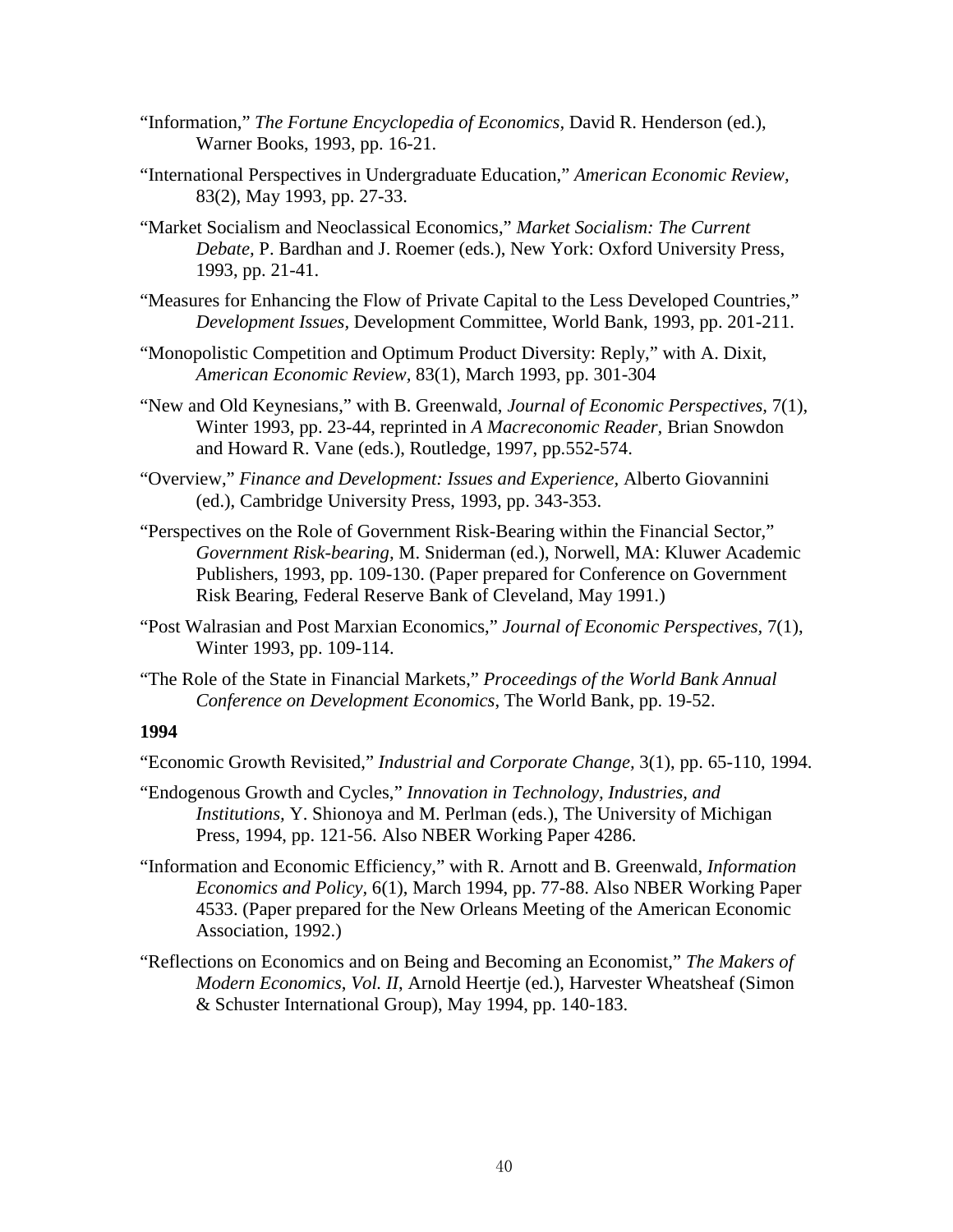"Rethinking the Economic Role of the State: Publicly Provided Private Goods/ Replantejament del paper de l'estat a l'economia: els béns privats subministrats públicament," *Anàlisi Econòmica de la Sanitat: Celección els Llibres Dels Fulls Econòmics*, 10, Generalitat de Catalunya Departament de Sanitat I Seguretat Social, Barcelona: Fulls Econòmics del Sistema Sanitari,pp. 19-47. (Paper originally delivered at Universitat Pompeu Fabra, Barcelona, November 15, 1992.)

## **1995**

- "Discouraging Rivals: Managerial Rent-Seeking and Economic Inefficiencies," with A. Edlin, *American Economic Review,* 85(5), December 1995, pp. 1301-1312. Also NBER Working Paper 4145, 1992. Later published in *40 Years of Research on Rent Seeking 2*, R. Congelton, A. Hillman, and K. Konrad, eds., Berlin: Springer, pp. 609-620. Reprinted in *The Selected Works of Joseph E. Stiglitz, Volume II: Information and Economic Analysis: Applications to Capital, Labor, and Product Markets*, Oxford: Oxford University Press, 2013, pp. 317-330.
- "Interest Rate Puzzles, Competitive Theory and Capital Constraints," *Economics in a Changing World,* IEA Conference Volume, Economic Growth and Capital and Labour markets, 111(5), Jean-Paul Fitoussi (ed.), New York: St. Martin's Press, 1995, pp. 145-175. (Prepared for the International Economics Association Meetings, Moscow, August 1992.)
- "Labor Market Adjustments and the Persistence of Unemployment," with B. Greenwald, *American Economic Review*, 85(2), May 1995, pp. 219-225.
- "Randomization in Optimal Income Tax Schedules," with D. Brito, J. Hamilton, and S. Slutsky, *Journal of Public Economics*, 56(189), February 1995, pp. 189-223. Also NBER Working Paper No. 3289
- "The Role of Exclusive Territories in Producers' Competition," with P. Rey, *Rand Journal of Economics*, 26(3), Autumn 1995, pp. 431-51. Previously NBER Working Paper: 4618, January 1994.
- "Setting Budget Priorities," *Vital Speeches of the Day*, 6(4), December 1, 1995, pp. 121- 124.
- "Social Absorption Capability and Innovation," *Social Capability and Long-Term Economic Growth,* Bon Ho Koo and D.H. Perkins (eds.), New York: St. Martin's Press, 1995, pp. 48-81.

- "Deposit Mobilisation Through Financial Restraint," with T. Hellmann and K. Murdock, *Financial Development and Economic Growth,* N. Hermes and R. Lensink (eds.), Routledge, 1996, pp. 219-246. Also in *Banking and Financial Institutions*, 3(5B), February 7, 1996; and Stanford Graduate School of Business Research Paper 1354, July 1995.
- "Financial Markets, Public Policy, and the East Asian Miracle," with M. Uy, *World Bank Research Observer,* 11(2), August 1996, pp. 249-276.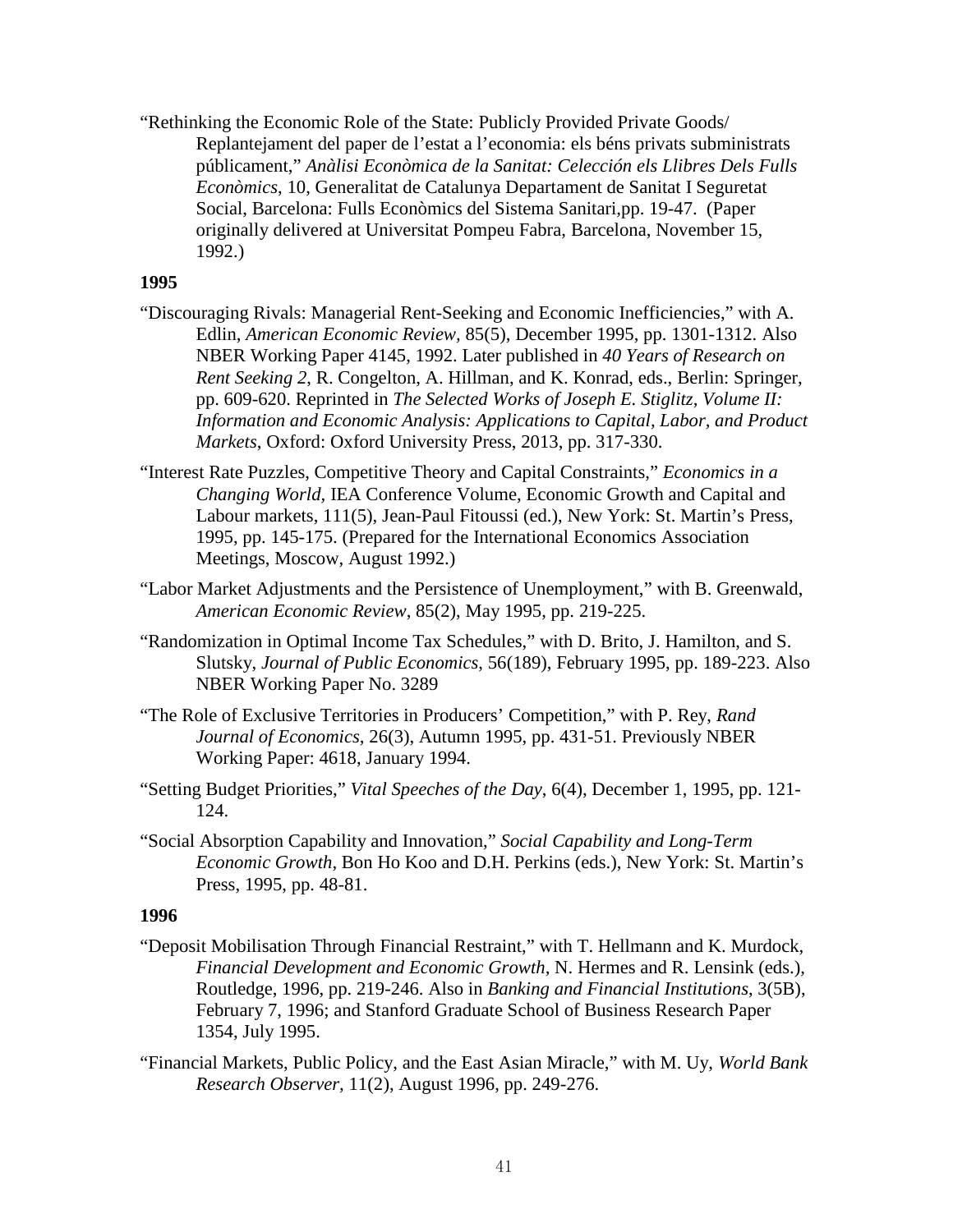- "Institutional Innovations and the Role of Local Government in Transition Economies: The Case of Guangdong Province of China," with Yingyi Qian, *Reforming Asian Socialism: The Growth of Market Institutions*, John McMillan and Barry Naughton (eds.), Ann Arbor, MI: The University of Michigan Press, 1996, pp. 175-193.
- "International Economic Justice and National Responsibility: Strategies for Economic Development in the Post Cold War World," *Oxford Development Studies*, 24(2), June 1996, pp. 101-109.
- "Introduction: Scope of the Assessment," with J. Goldemberg, Goldemberg, J., R. Squitieri, A. Amano, X. Shaoxiong, S. Kane, J. Reilly, and T. Teisberg, Chapter 1 in *Climate Change 1995: Economic and Social Dimensions of Climate Change,* J. Bruce, H. Lee, and E. Haites (eds.), Cambridge: Cambridge University Press, 1996, pp. 21-51
- "Intertemporal Equity and Discounting," with K. Arrow, W.R. Cline, K-G. Maler, M. Munasinghe, and R. Squitieri, *Global Climate Change: Economic and Policy Issues,* M. Munasinghe (ed.), World Bank Environment Paper 12, Washington, D.C. 1995, pp. 1-32. Reprinted in an abbreviated format as "Intertemporal Equity, Discounting, and Economic Efficiency," *Climate Change 1995: Economic and Social Dimensions of Climate Change,* J. Bruce, H. Lee, and E. Haites (eds.), Cambridge: Cambridge University Press, 1996, pp. 125-144.
- "Some Lessons from the East Asian Miracle," *World Bank Research Observer*, 11(2), August 1996, pp. 151-177. Reprinted as "Algunas ensenanzas del milagro del Este Asiatico (with English summary)," *Desarrollo Economico*, 37(147), Oct.- Dec. 1997, pages 323-349.

- "Competition and Insurance Twenty Years Later," with Michael Rothschild, *Geneva Papers on Risk and Insurance Theory*, 22(2), December 1997, pages 73-79. Reprinted in *Selected Works of Joseph E. Stiglitz, Volume I: Information and Economic Analysis*, Oxford: Oxford University Press, 2009, pp. 160-167.
- "Defending the Clinton Administration," interview with *Challenge*, 40(3), May/ June 1997, pp. 22-34.
- "Dumping on Free Trade: The U.S. Import Trade Laws," *Southern Economic Journal,*  64(2), 1997, pp. 402-424. Also in *Trips, The Uruguay Round and Third World Interests,* Sir Hans Singer, Neelambar Hatti and Rameshwar Tandon (eds.), B.R. Publishing Corportation, 1999, pp. 711-748.
- "Financial Restraint: Toward a New Paradigm," with T. Hellmann and K. Murdock, *The Role of Government in East Asian Economic Development*, M. Aoki, H. Kim, and M. Okuna-Fujiwara (eds.), Oxford: Clarendon Press, 1997, pp. 163-207.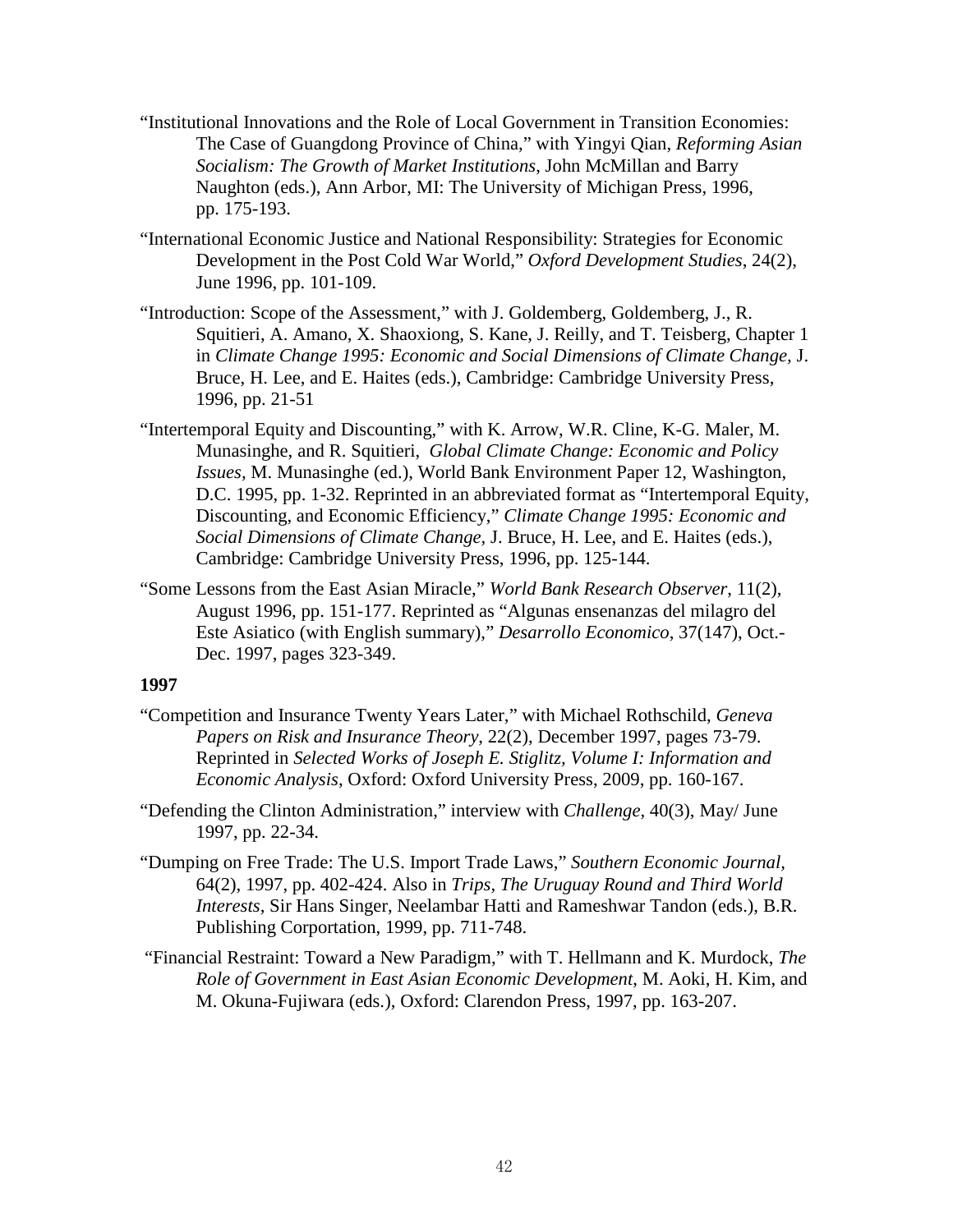- "A Framework for a Development Strategy in a Market Economy," with Nicholas Stern, *Development Strategy and the Management of the Market Economy*, E. Malinvaud and A.K. Sen (eds.), Oxford: Clarendon Press, 1997, pp. 253-295. Also European Bank for Reconstruction and Development Working Paper 20, April 1997.
- "Looking out for the National Interest: the Principles of the Council of Economic Advisers," *American Economic Review,* 87(2), May 1997, pp. 109-113. (Speech to American Economic Association. New Orleans. January 5, 1997.)
- "Moneylenders and Bankers: Price-increasing Subsidies in a Monopolistically Competitive Market," with Karla Hoff, *Journal of Development Economics* 52, 1997, pp. 429-462. Corrected for printing errors in "Moneylenders and Bankers: Price-Increasing Subsidies with Monopolistic Competition," *Journal of Development Economics*, 55, 1998, pp. 485-518. Previously "Theory of Imperfect Competition in Rural Credit Markets," Institute for Policy Reform Working Paper IPR 49, 1992; and "Moneylenders and Bankers: Fragmented Credit Markets with Monopolistic Competition," Working Paper 93-10, University of Maryland, Department of Economics, 1993.
- "Reflections on the Natural Rate Hypothesis," *Journal of Economic Perspectives,* 11(1), Winter 1997, pp. 3-10.
- "Reply: Georgescu-Roegen versus Solow/Stiglitz," *Ecological Economics*, Elsevier Science, 1997, pp. 269-270.
- "The Role of Government in Economic Development (Keynote Address)," *Annual World Bank Conference on Development Economics 1996*, M. Bruno and B. Pleskovic (eds.), World Bank, 1997, pp. 11-23.
- "The Role of Government in the Economies of Developing Countries," *Development Strategy and the Management of the Market Economy*, E. Malinvaud and A.K. Sen (eds.), Oxford: Clarendon Press, 1997, pp. 61-109.
- "The State and Development: Some New Thinking," Report: International Roundtable: "The Capable State," World Bank and German Foundation for International Development. Berlin, October 8. (Transcript available at <http://www.worldbank.org/html/extdr/extme/jssp100897.htm>)

- "An Agenda for Development in the Twenty-First Century," *Annual World Bank Conference on Development Economics 1997*, J.E. Stiglitz and B. Pleskovic (eds.), World Bank, 1998, pp. 17-31.
- "Building Robust Financial Systems," *Central Bank of Barbados Economic Review*, 25(1), June 1998, pp. 49-56.
- "Central Banking in a Democratic Society," *De Economist* (Netherlands), 146(2), 1998, pp. 199-226. (Originally presented as 1997 Tinbergen Lecture, Amsterdam, October).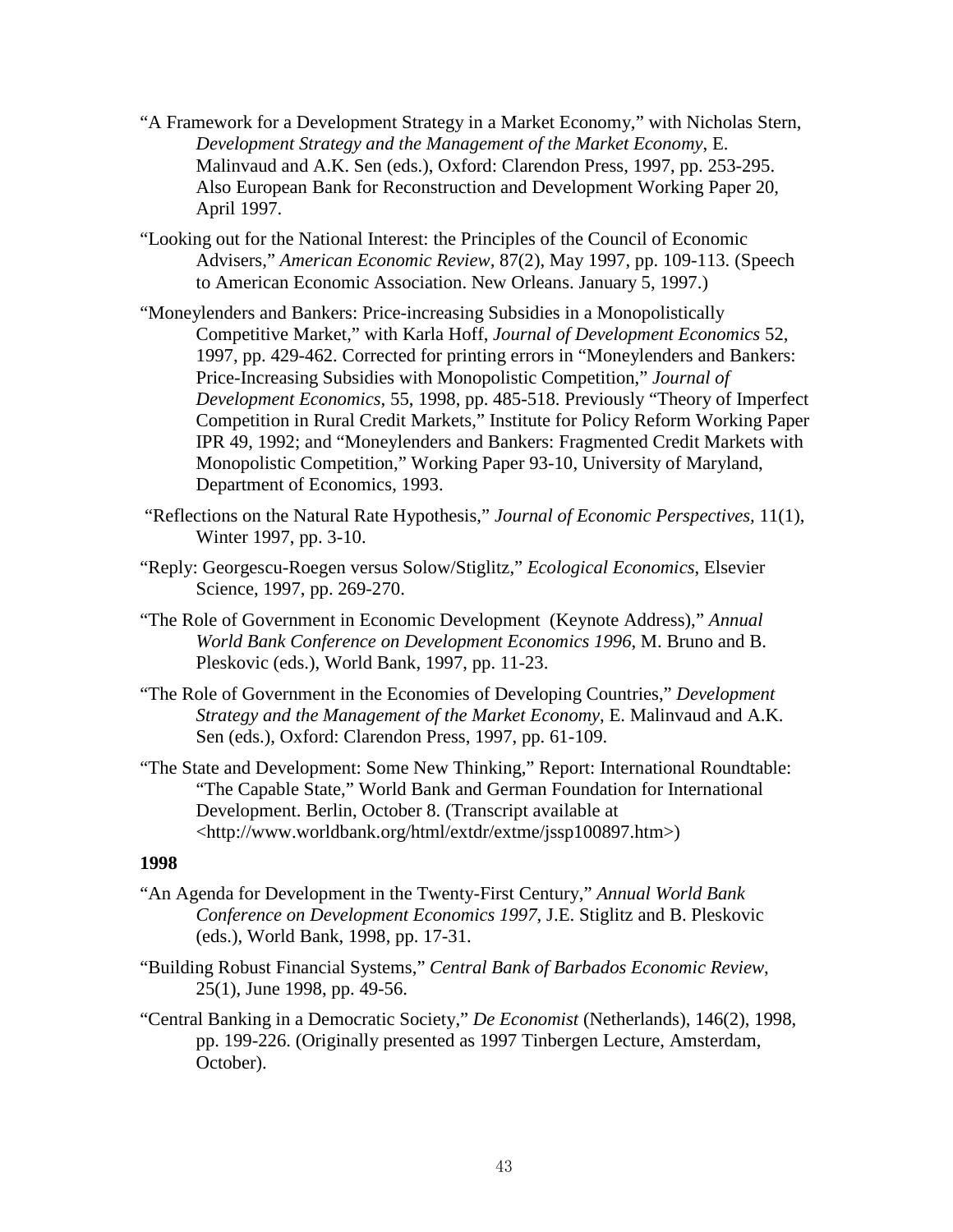- "Development Based on Participation A Strategy for Transforming Societies," *Transition*, 9(6), World Bank and Davidson Institute, December 1998, pp. 1-3.
- "Economic Consequences of Income Inequality," with Jason Furman, *[Symposium](http://www.kc.frb.org/publicat/sympos/1998/S98stiglitz.pdf)  Proceedings – [Income Inequality: Issues and Policy Options](http://www.kc.frb.org/publicat/sympos/1998/S98stiglitz.pdf)*, Jackson Hole, Wyoming: Federal Reserve Bank of Kansas City, 1998, pp. 221-263.
- "Economic Crises: Evidence and Insights from East Asia," with Jason Furman, *Brookings Papers on Economic Activity*, 1998(2), pp. 1-114. (Presented at Brookings Panel on Economic Activity, Washington, September 3, 1998.)
- "Evaluation as an incentive instrument," *Evaluation & Development: The Institutional Dimension, R*o*bert Picciotto and Eduardo Wiesner (eds.)*, Transaction Publishers, 1998, pp. 287-290.
- "Financial Restraint and the Market Enhancing View," with T. Hellmann and K. Murdock, *The Institutional Foundations of East Asian Economic Development*, Y. Hayami and M. Aoki (eds.), London: MacMillan, 1998, pp. 255-284.
- "Foreword," *Assessing Aid: What Works, What Doesn't, and Why*, World Bank Policy Research Report, New York: Oxford University Press, 1998, pp. ix-x.
- "IFIs and the Provision of International Public Goods," *Cahiers Papers*, 3(2), European Investment Bank, 1998, pp. 116-134.
- "Inequality and Growth: Implications for Public Finance and Lessons from Experience in the US," *Beyond Tradeoffs: Market Reform and Equitable Growth in Latin America,*" N. Birdsall, C. Graham, R.H. Sabot (ed.), Inter-American Development Bank, 1998, pp. 305-319.
- "International Development: Is it Possible?," with Lyn Squire, *Foreign Policy*, 110, Spring 1998, pp. 138-151.
- "Introduction," with Boris Pleskovic, *Annual World Bank Conference on Development Economics 1997*, Pleskovic and Stiglitz (eds.), World Bank, Washington, D.C., 1998, pp. 1-7.
- "Knowledge for Development: Economic Science, Economic Policy, and Economic Advice," *Annual World Bank Conference on Development Economics*, B. Pleskovic and J. Stiglitz (eds.), Washington: World Bank, 1998, pp. 9-58.
- "The Private Uses of Public Interests: Incentives and Institutions," *Journal of Economic Perspectives,* 12(2), Spring 1998, pp. 3-22. (Originally presented as Society of Government Economists Distinguished Lecture on Economics in Government, ASSA meetings, January 4, 1998.)
- "The Role of Government in the Contemporary World," *Income Distribution and High-Quality Growth*, Vito Tanzi and Ke-young Chu (eds.), Cambridge, MA: MIT Press, pp. 21-53. Also Background Paper No. 5 of the 3<sup>rd</sup> Meeting High Level Group on Development Strategy and Management of the Market Economy, UNU/WIDER, Helsinki, Finland, July 8-10.
- "Road to Recovery: Restoring Growth in the Region Could Be a Long and Difficult Process," *Asiaweek* 24(8), July 17, 1998, pp. 66-67.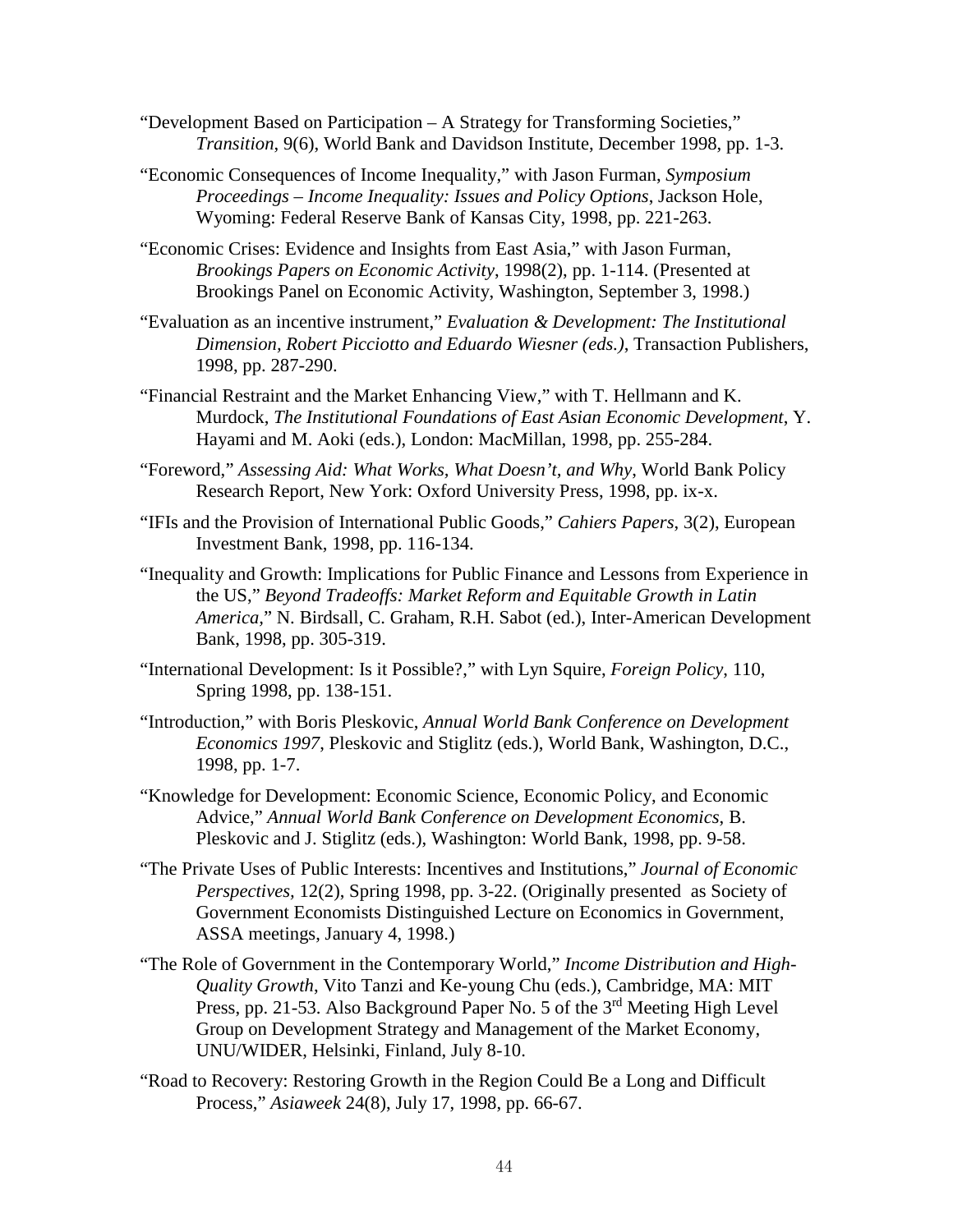"Towards a New Paradigm for Development: Strategies, Policies and Processes," 9<sup>th</sup> Raul Prebisch Lecture delivered at the Palais des Nations, Geneva, October 19, 1998, UNCTAD. Chapter 2 in *The Rebel Within*, Ha-Joon Chang (ed.), London: Wimbledon Publishing Company, 2001, pp. 57-93.

- "Aid Effectiveness and Development Partnership," *Donor Coordination and the Effectiveness of Development Assistance*, UNU Public Lectures, November 1999, pp. 17-30.
- "Beggar-Thyself vs. Beggar-Thy-Neighbor Policies: The Dangers of Intellectual Incoherence in Addressing the Global Financial Crisis," *Southern Economic Journal*, 66(1), July 1999, pp. 1-38*.* (Paper presented to the Annual Meetings of the Southern Economics Association, Baltimore, November 8, 1998.)
- "Duality and Development: Some Reflections on Economic Policy," G.R. Saxonhouse and T.N. Srinivasan (eds.), *Development, Duality, and the International Economic Regime: Essays in Honor of Gustav Ranis*, Ann Arbor: University of Michigan Press, pp. 55-84.
- "Dumping on Free Trade: The U.S. Import Trade Laws," *New World Order Series*, 15(part II), *Sir Hans Singer, Neelambar Hatti, and Rameshwar Tandon*(eds.), B.R. Publishing Corporation, 1999, pp.711-748.
- "Economia y gobierno: los usos privados de los intereses publicos, incentivos e instituciones," *Planeacion & Desarrollo,* vol.XXX, No. 1, enero – marzo 1999, pp. 127-156.
- "Foreword," *The Economics of Saving & Growth: Theory, Evidence, and Implications for Policy, Klaus Schmidt-Hebbel and Luis Servén* (eds.), Cambridge University Press, 1999.
- "The Future of the International Financial Architecture," *World Economic Affairs*, 2(3), Winter 1999, pp. 35-38.
- "Interest Rates, Risk, and Imperfect Markets: Puzzles and Policies," *Oxford Review of Economic Policy* 15(2), 1999, pp. 59-76.
- "Introduction," *Economic Notes*, 28(3), November 1999, pp. 249-254.
- "Introduction," with Boris Pleskovic, *Annual World Bank Conference on Development Economics 1998,* Boris Pleskovic and Joseph E. Stiglitz (eds.), World Bank, Washington, D.C., 1999, pp. 1-8.
- "Knowledge as a Global Public Good," *Global Public Goods: International Cooperation in the 21st Century*, Inge Kaul, Isabelle Grunberg, Marc A. Stern (eds.), United Nations Development Programme, New York: Oxford University Press, 1999, pp. 308-325. Also published in *International Intellectual Property in an Integrated World Economy,* F. Abbot, T. Cottier, and F. Gurry, eds., Aspen Publishers, 2007.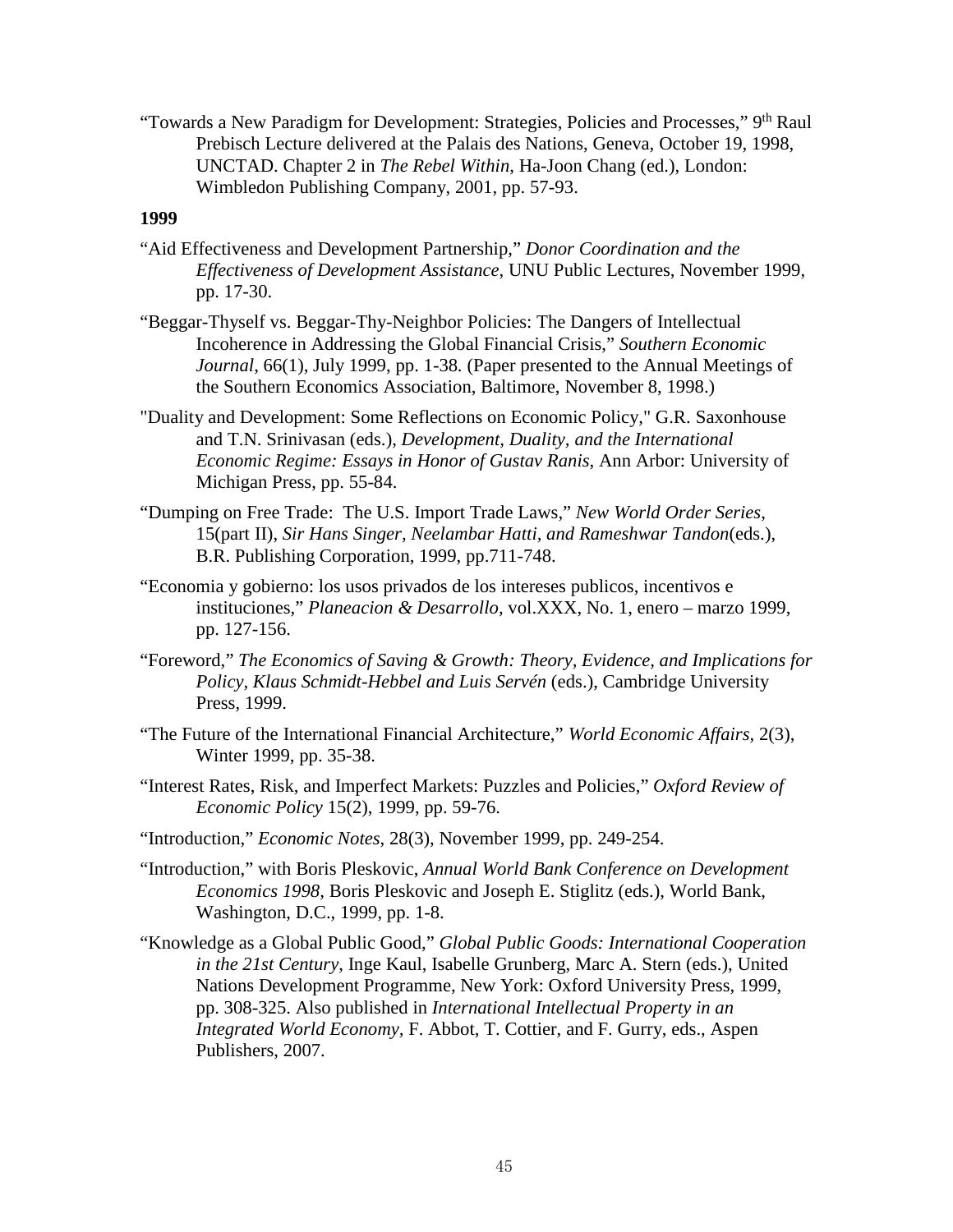- "Lessons from East Asia," *Journal of Policy Modeling*, 21(3), May 1999, pp. 311-330. (Paper presented at the American Economic Association Annual Meetings, New York, January 4, 1999.)
- "More Instruments and Broader Goals: Moving Toward the Post-Washington Consensus," *Development Issues in the 21st Century*, G. Kochendorfer-Lucius and B. Pleskovic (eds.), Berlin: German Foundation for International Development, 1999, pp. 11-39. Also Chapter 1 in *The Rebel Within*, Ha-Joon Chang (ed.), London: Wimbledon Publishing Company, 2001, pp. 17-56. (Originally presented as the 1998 WIDER Annual Lecture, Helsinki, January 1998; also keynote address at Villa Borsig Winter Workshop, February 1998.)
- "Must Financial Crises Be This Frequent and This Painful?" *Policy Options* (Canada), 20(5), June, pp. 23-32. (Paper originally given on September 23, 1998 as University of Pittsburgh McKay Lecture).
- "New Perspectives on the Role of the State," *Akademische Reden und Kolloquien*  (Academic Lectures and Colloquia), 18, University of Erlangen-Nuernberg, 1999. (Paper initially presented as Recktenwald Prize Acceptance Speech, February 3, 1998)
- "The Procyclical Role of Rating Agencies: Evidence from the East Asian Crisis," with G. Ferri and L.-G. Liu, *Economic Notes*, 28(3), 1999, pp. 335-355.
- "Public-Private Technology Partnerships: Promises and Pitfalls," with Scott J. Wallsten, *American Behavioral Scientist*, 43(1), September 1999, pp. 52-74. Also published in *Public-Private Policy Partnerships*, P. Rosenau (ed.), Cambridge, MA: MIT Press, 2000, pp. 37-59.
- "The Reasons Behind the Crash," *Etruria Oggi*, 17(50), June 1999, pp. 28-31.
- "Reforming the Global Economic Architecture: Lessons from Recent Crises." *The Journal of Finance* 54 (4), August 1999, pp. 1508-1521.
- "Responding to Economic Crises: Policy Alternatives for Equitable Recovery and Development," *The Manchester School*, 67(5), Special Issue 1999, pp. 409-427. (Paper presented to North-South Institute, Ottawa, Canada, September 29, 1998.)
- "The Role of Participation in Development," *Development Outreach*, 1(1), Summer 1999, pp. 10-13. (Excerpted from presentation delivered at the Conference on Democracy, Market Economy and Development in Seoul, South Korea, February 1999.)
- "Taxation, Public Policy and The Dynamics of Unemployment," *International Tax and Public Finance*, 6, pp. 239-262. (Paper presented to the Institute of International Finance, Cordoba, Argentina, August 24, 1998.)
- "Toward a General Theory of Wage and Price Rigidities and Economic Fluctuations," *American Economic Review*, 89(2), May 1999, pp. 75-80. Reprinted in *Market Failure or Success – The New Debate*, Cowen, T. and E. Crampton (eds.), Edward Elgar, 2002, pp. 31-40.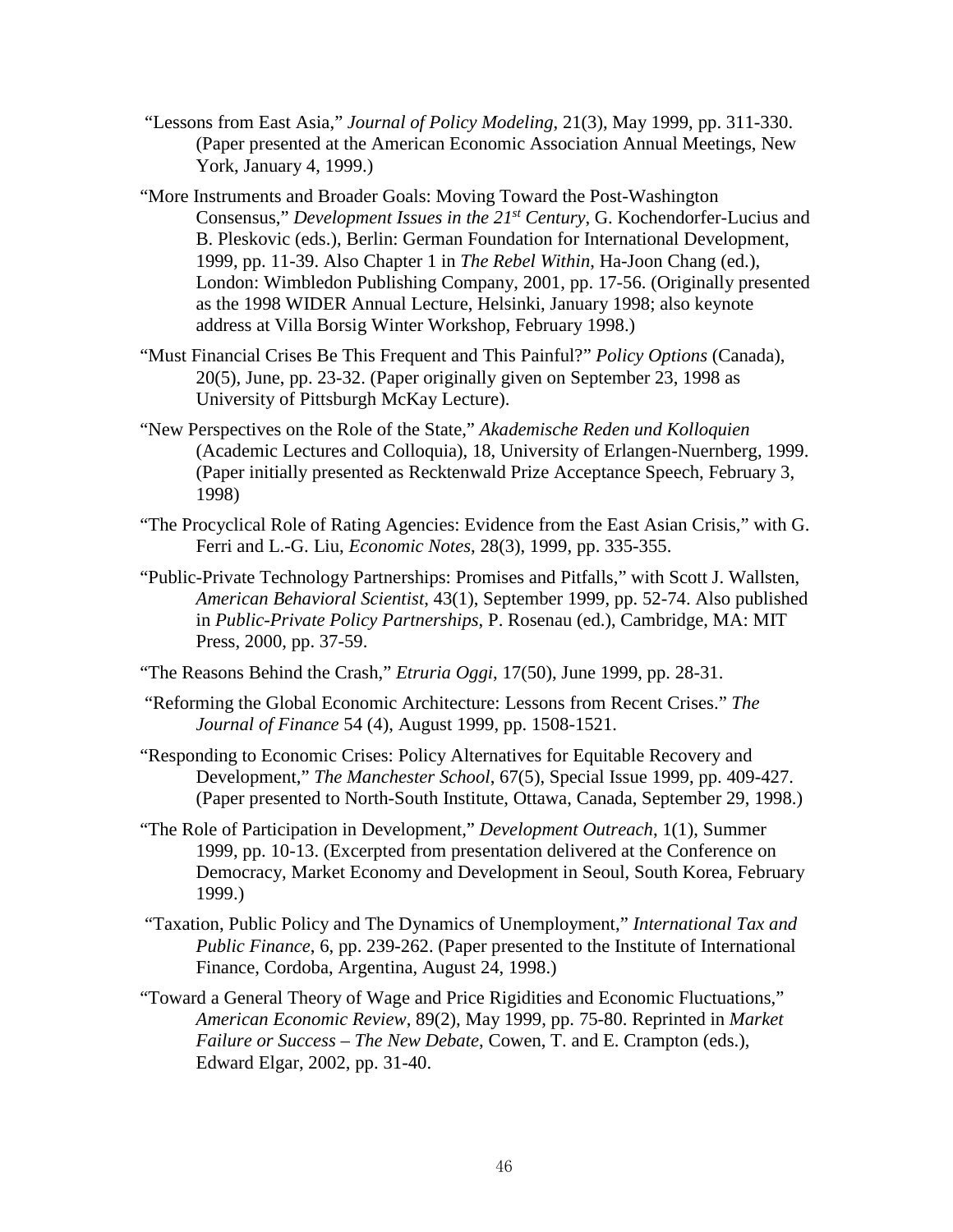- "Trade and the Developing World: A New Agenda," *Current History*, 98(631), November 1999, pp. 387-393.
- "The World Bank and the Overseas Economic Cooperation Fund in the New Millennium," *Journal of Development Assistance*, 5(1), pp. 11-17.
- "The World Bank at the Millennium," *Economic Journal*, 109(454), pp. F577-F597.
- "The WTO Millennium Round," *Social Development Review*, 3(4), December 1999, pp. 6-9.

- "Addressing Developing Country Priorities and Needs in the Millennium Round," *Seattle, the WTO, and the Future of the Multilateral Trading System*, R. Porter and P. Sauvé, eds., Cambridge: Harvard University Press, 2000, pp. 31-60
- "Capital Market Liberalization, Economic Growth, and Instability," *World Development*, 28(6), 2000, pp. 1075-1086.
- "Chinese Reforms from a Comparative Perspective," with Athar Hussain and Nicholas Stern, *Incentives, Organization, and Public Economics: Papers in Honour of Sir James Mirrlees*, Peter J. Hammond and Gareth D. Myles (eds.), Oxford University Press, 2000, pp. 243-277.
- "Conclusions," *Economic Notes*, 29(1), Special Issue, The East Asian Crisis: Lessons for Today and for Tomorrow, February 2000, pp. 145-151.
- "The Contributions of the Economics of Information to Twentieth Century Economics", *Quarterly Journal of Economics*, 115(4), November 2000, pp. 1441-78.
- "Credit and Equity Rationing in Markets with Adverse Selection," with T. Hellmann, *European Economic Review*, 44(2), February 2000, pp. 281-304. Earlier, longer version in "A Unifying Theory of Credit and Equity Rationing in Markets with Adverse Selection," Stanford Graduate School of Business Research Paper 1356, October 1995. Reprinted in *The Selected Works of Joseph E. Stiglitz, Volume II: Information and Economic Analysis: Applications to Capital, Labor, and Product Markets*, Oxford: Oxford University Press, 2013, pp. 178-188.
- "Democratic Development as the Fruits of Labor," Chapter 9 in *The Rebel Within*, Ha-Joon Chang (ed.), London: Wimbledon Publishing Company, 2001, pp. 279-315. (Originally Keynote Address at the Industrial Relations Research Association, Boston, January 2000.) Shortened version available in *Perspectives on Work*, 4(1), 2000, pp. 31-38.
- "Development Issues: Settled and Open," with Shahid Yusuf, *Frontiers of Development Economics: The Future in Perspective*, G. Meier and J. Stiglitz (eds.), Oxford: Oxford University Press, 2000, pp. 227-268.
- "Formal and Informal Institutions," *Social Capital: A Multifaceted Perspective*, P. Dasgupta and I. Serageldin (eds.), Washington: World Bank, 2000, pp. 59-68.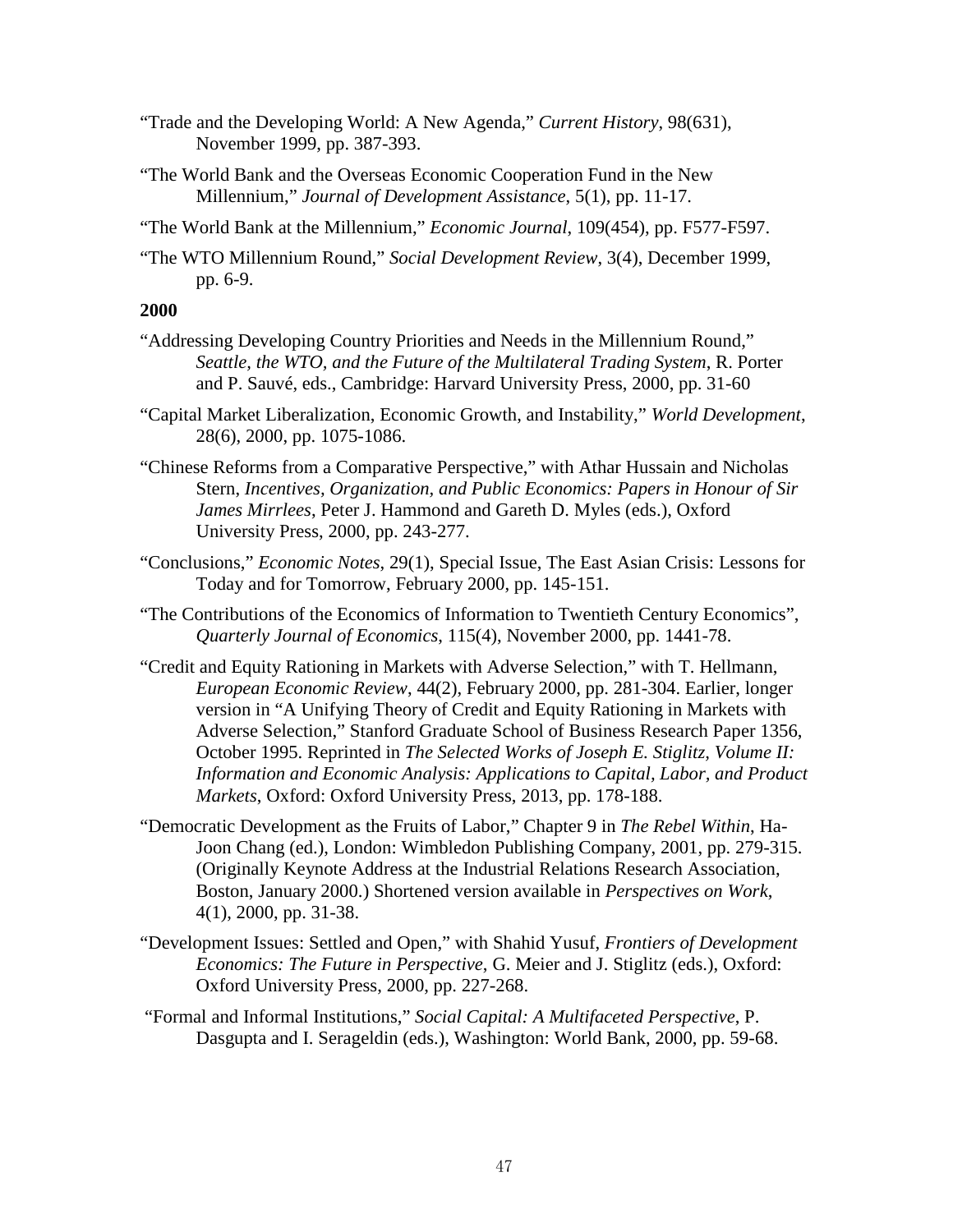- "Introduction" and "Conclusions," with H. de Largentaye, P. Muet, and J. Rischard, *Governance, Equity and Global Markets: Proceedings from the Annual Bank Conference on Development Economics in Europe, June 1999*, Conseil d'Analyse economique, Paris, 2000, pp. 9-18 and 237-238. Printed in French in *Revue d'Economie du Developpement*, 0(1-2), June 2000.
- "Introduction," with Boris Pleskovic, *Annual World Bank Conference on Development Economics 1999,* Boris Pleskovic and Joseph E. Stiglitz (eds.), World Bank, Washington, D.C., 2000, pp. 1-13.
- "Introduction," *The World Bank: Structure and Policies,* Christopher L. Gilbert and David Vines, (eds.), Cambridge University Press, Cambridge, 2000, pp. 1-9.
- "Lessons from the Global Financial Crisis," *Global Financial Crises: Lessons from Recent Events*, Joseph R. Bisignano, William C. Hunter, George G. Kaufman (eds.), Boston: Kluwer Academic Publishers, 2000, pp. 89-109. (Originally presented at the Conference on Global Financial Crises, Bank for International Settlements and Federal Reserve Bank of Chicago, May 6, 1999.)
- "Liberalization, Moral Hazard in Banking and Prudential Regulation: Are Capital Requirements Enough?" with T. Hellmann and K. Murdock, *American Economic Review*, 90(1), March 2000, pp. 147-165. Also published in *Industrial Organization and Regulation*, 3(17), August 2000; and in *Banking and Financial Institutions*, 5(8), June 2000.
- "Mi aprendizaje de la crisi economica mundial," *Nueva Sociedad*, 168, pp.106-115.
- "New Bridges Across the Chasm: Macro- and Micro-Strategies for Russia and other Transitional Economies," with David Ellerman, *Zagreb International Review of Economics and Business*, 3(1), 2000, pp. 41-72.
- "O Que Eu Aprendi com a Crise Mundial," *Revista de Economia Politica/Brazilian Journal of Political Economy*, 20(3), July-September 2000, pp.169-74.
- "Preface" with Gerald M. Meier, *Frontiers of Development Economics: The Future in Perspective*, G. Meiter and J. Stiglitz (eds.), Oxford: Oxford University Press, 2000, pp. ix-x.
- "Quis custodiet ipsos custodes? Corporate Governance Failures in the Transition," *Governance, Equity and Global Markets*, *Proceedings from the Annual Bank Conference on Development Economics in Europe*, *June 1999,* Pierre-Alain Muet and J.E. Stiglitz (eds.), Conseil d'Analyse economique, Paris, 2000, pp. 51-84. Also published in *Challenge*, 42(6), November/December 1999, pp. 26-67. (Originally presented as keynote address at the Annual Bank Conference on Development Economics in Europe, Paris, June 23, 1999.) French version "Quis custodiet ipsos custodes? Les defaillances du gouvernement d'entreprise dans la transition", *Revue d'Economie du Developpement*, 0(1-2), June 2000, pp. 33-70.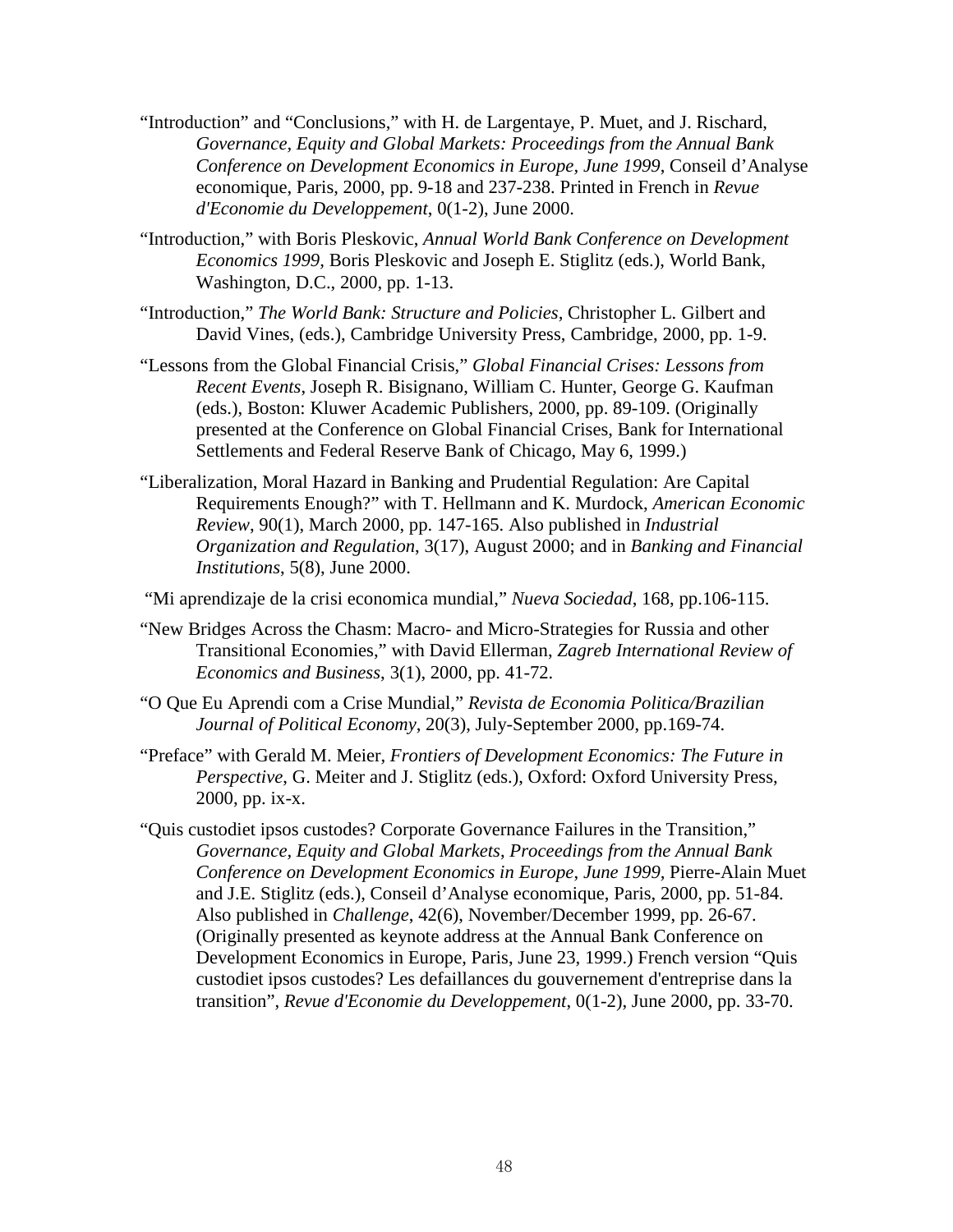- "Reflections on Mobility and Social Justice, Economic Efficiency, and Individual Responsibility," *New Markets, New Opportunities? Economic and Social Mobility in a Changing World*, Nancy Birdsall and Carol Graham (eds.), Washington D.C.: Brookings Institution Press, 2000, pp. 36-65. (Paper prepared for presentation at MacArthur Research Network meeting, Bellagio, Italy, May 6, 1998.)
- "Reflections on the Theory and Practice of Reform," *Economic Policy Reform: The Second Stage,* Anne Krueger (ed.), University of Chicago Press, 2000, pp. 551- 584.
- "Scan Globally, Reinvent Locally: Knowledge Infrastructure and the Localization of Knowledge," *Banking on Knowledge: the Genesis of the Global Development Network,* Diane Stone (ed.), Routledge, 2000, pp. 24-43. Also Chapter 6 in *The Rebel Within*, Ha-Joon Chang (ed.), London: Wimbledon Publishing Company, 2001, pp. 194-219. (Originally Keynote Address to the First Global Development Network Conference, Bonn, December 1999.)
- "Some Elementary Principles of Bankruptcy," *Governance, Equity and Global Markets: Proceedings from the Annual Bank Conference on Development Economics in Europe, June 1999,* Conseil d'Analyse economique, Paris, 2000, pp. 605-620.
- "Two Principles for the Next Round or, How to Bring Developing Countries in from the Cold," *World Economy,* 23(4), pp. 437-54.
- "The Underpinnings of a Stable and Equitable Global Financial System: From Old Debates to New Paradigm," with Amar Bhattacharya, *Annual World Bank Conference on Development Economics 1999*, B. Pleskovic and J.E. Stiglitz (eds.), Washington: World Bank, 2000, pp. 91-130. (Paper presented to the Annual World Bank Conference on Development Economics, April 28-30, 1999.)
- "Whither Reform? Ten Years of Transition," *Annual World Bank Conference on Economic Development,* B. Pleskovic and J.E. Stiglitz (eds.), Washington: World Bank, 2000, pp. 27-56. Also Chapter 4 in *The Rebel Within*, Ha-Joon Chang (ed.), London: Wimbledon Publishing Company, 2001, pp. 127-171. Summary in *Transition Economics*, 3(12), June 1999. (Originally presented on April 30, 1999.)

- "Bankruptcy Laws: Basic Economic Principles," *Resolution of Financial Distress: An International Perspective on the Design of Bankruptcy Laws*, S. Claessens, S. Djankov, and A. Mody, eds., Washington, DC: World Bank, pp. 1-23.
- "A Comparison of Economic Transition among China and Other Countries," *Economics Information*, 5, May, 2001, pp. 43-46 (in Chinese).
- "Challenges in the Analysis of the Role of Institutions in Economic Development," *Villa Borsig Workshop Series 2000: The Institutional Foundations of a Market Economy*, Gudrun Kochendorfer-Lucius and Boris Pleskovic (eds.), German Foundation for (DSE), 2001, pp. 15-28.
- "Crisis y Restructuración Financiera: el Papel de la Banca Central," *Cuestiones Económicas*, 17(2), 2001, pp. 3-24.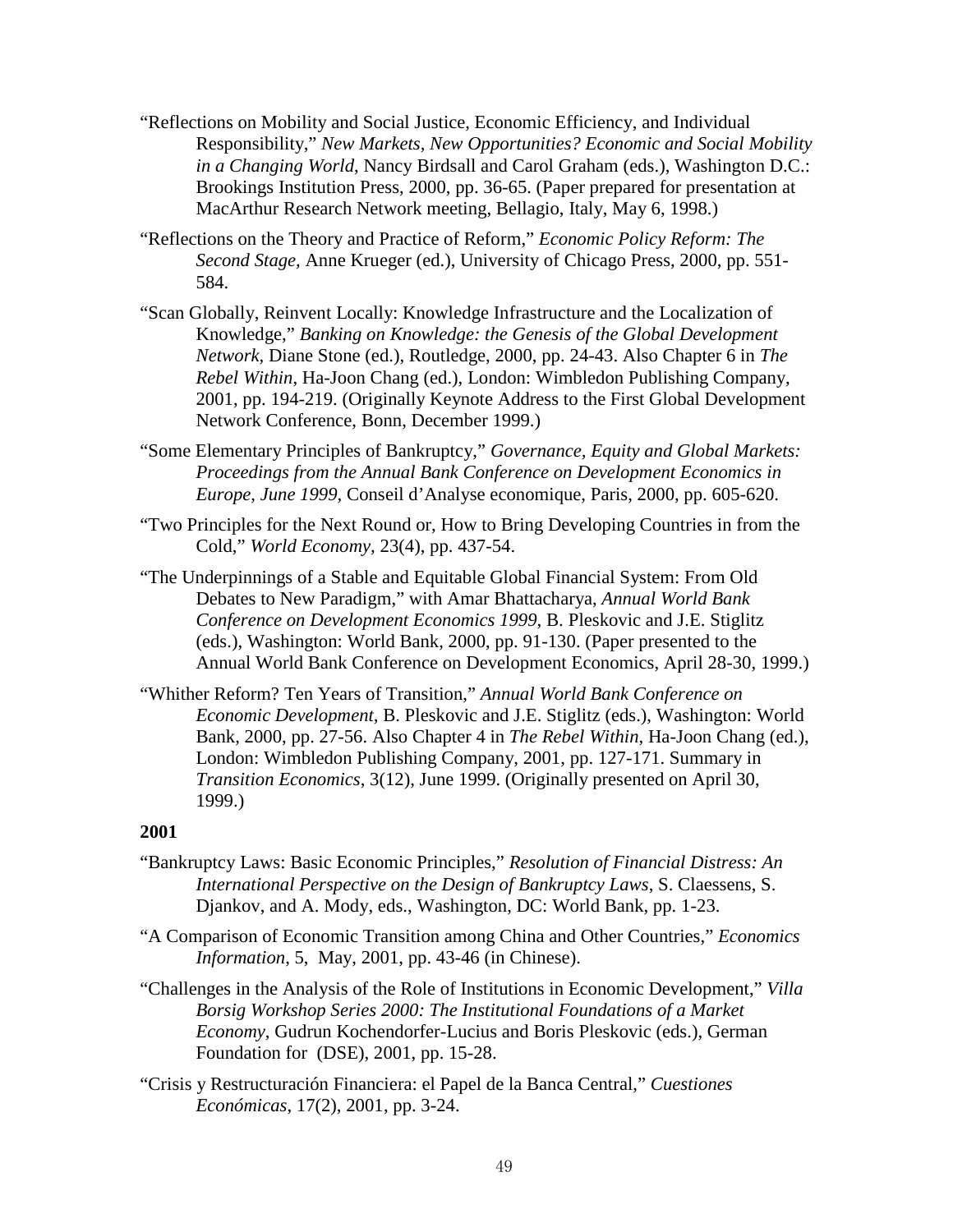- "Development Theory at a Crossroads," *Proceedings from the Annual Bank Conference on Development Economics in Europe*, June 2000, Jean-Francois Rischard, et al. (eds.), Conseil d'Analyse Economique, 2001, pp. 65-74.
- "Development Thinking at the Millennium," *Proceedings from the Annual Bank Conference on Development Economics 2000*, Washington: World Bank, 2001, pp. 13-38. (Paper presented to the Annual World Bank Conference on Development Economics, Paris, June 26, 2000.)
- "Failure of the Fund: Rethinking the IMF Response", *Harvard International Review*, 23(2), Summer 2001, pp. 14-18.
- "Foreword," *The Great Transformation: The Political and Economic Origins of Our Time*," by Karl Polanyi, Boston: Beacon Press, 2001, pp. vii-xvii.
- "From Miracle to Crisis to Recovery: Lessons from Four Decades of East Asian Experience," *Rethinking the East Asian Miracle,* J. Stiglitz and S. Yusuf (eds.), Oxford: Oxford University Press, 2001, pp. 509-526.
- "Etica, politica economica e paesi in via di sviluppo," *Rivista Internazionale di Scienzea Sociali*, CIX (4), 2001, pp. 391-407. (Also published in "Globalizzazione: nuove ricchezze e nuove poverta," Vita e Pensiero, Milano 2001.)
- "Introduction," with Robert Holzmann, *New Ideas about Old Age Security,* Robert Holzmann and Joseph E. Stiglitz (eds.). Washington: World Bank, 2001, pp. 1-16. (Presented at the conference on "New Ideas About Old Age Security," World Bank, Washington, DC, September 14-15, 1999.)
- "Mexico—Five Years After the Crisis," with D. Lederman, A. Menendez, and G. Perry, *Annual Bank Conference on Development Economics 2000*, Washington: World Bank, 2001, pp. 263-282.
- "Modern Economic Theory and Development" with Karla Hoff, *Frontiers of Development Economics: The Future in Perspective*, G. Meier and J. Stiglitz (eds.), Oxford: Oxford University Press, 2001, pp. 389-459.
- "Not Poles Apart: 'Whither Reform?' and 'Whence Reform?'," with David Ellerman, *The Journal of Policy Reform*, 4(4), 2001, pp. 325-338.
- "On Liberty, the Right to Know and Public Discourse: The Role of Transparency in Public Life," Chapter 8 in *The Rebel Within*, Ha-Joon Chang (ed.), London: Wimbledon Publishing Company, 2001, pp. 250-278. Also published in *Globalizing Rights*, Matthew Gibney (ed.), Oxford: Oxford University Press, 2003, pp. 115-156. (Originally presented as 1999 Oxford Amnesty Lecture, Oxford, January 1999.)
- "Participation and Development: Perspectives from the Comprehensive Development Paradigm," *Democracy, Market Economics & Development: An Asian Perspective*, Farrukh Iqbal and Jong-Il You (eds.), World Bank, 2001, pp. 49-72. Also Chapter 7 in *The Rebel Within*, Ha-Joon Chang (ed.), London: Wimbledon Publishing Company, 2001, pp. 220-249.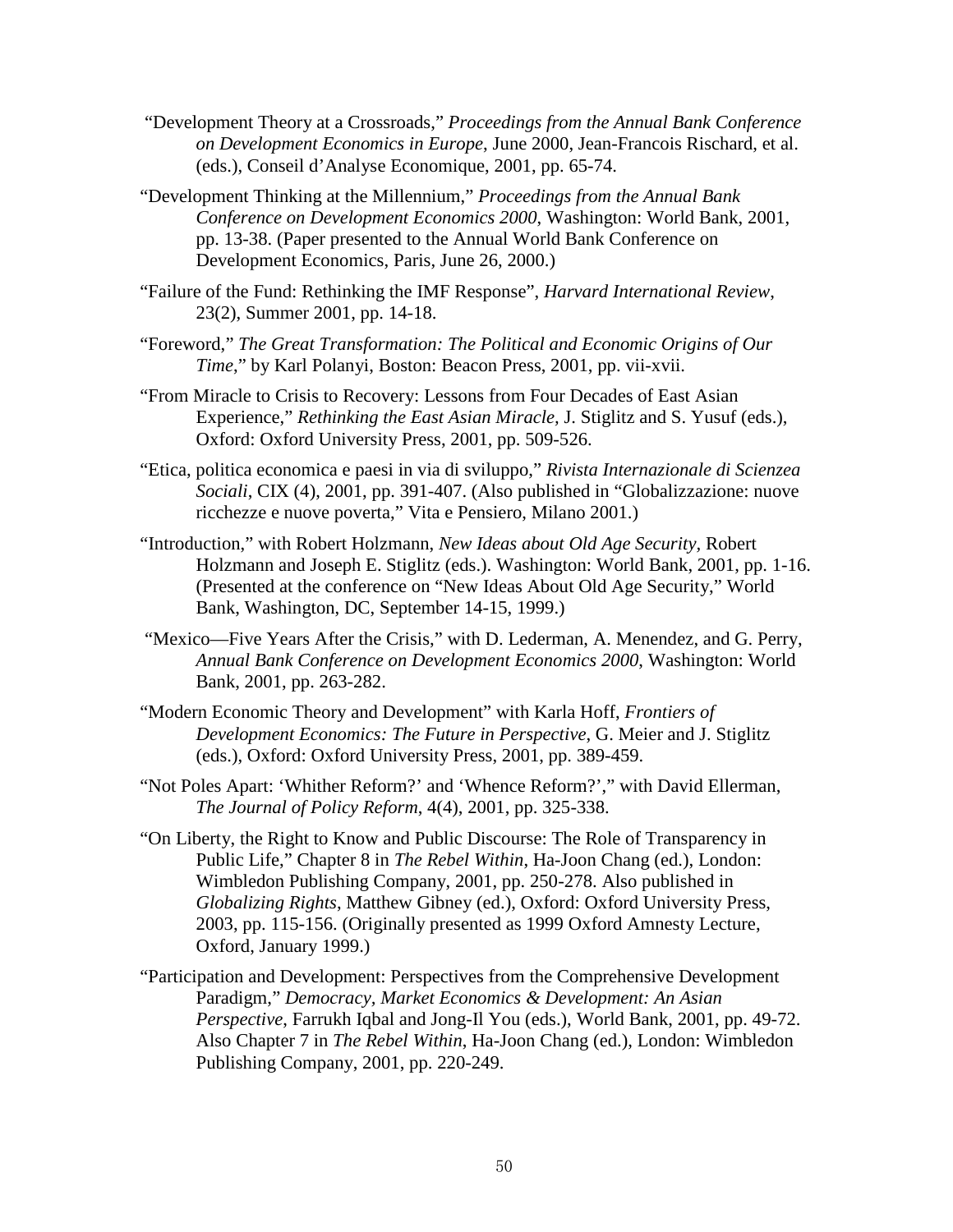- "Preface," *The New Russia: Transition Gone Awry,* L. Klein and M. Pomer (eds.), Stanford, CA: Stanford University Press, 2001, pp. xvii-xxiii.
- "Principles of Financial Regulation: A Dynamic Approach," *The World Bank Observer,*  16(1), Spring 2001, pp. 1-18. Also Institute for Policy Reform Working Paper IPR 56, 1992.
- "Redefining the Role of the State," Chapter 2 in *The Rebel Within*, Ha-Joon Chang (ed.), London: Wimbledon Publishing Company, 2001, pp. 94-126. (Originally presented on the Tenth Anniversary of MITI Research Institute Tokyo, Japan, March 17, 1998.)
- "Rethinking Pension Reform: Ten Myths About Social Security Systems" with Peter Orszag, *New Ideas About Old Age Security*, R. Holman and J. Stiglitz (eds.), Washington: World Bank, 2001, pp. 17-56. Also in Italital in *Il Pilastro Debole,*  1/2000, pp. 13-62. (Presented at the conference on "New Ideas About Old Age Security," World Bank, Washington, DC, September 14-15, 1999.)
- "Robust Financial Restraint," with P. Honohan, *Financial Liberalization: How Far, How Fast?* G. Caprio, P. Honohan and J. Stiglitz (eds.), Cambridge, UK: Cambridge University Press, 2001, pp. 31-63.
- "The Role of International Financial Institutions in the Current Global Economy," Chapter 5 in *The Rebel Within*, Ha-Joon Chang (ed.), London: Wimbledon Publishing Company, 2001, pp. 172-193. (Originally Address to the Chicago Council on Foreign Relations, Chicago, February 27, 1998.)
- "Shaken and Stirred: Explaining Growth Volatility," with William Easterly and Roumeen Islam, *Annual Bank Conference on Development Economics 2000*, Washington: World Bank, 2001, pp. 191-212.
- "Shaken and Stirred: Volatility and Macroeconomic Paradigms for Rich and Poor Countries," with William Easterly and Roumeen Islam, *Advances in Macroeconomic Theory*, Jacques Dreze(ed.), IEA Conference Volume, 133, Houndsmill: Palgrave, 2001, pp. 353-372. (Speech given for Michael Bruno Memorial Lecture, 12<sup>th</sup> World Congress of IEA, Buenos Aires, August 27, 1999.)

- "Capital Market Liberalization and Exchange Rate Regimes: Risk without Reward," *The Annals of the American Academy of Political and Social Science*, 579, Jan. 2002, pp. 219-248.
- "Competition and Competitiveness in a New Economy," *Competition and Competitiveness in a New Economy*, Heinz Handler and Christina Burger (eds.), Vienna: Austrian Federal Ministry for Economic Affairs and Labour, 2002, pp. 11-22.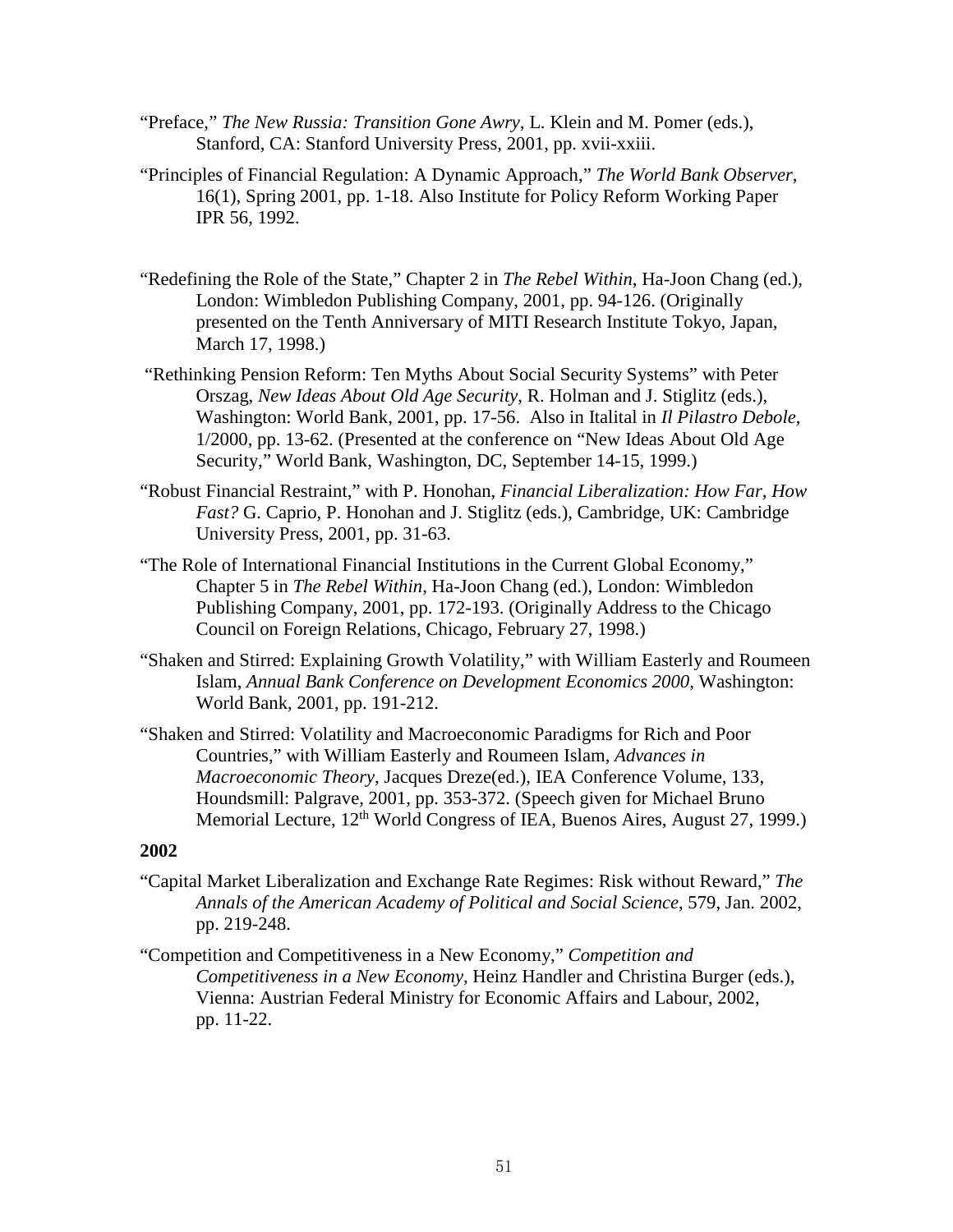- "Employment, Social Justice, and Societal Well-Being," *International Labour Review*, 141(1-2), 2002, pp. 9-29. Also published in *Revista Internacional del Trabajo,*  121 (1-2), 2002, pp. 9-31, and *Revue Internationale du Travail,* 141(1-2), 2002, pp. 9-31,.
- "Financial Market Stability and Monetary Policy," *Pacific Economic Review*, 7(1), February 2002, pp. 13-30 (Keynote speech at the HKEA First Biennial Conference, Hong Kong, 2000). Reprinted as "Financial Market Stability, Monetary Policy, and the IMF," *Exchange Rate Regimes and Macroeconomic Stability,* Lok-Sang Ho and Chi-Wa Yuen, eds., Norwell, MA: Kluwer Academic Publishers, 2003, pp. 33-54.
- "Franchise Value and the Dynamics of Financial Liberalization," with Thomas Hellmann and Kevin Murdock, *Designing Financial Systems in Transition Economies; Strategies for Reform in Central and Eastern Europe,* Anna Meyendorff and Anjan Thakor (eds.), MIT Press, 2002, pp. 111-127.
- "Globalization and the Logic of International Collective Action: Re-Examining the Bretton Woods Institutions," *Governing Globalization: Issues and Institutions*, Deepak Nayyar (ed.), UNU/WIDER, New York: Oxford University Press, 2002, pp. 238-253.
- "Information and the Change in the Paradigm in Economics," *Les Prix Nobel; The Nobel Prizes 2001,* Tore Frangsmyr (ed.), The Nobel Foundation, 2002, pp. 472-540. Also published in *Revista Asturiana De Economia*, 25, December, 2002, pp.95- 164 and *Nobel Lectures: Economic Sciences, 2001-2005*, P. Englund, ed., World Scientific: Singapore, 2008, pp. 126-194. Reprinted in *Selected Works of Joseph E. Stiglitz, Volume I: Information and Economic Analysis*, Oxford: Oxford University Press, 2009, pp. 53-98
- "Information and the Change in the Paradigm in Economics," abbreviated version of Nobel lecture, *American Economic Review*, 92(3), June 2002, pp. 460-501.
- "Keynesian Economics and Critique of First Fundamental Theorem of Welfare Economics," *Market Failure or Success – The New Debate*, Cowen, T. and E. Crampton (eds.), Edward Elgar, 2002, pp. 41-65.
- "The Lessons of Argentina for Development in Latin America," *Argentina in Collapse? The Americas Debate*, Michael Cohen and Margarita Gutman (eds.), The New School, 2002, pp. 151-167. (Also published in Spanish in *¿Argentina en Colapso? América Debate*, Buenos Aires: Instituto Internacional de Medio Ambiente y Desarrollo, IIED-AL, 2002.)
- "Mejorando la eficiencia y la capacidad de respuesta del sector público: lecciones de la experiencia reciente," *Revista del CLAD: Reforma y Democracia*, No. 22, February 2002, pp. 7-68 (Speech given at the VI International Congress of CLAD, Buenos Aires, Argentina, November 2001).
- "Minimum Wage Laws and Unemployment Benefits, When Labor Supply is a Household Decision," with K. Basu and Garance Genicot, *Markets and Governments*, K. Basu, P. Nayak, and R. B. Ray (eds.), in Oxford University Press, pp.38-59.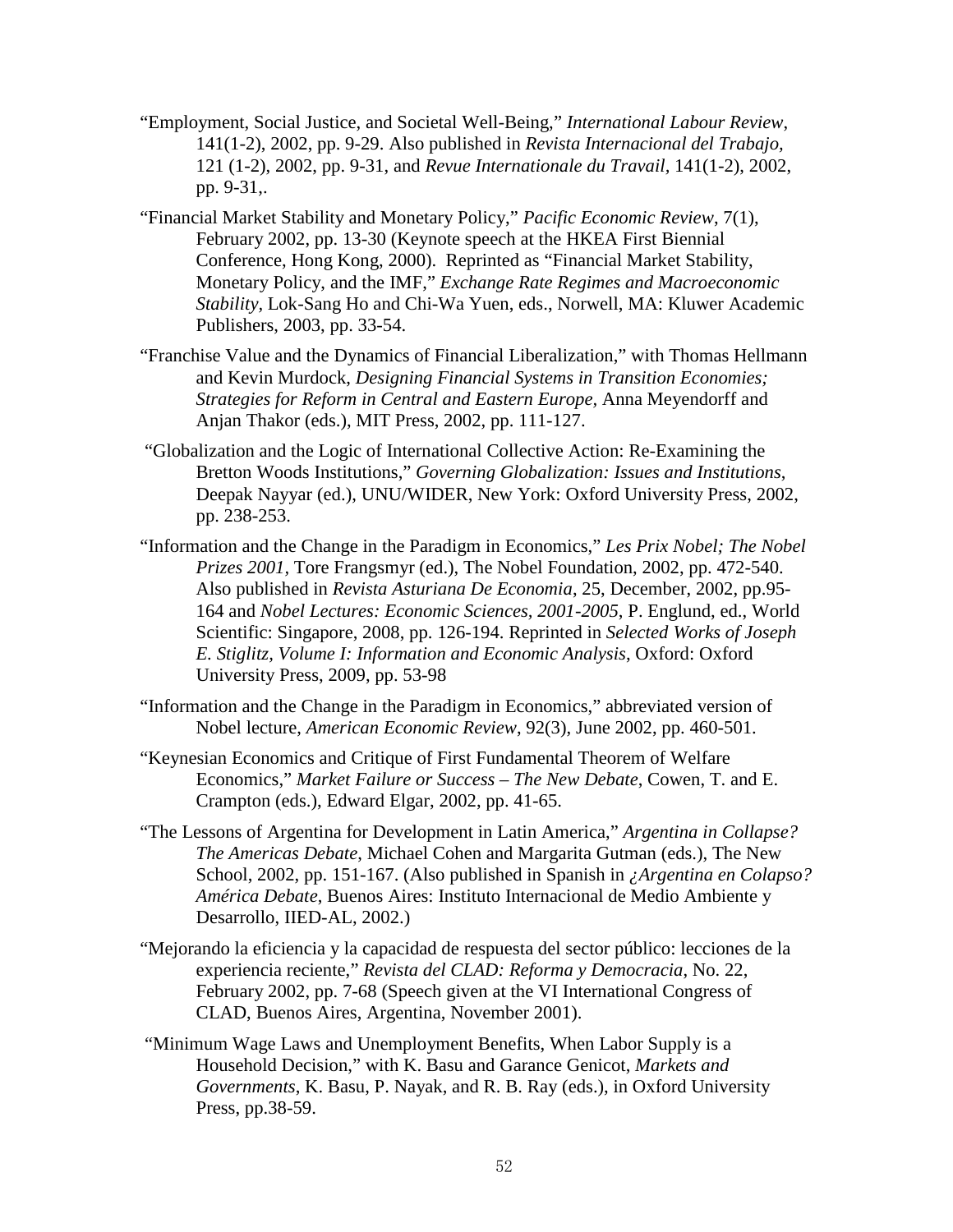- "New Perspectives on Public Finance: Recent Achievements and Future Challenges," *Journal of Public Economics*, 86, 2002, pp. 341-360.
- "New Perspectives on the role of the state," *Editing Economics; Essays in honour of Mark Perlman,* H. Lim, Ungsuh K. Park and G.C. Harcourt (eds.), Routledge-Taylor & Francis Group, 2002, p. 216-227.
- "Nobel Memoirs," *Les Prix Nobel; The Nobel Prizes 2001,* Tore Frangsmyr (ed.), The Nobel Foundation, 2002, pp. 447-471.
- "On Liberty, the Right to Know and Public Discourse: the Role of Transparency in Public Life," *Global Law Review*, 24, Autumn 2002, pp. 263-273.
- "Politicas de desenvolvimento no mundo da globalizacao," *BNDES Desenvolvimento Em Debate: Novos Rumos do Desenvolvimento no Mundo*, Ana Celia Castro (ed.), Rio de Janeiro: Mauad: BNDES, 2002, pp. 333-365. (Paper presented at the seminar "New International Trends for Economic Development" on the occasion of the fiftieth anniversary of the Brazilian Economic and Social Development Bank, Rio de Janeiro, September 12-13, 2002.)
- "Spotlight on Latin America," *The Bretton Woods Committee Critical Issues Forum*, Dec. 2002, pp. 4-5.
- "Transparency in Government," *The Right to Tell: The Role of Mass Media in Economic Development*, R. Islam, ed., WBI Development Studies, Washington, D.C.: World Bank Institute, 2002, pp. 27-44.
- "WTO Accession: Opportunities and Challenges for China," *New Economy & Asia: Proceeding of International Think Tank Forum 2001*, Li Luoli (ed.), Scientific and Cultural Publishing Co. H.K., 2002, pp. 267-281.

- "Challenging the Washington Consensus," Feature Interview in *The Brown Journal of World Affairs*, 9(2), Winter/Spring 2003, pp.33-40.
- "Colombia: Políticas para un crecimiento sostenible y equitativo," Hacia Una Economía Sostenible: Conflicto y Posconflicto en Colombia, Fundación Agenda Colombia (ed.), 2003, pp. 65-86 (Presented at the Conferencia Internacional Bogotá, March 6-7, 2003).
- "Dealing with Debt: How to Reform the Global Financial System," *Harvard International Review*,25(1), Spring 2003,pp.54-59.
- "Democratizing the International Monetary Fund and the World Bank: Governance and Accountability," *Governance*, 16(1), January 2003, pp.111-139.
- "El desarrollo no sólo es crecimiento del PIB," Papeles: De Cuestiones Internacionales, 81, Spring 2003, pp. 11-26 (Text of speech given at the Corporación Financiera Nacional de Ecuador, 2001).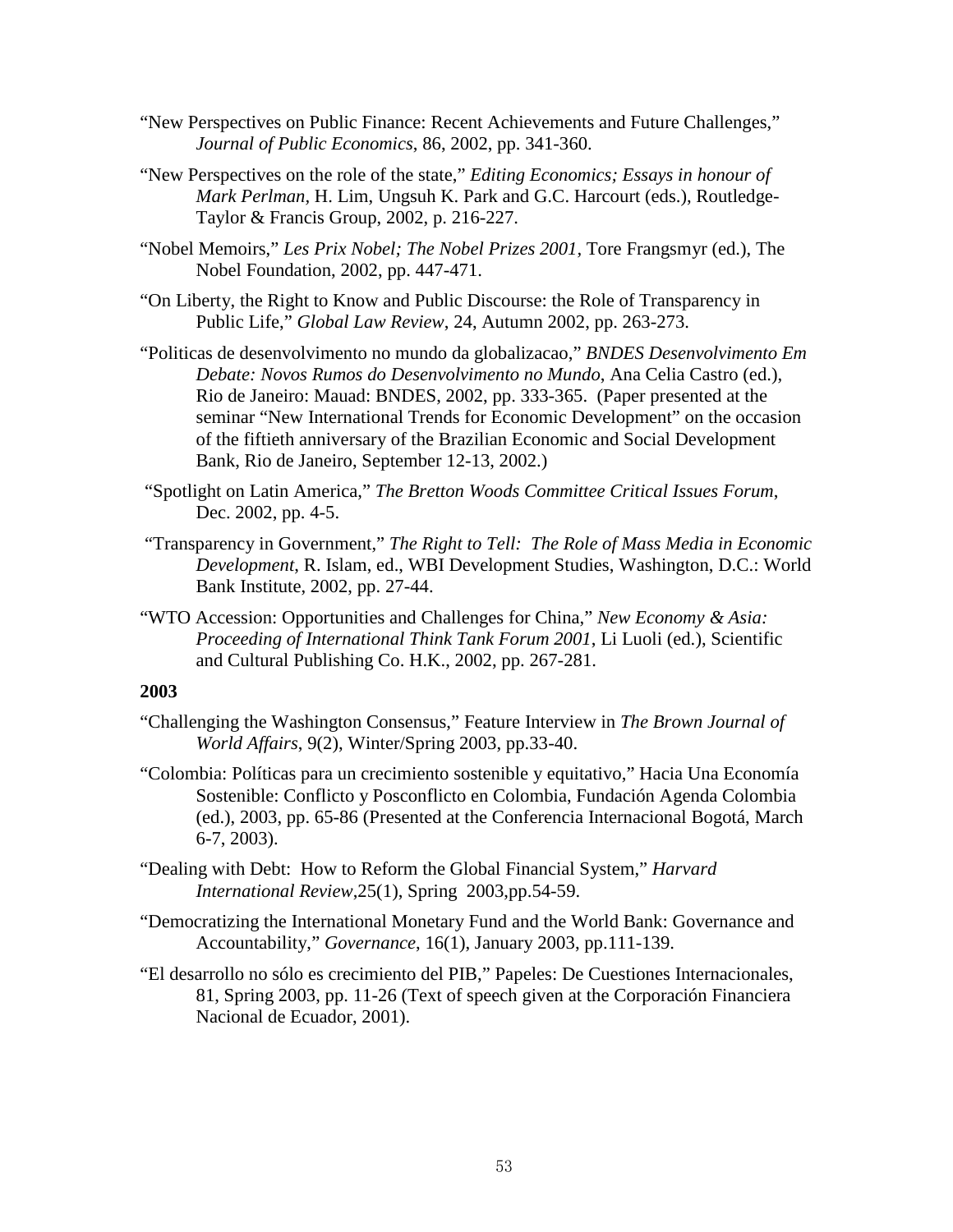- "El desarrollo económico en el nuevo milenio: visiones y estrategias," Documentos 1, Consejo de Economía Nacional, 2003, pp. 26-64. Abridged version published in *Revista BCV*, 17(2), July-December 2003, pp. 155-157. (Speech given at the Consejo de Economía Nacional, Caracas, Venezuela, 2002).
- "Edmund S. Phelps and Modern Macroeconomics," with Philippe Aghion, Roman Frydman, and Michael Woodford, *Knowledge, Information, and Expectations in Modern Macroeconomics: In Honor of Edmund S. Phelps*, Philippe Aghion, Roman Frydman, Joseph Stiglitz, and Michael Woodford (eds.), Princeton University Press, 2003, pp. 3-22
- "Ética, asesoría económica y política económica," *Revista Venezolana de Gerencia,*  Venezuela Universidad del Zulia, No. 21, pp.129-158, enero-marzo 2003 (presented a conference held by the InterAmerican Development Bank, Washington DC, 2000.)
- "Ethics, Market and Government Failure, and Globalisation," *The Governance of Globalisation: the Proceedings of the Ninth Plenary Session of the Pontifical Academy of Social Sciences,* E. Malinvaud and L. Sabourin, eds. The Pontifical Academy of Social Sciences: Vatican City, 2004, pp. 261-279. (presented to the Ninth Plenary Session, Casina Pio IV, 2-6 May, 2003).
- "The Eighth Risk Lecture, 1996: Competition and Insurance," with Michael Rothchild, *Ventures in Insurance Economics and Strategy- 30 Years- The Geneva Association*, Patrick M. Liedtke (ed.), Blackwell Publishing Ltd, 2003, pp.321- 349.
- "Foreword," *Caspian Oil Windfalls: Who Will Benefit?* by Svetlana Tsalik, New York: Open Society Institute, pp. xi-xii.
- "Globalization and Development," *Taming Globalization: Frontiers of Governance*, David Held and Mathias Koenig-Archibugi (eds.), Cambridge: Polity Press, 2003, pp. 47-67. (Presented as part of the Miliband Lecture Series at the London School of Economics, January 29, 2002).
- "Globalization and Growth in Emerging Markets and the New Economy," *Journal of Policy Modeling*, 25(5), July 2003, pp. 505-524.
- "Globalization and the Economic Role of the State in the New Millennium," *Industrial and Corporate Change*, 12(1), 2003, pp.3-26. ( Originally presented as a lecture in Rome, January 2001.)

"Globalization, Technology, and Asian Development," *Asian Development Review*, 20(2), 2003, pp. 1-

18 (Paper delivered in the Asian Development Bank Distinguished Speakers Program, Manila, April 2003.

- "Inflation Paranoia," *Realworld Economic Outlook the Legacy of Globalization: Debt and Deflation*, Ann Pettifor (ed.), Palgrave Macmillan, 2003, pp.42-44.
- "Information and the Change in the Paradigm in Economics, Part One," *The American Economist*, Volume 47, 2003, pp. 6-26.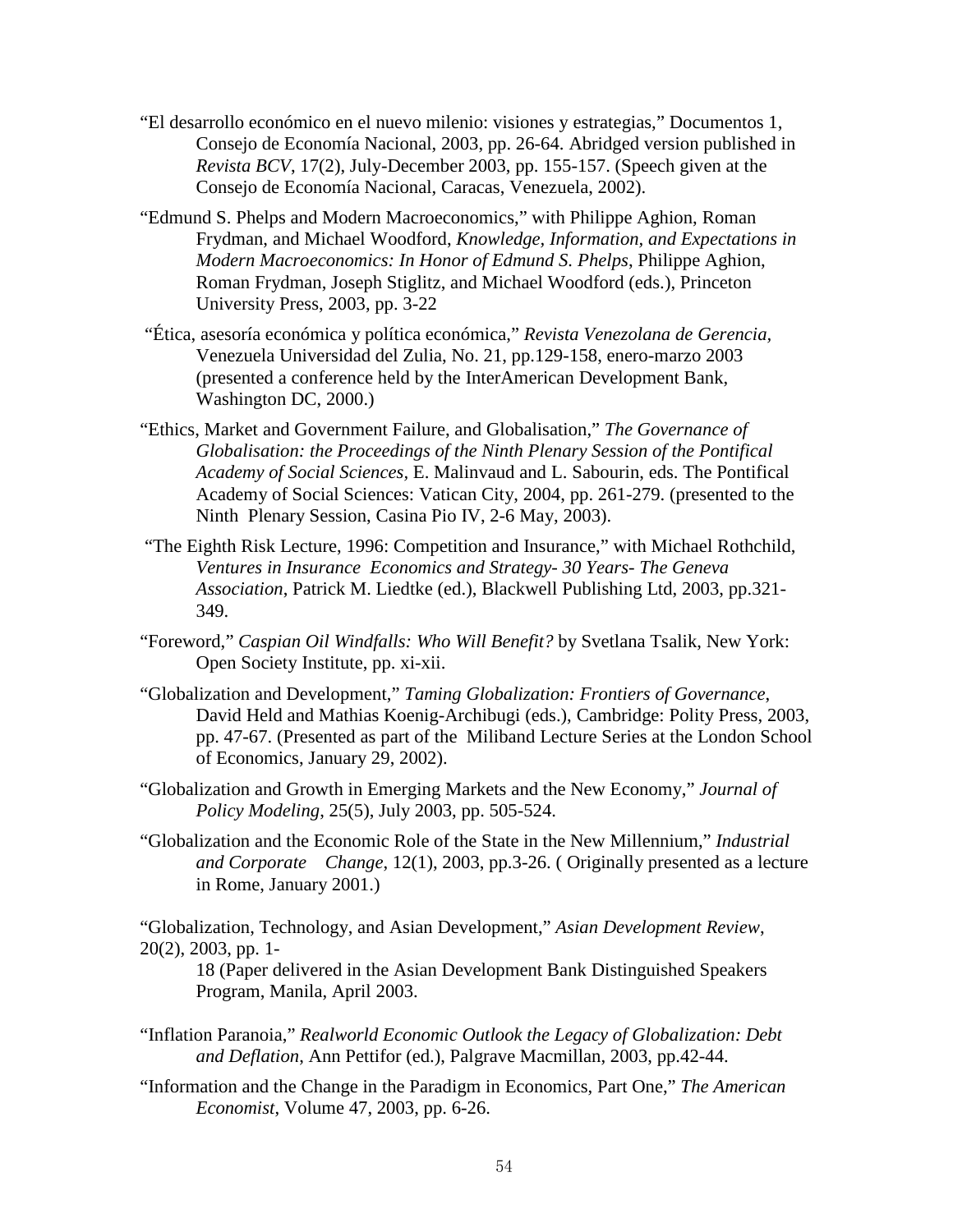- "Japan's Economic Malaise: Causes, Cures & Lessons for the Rest of the World," Columbia Business School Distinguished Lecture Series, *Special Report*, March 26, 2003
- "Macroeconomic Fluctuations in an Economy of Phelps-Winter Markets," with Bruce Greenwald, *Knowledge, Information, and Expectations in Modern Macroeconomics: In Honor of Edmund S. Phelps*, Philippe Aghion, Roman Frydman, Joseph Stiglitz, and Michael Woodford (eds.), Princeton University Press, 2003, pp.123-136
- "Making Corporations Responsible," *The Responsive Community*,14(1), Winter 2003/2004, pp.4-6.
- "Mexican Investment After the Tequila Crisis: Basic Economics, 'Confidence' Effect or Market Imperfection?" with Daniel Lederman, Ana María Menéndez, and Guillermo Perry, *Journal of International Money and Finance*, 22(2003), pp. 131- 151.
- "My Book and Its Discontents," *Aspenia International: Is the West Still the West,* 9(19- 20), 2003, pp.9-25. Also in Italian under "Tutti gli Errori del Fondo Monetario Internazionale," *Aspenia: Il Prezo dell'Impero*, 9(20), 2003, pp. 10-28.
- "On Liberty, the Right to Know, and Public Discourse: The Role of Transparency in Public Life," *Globalizing Rights: The Oxford Amnesty Lectures 1999*, Mathew J. Gibney (ed.), Oxford University Press, 2003, pp.115-156.
- "Reflections on the State of the Theory of Monopolistic Competition," *The Monopolistic Competition Revolution in Retrospect*, Steven Brakman and Ben J. Hiejdra (eds.), Cambridge University Press, 2004, Chapter 6, pp. 134-148.
- "El rumbo de las reformas. Hacia una nueva agenda para América Latina," *Revista de la CEPAL*, No. 80, August 2003, pp. 7-40.
- "Rumors of War," *The Iraq War and Its Consequences: Thoughts of Nobel Peace Laureates and Eminent Scholars,* Irwin Abrams and Wang Gungwu, eds., Singapore: World Scientific Publishing, 2003, pp. 171-173.
- "Slicing and Dicing," *Realworld Economic Outlook the Legacy of Globalization: Debt and Deflation*, Ann Pettifor (ed.), PALGRAVE MACMILLAN, 2003, pp.45-49.
- "Sustainable Development and Neo-Liberalism," Bangladesh Economic Association, August 14, 2003, pg 21-50.
- "Towards a New Paradigm of Development," *Making Globalization Good: The Moral Challenges of Global Capitalism,* John H. Dunning (ed.), Oxford: Oxford University Press, 2003, pp. 76-107.
- "La Transicion de Una Economia Regulada a una Economia de Mercado," *Revistade Ciencias Empresariales y Economia*, 2(2), 2003, pp. 18-32 (Speech at the Central Bank of Uruguay, November 2001).
- "Whither Reform? Towards a New Agenda for Latin America," *CEPAL Review,* No. 80, August 2003, pp. 7-38.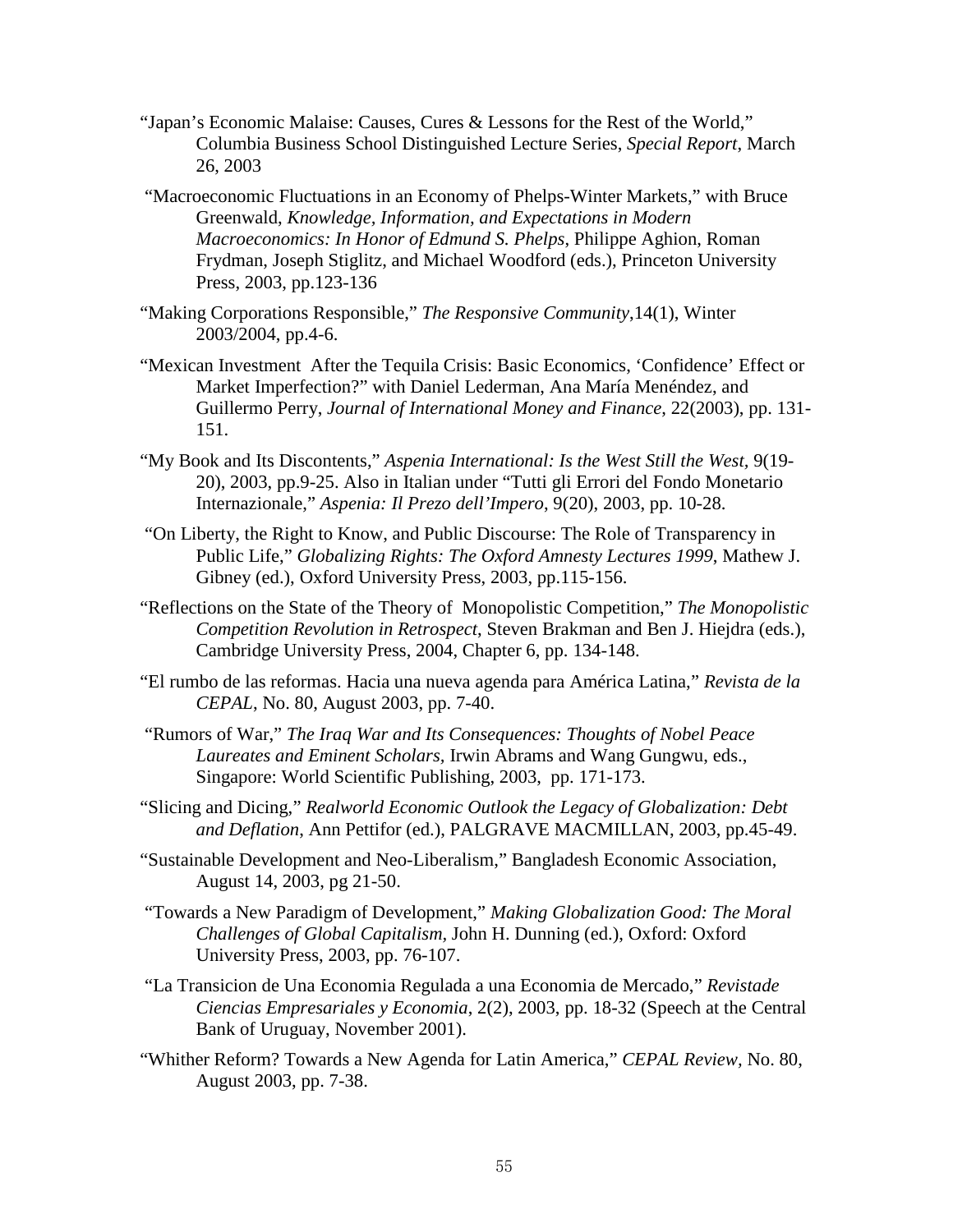- "After the Big Bang? Obstacles to the Emergence of the Rule of Law in Post-Communist Societies," with Karla Hoff, *American Economic Review*, 94(3), June 2004, pp. 753 - 763.
- "Banking Disintermediation and its Implication to Monetary Policy (Keynote Address)," *Banking Disintermediation and its Implication to Monetary Policy: Theoretical Views and Countries' Experiences,* Charles Joseph (ed.), proceedings of an international seminar sponsored by the Bank Indonesia and Asian Development Bank, in Denpasar, Bali, December 2004, pp. 1-11.
- "The Broken Promise of NAFTA," *Rotman, The Alumni Magazine of the Rotman School of Management*, Spring/Summer 2004, pp. 32-35.
- "Capital-Market Liberalization, Globalization and the IMF," *Oxford Review of Economic Policy*, Vol. 20, Issue 1, Spring 2004, pp.57-71. (Also published in Spanish as "Liberalización de los mercados de capitales, globalización y el FMI," *Desarrollo Econ*ó*mico – Revista de Ciencias Sociales,* 45(177), April/June 2005, pp. 3- 23.)
- "Common Values for the Development Round," with Andrew Charlton, *World Trade Review,* 3(3), 2004, pp. 495-506.
- "A Development Round of Trade Negotiations," with Andrew Charlton, *Annual World Bank Conference on Development Economics,* B. Pleskovic, ed., Washington: World Bank, 2004.
- "The Doha Round of Trade Negotiations: An Agenda to Promote Development and Facilitate Adjustment," with Andrew Charlton, Commonwealth Finance Ministers Reference Report 2004, pp. 174-183.

"Evaluating Economic Change," *Dædalus*, Summer 2004, pp.18-25.

"Globalization and Growth in Emerging Markets," *Journal of Policy Modeling*, 26, 2004, pp. 465-484.

- "Information and the Change in the Paradigm in Economics, Part Two" *The American Economist*, Vol. 48, Spring 2004, pp.17-50.
- "Multilateral Strategies to Promote Democracy," with Thomas Carothers, John Cavanagh, Michael Doyle, Sakiko Fukuda-Parr, Andrew Kuper, Adam Przeworski, Mary Robinson, *Carnegie Council on Ethics and International Affairs, First Report of the Empire and Democracy Project*, 2004.
- "The Transition Process in Post-Communist Societies: Towards a Political Economy of Property Rights," with K. Hoff, *Toward Pro-Poor Policies: Aid, Institutions and Globalization,* B. Tungodden, N. Stern, and I. Kolstad (eds.), World Bank/Oxford University Press, 2004, pp. 231-245. Published in Chinese: *Nanjing Business Review* 4 (2005), pp. 22-37 and in French: *Revue d'économie du développement*, 2003/2-3 (Vol. 17).
- "A Willing World Can End Child Poverty," *The State of the World's Children 2005*, United Nations Children's Fund (UNICEF), 2004, pp. 96-97.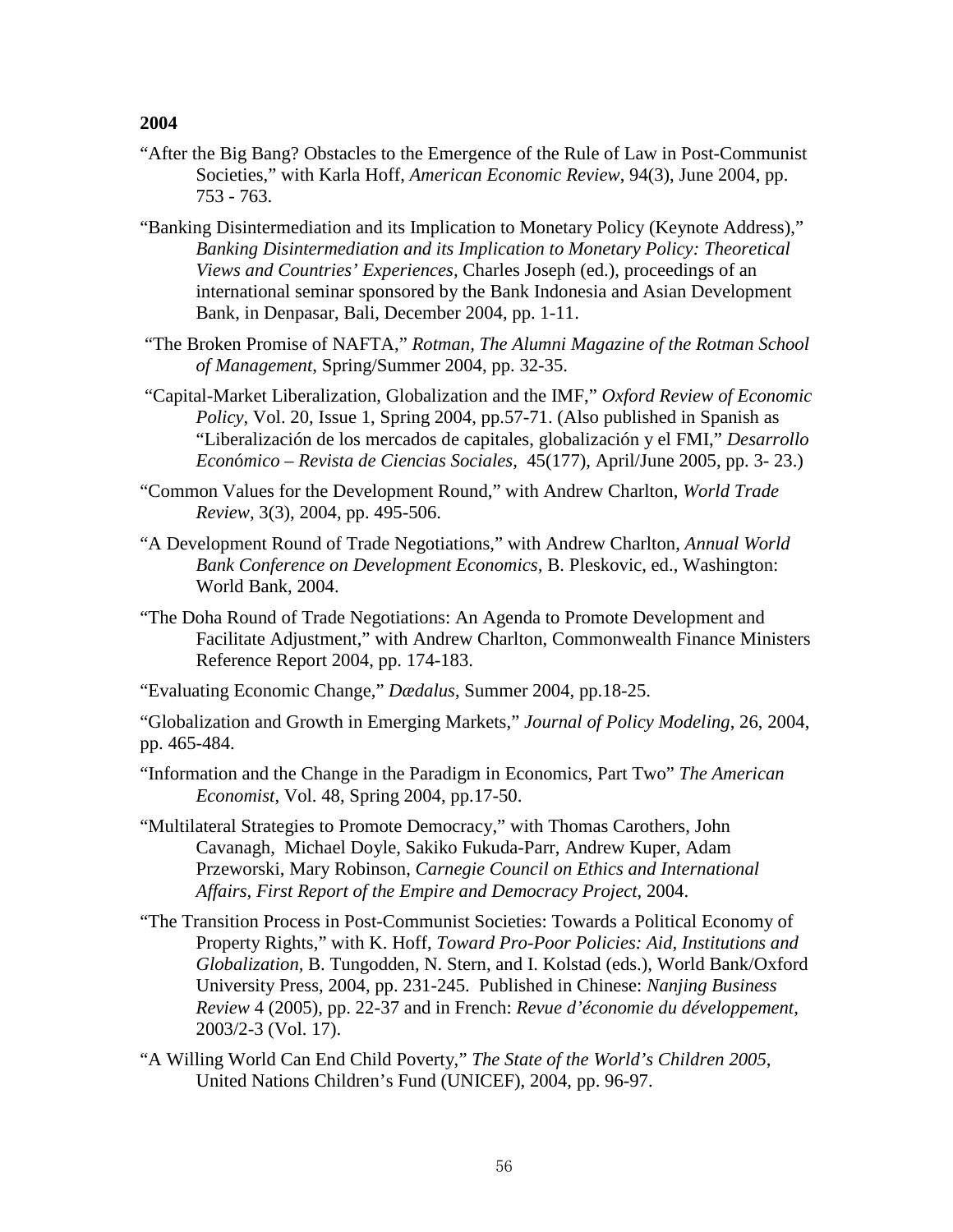- "On Selective Indirect Tax Reform in Developing Countries" with S. Emran, *Journal of Public Economics*, April 2005, Pages 599-623.
- "The CDFs Intellectual Structure," *Balancing the Development Agenda: The Transformation of the World Bank under James D. Wolfensohn, 1995-2005*, Ruth Kagia, ed., Washington, DC: World Bank Press, 2005, pp. 150-151
- "A Development-friendly Prioritisation of Doha Round Proposals," with Andrew H. Charlton, *The World Economy,* Volume 28, Issue 3, March 2005, pp. 293-312. Also Initiative for Policy Dialogue Working Paper Series, Task Force on Trade, May 18, 2004.
- "Development Policies in a World of Globalization," *Putting Development First: The Importance of Policy Space in the WTO and International Financial Institutions*, Kevin P. Gallagher (ed.), New York: St Martin's Press, 2005, pp. 15-32.
- "The Ethical Economist," review of *The Moral Consequences of Economic Growth* by Benjamin M. Friedman, *Foreign Affairs*, 84(6), Nov/Dec 2005, pp. 128-134.
- "Finance for Development," *Development Dilemmas: The Methods and Political Ethics of Growth Policy* edited by Melvin Ayogu and Don Ross, Great Britain, Routledge, Taylor & Francis Inc, 2005, pp. 15-29.
- "Foreword," *Paul Samuelson: On Being an Economist*, Michael Szenberg, Aron A. Gottesman, Lall Ramrattan, eds., New York: Jorge Pinto Books, Inc., 2005, pp. ix-xiii.
- "Freedom to Choose?" *Human Rights and the Global Marketplace: Economic, Social, and Cultural Dimensions,* Jeanne M. Woods and Hope Lewis, eds., Transnational Publishers: New York, 2005.
- "The Integration of Unemployment Insurance with Retirement Insurance," with Jungyoll Yun, *Journal of Public Economics,* 89 (2005) pp. 2037-2067. (Revised from NBER Working Paper No. w9199).
- "More Instruments and Broader Goals: Moving toward the Post-Washington Consensus," *WIDER Perspectives on Global Development*, United Nations University –World Institute for Development Economics Research (ed.), Houndmills: Palgrave MacMillan, 2005, pp.16-48 (From the 1998 WIDER Annual Lecture, January 1998.)
- "Making Natural Resources into a Blessing rather than a Curse," *Covering Oil: A Reporter's Guide to Energy and Development*, Svetlana Tsalik and Anya Schiffrin, eds., The Open Society Institute: New York, 2005, pp. 13-20.
- "The Overselling of Globalization," *Globalization: What's New*, edited by Michael M. Weinstein, Columbia University Press, 2005, pg 228-261.
- "The Process of European Integration and the Future of Europe", Economic Analysis Division Occasional Paper No. 3, 2005 (Gunnar Myrdal Lecture, United Nations Publications, Palais des Nations, February 11, 2004)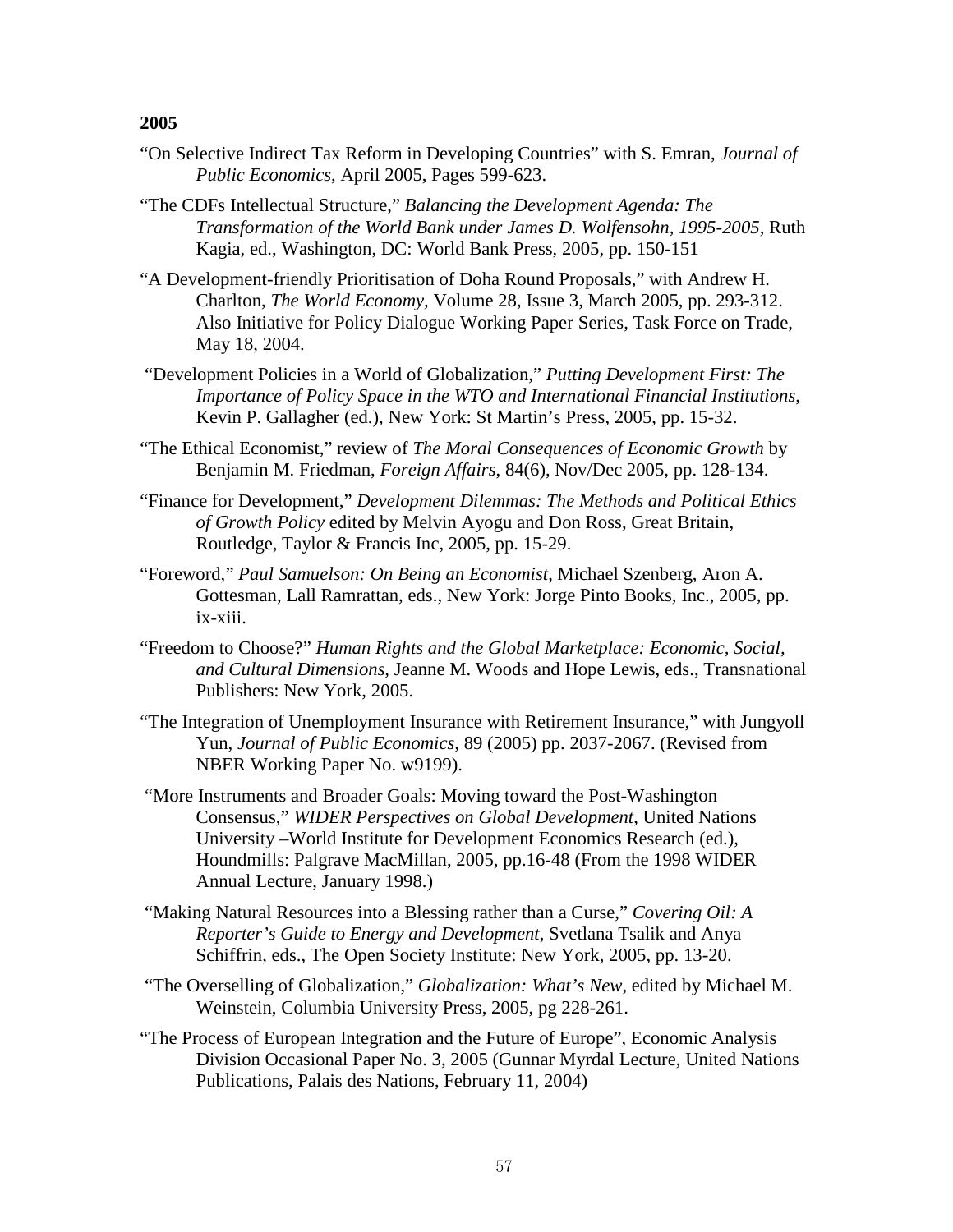- "Aid for Trade," with Andrew Charlton, *International Journal of Development Issues*, 5(2), pp. 1-41 (Reprint of paper prepared for Commonwealth Secretariat).
- "Aid for Trade," with Andrew Charlton, *The Swiss Review of International Economic Relations,* vol. 61(2), June 2006 (Abridged version of paper prepared for Commonwealth Secretariat).
- "Business Fluctuations in a Credit-Network Economy," with Domenico Delli Gatti, Mauro Gallegati, Bruce Greenwald, and Alberto Russo, *Physica A*, Vol. 370, pp. 68-74.
- "China and the Global Economy: Challenges, Opportunities, Responsibilities," *China, Hong Kong and the World Economy,* Lok Sang Ho and Robert Ash, eds., Hampshire, UK: Palgrave Macmillan, 2006, pp. 17-31.
- "Civil Strife and Economic and Social Policies," *The Economics of Peace and Security Journal*, 1(1), 2006, pp. 6-9.
- "Development and Finance: Insights from the New Paradigm of Monetary Economics," *Economic Theory and Development Options: The Legacy of W. Arthur Lewis*, edited by the Eastern Caribbean Central Bank, Kingston: Ian Randle Publishers, 2006, pp. 191-209. (The Tenth Sir Arthur Lewis Memorial Lecture, Basseterre, St. Kitts and Nevis, November 1, 2005)
- "Encore: Iraq Hemorrhage," with Linda Bilmes, *Milken Institute Review,* 4th Quarter, pp. 76-83.
- "Federalism in Securities Regulation: An Economist's Perspective," *University of San Francisco Law Review,* Vol. 40, No. 4, Summer 2006.
- "Foreword," *Economic Development and Environmental Sustainability*, R. López and M. Toman, eds., Oxford University Press: Oxford, 2006, pp. xv-xvii.
- "Global Public Goods and Global Finance: Does Global Governance Ensure that the Global Public Interest is Served?" *Advancing Public Goods,* Jean-Philippe Touffut, ed., Edward Elgar Publishing, Great Britain, pp. 149-164.
- "Globalism's Discontents," *Readings in Comparative Politics: Political Challenges and Changing Agendas,* M. Kesselman and J. Krieger, eds., Houghton Mifflin: Boston, 2006, pp.140-151. (Reprinted with permission from *The American Prospect*, vol. 13, no. 1, January 2002.)
- "Globalism's Discontents," *The Politics of Globalization: A Reader,* Mark Kesselman, ed., Houghton Mifflin: Boston, 2007, pp. 86-95. (Reprinted with permission from *The American Prospect,* vol. 13, no. 1, January 2002.)
- "Globalization and Its Discontents: The Promise of Global Institutions," *Beyond Borders: Thinking Critically About Global Issues*, Paula S. Rothberg, ed., New York: Worth Publishers, pp.419-431. (Reprinted from Stiglitz, J.E., *Globalization and Its Discontents*, New York: W.W. Norton Company, 2002.)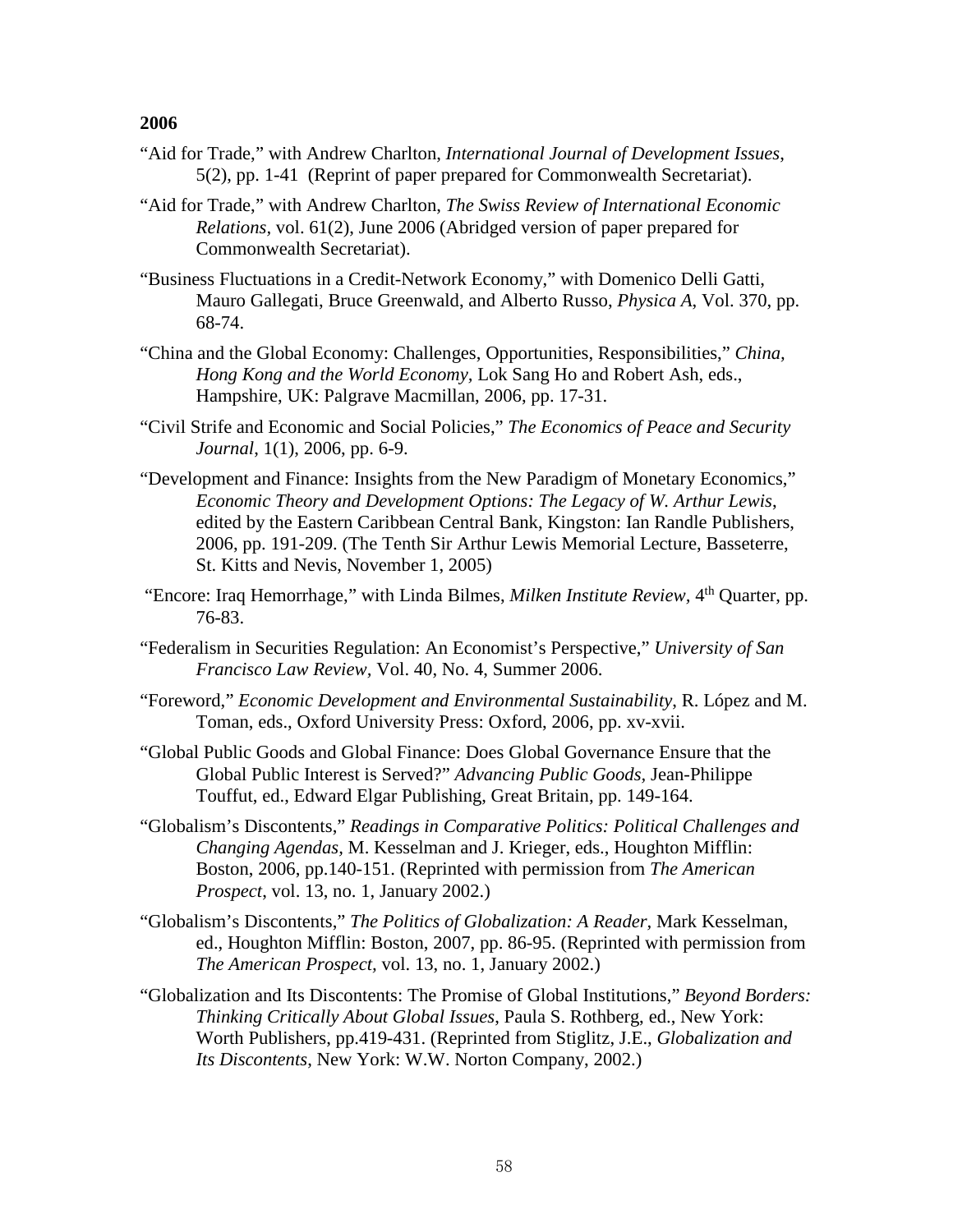- "Helping Infant Economies Grow: Foundations of Trade Policies for Developing Countries," with B. Greenwald, *American Economic Review: AEA Papers and Proceedings,*Vol. 96, No. 2, May 2006, pp. 141-146.
- "Prologue," *The New Public Finance: Responding to Global Challenges*, I. Kaul and P. Conceição, eds., Oxford: Oxford University Press, 2006, pp. xii-xv.
- "Samuelson and the Factor Bias of Technological Change," *Samuelsonian Economics and the Twenty-First Century,* M. Szenberg et al, eds., Oxford University Press: New York, 2006, pp. 235-251.
- "Scrooge and Intellectual Property Rights," *British Medical Journal*, 333, December 2006, pp. 1279-1280.
- "Social Justice and Global Trade," *Far Eastern Economic Review,* 169(2), March 2006, pp. 18-22.
- ["What is the Appropriate Role of the Federal Government in the Private Markets for](http://www2.gsb.columbia.edu/faculty/jstiglitz/download/2006_stlouisfed.pdf)  [Credit and Insurance? What is the Outlook?"](http://www2.gsb.columbia.edu/faculty/jstiglitz/download/2006_stlouisfed.pdf) Federal Reserve Bank of St. Louis *Review*, July/August 2006, pp. 391-395.

- ["Credit Chains and Bankruptcy Propagation in Production Networks,"](http://www2.gsb.columbia.edu/faculty/jstiglitz/download/2007_Credit_Chains.pdf) with S. Battiston, D. Delli Gatti, and B. Greenwald, *Journal of Economic Dynamics and Control*, Volume 31, Issue 6, June 2007, pp. 2061-2084.
- "Europa in der Pflicht," *Abendland Unter? Reden über Europa*, Herausgegeben von Henning Schulte-Noelle and Michael M. Thoss, eds., Munich: Diederichs, 2007: pp. 80-89
- "Foreword," *The Right to Know: Transparency for an Open World*, A. Florini, ed., Columbia University Press: New York, 2007.
- "Future Directions for the Management of Natural Resources," with M. Humphreys and J. Sachs, *Escaping the Resource Curse*, M. Humphreys, J. Sachs, and J.E. Stiglitz, eds., New York: Columbia University Press, 2007, pp. 322-336.
- "The Global Economy (interview)," *The Present as History: Critical Perspectives on Global Power,* Nermeen Shaikh, ed., Columbia University Press: New York, 2007, pp.54-67.
- "Growth, Initial Conditions, Law and Speed of Privatization in Transition Countries: 11 Years Later," with S. Godoy, *Transition and Beyond*, S. Estrin et al, eds., Palgrave Macmillian: Hampshire, England, 2007, pp. 89-117.
- "International Justice and Aid. Do We Need some Scheme of Redistribution of Income at the World Level along the Lines of What Most Countries Have at the National Level?" *Charity and Justice in the Relations Among Peoples and Nations*, Proceedings of the 13<sup>th</sup> Plenary Session of the Pontifical Academy of Social Sciences, 27 April-1 May, 2007, Mary Ann Glendon, Juan José Llach, and Marcelo Sánchez Sorondo, eds., The Pontifical Academy of Social Sciences: Vatican City, 2007, pp. 221-230.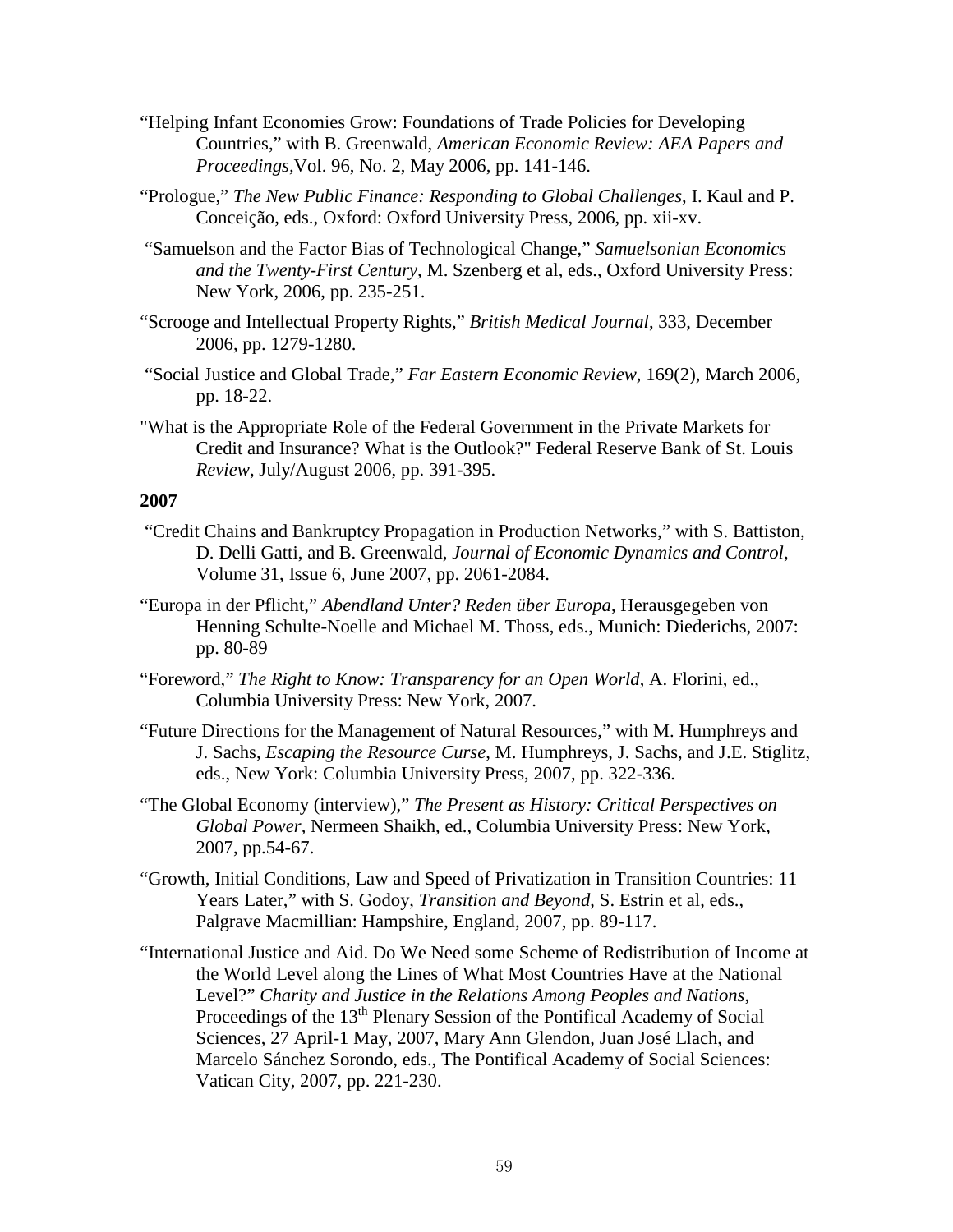- "Introduction: What is the Problem with Natural Resource Wealth?" with M. Humphreys and J. Sachs, *Escaping the Resource Curse*, M. Humphreys, J. Sachs, and J.E. Stiglitz, eds., New York: Columbia University Press, 2007, pp. 1-20.
- "Le 'Shadow G8' 2007," *Revue de l'OFCE* 102, Paris: Observatoire Français de Économiques, pp. 139-154.
- "What is the Role of the State?" *Escaping the Resource Curse*, M. Humphreys, J. Sachs, and J.E. Stiglitz, eds., New York: Columbia University Press, 2007, pp. 23-52.

- "A New Agenda for Global Warming," *The Economists' Voice: Top Economists Take on Today's Problems*, J.E. Stigliz, A. Edlin, and J.B. DeLong, eds., Columbia University Press: New York, pp. 22-27.
- "Aid for Trade," Keynote Address, with Andrew Charlton, *Annual World Bank Conference on Development Economics 2007, Rethinking Infrastructure for Development*, F. Bourguignon and B. Pleskovic, eds., World Bank: Washington, DC, pp. 29-46.
- "The Asymmetric Effect of Diffusion Processes: Risk Sharing and Contagion," with M. Gallegati, B. Greenwald, and M. Richiardi, *Global Economy Journal*, Vol. 8, Issue 3, Article 2.
- "Capital Flows, Financial Market Stability, and Monetary Policy," *Monetary Policy under Uncertainty*, Proceedings of the 2007 Banco Central de la República Argentina Money and Banking Seminar, J. Carrera, ed., BCRA: Buenos Aires, 2008, pp. 123-134.
- "Capital Market Liberalization, Globalization, and the IMF," *Capital Market Liberalization and Development*, J.E. Stiglitz and J.A. Ocampo (eds.), New York: Oxford University Press, pp.76-100.
- "Capital Market Liberalization and Development," with J.A. Ocampo and S. Spiegel, *Capital Market Liberalization and Development,* J.E. Stiglitz and J.A. Ocampo (eds.), New York: Oxford University Press, pp. 1-47.
- "China: Towards a New Model for Development," *China Economic Journal* 1(1), pp. 33- 52.
- "Comment on 'Social Capital and Personal Identity' by Partha Dasgupta," *Pursuing the Common Good: How Solidarity and Subsidiarity Can Work Together*, M. Archer and P. Donati, eds., Proceedings of the 14th Plenary Session of the Pontifical Academy of Social Sciences, held May 2-6, 2008, Vatican City.
- "The Economic Foundations of Intellectual Property," sixth annual Frey Lecture in Intellectual Property, Duke University, February 16, 2007, *Duke Law Journal*, Vol. 57, No. 6, April 2008, pp. 1693-1724.
- "Edmund Phelps: American Economic Association Luncheon Speech Honoring the 2006 Nobel Laureate in Economics," *Capitalism and Society*, 3(3), Article 4.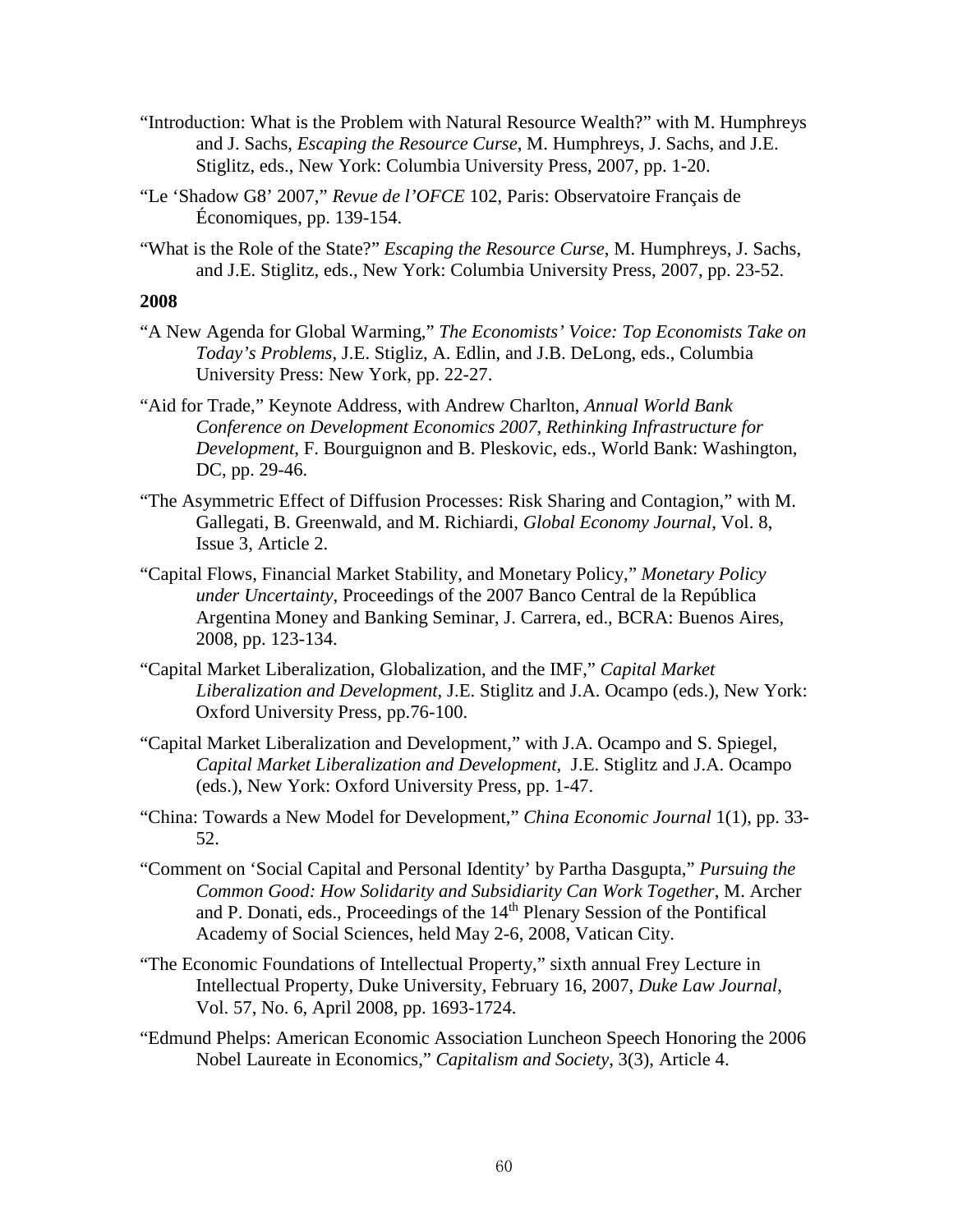- "Exiting a Lawless State," with Karla Hoff, *Economic Journal*, 118(531), pp. 1474-1497. An earlier version of this paper was entitled "The creation of the rule of law and the legitimacy of property rights: The political and economic consequences of a corrupt privatization" (NBER Working Paper 11772).
- "Foreword," *Privatization: Success and Failures*, G. Roland, ed., New York: Columbia University Press, 2008, pp. ix-xix.
- "Fostering an Independent Media with a Diversity of Views," *Information and Public Choice: From Media Markets to Policymaking*, R. Islam, ed., World Bank: Washington, DC, 2008, pp. 139-152.
- "The Future of Global Governance," *The Washington Consensus Reconsidered: Towards a New Global Governance*, Narcis Serra and Joseph E. Stiglitz (eds.), New York: Oxford University Press, 2008, pp. 313-327.
- "The Future of Globalization: Lessons from Cancún and Recent Financial Crises," *The Future of Globalization: Explorations in Light of Recent Turbulence*, Ernesto Zedillo, ed., New York: Routledge, 2008, pp. 70-81.
- "La globalización y los retos de la inmigración," *La inmigración y sus causas*, Alfonso Guerra and José Félix Tezanos, eds., Madrid: Editorial Sistema, 2008. (From a speech delivered at the 6th Forum for Debate about Immigration and its Causes, Fundacion Sistema, Salamanca, Spain, June 2007.)
- "Hidden Wounds and Accounting Tricks," with Linda Bilmes, *Lessons from Iraq: Avoiding the Next War*, M. Pemberton and W. Hartung, eds., Boulder, CO: Paradigm, 2008.
- "The High Cost of the Iraq War," *The Economists' Voice: Top Economists Take on Today's Problems*, J.E. Stigliz, A. Edlin, and J.B. DeLong, eds., Columbia University Press: New York, pp. 80-86.
- "Introduction: From the Washington Consensus Towards a New Global Governance," with N. Serra and S. Spiegel, *The Washington Consensus Reconsidered: Towards a New Global Governance*, N. Serra and J.E. Stiglitz (eds.), New York: Oxford University Press, 2008, pp. 3-13.
- "Is there a Post-Washington Consensus Consensus?" *The Washington Consensus Reconsidered: Towards a New Global Governance*, Narcis Serra and Joseph E. Stiglitz (eds.), New York: Oxford University Press, 2008, pp. 41-56.
- "It Doesn't Take Nostradamus," *The Economists' Voice*, 5(8), Article 1.
- "Making Globalization Work The 2006 Geary Lecture," *The Economic and Social Review*, 39(3), Winter, pp. 171-190.
- "The Need for an Adequate International Framework for FDI," *The Rise of Transnational Corporations from Emerging Markets: Threat or Opportunity?*, edited by Karl P. Sauvant, Northampton, MA: Edward Elgar, pp. 319-329.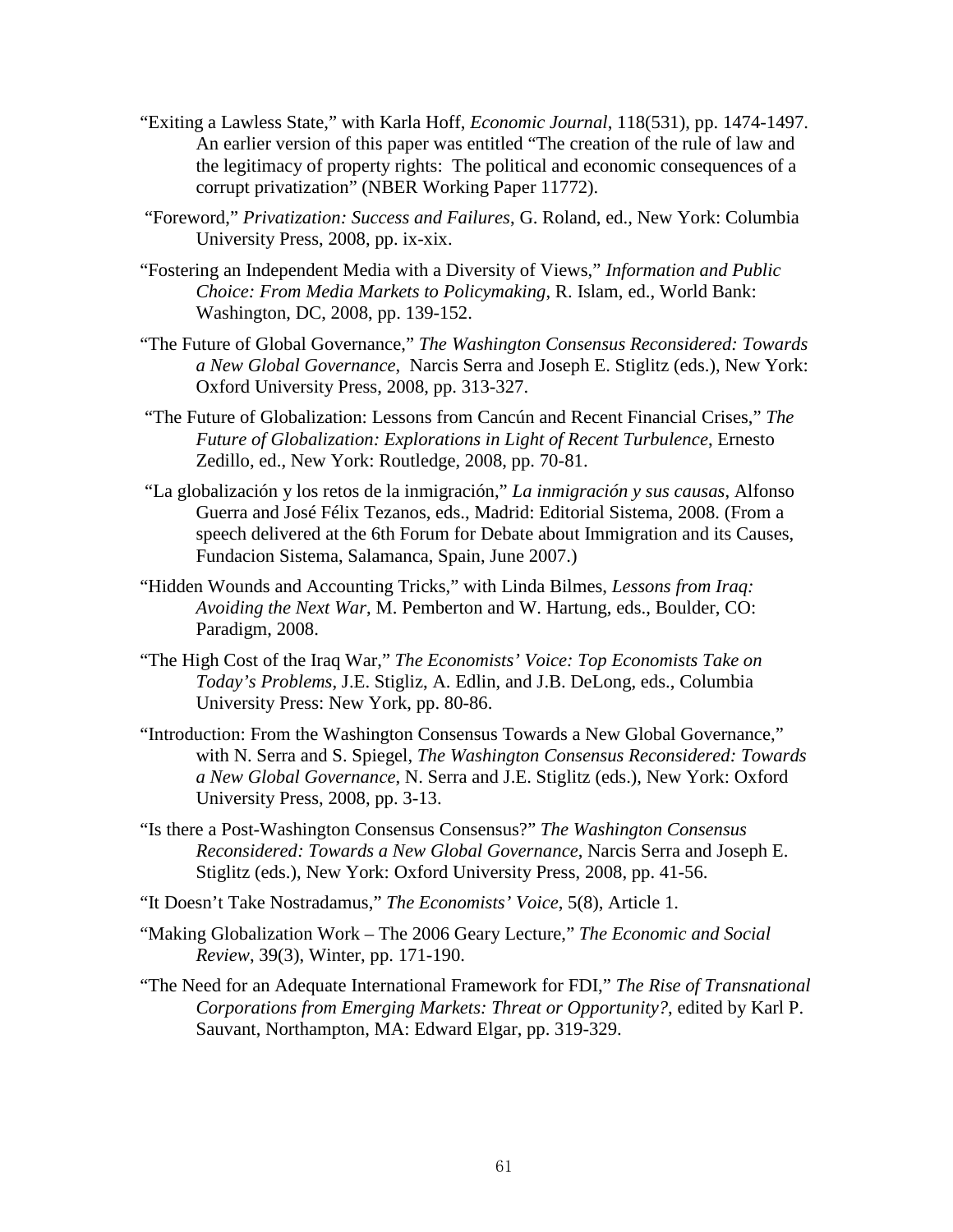- "The Progressive Tariff Reduction Scheme," with Andrew Charlton, *The WTO: Governance, Dispute Settlement, and Developing Countries*, M. Janow, V. Donaldson, and A. Yanovich, eds., New York: Juris Publishing, 2008, pp. 169- 183 (from a paper presented at the conference, "WTO at 10" held at Columbia University, April 2006).
- "Regulating Multinational Corporations: Towards Principles of Cross-Border Legal Frameworks in a Globalized World Balancing Rights with Responsibilities," *American University International Law Review*, 23(3), pp. 451-558, Grotius Lecture presented at the 101<sup>st</sup> Annual Meeting of the American Society for International Law, Washington, DC, March 28, 2007.
- "Toward a General Theory of Consumerism: Reflections on Keynes' *Economic Possibilities for Our Grandchildren*," *Revisiting Keynes: Economic Possibilities for Our Grandchildren*, G. Piga and L. Pecchi, eds., Cambridge: MIT Press, pp. 41-87.

"Turn Left for Sustainable Growth," *Economists' Voice*, 5(4),

"The World Development Report: Development Theory and Policy," *Development Economics Through the Decades: A Critical Look at 30 Years of the World Development Report*, by Shahid Yusuf, Washington, DC: World Bank, 2008, p. 139-151.

- "The Anatomy of a Murder: Who Killed America's Economy?" *Critical Review*, 21(2-3), pp. 329-339.
- "Business Fluctuations and Bankruptcy Avalanches in an Evolving Network," with D. Delli Gatti, M. Gallegati, B. Greenwald, and A. Russo, *Journal of Economic Interaction and Coordination,* 4(2), November 2009, pp. 195-212.
- "Capitalist Fools," *Best American Political Writing*, R. Flippin, ed, Boulder:Public Affairs, pp.107-115. Originally appeared in *Vanity Fair*, January 2009.
- "Dividend Taxation and Intertemporal Tax Arbitrage," with Anton Korinek, *Journal of Public Economics*, 93(2009), pp. 142-159.
- "The Future of Industrial Policies in the New Millennium: Toward a Knowledge-Centered Development Agenda," with Mario Cimoli and Giovanni Dosi, conclusion to *The Political Economy of Capabilities Accumulation: the Past and Future of Policies for Industrial Development*, M. Cimoli, G. Dosi, and J.E. Stiglitz, eds., Oxford University Press (Previously LEM Working Paper Series September 2008).
- "The Global Crisis, Social Protection, and Jobs," *International Labour Review*, Vol. 148, No. 1-2, pp. 1-13. Also published as "Crisis mundial, protección social y empleo," *Revista Internacional del Trabajo*, Vol. 128, No. 1-2, pp. 1-15, and "Crise mondiale, emplois et protection sociale," *Revue Internationale du Travail*, Vol. 148, No. 1-2, pp. 1-13. Based on an address to the Governing Body of the International Labour Organization, Geneva, March 12, 2009.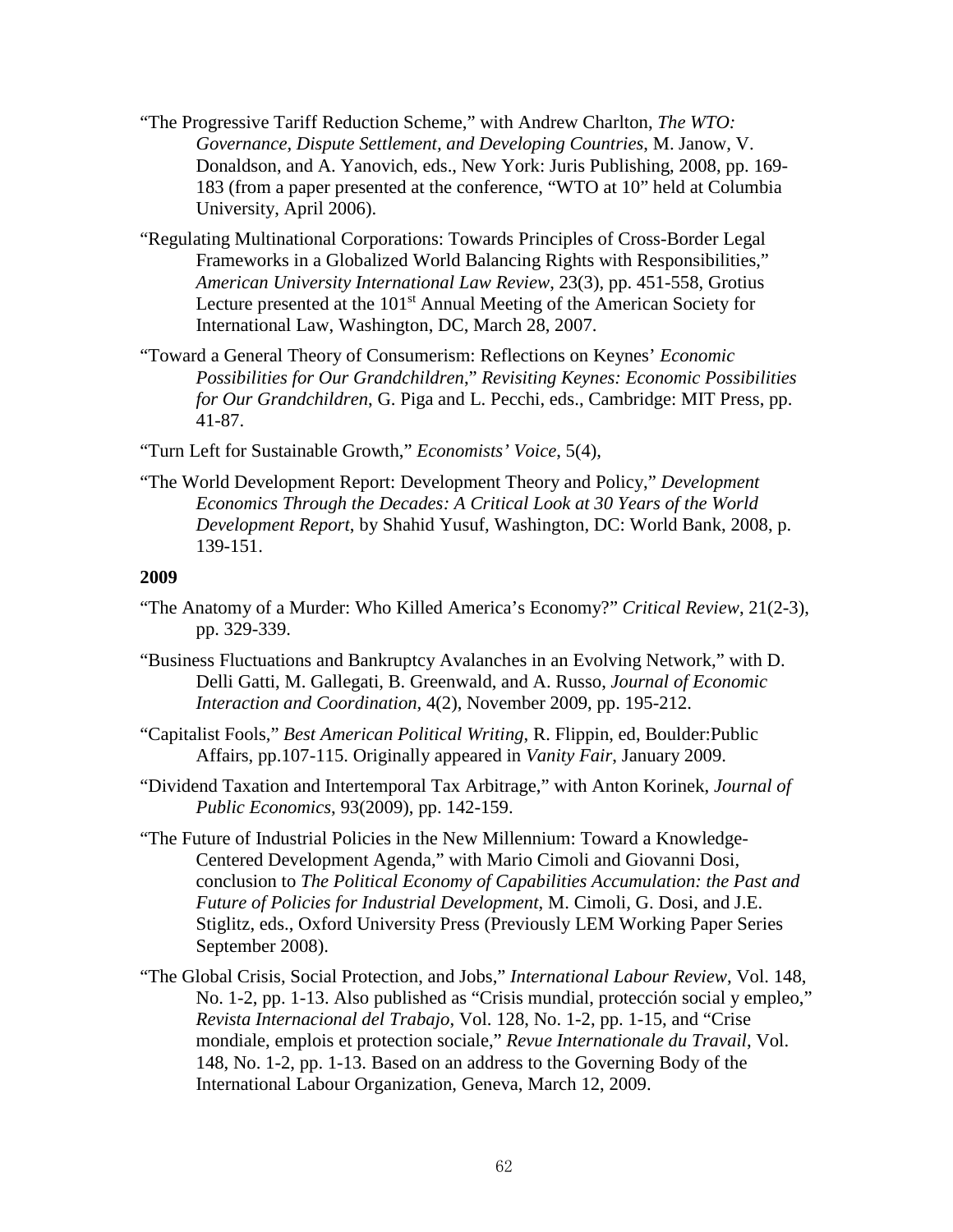- "The Current Economic Crisis and Lessons for Economic Theory," Presidential Lecture to the Eastern Economic Association, *Eastern Economic Journal*, 35(3), June, pp. 281-296.
- "Moving Beyond Market Fundamentalism to a More Balanced Economy," *Annals of Public and Cooperative Economics*, 80(3), pp. 345-360.
- "Institutions and Policies in Developing Economies," with M. Cimoli, G. Dosi, and R. Nelson, *Handbook of Innovation systems and Developing Countries: Building Domestic Capabilities in a Global Setting*, Cheltenham, UK and Northampton, MA: Edward Elgar, pp. 337-359.
- "Keynote Address at Berlin Meeting," *The Global Financial Crisis and International Financial Institutions: Governance Perspectives for Developing Countries,"* Proceedings, International Policy Dialogue, 8-9 March 2009, Berlin and 25 April 2009, Washington, D.C., pp. 21-28.
- "The Political Economy of Capabilities Accumulation: the Past and Future of Policies for Industrial Development," with Mario Cimoli and Giovanni Dosi, preface to *The Political Economy of Capabilities Accumulation: the Past and Future of Policies for Industrial Development*, M. Cimoli, G. Dosi, and J.E. Stiglitz, eds., Oxford University Press (Previously LEM Working Paper Series July 2008).
- "Preface," *One Billion Rising: Land Law and the Alleviation of Global Poverty*, T. Hanstad, R. Mitchell and R. Prosterman, eds., Amsterdam: Leiden University Press, 2009, pp. 9-15.
- "Regulation and Market Failure," *New Perspectives on Regulation*, D. Moss and J. Cisternino, eds., Cambridge, MA: Tobin Project, 2009, pp 11-23.
- "Simple Formulae for Optimal Income Taxation and the Measurement of Inequality," *Arguments for a Better World: Essays in Honor of Amartya Sen, Volume I, Ethics, Welfare, and Measurement*, K. Basu and R. Kanbur, eds., Oxford, UK: Oxford University Press, 2009, pp. 535-566.
- "Sorting Out the Differences Between Signaling and Screening Models," with A. Weiss, *Selected Works of Joseph E. Stiglitz, Volume I: Information and Economic Analysis*, Oxford: Oxford University Press, 2009, pp. 223-231. Originally NBER Technical Working Paper 93, November 1990.
- "Two Ideas to Increase Innovation and Reduce Pharmaceutical Costs and Prices," with Arjun Jayadev, *Health Affairs*, 28(1), January/February 2009, pp. 165-168.
- "Ownership Changes and Access to External Financing," with A. Knyazeva and D. Knyazeva, *Journal of Banking and Finance,* 33(10), October 2009, pp. 1804- 1816.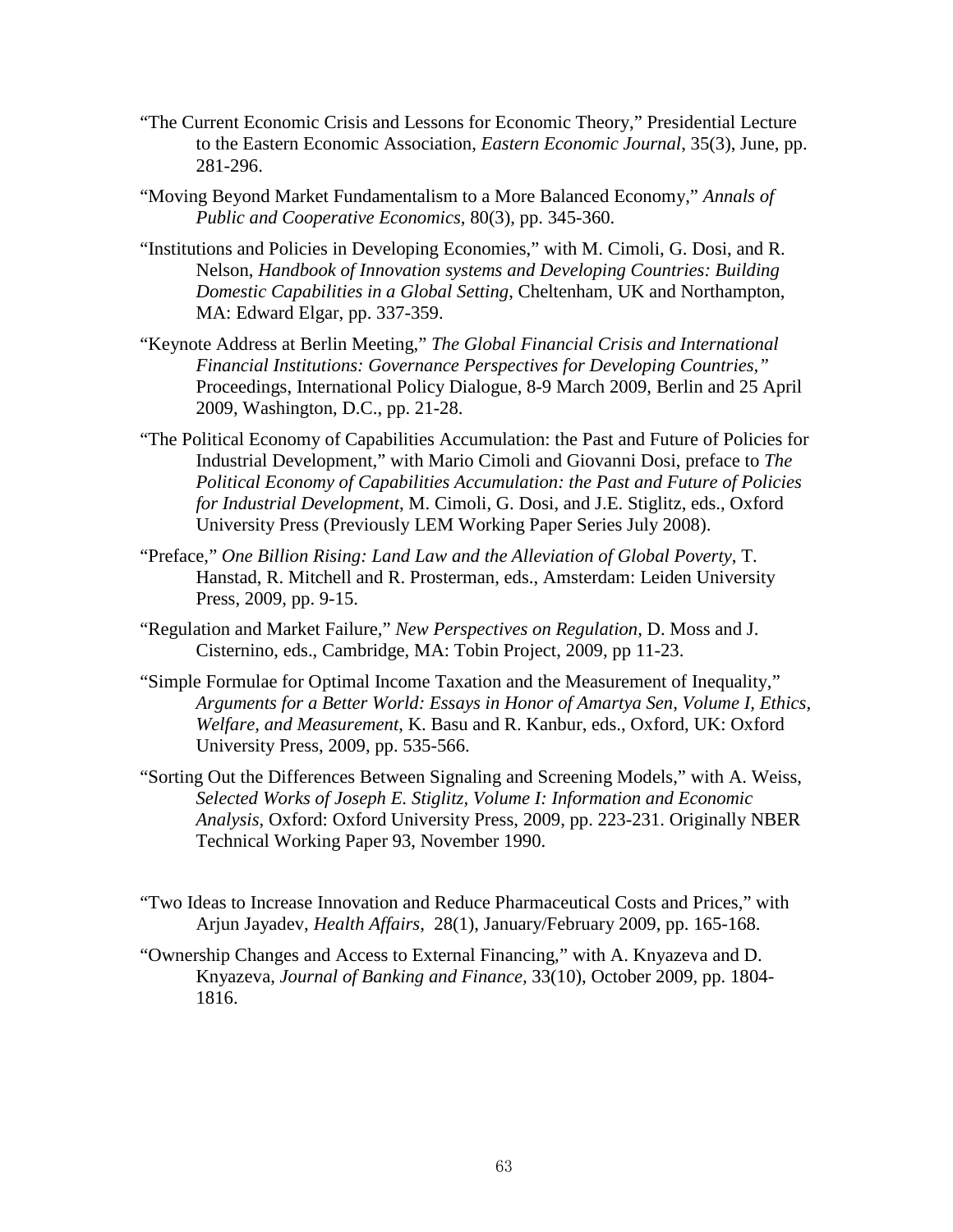"Comment on 'The Right to Food,'" *Catholic Social Doctrine and Human Rights*, Proceedings of the 15<sup>th</sup> Plenary Session of the Pontifical Academy of Social Sciences, R. Minnerath, O.F. Carulli, and V. Possenti, eds., Vatican City: Pontifical Academy of Social Sciences, 2010, pp.336-340.

"Contagion, Liberalization, and the Optimal Structure of Globalization," *Journal of Globalization and Development,* 1(2), Article 2, 45 pages.

"The Dangers of Deficit Reduction," *The Economists' Voice*, 7(1), Article 6.

- "Development-Oriented Tax Policy," *Taxation in Developing Countries*, R. H. Gordon, ed., New York: Columbia University Press, pp. 11-3
- "Equilibrium Fictions: A Cognitive Approach to Societal Rigidity," with K. Hoff, *American Economic Review,* 100(2), May 2010, pp. 141-146. Shortened version of Policy research Working Paper 5219 (same title), The World Bank Development Research Group, February 2010, accessible at http://elibrary.worldbank.org/docserver/download/5219.pdf?expires=1304012730 &id=id&accname=guest&checksum=5428C2B3013CF8ECBB54953BAC3F328 C.
- "Government Failure vs. Market Failure: Principles of Regulation," *Governments and Markets: Toward a New Theory of Regulation*, E.J. Balleisen and D. Moss, eds., New York: Cambridge University Press, 2010, pp. 13-51.
- "Human Rights and Globalization: The Responsibility of States and of Private Actors," *Catholic Social Doctrine and Human Rights*, Proceedings of the 15<sup>th</sup> Plenary Session of the Pontifical Academy of Social Sciences, R. Minnerath, O.F. Carulli, and V. Possenti, eds., Vatican City: Pontifical Academy of Social Sciences, 2010, pp.341-346.
- "Intellecutal Property, Dissemination of Innovation, and Sustainable Development," with C. Henry, *Global Policy* 1(1), October, pp. 237-251.
- "Introduction," *Capitalism, Socialism and Democracy,* by Joseph A. Schumpeter, London: Rutledge pp. ix-xiv.
- "Introduction," with S. Griffith-Jones and J.A. Ocampo, *Time for a Visible Hand: Lessons from the 2008 World Financial Crisis*, S. Griffith-Jones, J.A. Ocampo, and J.E. Stiglitz, eds., Initiative for Policy Dialogue Series, Oxford: Oxford University Press, pp. 1-18, 2010.
- "Interpreting the causes of the Great Recession of 2008," *Financial System and Macroeconomic Resilience: Revisited*, BIS Paper No. 53, September, pp. 4-19.
- "The Financial Crisis of 2007-2008 and its Macroeconomic Consequences,", *Time for a Visible Hand: Lessons from the 2008 World Financial Crisis*, S. Griffith-Jones, J.A. Ocampo, and J.E. Stiglitz, eds., Initiative for Policy Dialogue Series, Oxford: Oxford University Press, pp. 19-49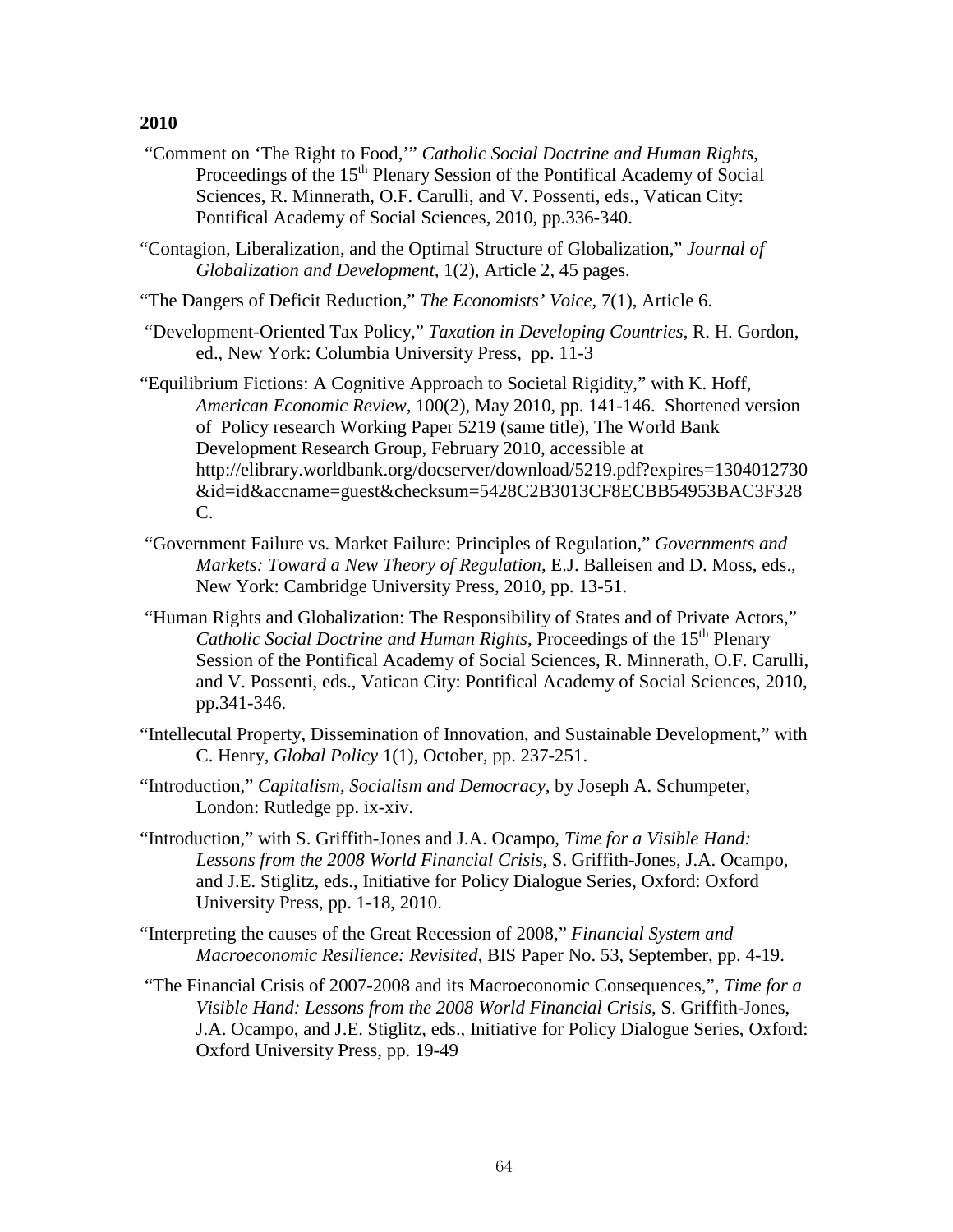- "Responding to the Crisis," *Time for a Visible Hand: Lessons from the 2008 World Financial Crisis*, S. Griffith-Jones, J.A. Ocampo, and J.E. Stiglitz, eds., Initiative for Policy Dialogue Series, Oxford: Oxford University Press, 2010, pp. 76-100
- "A Modest Proposal for International Monetary Reform," with Bruce Greenwald, *Time for a Visible Hand: Lessons from the 2008 World Financial Crisis*, S. Griffith-Jones, J.A. Ocampo, and J.E. Stiglitz, eds., Initiative for Policy Dialogue Series, Oxford: Oxford University Press, 2010. pp.314-344
- "Introduction," *Debates on the Measurement of Global Poverty,* S. Anand, P. Segal, and J.E. Stiglitz (eds.), New York: Oxford University Press, 2010, pp. 1-24.
- "Leverage and Asset Bubbles: Averting Armageddon with Chapter 11?" with Marcus Miller, *Economic Journal*, 120(544), May 2010, pp. 500-518.
- "Lessons from the Global Financial Crisis of 2008," *Seoul Journal of Economics*, 23(3), pp. 321-339.
- "Medicine for tomorrow: Some Alternative Proposals to Promote Socially Beneficial Research and Development in Pharmaceuticals," with Arjun Jayadev, *Journal of Generic Medicine*, 7(3), pp. 217-226.
- "Premio Nobel de Economia," *Es dificil ser joven en america latina: Los Desafios Abiertos,* Bernardo Kliksberg (ed.), pp. 43-65.
- "Prepared Joint Statement," with Linda J. Bilmes, *Hearing before the Committee on veterans' affairsn.* 2nd session, Washington: USGovernment Printing Office, 2010.
- "Por Qué Estalló la Economía Americana?" *Es Difícil Ser Joven en América Latina: Los Desafíos Abiertos*, B. Kliksberg, ed., Buenos Aires: UNDP, 2010, pp. 43-65.
- "The Promise of Global Institutions," *Globalization: The Greatest Hits,* M. B. Steger, ed., Boulder, CO: Paradigm, 2010, pp. 136-152. (Reprinted from Stiglitz, J.E., *Globalization and Its Discontents*, New York: W.W. Norton Company, 2002.)
- "Regulación y fallas," *Revista de Economí Institucional*, 12(23), pp.13-28.
- "Risk and Global Economic Architecture: Why Full Financial Integration May be Undesirable," *American Economic Review*, 100(2), May 2010, pp. 388-392.
- "Robust Growth or Anemic Recovery in the U.S. and Global Economy," *Journal of Policy Modeling*, 32(5), September-October, pp. 632-636.
- "Sovereign Debt: Notes on Theoretical Frameworks and Policy Analyses," *Overcoming Developing Country Debt Crises,* B. Herman, J.A. Ocampo, and S. Spiegel, eds., Oxford: Oxford University Press, pp. 35-69.
- "Towards a New Global Reserves System," with Bruce Greenwald, *Journal of Globalization and Development*, 1(2), Article 10. A different version of the paper with the same title, appears in *The Future Global Reserve System*, J.D. Sachs, M. Kawai, J.-W. Lee, and W.T. Woo, eds., June, Asian Development Bank.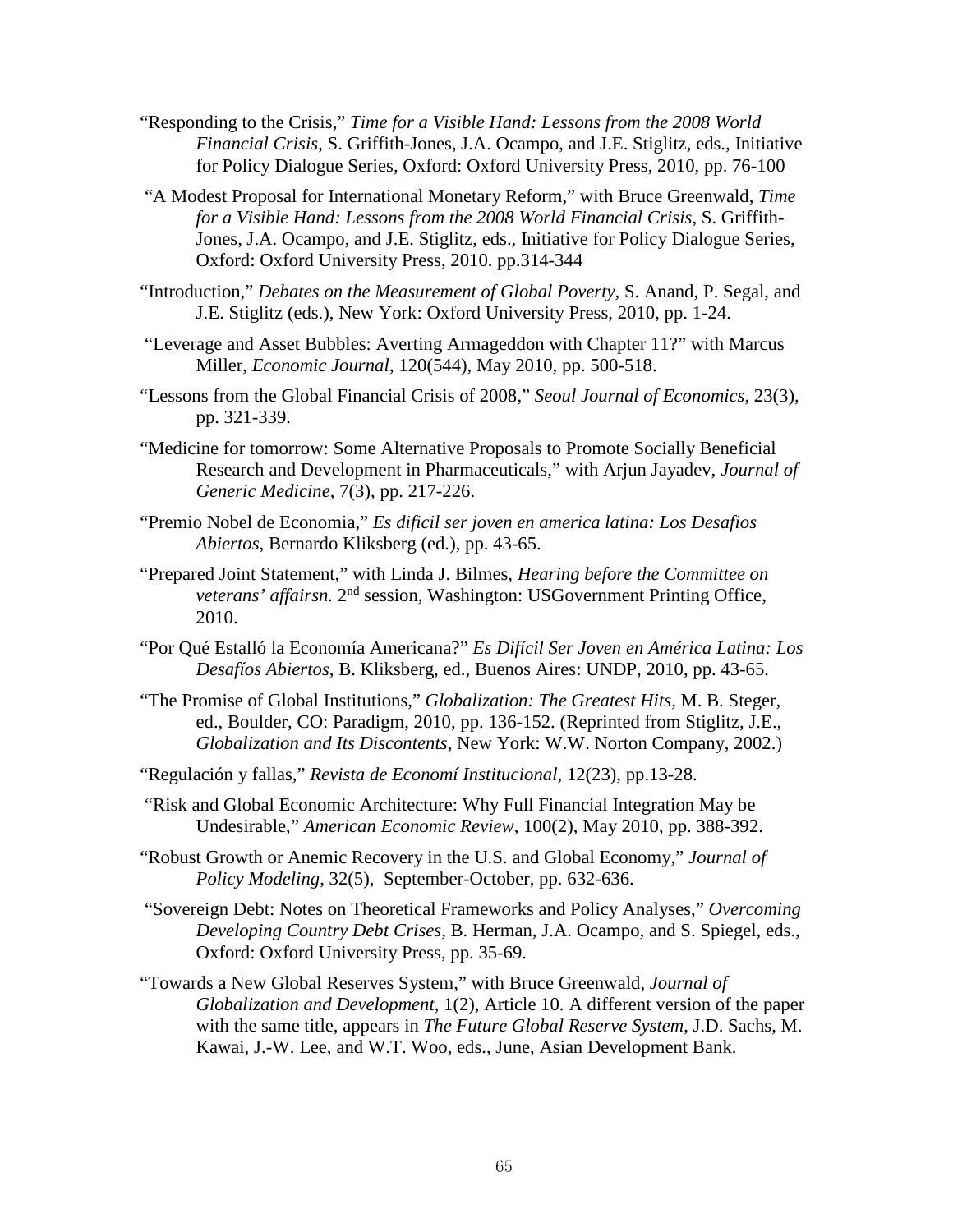- "An Analysis of the Japanese Credit Network," with G. De Masi, Y. Fujiwara, M. Gallegati, and B. Greenwald, *Evolutionary and Institutional Economics Review*,7(2), pp, 203-232..
- "The Failure of Macroeconomics in America," *China & World Economy*, Volume 19, Issue 5, October, pp. 17-30.
- "From Inside Brazil: Vinod Thomas's Vision," *A Vision for Development: Dialogues on the Work of Vinod Thomas*, Ray C. Rist, ed., Washington, DC: Independent Evaluation Group, pp. 201-205.
- "Heterogeneous Interacting Agent Models for Understanding Monetary Economies," with M. Gallegati, *Eastern Economic Journal*, 37 (Winter 2011), pp. 6-12.
- "The Media and the Crisis: An Information Theoretic Approach," *Bad News: How America's Business Press Missed the Story of the Century,* A. Schiffrin, ed., New York: The New Press, pp. 22-36.
- "The Long-Term Costs of Conflict: the Case of the Iraq War," with Linda Bilimes, *Handbook on the Economics of Conflict*, Keith Hartley and Derek Braddon, eds., Cheltenham, UK: Edward Elgar Publish Ltd, pp. 293-310.
- "Preface," *Exiting from the Crisis: Towards a Model of More Equitable Growth and Sustainable Development*, D. Coats (ed.), Brussels, ETUI aisbl, pp. 9-15. Published in French in *Sortir de la Crise: Vers un Modele de Croissance Plus Équitable et Plus Durable*, D. Coats (ed.), Brussels: Institut Syndical Européen (2014).
- "Rethinking Development Economics," *The World Bank Research Observer*, 26(2):230- 236.
- "Rethinking Macroeconomics: What Went Wrong and How to Fix It," *Global Policy*, 2(2): pp. 165-175.
- "Rethinking Macroeconomics: What Failed and How to Repair It," *Journal of the European Economic Association*, 9(4), pp. 591-645.
- "Should the Government Invest, or Try to Spur Private Investment?" with Michael Cragg, *Economists' Voice*, 8(1), Article 1.

- "African Development Prospects and Possibilities," with Akbar Noman, in E. Aryeetey et al., eds., *The Oxford Companion to the Economics of Africa*, Oxford: Oxford University Press, pp. 33-40.
- "Crises and Contagion: A Survey," with A. Knyazeva and D. Knyazeva, *What if Ireland Defaults?*, B. Lucey, C. Larkin and C. Gurdgiev (eds.), Dublin: Orpen Press. Reprinted in *Europe on the Brink: Debt Crisis and Dissent in the European Periphery*, Tony Phillips (ed.), London, Zed Books (2014), pp. 74-110.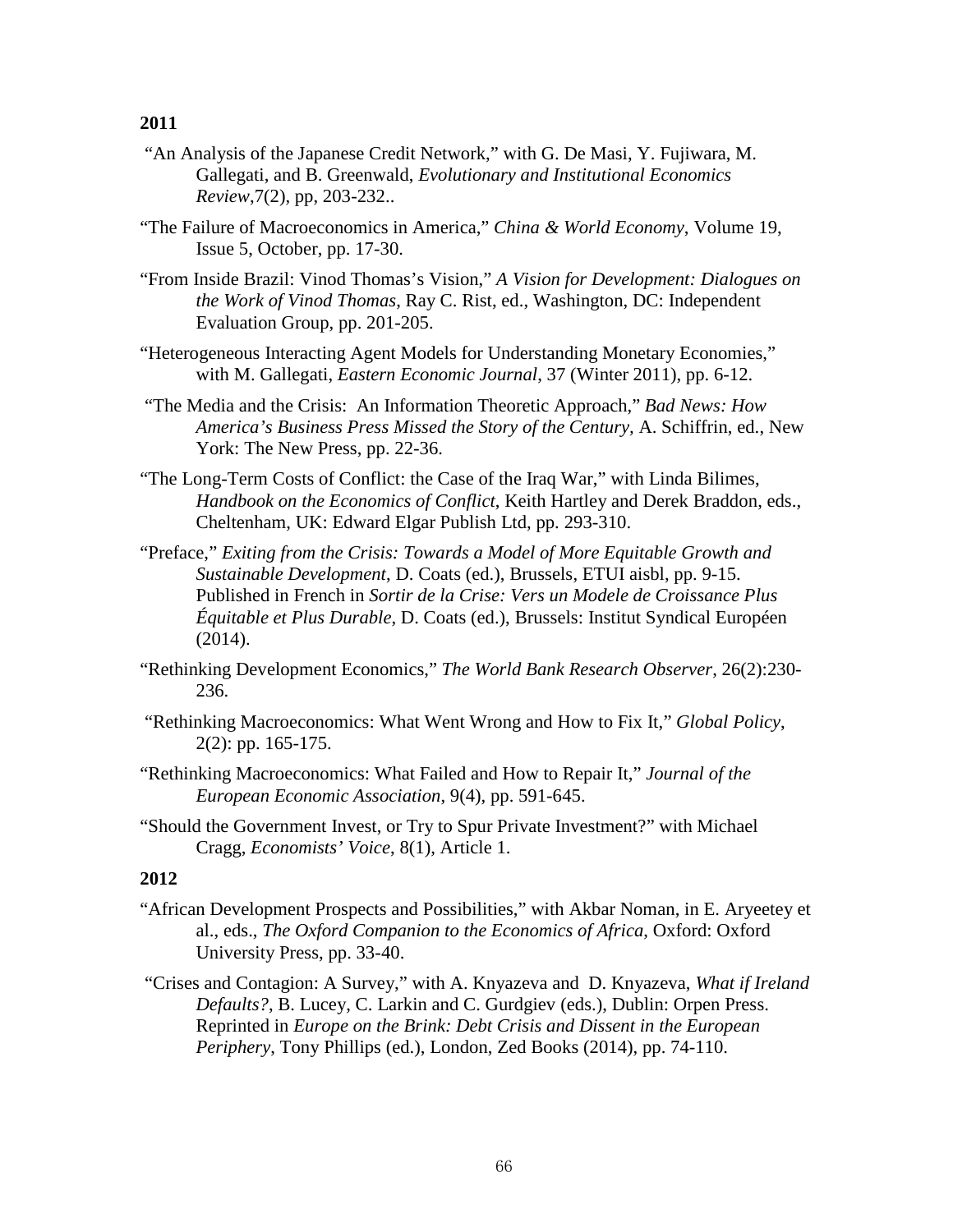- "Default Cascades: When Does Risk Diversification Increase Stability?" with S. Battiston, D. Delli Gatti, M. Gallegati, and B. Greenwald, *Journal of Financial Stability*, 8(3), pp.138-149.
- "Dynamic Aggregation of Heterogeneous Interacting Agents and Network: An Analytical Solution for Agent Based Models," with C. Di Guilmi, M. Gallegati, S. Landini, *Journal of Economic Dynamics and Control*, forthcoming.
- "Essay on Commodity Price Volatility and Inclusive Growth," *Commodity Price Volatility and Inclusive Growth in Low-Income Countries*, Rabah Arezki, Catherine A Pattillo, Marc Quintyn, Min Zhu (eds.), Washington, DC: IMF, pp. xvi-xxiv.
- "Estimating the Costs of War: Methodological Issues, with Applications to Iraq, and Afghanistan," with L.J. Bilmes, *The Oxford Handbook of the Economics of Peace and Conflict*, M.R. Garfinkel and Stergios Skaperdas, eds., Oxford University Press, pp. 275-314.
- "From the G-20 to a Global Economic Coordination Council," with José Antonio Ocampo, *Journal of Globalization and Development*, 2(2), Article 9.
- "Harmony Between Man and Man, and Man and Nature," *The Global Quest for Tranquillitas Ordinis. Pacem in Terris, Fifty Years Later*, M.A. Glendon, R. Hittinger, and M. Sánchez Sorondo (eds.), Vatican City: Pontifical Academy of Social Sciences, Acta 18, pp. 475-483.
- "Introduction: The World Wakes," *From Cairo to Wall Street: Voices from the Global Spring,* A. Schiffrin and E. Kircher-Allen, eds., New York: The New Press, pp. 1- 22.
- "The Journal of Economic Perspectives and the Marketplace of Ideas: A View from the Founding," *Journal of Economic Perspectives,* 25(2): 1-9.
- "Liaisons Dangereuses: Increasing Connectivity, Risk Sharing, and Systemic Risk," with Stefano Battiston, Domenico Delli Gatti, Mauro Gallegati, and Bruce Greenwald, *Journal of Economic Dynamics and Control*, 36(8): 1121-1141.
- "Macroeconomics, Monetary Policy, and the Crisis," *In the Wake of the Crisis,* O.J. Blanchard, D. Romer, M. Spence, and J.E. Stiglitz (eds.), Cambridge, MA: MIT Press, 2012, pp. 31-42.
- "Mobility Constraints, Productivity Trends, and Extended Crises," with D. Delli Gatti, M. Gallegati, B. Greenwald, and A. Russo, *Journal of Economic Behavior & Organization*, 83(3): 375– 393.
- "Macroeconomic Fluctuations, Inequality, and Human Development," *Journal of Human Development and Capabilities*, 13(1), pp. 31-58. Reprinted in *Macroeconomics and Human Development,* Deepak Nayyar (ed.), Taylor and Francis, 2013.
- "Preface," with A. Noman, K. Botchwey, and H. Stein, *Good Growth and Global Governance in Africa*, A. Noman, K. Botchwey, H. Stein, J.E. Stiglitz, eds., New York: Oxford University Press, pp. vii-x.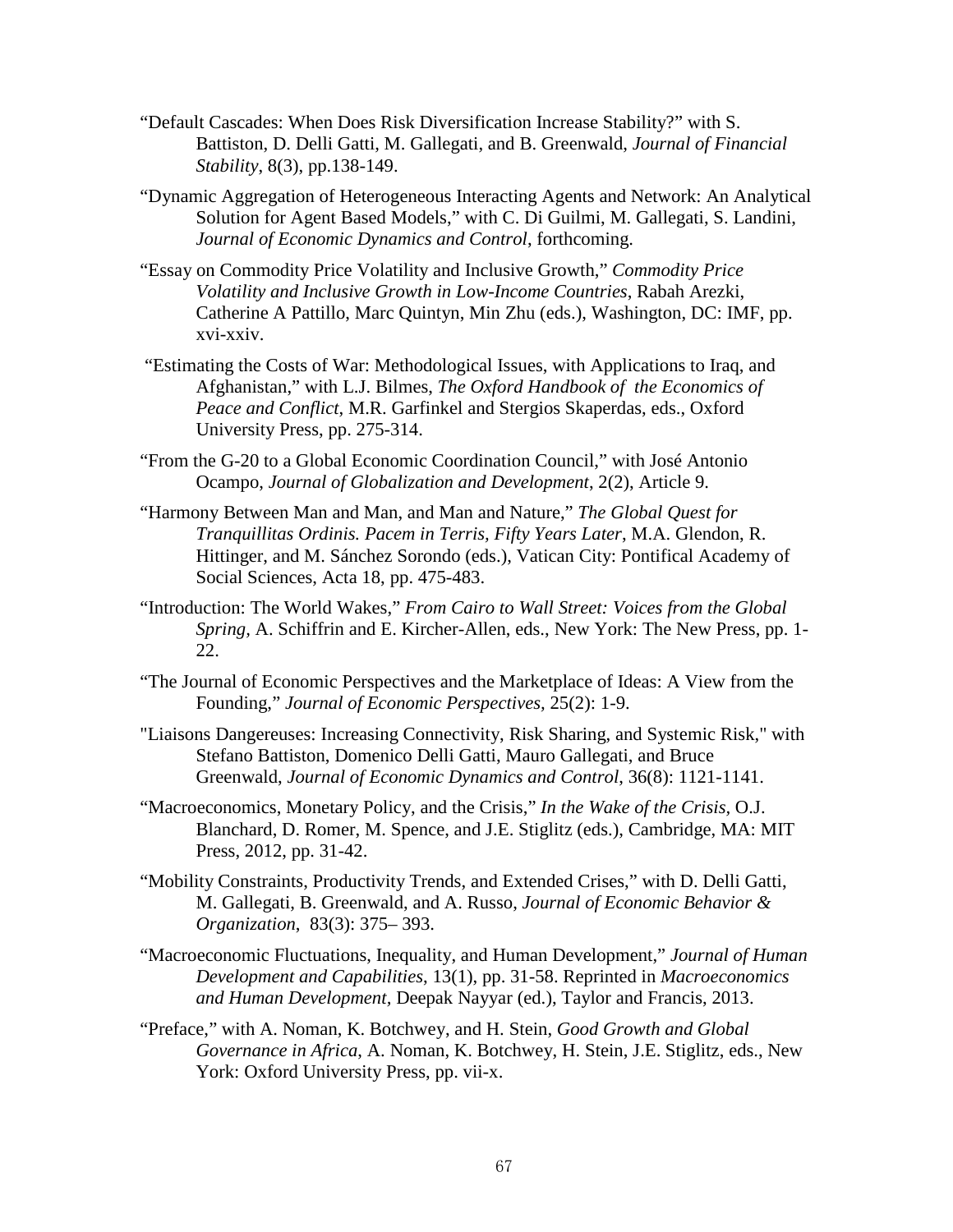- "Sectoral Imbalances and Long Run Crises," with D. Delli Gatti, M. Gallegati, B.C. Greenwald and A. Russo, *The Global Macro Economy and Finance*, F. Allen, M. Aoki, J.-P. Fitoussi, N. Kiyotaki, R. Gordon, and J.E. Stiglitz, eds., IEA Conference Volume No. 150-III, Houndmills, UK and New York: Palgrave, 2012, pp. 61-97 (originally Columbia University Working paper, 2012, and presented to World Congress of IEA, Jordan, June, 2014)
- "Strategies for African Development," with Akbar Noman, *Good Growth and Governance for Africa: Rethinking Development Strategies*, A. Noman, K. Botchwey, H. Stein, and J.E. Stiglitz, eds., Oxford, New York: Oxford University Press, pp. 3-47.
- "Toward an Analytical Solution for Agent-Based Models: An Application to a Credit Network Economy," *Complexity and Insitutions: Markets, Norms, and Corporations*, Masahiko Aoki, Kenneth Binmore, Simon Deakin, and Herbert Gintis (eds.), Houndmills, UK and New York: Palgrave Macmillan, pp. 63-80.

- "Analyzing Legal Formality and Informality: Lessons From Land-Titling and Microfinance Programs," with Antara Haldar, *Law and Economic Development with Chinese Characteristics: Institutions for Promoting Development in the Twenty-First Century*, David Kennedy and Joseph Stiglitz, eds., 2013, New York and Oxford: Oxford University Press, pp.112-148.
- "Complex Derivatives," with Stefano Battiston, Guido Caldarelli, Co-Pierre Georg, and Robert May, *Nature Physics*, 9(March): 123-125.
- "Conclusion: Taking Stock—Analytical Challenges and Directions for Future Research," *Sovereign Wealth Funds and Long-Term Investing*, Patrick Bolton, Frederic Samama, and Joseph E. Stiglitz (eds.), New York: Columbia University Press, 2012, pp. 221-224.
- "Creating the Institutional Foundations for a Market Economy," *Law and Economic Development with Chinese Characteristics: Institutions for the 21st Century*, J.E. Stiglitz and D. Kennedy (eds.), New York and Oxford: Oxford University Press, pp. 71-111.
- "The Economics Behind Law in a Market Economy: Alternatives to the Neoliberal Orthodoxy," *Law and Economic Development with Chinese Characteristics: Institutions for the 21st Century*, J.E. Stiglitz and D. Kennedy (eds.), New York and Oxford: Oxford University Press, pp. 153-186.
- "Equilibrium in Competitive Insurance Markets with Moral Hazard," with R. Arnott, *The Selected Works of Joseph E. Stiglitz, Volume II: Information and Economic Analysis: Applications to Capital, Labor, and Product Markets*, Oxford: Oxford University Press, 2013, pp. 660- 689. Originally Princeton University Discussion Paper 4, 1987. Also NBER Working Paper 3588, 1991.
- "Incentives: An Overview," *The Selected Works of Joseph E. Stiglitz, Volume II: Information and Economic Analysis: Applications to Capital, Labor, and Product Markets*, Oxford: Oxford University Press, 2013, pp. 341-382.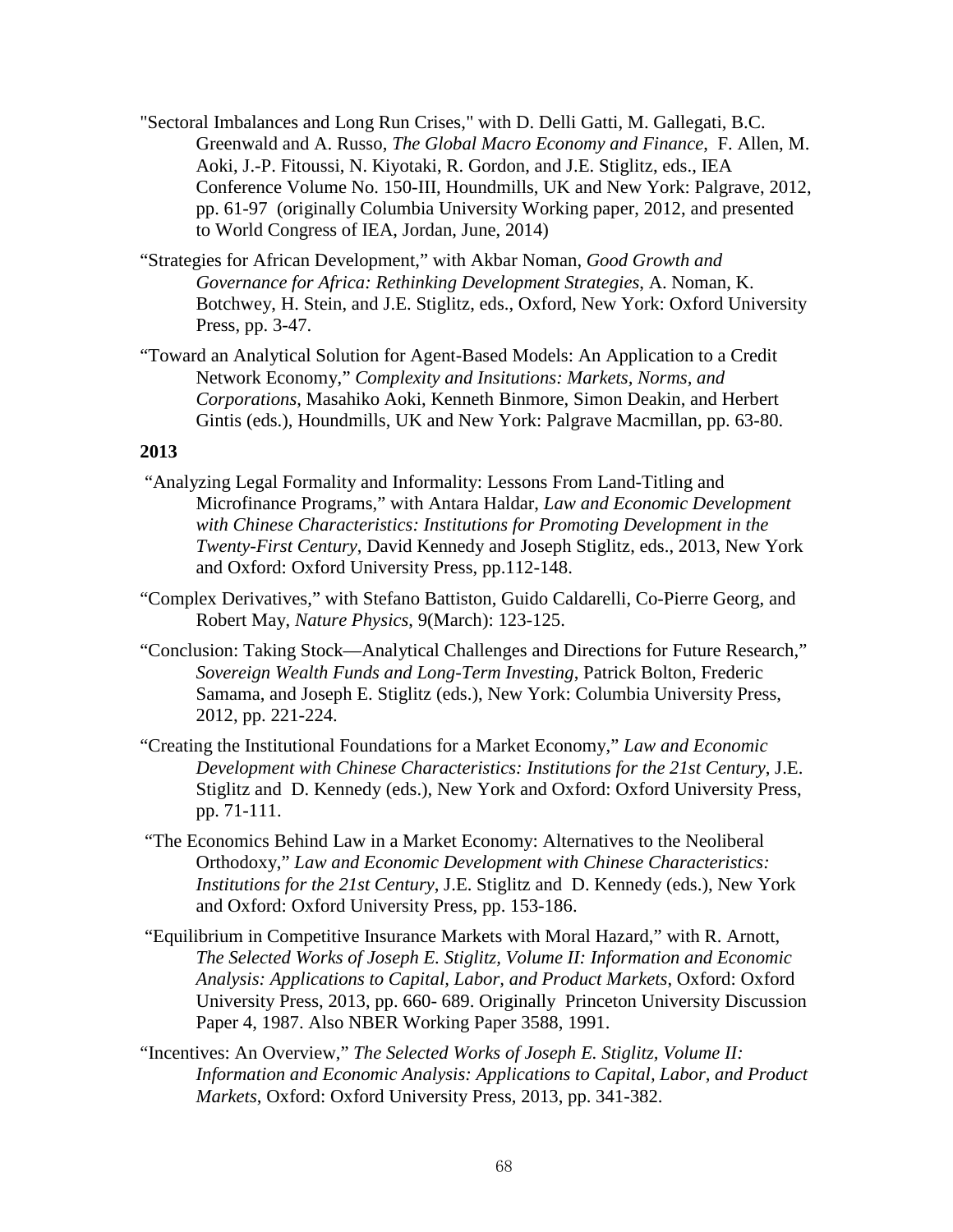- "Information and Competition," *The Selected Works of Joseph E. Stiglitz, Volume II: Information and Economic Analysis: Applications to Capital, Labor, and Product Markets*, Oxford: Oxford University Press, 2013, pp. 20-35. Originally the Inaugural Lecture presented at All Souls College, Oxford, June 1978.
- "Institutional Design for China's Innovation System," *Law and Economic Development with Chinese Characteristics: Institutions for the 21st Century*, J.E. Stiglitz and D. Kennedy (eds.), New York and Oxford: Oxford University Press, pp. 247-277.
- "Introduction," with P. Bolton and F. Samama, *Sovereign Wealth Funds and Long-Term Investing*, with Patrick Bolton and Frederic Samama (eds.), New York: Columbia University Press, 2012, pp. 1-25.
- "Introduction," with J. Cortina and E. Ochoa- Reza, *New Perspectives on International Migration and Development*, J. Cortina and E. Ochoa- Reza (eds.), New York: Columbia University Press, pp. xv-xx.
- "Introduction," with Mary Kaldor, *The Quest for Security: Protection without Protectionism and the Challenge of Global Governance*, Mary Kaldor and Joseph E. Stiglitz (eds.), New York: Columbia Unversity Press, pp. 1-16.
- "Introduction," with D. Kennedy, *Law and Economic Development with Chinese Characteristics: Institutions for the 21st Century*, J.E. Stiglitz and D. Kennedy (eds.), Oxford and New York: Oxford University Press, pp. 1-16.
- "Introductory Remarks," Sunil Khilnani and Manmohan Malhoutra, eds., *An Indian Social Democracy: Integrating Markets, Democracy and Social Justice*, v. I, pp. 225-229.
- "Learning and Macro-Economic Dynamics," with S. Landini, M. Gallegati, and X. Li, *Nonlinear Economic Dynamics and Financial Modelling*, R. Dieci, X.-Z. He and C. Hommes (eds.), Berlin and Heidelberg: Springer-Verlag, pp. 109-134.
- "On the Measurement of Social Progress and Wellbeing: Some Further Thoughts", with Jean-Paul Fitoussi, Global Policy Volume, Issue 3, September, pp 290-293 and *The Global Macro Economy and Finance*, [Franklin Allen,](http://link.springer.com/search?facet-creator=%22Franklin+Allen%22) [Masahiko Aoki,](http://link.springer.com/search?facet-creator=%22Masahiko+Aoki%22) [Jean-](http://link.springer.com/search?facet-creator=%22Jean-Paul+Fitoussi%22)[Paul Fitoussi,](http://link.springer.com/search?facet-creator=%22Jean-Paul+Fitoussi%22) [Nobuhiro Kiyotaki,](http://link.springer.com/search?facet-creator=%22Nobuhiro+Kiyotaki%22) [Roger Gordon,](http://link.springer.com/search?facet-creator=%22Roger+Gordon%22) and [Joseph E. Stiglitz](http://link.springer.com/search?facet-creator=%22Joseph+E.+Stiglitz%22) (eds), International Economic Association Series, Palgrave Macmillan, 2012, pp. 13-24.
- "Ownership Change, Institutional Development and Performance," with A. Knyazeva and D. Knyazeva, *Journal of Banking and Finance.* 37: 2605–2627.
- "Price Equilibrium, Efficiency, and Decentralizability in Insurance Markets," with R. Arnott, *The Selected Works of Joseph E. Stiglitz, Volume II: Information and Economic Analysis: Applications to Capital, Labor, and Product Markets*, Oxford: Oxford University Press, 2013, pp. 632-659. Originally NBER Working Paper 3642, 1991.
- "A Revolution in Monetary Policy," (C.D. Deshmukh memorial lecture, January, 2013). in Uma Kapila, ed., *Indian Financial Reforms: Priorities and Policies Post Global Financial Crisis*, New Delhi: Academic Foundation, pp. 159-203.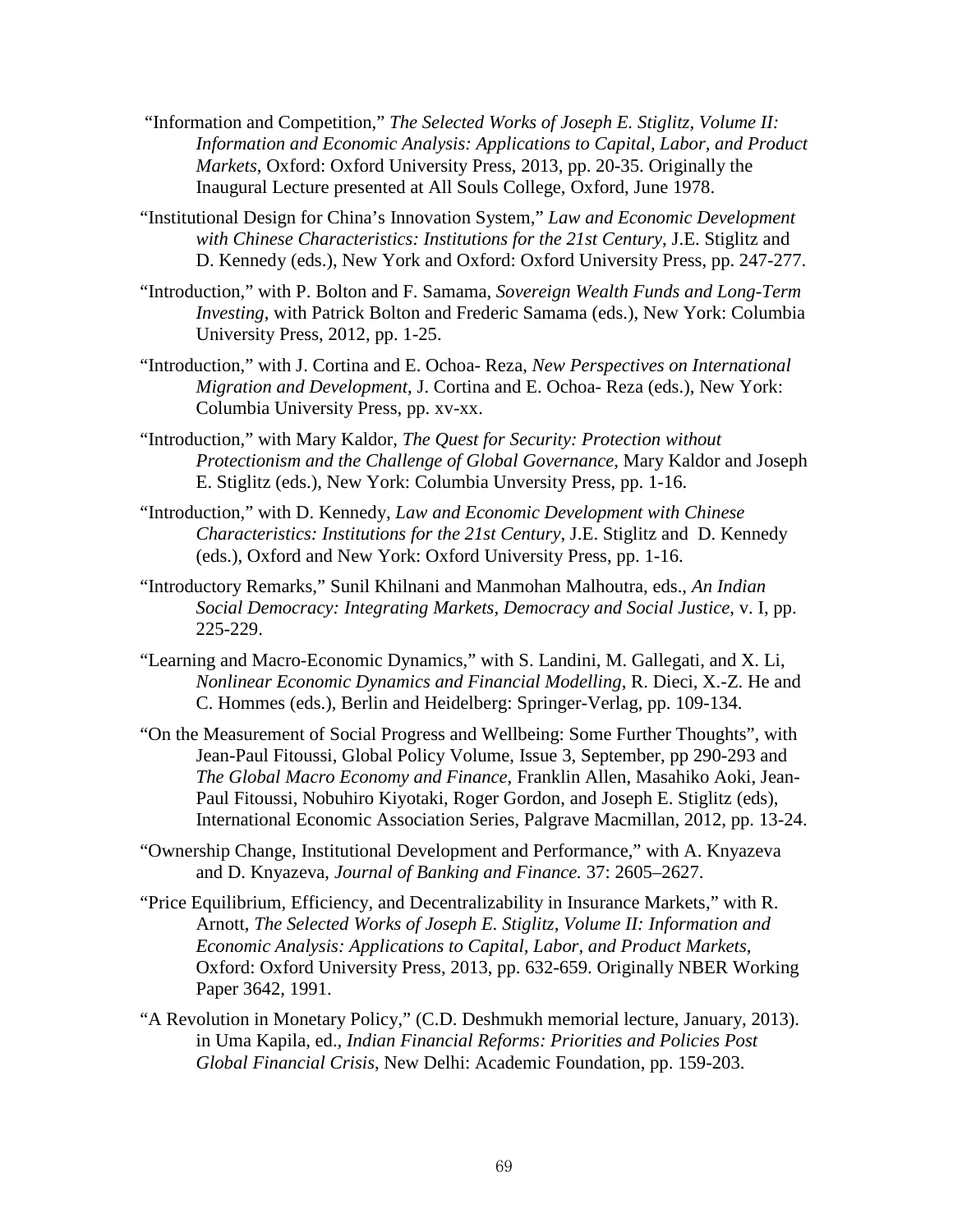- "The Right to Trade: Rethinking the Aid for Trade Agenda," with Andrew Charlton, *Assessing Aid for Trade: Effectiveness, Current Issues and Future Directions,*  Mohammad A. Razzaque and Dirk Willem te Velde (eds.), London: Commonwealth Secretariat, pp. 359-386. Originally published in 2012 online at http://unctad.org/meetings/en/Miscellaneous%20Documents/Right-to-Trade-Report.pdf.
- "A Simple Proof that Futures Markets are Almost Always Informationally Imperfect," with I. Gale, *The Selected Works of Joseph E. Stiglitz, Volume II: Information and Economic Analysis: Applications to Capital, Labor, and Product Markets*, Oxford: Oxford University Press, 2013, pp.122-132. Originally working paper from April 1989. (Revised version of "Futures Markets Are Almost Always Informationally Inefficient," Princeton University Financial Research Center Memorandum No. 57, February 1985.)
- "Sharing the Burden of Saving the Planet: Global Social Justice for Sustainable Development," Mary Kaldor and Joseph E. Stiglitz, eds., *The Quest for Security: Protection without Protectionism and the Challenge of Global Governance*, New York: Columbia Unversity Press, pp. 161-190.
- "Short-term Contracts as a Monitoring Device," with P. Rey, *The Selected Works of Joseph E. Stiglitz, Volume II: Information and Economic Analysis: Applications to Capital, Labor, and Product Markets*, Oxford: Oxford University Press, 2013, pp. 273-290. Originally NBER Working Paper 4514, 1993.
- "A Social Democratic Agenda for a More Dynamic Indian Economy: Creating an Innovative and Learning Society," Sunil Khilnani and Manmohan Malhoutra, eds., *An Indian Social Democracy: Integrating Markets, Democracy and Social Justice*, v. II, pp. 277-307.
- "Social Protection without Protectionism," Mary Kaldor and Joseph E. Stiglitz, eds, *The Quest for Security: Protection without Protectionism and the Challenge of Global Governance*, New York: Columbia Unversity Press, pp. 24-47.
- "Sovereign Wealth Funds—Distinguishing Aspects and Opportunities" *Sovereign Wealth Funds and Long-Term Investing*, Patrick Bolton, Frederic Samama, and Joseph E. Stiglitz, (eds.), New York: Columbia University Press, 2012, pp. 26-31.
- "Stable Growth in an Era of Crises: Learning from Economic Theory and History," *Ekonomi-tek,* 2(1): 1-38(Originally delivered as keynote lecture to the Turkish Economic Association, Izmir, November, 2012).

- "Can the Euro Be Saved? An Analysis of the Future of the Currency Union," *Rivista di Politica Economica*, 3, pp. 7-42.
- "Crises: Principles and Policies: With an Application to the Eurozone Crisis," *Life After Debt: The Origins and Resolutions of Debt Crisis*, Joseph E. Stiglitz and Daniel Heymann (eds.), Houndmills, UK and New York: Palgrave Macmillan, 2014, pp.43-79.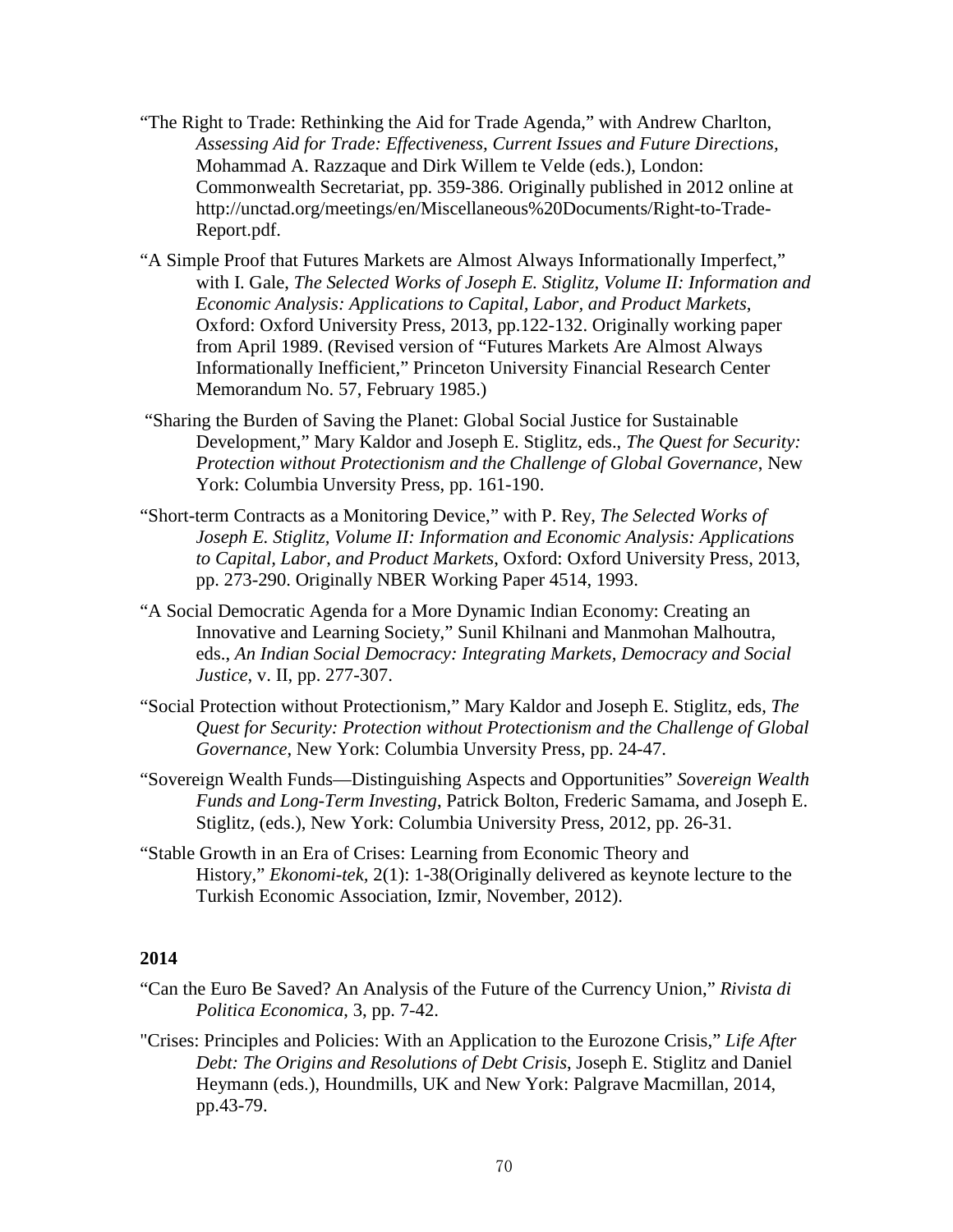"Economies with Heterogeneous Interacting Learning Agents," with S. Landini and M. Gallegati, *Journal of Economic Interaction and Coordination*, January, available online at

<http://link.springer.com/article/10.1007%2Fs11403-013-0121-1>.

- "Eliminating Extreme Inequality: A Sustainable Development Goal, 2015-2030," with Michael Doyle, *Ethics and International Affairs* 28(1), available online at <http://www.ethicsandinternationalaffairs.org/2014/eliminating-extremeinequality-a-sustainable-development-goal-2015-2030/>. Condensed and reprinted in *Ministers Reference Book Commonwealth 2015*, Lodon: Henley Media Group, pp. 86-88.
- "Income Contingent Loans for the Unemployed: A Prelude to a General Theory of the Efficient Provision of Social Insurance," with Jungyoll Yun, *Income Contingent Loans: Theory, Practice and Prospects*, Joseph E. Stiglitz, Bruce Chapman, and Timothy Higgins (eds.), Houndmills, UK and New York: Palgrave Macmillan, pp.180-204.
- "Industrial Policies, the Creation of a Learning Society, and Economic Development," with Bruce C. Greenwald, *The Industrial Policy Revolution I: The Role of Government Beyond Ideology,* Joseph E. Stiglitz and Justin Yifu Lin (eds.), Houndmills, UK and New York: Palgrave Macmillan, pp. 43-71.
- "Inequality Is Holding Back the Recovery," *Divided: The Perils of Our Growing Inequality*, New York: The New Press, pp. 44-49. Originally published by *The New York Times* on January 19, 2013.
- "Introduction," with Daniel Heymann, *Life After Debt: The Origins and Resolutions of Debt Crisis*, Joseph E. Stiglitz and Daniel Heymann (eds.), Houndmills, UK and New York: Palgrave Macmillan, 2014, pp. 1-39.
- "Introduction: Industrial Policy in the African Context," with Justin Yifu Lin, Célestin Monga, and Ebrahim Patel, *The Industrial Policy Revolution II: Africa in the 21st Century*, Joseph E. Stiglitz, Justin Yifu Lin, and Ebrahim Patel (eds.), Houndmills, UK and New York: Palgrave Macmillan, pp. 1-22.
- "Introduction: The Rejuvenation of Industrial Policy," with Justin Yifu Lin and Célestin Monga, *The Industrial Policy Revolution I: The Role of Government Beyond Ideology,* Joseph E. Stiglitz and Justin Yifu Lin (eds.), Houndmills, UK and New York: Palgrave Macmillan, pp. 1-15.
- "Introduction and Summary," with Bruce Chapman and Timothy Higgins, *Income Contingent Loans: Theory, Practice and Prospects*, Joseph E. Stiglitz, Bruce Chapman, and Timothy Higgins (eds.), Houndmills, UK and New York: Palgrave Macmillan, pp.1-11.
- "Learning and Industrial Policy: Implications for Africa," with Bruce Greenwald, *The Industrial Policy Revolution II: Africa in the 21st Century*, Joseph E. Stiglitz, Justin Yifu Lin, and Ebrahim Patel (eds.), Houndmills, UK and New York: Palgrave Macmillan, pp. 25-49.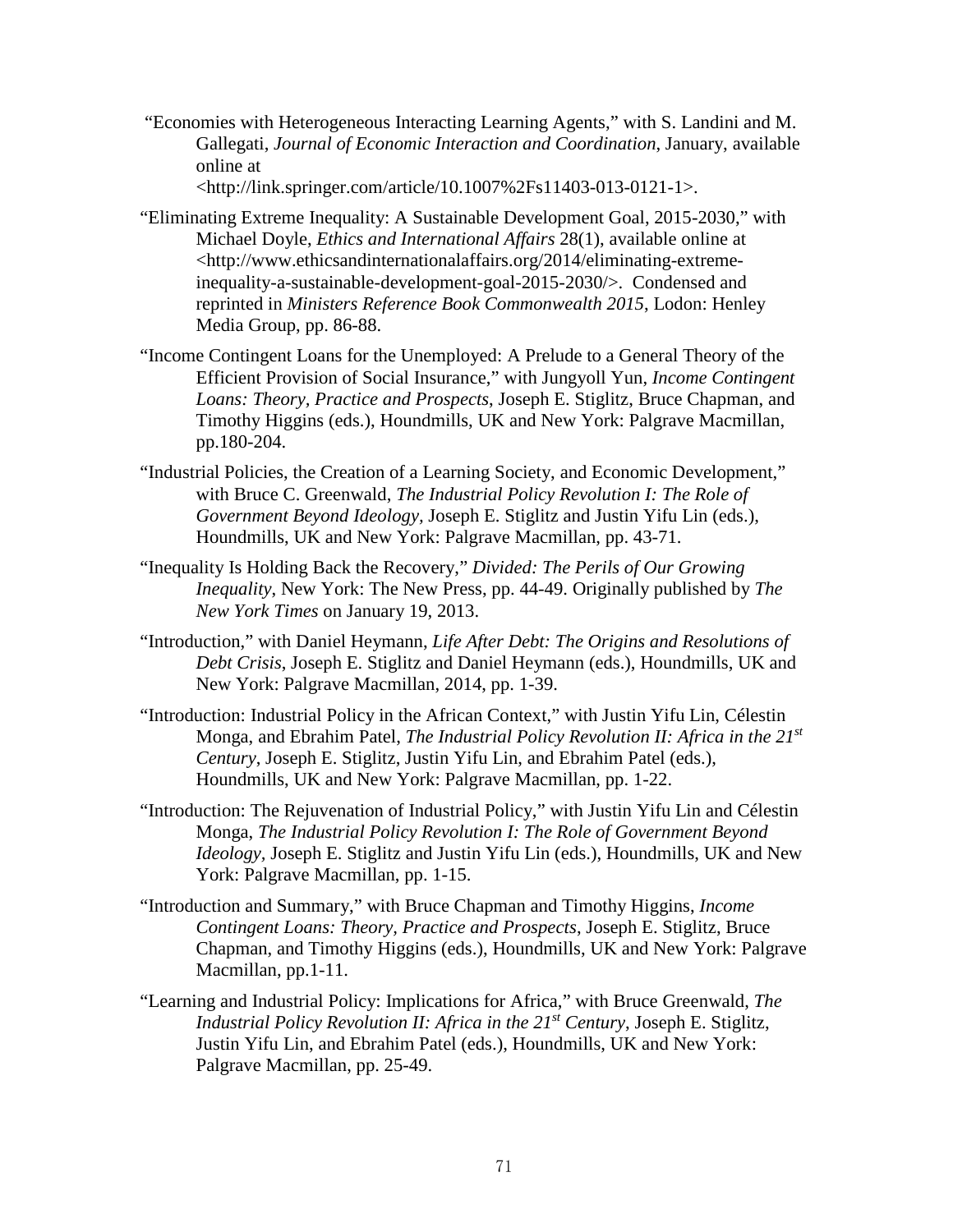- "Learning, Growth, and Development: A Lecture in Honor of Sir Partha Dasgupta," *Environment & Development Economics: Essays in Honor of Sir Partha Dasgupta,* Scott Barret, Karl-Goran Maler, and Eric S. Maskin (eds.), Oxford: Oxford University Press, pp. 31-94. Revised version of paper of same title in *Development Challenges in a Postcrisis World: Annual World Bank Conference on Development Economics 2011*, C. Sepúlveda, A. Harrison, and J.Y. Lin (eds.), Washington: The World Bank, pp. 37-88. Published in French as "Apprentissage, croissance et développement: conférence en l'honneur de Sir Partha Dasgupta," *Revue D'Économie du D*é*veloppment*, No. 4, December, 2011, pp.19-86.
- "The Lessons of the North Atlantic Crisis for Economic Theory and Policy," *What Have We Learned? Macroeconomic Policy after the Crisis*, Geroge Akerlof, Olivier Blanchard, David Romer, and Joseph E. Stiglitz (eds.) Cambridge, Mass. and London: MIT Press, pp. 335-347.
- "Remarks on Income Contingent Loans: How Effective Can They Be at Mitigating Risk?" *Income Contingent Loans: Theory, Practice and Prospects*, Joseph E. Stiglitz, Bruce Chapman, and Timothy Higgins (eds.), Houndmills, UK and New York: Palgrave Macmillan, pp. 31-38.
- "The Role of Intellectual Property Rights in Developing Countries: Some Conclusions," with Mario Cimoli, Giovanni Dosi, Keith E. Maskus, Ruth L. Okediji, and Jerome H. Reichman, *Intellectual Property Rights: Legal and Economic Challenges for Development*, Mario Cimoli, Giovanni Dosi, Keith E. Maskus, Ruth L. Okediji, Jerome H. Reichman, and Joseph E. Stiglitz (eds.), Oxford, UK and New York: Oxford University Press, pp. 503-513.
- "The Role of Intellectual Property Rights in the Development Process, with Some Lessons from Developed Countries: An Introduction," with Giovanni Dosi, *Intellectual Property Rights: Legal and Economic Challenges for Development*, Mario Cimoli, Giovanni Dosi, Keith E. Maskus, Ruth L. Okediji, Jerome H. Reichman, and Joseph E. Stiglitz (eds.), Oxford, UK and New York: Oxford University Press, pp. 1-53.
- "Tapping the Brakes: Are Less Active Markets Safer and Better for the Economy?" Presented at the Federal Reserve Bank of Atlanta 2014 Financial Markets Conference Tuning Financial Regulation for Stability and Efficiency, April 15, available at

http://www.frbatlanta.org/documents/news/conferences/14fmc/Stiglitz.pdf.

- "Transition to a Market Economy: Explaining the Successes and Failures," with Shenggen Fan, Ravi Kanbur, Shang-Jin Wei, Xiaobo Zhang (eds.), *The Oxford Companion to the Economics of China*, New York and Oxford: Oxford University Press, 2014, pp. 36-41.
- "Un'agenda per salvare l'euro," *Un'altra Europa. Sostenibile, democratica, paritaria, solidale*, S. Zamboni (ed.), Milan: Edizioni Ambiente, 2014, pp. 105-108.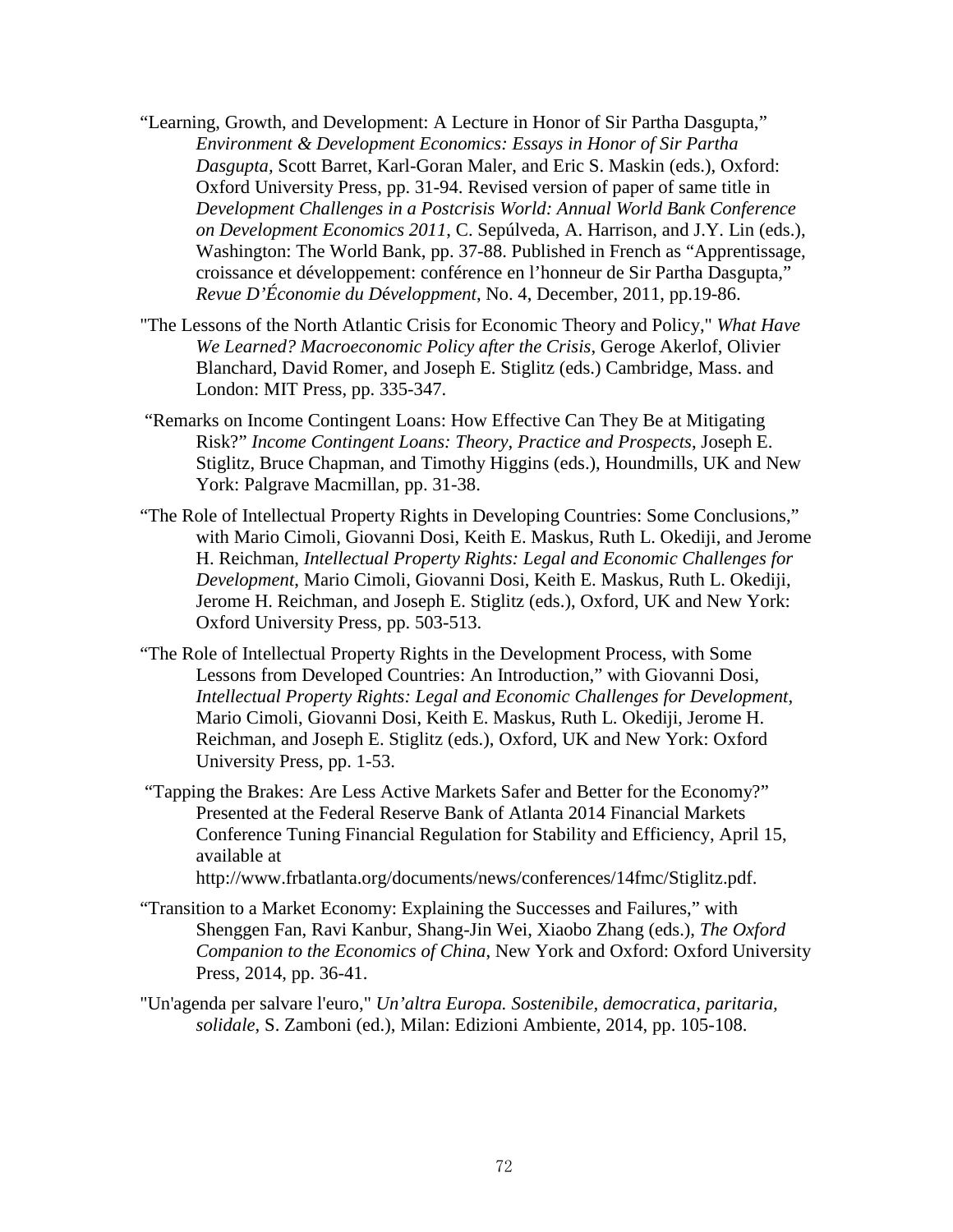- "Devolution, Independence, and the Optimal Provision of Public Goods," *Economics of Transportation*, 4, pp. 82–94.
- "Economics and Policy: Some Lessons from Africa's Experience," with Akbar Noman, in *The Oxford Handbook of Africa and Economics, Volume II: Policies and Practices*, Célestin Monga and Justin Yifu Lin (eds.), Oxford, UK and New York: Oxford University Press, pp. 830-848.
- "Foreword," *What Caused the Crime Decline?,* Oliver Roeder, Lauren-Brooke Eisen, and Julia Bowling, report of the Brennan Center for Justice at the New York University School of Law, pp. 1-2.
- "Identifying and Resolving Inter-Creditor and DebItor-Creditor Equity Issues in Sovereign Debt Restructuring," with Skylar Brooks, Martin Guzman and Domenico Lombardi, for the Centre for International Governance Innovation, Policy Brief No. 53, January 2015, available online at https://www.cigionline.org/sites/default/files/pb\_no53.pdf.
- "In Praise of Frank Ramsey's Contribution to the Theory of Taxation," *Economic Journal*, 125(583), March 2015, pp. 235-268 and NBER Working Paper 20530, October 2014.
- "Introduction," *Taming Capital Flows: Capital Account Management in an Era of Globalization,* with [Refet S. Gurkaynak,](http://www.palgrave.com/authors/author-detail/Refet-S.-Gurkaynak/49381) IEA Conference Volume No. 154, [Joseph E. Stiglitz](http://www.palgrave.com/authors/author-detail/Joseph-E.-Stiglitz/5307) and [Refet S. Gurkaynak](http://www.palgrave.com/authors/author-detail/Refet-S.-Gurkaynak/49381) (eds.), New York: Palgrave Macmillan, 2015.
- "Introduction and Overview: Economic Transformation and Learning, Industrial, and Technology Policies in Africa," *Industrial Policy and Economic Transformation in Africa*, Akbar Noman and Joseph E. Stiglitz (eds.), New York: Columbia University Press, 2015.
- ["Leaders and Followers: Perspectives on the Nordic Model and the Economics of](http://www8.gsb.columbia.edu/faculty/jstiglitz/sites/jstiglitz/files/Leaders%20and%20followers%20Perspectives%20on%20the%20Nordic%20model%20and%20the%20economics%20of%20innovation.pdf)  [Innovation,](http://www8.gsb.columbia.edu/faculty/jstiglitz/sites/jstiglitz/files/Leaders%20and%20followers%20Perspectives%20on%20the%20Nordic%20model%20and%20the%20economics%20of%20innovation.pdf)" *Journal of Public Economics*, Volume 127, July 2015, pp 3–16 and NBER Working Paper 20493, September 2014.
- "Monetary Policy in a Multipolar World," *Taming Capital Flows: Capital Account Management in an Era of Globalization,* IEA Conference Volume No. 154, [Joseph E. Stiglitz](http://www.palgrave.com/authors/author-detail/Joseph-E.-Stiglitz/5307) and [Refet S. Gurkaynak](http://www.palgrave.com/authors/author-detail/Refet-S.-Gurkaynak/49381) (eds.), Houndmills, UK and New York: Palgrave Macmillan, 2015.
- "The Origins of Inequality, and Policies to Contain It," *National Tax Journal* 68(2): 425- 448.
- "The Price of Inequality: How Today's Divided Society Endangers Our Future," *Sustainable Humanity, Sustainable Nature: Our Responsibility*, P.S. Dasgupta, V. Ramanathan, M. Sanchez Sorondo (eds.), Vatican City: The Pontifical Academy of Sciences, 2015, pp.379-399.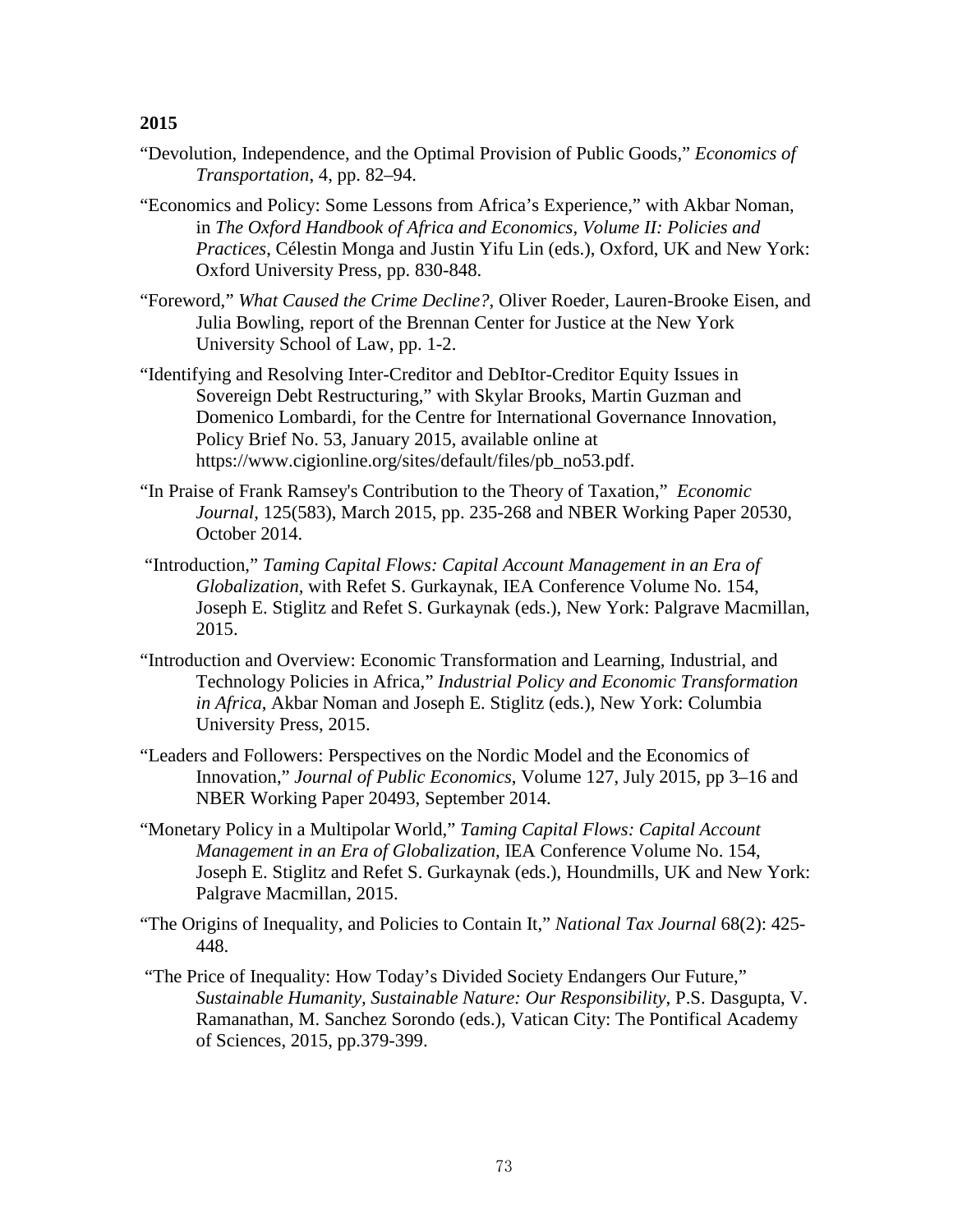- "A Progressive Agenda for the Twenty-First Century," *Progressivism in America: Past, Present and Future*, David B. Woolner and John M. Thompson (eds.), New York: Oxford University Press, 2015, pp. 215-232.
- "Reconstructing Macro-Economic Theory to Manage Economic Policy," *Fruitful Economics: Papers in Honour of and by Jean-Paul Fitoussi*, Eloi Laurent and Jacques Le Cacheux (eds.), Houndmills, UK and New York: Palgrave Macmillan, pp. 20-49.
- "Sovereign Debt and Joint Liability: An Economic Theory Model for Amending the Treaty of Lisbon," with Kaushik Basu, *Economic Journal*, 125(586), August 2015, pp. F115-F130 and World Bank Policy Research Working Paper WPS6555, August, 2013.
- "The Unfinished Task of Bretton Woods: Creating a Global Reserve System", *Bretton Woods—The Next 70 Years*, Marc Uzan (ed), The Reinventing Bretton Woods Committee, pp. 343-350.
- ["Wealth and Income Distribution: New Theories Needed for a New Era,](http://www8.gsb.columbia.edu/faculty/jstiglitz/sites/jstiglitz/files/2015%20VoxEU%20Wealth.pdf)" with Ravi Kanbur, Vox, August 18, 2015.

- "America's Great Malaise and What To Do About It," *Journal of Policy Modeling*, 38 (2016), pp. 639-648. (Paper presented at the American Economic Association Annual Meetings, San Francisco, January 3, 2016.)
- "An Agenda for Sustainable and Inclusive Growth for Emerging Markets," *Journal of Policy Modeling*, 38 (2016), pp. 693-710. (Paper presented at the American Economic Association Annual Meetings, San Francisco, January 3, 2016.)
- "Agent Based-Stock Flow Consistent Macroeconomics: Towards a Benchmark Model," with [Alessandro Caiania, Antoine Godinb, Eugenio Caverzasia, Mauro](http://www.sciencedirect.com/science/article/pii/S0165188915301020)  [Gallegati](http://www.sciencedirect.com/science/article/pii/S0165188915301020)[a,](http://www.sciencedirect.com/science/article/pii/S0165188915301020#aff0005) and [Stephen Kinsellac,](http://www.sciencedirect.com/science/article/pii/S0165188915301020) *Journal of Economic Dynamics and Control,*  [Volume 69,](http://www.sciencedirect.com/science/journal/01651889/69/supp/C) August, pp. 375–408.
- "Building the Fairer and Sustainable Social Security System," paper presented at China Development Forum 2016 and published in CDF background report collection and CDF Journal.
- ["Creating a Framework for Sovereign Debt Restructuring that Works,](http://www8.gsb.columbia.edu/faculty/jstiglitz/sites/jstiglitz/files/CreatingaFrameworkforSovereignDebtRestructuring.pdf)" with Martin Guzman, *Too Little, Too Late: The Quest to Resolve Sovereign Debt Crisis*, M. Guzman, J.A. Ocampo and J.E. Stiglitz (eds.), New York: Columbia University Press and presented at the United Nations General Assembly Ad Hoc Committee on Sovereign Debt Restructuring Processes, July 2015.
- "Dynastic Inequality, Mobility and Equality of Opportunity," with Ravi Kanbur, *Journal of Economic Inequality*, Volume 14, Issue 4, December, pp. 419-434, and Centre for Economic Policy Research Discussion Paper No. 10542, April 2015.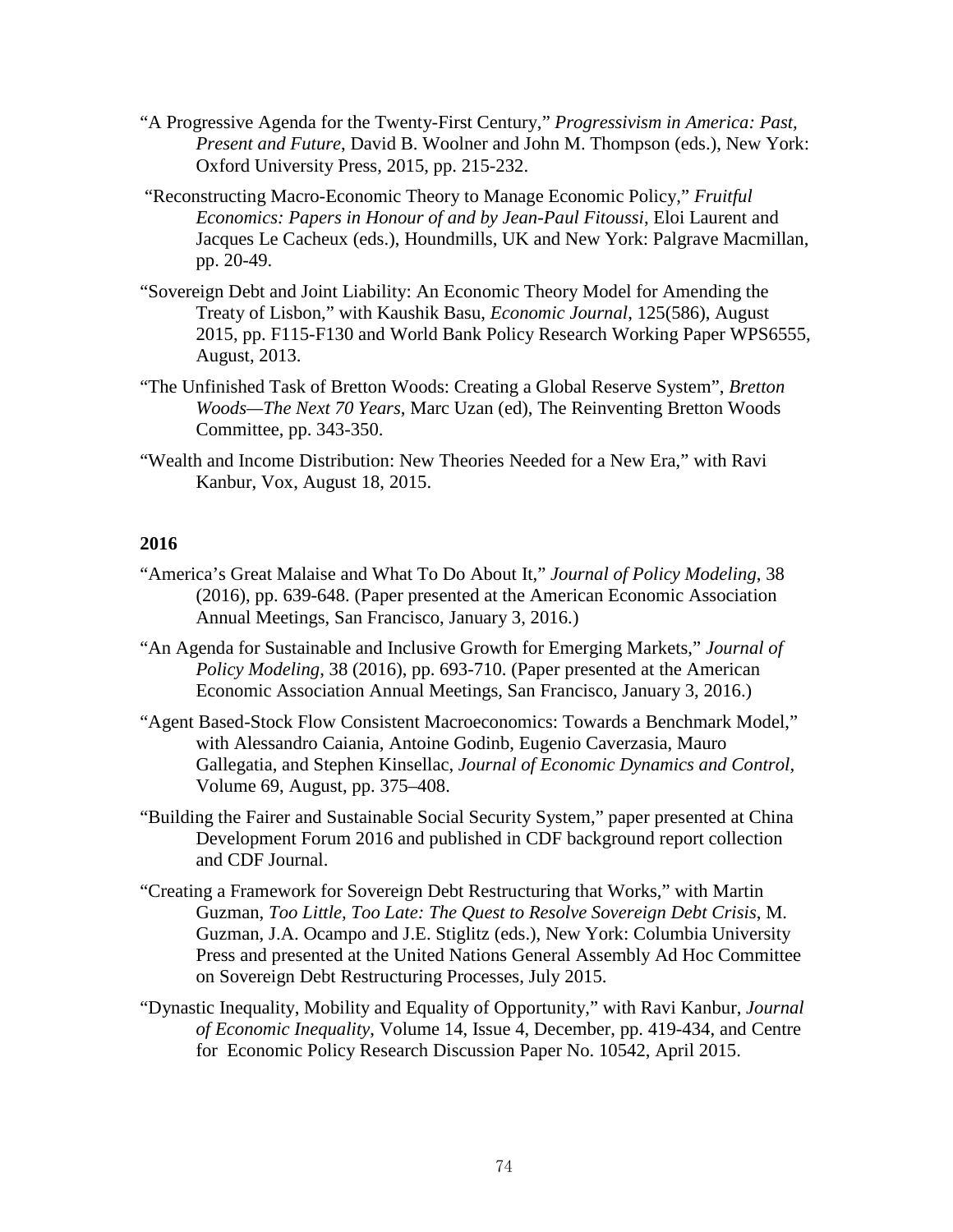- "Ethics, Economic Advice, and Economic Policy," *The Oxford Handbook of Professional Economic Ethics*, George F. DeMartino and Deirdre N. McCloskey (eds.), Oxford, UK and New York: Oxford University Press, pp. 495-519.
- "Fed Policy, Inequality, and Equality of Opportunity," *Economic Mobility: Research & Ideas on Strengthening Families, Communities & the Economy*, edited by the Federal Reserve Bank of St. Louis and the Board of Governors of the Federal Reserve System, pp. 77-94; published by The Roosevelt Institute in August 2015; and presented at the Ninth Biennial Federal Reserve System Community Development Research Conference, April 2015, available online at [https://www.stlouisfed.org/~/media/Files/PDFs/Community%20Development/Ec](https://www.stlouisfed.org/%7E/media/Files/PDFs/Community%20Development/EconMobilityPapers/EconMobility_Book_508.pdf) [onMobilityPapers/EconMobility\\_Book\\_508.pdf](https://www.stlouisfed.org/%7E/media/Files/PDFs/Community%20Development/EconMobilityPapers/EconMobility_Book_508.pdf) and http://rooseveltinstitute.org/fed-policy-inequality-and-equality-opportunity/.
- "Group Lending, Joint Liability, and Social Capital: Insights from the Indian Microfinance Crisis," with Antara Haldar, *Politics & Society*, SAGE Publications, Vol. 44(4) 459–497.
- "How to Restore Equitable and Sustainable Economic Growth in the United States," *American Economic Review,* 106(5): 43-47.
- "Income Contingent Loans: Some General Theoretical Considerations, with Applications," *Contemporary Issues in Microeconomics,* Joseph E. Stiglitz and Martin Guzman (eds.), IEA Conference Volume, No. 155-III, Houndmills, UK and New York: Palgrave Macmillan. (Paper presented at a special session of the International Economic Association World Congress, Dead Sea, Jordan, June, 2014 sponsored by the OECD.)
- "Inequality and Economic Growth," *Rethinking Capitalism*, Mariana Mazzucato and Michael Jacobs (eds.), Hoboken, New Jersey: Wiley-Blackwell in association with *The Political Quarterly* and [published in Japanese in](http://www8.gsb.columbia.edu/faculty/jstiglitz/sites/jstiglitz/files/Inequality%20and%20Economic%20Growth%20Japanese.docx) *Comparative Economic [& Social Systems](http://www8.gsb.columbia.edu/faculty/jstiglitz/sites/jstiglitz/files/Inequality%20and%20Economic%20Growth%20Japanese.docx)*.
- ["Introduction,"](http://www8.gsb.columbia.edu/faculty/jstiglitz/sites/jstiglitz/files/introductionI.pdf) with Martin Guzman and Jose Antonio Ocampo, *Too Little, Too Late: The Quest to Resolve Sovereign Debt Crisis*, M. Guzman, J.A. Ocampo and J.E. Stiglitz (eds.), New York: Columbia University Press.
- "Learning, Industrial, and Technology Policies: An Overview," with Akbar Noman, *Efficiency, Finance, and Varieties of Industrial Policy: Guiding Resources, Learning, and Technology for Sustained Growth,* Joseph E. Stiglitz and Akbar Noman (eds.), New York: Columbia University Press, pp. 1-20.
- "The Measurement of Wealth: Recessions, Sustainability and Inequality," *Contemporary Issues in Macroeconomics: Lessons from The Crisis and Beyond,* Joseph E. Stiglitz and Martin Guzman (eds.), IEA Conference Volume, No.155-II, Houndmills, UK and New York: Palgrave Macmillan and NBER Working Paper 21327, July 2015. (Paper presented at a special session of the International Economic Association World Congress, Dead Sea, Jordan, June 2014 sponsored by the OECD.)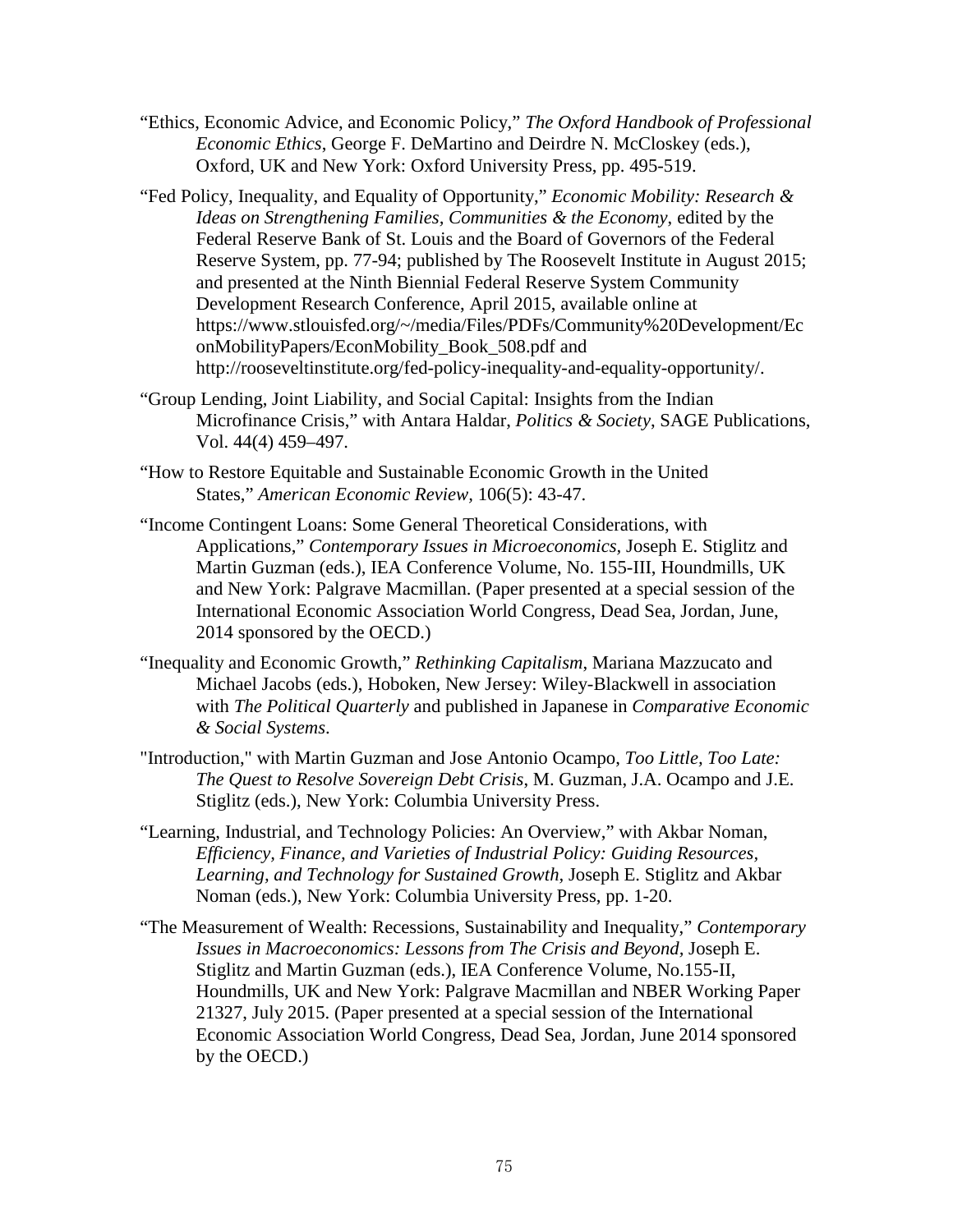- ["Measuring Income Inequality: Comments on 'Do Nations Just Get the Inequality they](http://www8.gsb.columbia.edu/faculty/jstiglitz/sites/jstiglitz/files/MeasuringIncomeInequality.pdf)  [Deserve? The 'Palma Ratio' Re-examined,'"](http://www8.gsb.columbia.edu/faculty/jstiglitz/sites/jstiglitz/files/MeasuringIncomeInequality.pdf) *Inequality and Growth: Patterns and Policy, Volume II: Regions and Regularities*, Kaushik Basu and Joseph E. Stiglitz (eds.), IEA Conference Volume No. 156-II, Houndmills, UK and New York: Palgrave Macmillan.
- "New Theoretical Perspectives on the Distribution of Income and Wealth among Individuals," *Inequality and Growth: Patterns and Policy, Volume I: Concepts and Analysis*, Kaushik Basu and Joseph E. Stiglitz (eds.), IEA Conference Volume No. 156-I, Houndmills, UK and New York: Palgrave Macmillan, 2016.
- "Overcoming the Shadow Economy," with Mark Pieth, Friedrich Ebert Stiftung International Policy Analysis Paper, November. (Also published in German and Portuguese.)
- "Preface: Inequality and Growth: A Preamble," *Inequality and Growth: Patterns and Policy, Volume I: Concepts and Analysis and Volume II: Regions and Regularities*, with Kaushik Basu and Vivian Hon, Kaushik Basu and Joseph E. Stiglitz (eds.), IEA Conference Volume No. 156-I, Houndmills, UK and New York: Palgrave Macmillan, 2016.
- "The Price of Complexity in Financial Networks," with Stefano Battiston, Guido Caldarelli, Robert M. May, and Tarik Roukny, *PNAS (Proceedings of the National Academy of Sciences of the United States of America)*, September 6, Volume 113, No 36, pp. 10031-36.
- "Reflections on China's 13th Five Year Plan," paper presented at China Development Forum 2016 and published in CDF background report collection and CDF Journal.
- "A Soft Law Mechanism for Sovereign Debt Restructuring Based on the UN Principles," with Martin Guzman, FES International Policy Analysis paper with Initiative for Policy Dialog, October (also translated in Spanish) and presented in seminar "Sovereign Debt Vulnerabilities and the Opportunity for a New Debt Workout Mechanism Building on the UNGA process" at the United Nations in October.
- "The State, the Market, and Development," to be published in *Mapping Development Economics: the Past, Present and Future*, Tony Addison and Finn Tarp (eds.) and WIDER working paper 2016/1, January 2016, originally presented at UNU-WIDER 30th Anniversary Conference held September 2015 in Helsinki, Finland, available online at https://www.wider.unu.edu/sites/default/files/wp2016-1.pdf.
- "Striving for Balance in Economics: Towards a Theory of the Social Determination of Behavior," with Karla Hoff, *Journal of Economic Behavior and Organization*, Issue 126 (June), pp. 25–57; World Bank Policy Research Working Paper No. WPS 7537, January; and NBER Working Paper 21823, December 2015.
- "The Theory of Credit and Macro-economic Stability," NBER Working Paper No. 22837 and to be published in *Rethinking Globalisation for Development: Essays in Honor of Deepak Nayyar*, Ananya Ghosh Dastidar, Rajeev Malhotra and Vivek Suneja (eds.), Routledge.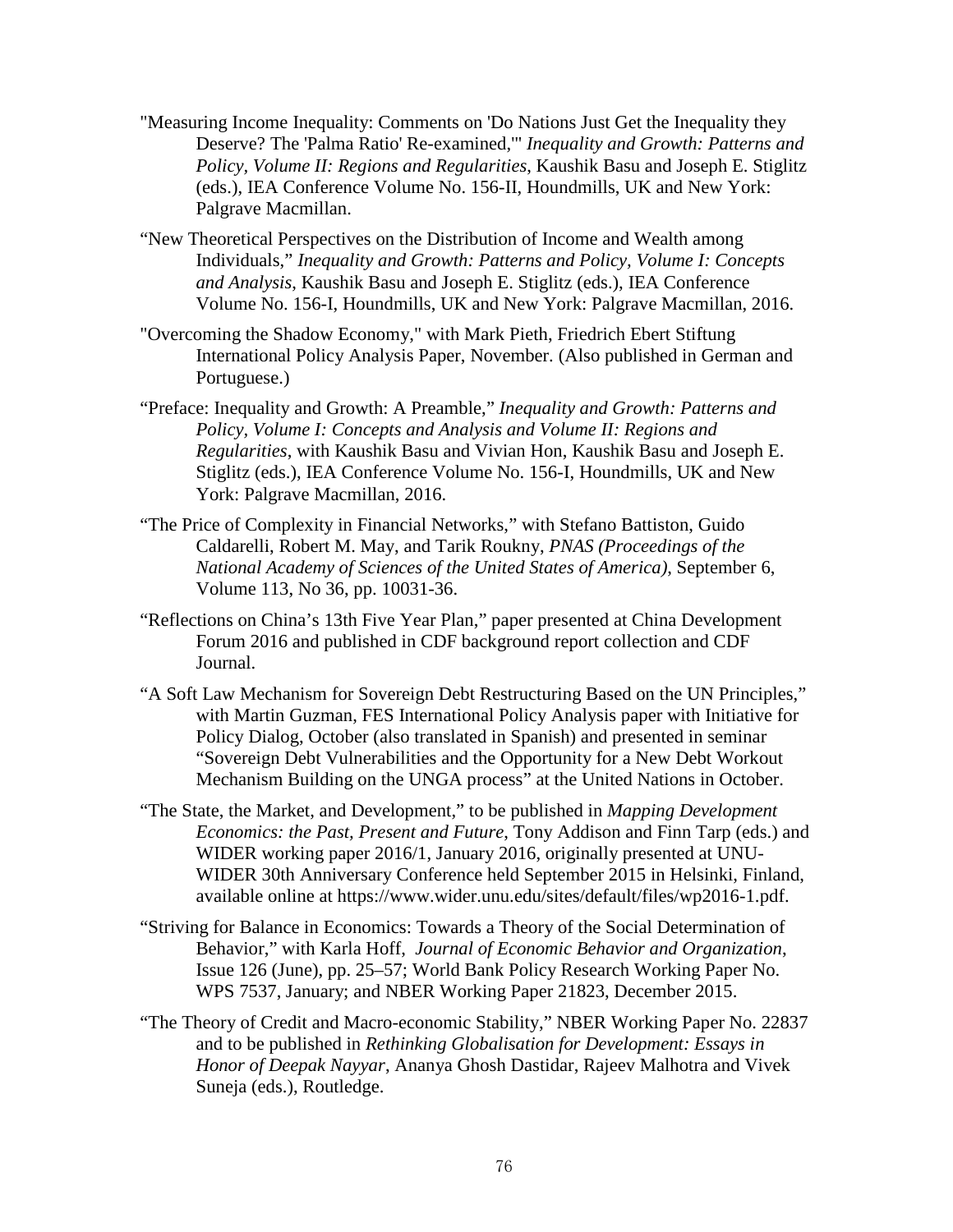- "A Theory of Pseudo-Wealth," *Contemporary Issues in Macroeconomics: Lessons from The Crisis and Beyond,* Joseph E. Stiglitz and Martin Guzman (eds.), IEA Conference Volume, No.155-II, Houndmills, UK and New York: Palgrave Macmillan. (Paper presented at a special session of the International Economic Association World Congress, Dead Sea, Jordan, June 2014.)
- *Towards a General Theory of Deep Downturns*, IEA Conference Volume, 155-VI, Houndmills, UK and New York: Palgrave Macmillan, 2016. NBER Working Paper 21444, August 2015. Originally presented as Presidential Address to the 17th World Congress of the International Economic Congress, Dead Sea, Jordan, June, 2014.

- "The Coming Great Transformation," *Journal of Policy Modeling*, paper presented at the American Association Annual Meetings, Chicago, January 6, 2017.
- "Countering the Power of Vested Interests: Advancing Rationality in Public Decision-Making," *Journal of Economic Issues,* 51(2), 2017, pp. 359-365; originally presented in the 2017 ASSA Conference, January 2017.
- "Economic Justice in America: Fifty Years After the Kerner Report," to be published in *Everybody Does Better When Everybody Does Better: The Kerner Report at Fifty/A Blueprint for America's Future,* Fred Harris and Alan Curtis (eds.), Philadelphia: Temple University Press.
- "From Global Savings Glut to Financing Infrastructure: The Advent of Investment Platforms," with Rabah Arezki, Patrick Bolton, Sanjay Peters, and Frederic Samama, to be published in *Economic Policy* and IMF Working Paper WP/16/18, February 2016.
- "The Fundamental Flaws in the Euro Zone Framework," *The Euro and the Crisis: Perspectives for the Eurozone as a Monetary and Budgetary Union*, Nazaré da Costa Cabral, José Renato Gonçalves, Nuno Cunha Rodrigues (eds.), New York: Springer, pp. 11-16; excerpt from "Crises: Principles and Policies: With an Application to the Eurozone Crisis," *Life After Debt: The Origins and Resolutions of Debt Crisis*, Joseph E. Stiglitz and Daniel Heymann (eds.), Houndmills, UK and New York: Palgrave Macmillan, 2014, pp.43-79.
- "Growing Inequality: Laws of Nature or Laws of Men?", to be published in *Starmus 3: A Tribute to Stephen Hawking*. Speech given at Starmus Festival 2016, Tenerife, Spain.
- "Industrial Policy, Learning and Development," *The Practice of Industrial Policy: Government-Business Coordination in Africa and East Asia,* John Page and Finn Tarp (eds.), Oxford: Oxford University Press, pp. 23-39 and WIDER Working Paper 2015/149, published by UNU-WIDER and the Korean International Cooperation Agency, Helsinki, Finland, December 2015.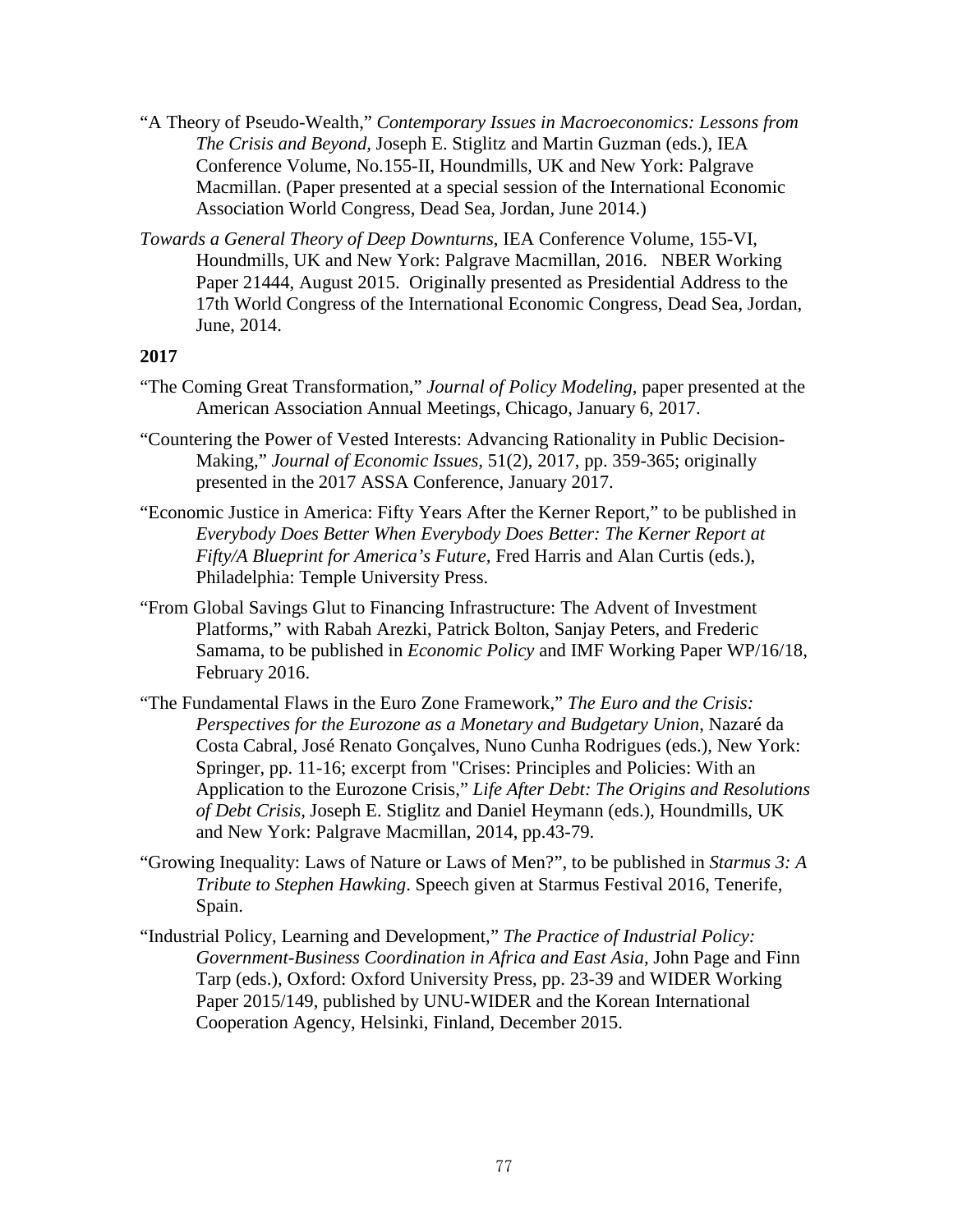- "Innovation, Intellectual Property, and Development: A Better Set of Approaches for the 21st Century," with Dean Baker and Arjun Jayadev, paper in series AccessIBSA: Innovation & Access to Medicines in India, Brazil & South Africa, a project supported by the Shuttleworth Foundation, available at http://cepr.net/images/stories/reports/baker-jayadev-stiglitz-innovation-ipdevelopment-2017-07.pdf.
- "Interconnectedness as a source of uncertainty in systemic risk", with Tarik Roukny and Stefano Battiston, forthcoming in *Journal of Financial Stability*.
- "Lessons from the Financial Crisis and their Implications for Global Economic Policy," to be published in volume on 10-year anniversary of the 2007 financial crisis, Reinventing Bretton Woods Committee (RBWC).
- ["Markets, States and Institutions"](https://www8.gsb.columbia.edu/faculty/jstiglitz/sites/jstiglitz/files/Markets-States-and-Institutions.pdf), to be published in Markets, Governance and Institutions in the Process of Economic Development, Oxford: Oxford University Press, and Roosevelt Institute Working Paper, June.
- ["Overcoming the Copenhagen Failure with Flexible Commitments,"](https://www0.gsb.columbia.edu/faculty/jstiglitz/download/papers/2015%20Overcoming%20the%20Copenhagen%20Failure.pdf) *Global Carbon Pricing: The Path to Climate Cooperation*, Peter Cramton, David JC MacKay, Axel Ockenfels, and Steven Stoft (eds), Cambridge, Mass.: MIT Press; and in *Economics of Energy and Environmental Policy,* Vol. 4, No. 2, Symposium on International Climate Negotiations, September 2015.
- ["The Overselling of Globalization,](https://www8.gsb.columbia.edu/faculty/jstiglitz/sites/jstiglitz/files/Volcker%20Award%20Speech%20Paper.pdf)" to be published by the National Association of Business Economics (NABE), Paul A. Volcker Lifetime Achievement Award for Economic and Monetary Policy.
- ["Rethinking Globalization in the Trump Era: US-China Relations,](https://www8.gsb.columbia.edu/faculty/jstiglitz/sites/jstiglitz/files/Rethinking%20Globalziation%20in%20the%20Trump%20Era.pdf)" in Journal of China Development Forum 2017, presented at China Development Forum 2017 and published as Roosevelt Institute Working Paper, June.
- "The Revolution of Information Economics: The Past and the Future," to be published in proceedings from World Bank conference *The State of Economics, The State of the World*, and NBER Working Paper No. 23780, September 2017.
- "Structural Transformation, Deep Downturns, and Government Policy," to be published in *Oxford Handbook of Structural Transformation: Structural Transformation, Deep Downturns, and Government Policy*, Célestin Monga and Justin Yifu Lin (eds.), and NBER Working Paper No. 23794, September 2017.
- "Tony Atkinson and Public Economics," to be published in *Tony Atkinson and His Legacy*, by *Review of Income and Wealth*.
- "Toward a Taxonomy of Media Capture," in *In The Service of Power: Media Capture and the Threat to Democracy*, Anya Schiffrin (ed.), Washington, D.C.: Center for Media Assistance, National Endowment for Democracy.
- "Towards a Broader View of Competition Policy," to be published in *Competition Policy for the New Era: Insights from the BRICS Countries*, Tembinkosi Bonakele, Eleanor Fox, and Liberty Mncube (eds.), Oxford: Oxford University Press. (Lecture originally presented to the 4th BRICS International Competition Conference in Durban, November 2015.)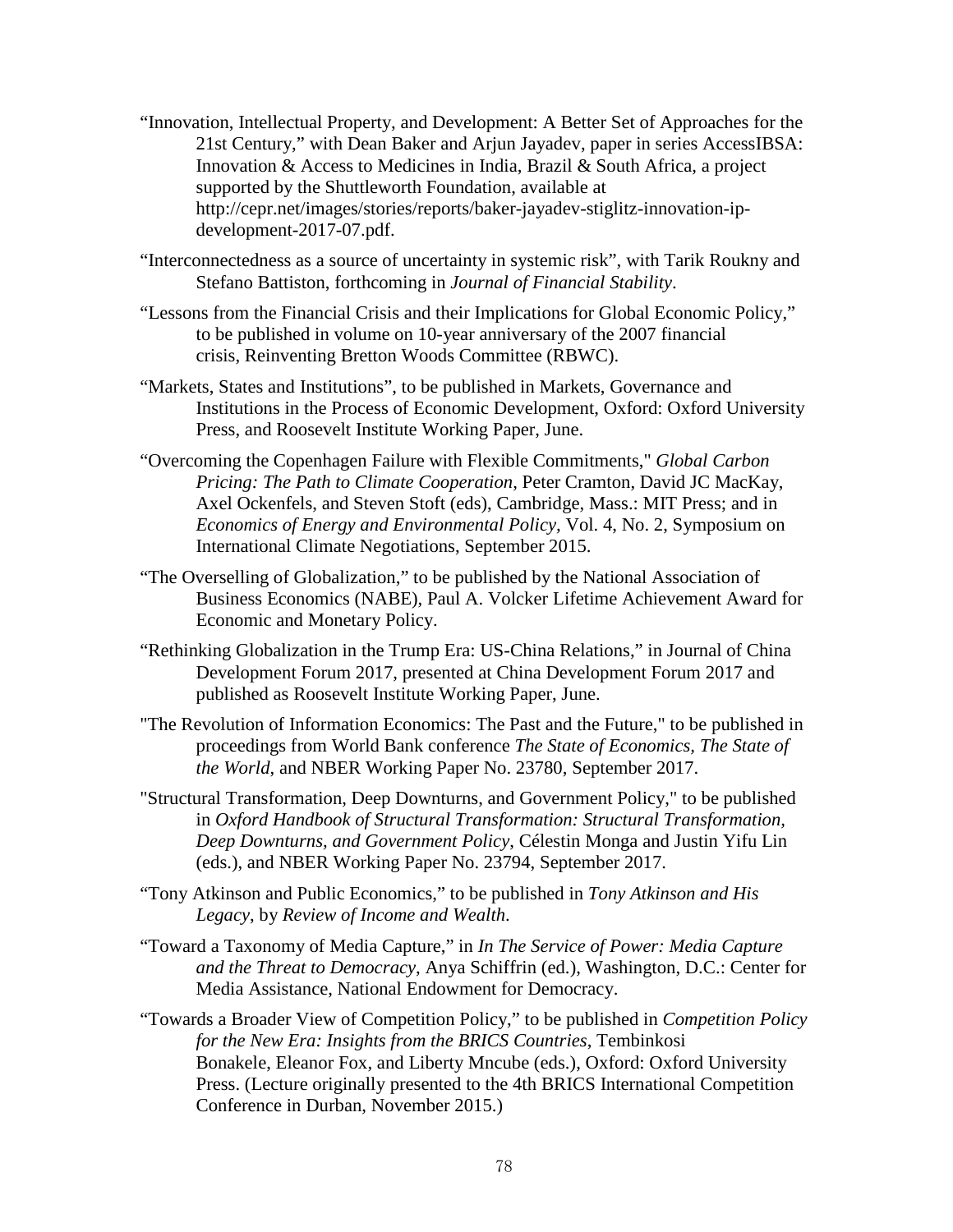- ["Wealth and Income Inequality in the Twenty-First Century"](https://www8.gsb.columbia.edu/faculty/jstiglitz/sites/jstiglitz/files/mexicokeynote%206.15.17%20Final.pdf), to be published in IEA Conference Volume. Paper presented at the 18th World Congress of the International Economic Association, Mexico City, June 19-23 2017.
- "The Welfare State in the Twenty First Century," *Welfare and Inequality*, Joseph E. Stiglitz and Jose Antonio Ocampo (eds.), Initiative for Policy Dialogure at Columbia, to be published by New York: Columbia University Press.
- "Where Modern Macroeconomics Went Wrong," to be published in *Oxford Review of Economic Policy*, special issue on "The Future of Macroeconomic Theory", David Vines and Sam Wills (eds.), and NBER Working Paper No. 23795, September 2017.

#### **Books**

- *An Agenda for the Development Round of Trade Negotations in the Aftermath of Cancun*, with Andrew Charlton, prepared for the Commonwealth Secretariat, 2004.
- *Contemporary Issues in Macroeconomics: Lessons from The Crisis and Beyond,* Joseph E. Stiglitz and Martin Guzman (eds.), IEA Conference Volume, No.155- III,Houndmills, UK and New York: Palgrave Macmillan, 2016.
- *Contemporary Issues in Microeconomics,* Joseph E. Stiglitz and Martin Guzman (eds.), IEA Conference Volume, No.155-II, Houndmills, UK and New York: Palgrave Macmillan, 2016.
- *Creating a Learning Society: A New Approach to Growth, Development, and Social Progress*, with Bruce C. Greenwald, New York: Columbia University Press, 2014. Reader's Edition published 2015. Also published in Chinese (simplified)/China (mainland PR) by CITIC Publishing Group (Expected December 2016), Czech/World by Nakladatestvi Academia (Expected September 2017), French/World by Editions Les Liens Qui Liberent (Expected Spring 2017), German/World by Ullstein Buchverlage GmbH. (Published 10/9/15), Hungarian/World by Napvilag Kidao Kft. (Expected January 2017), Italian/World by Giulio Einaudi Editore (Expected end of 2017), Japanese/World by Toyo Keizai Inc. (Expected October 2016), Korean/World by The Korea Economic Daily & Business Publications (Published 2016), Portuguese/World ex. Brazil by Bertrand Editora Ltda (Expected 2017), Spanish/Latin America and US by Ediciones Culturales Paidos (Published 10/15/15) and Spanish/World ex. Latin America and US by La Esfera De Los Libros, S.L. (Published 1/26/16).
- *An Economic Analysis of the Conservation of Depletable Natural Resources*, with P. Dasgupta, G. Heal, R. Gilbert, and D. Newbery, prepared for the Federal Energy Administration, May 1977.
- *The Economic Role of the State*, Oxford, Basil Blackwell, 1989. (Translated in Italian by Marco Da Rin, Società editrice il Mulino, Bologna, 1992)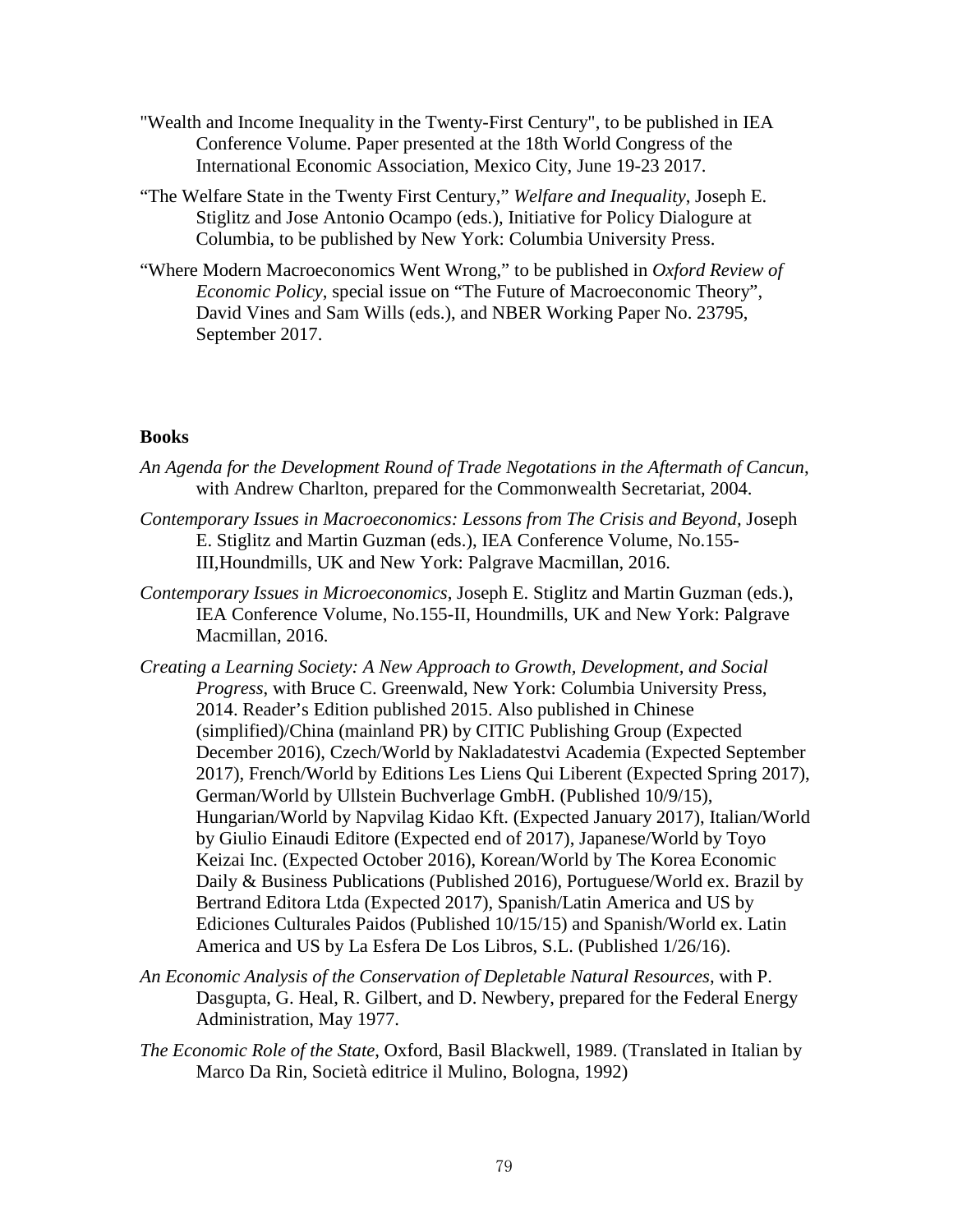- *The Euro: How a Common Currency Threatens the Future of Europe,* New York: W.W. Norton*,* 2016. Also published in the UK by Allen Lane/Penguin, in Bulgarian by Iztok-Zapad, in Catalan by Edicions 62, in Chinese complex characters by Business Weekly, in Chinese simplified characters by China Machine Press, in Croatian by Profil, in Czech by Euromedia Group, in Dutch by Athenaeum, in French by Les Liens qui Liberent, in German by Siedler, in Greek by Editions K. Papadapoulos, in Italian by Guilio Einaudi Editore, in Japanese by Tokuma Shoten, in Korean by The Open Books Col, in Polish by Krytyka Polityczna, in Portuguese by Bertrand Editoria, in Romanian by Editura Publica, in Serbian by Akademska Knjiga, in Spanish by Taurus, and in Swedish by Atlantis. [Audiobook](http://www.audible.com/pd/Nonfiction/The-Euro-Audiobook/B01J4BTL8W?source_code=AUDOR95IDWS042413) by Audible.
- *Effects of Risk on Prices and Quantities of Energy Supplies*, with R. Gilbert, prepared for Electric Power Research Institute, EPRI EA-700, Project 869-1, Final Report, 1-4, May 1978.
- *Fair Trade for All*, with Andrew Charlton, New York: Oxford University Press, 2005. Also published in Simplified Chinese by China Renmin University Press, in Croatian by Masmedia, in Czech by Victoria, in French by Fayard, in German by Murmann, in Hungarian by Lexecon, in Italian by Garzanti, in Japanese by Nihon Keizai, in Korean by Nexus, in Polish by PWN, in Portuguese by Elsevier (Brazil) and ASA (Portugal), in Russian by Ves Mir, and in Spanish by Taurus.
- *Freefall: America, Free Markets, and the Sinking of the World Economy*, New York: WW Norton, 2010. Also published in the UK by Penguin/Allen Lane. Translated in Arabic by Dar Al Kitab al Arabi, Bahasa Melayu by Institut Terjemahan Negara, Bulgarian by Info Dar, complex Chinese by Commonwealth, simplified Chinese by China Machine Press, Dutch by Het Spectrum, Estonian by Tänapäev, French by Les Liens qui Liberent, German by Siedler, Greek by Papadopoulos, Italian by Einaudi, Japanese by Tokuma Shoten, Korean by Book 21, Polish by Polish Economic Society, Portuguese (Brazil) by Companhia das Letras, Portuguese (Portugal) by Ana Paula Faria, Romanian by Editura Publica Com Srl, Russian by Eksmo Press, Serbian by Media II, Spanish by Taurus and Debolsillo (by Penguin Random House Grupo Editorial), Swedish by Leopard, Thai by ASTV Manager Co., Turkish by Hiperlink Egtim Iletisim Yay, and Vietnamese by DT Books. Audio version published by Tantor Media.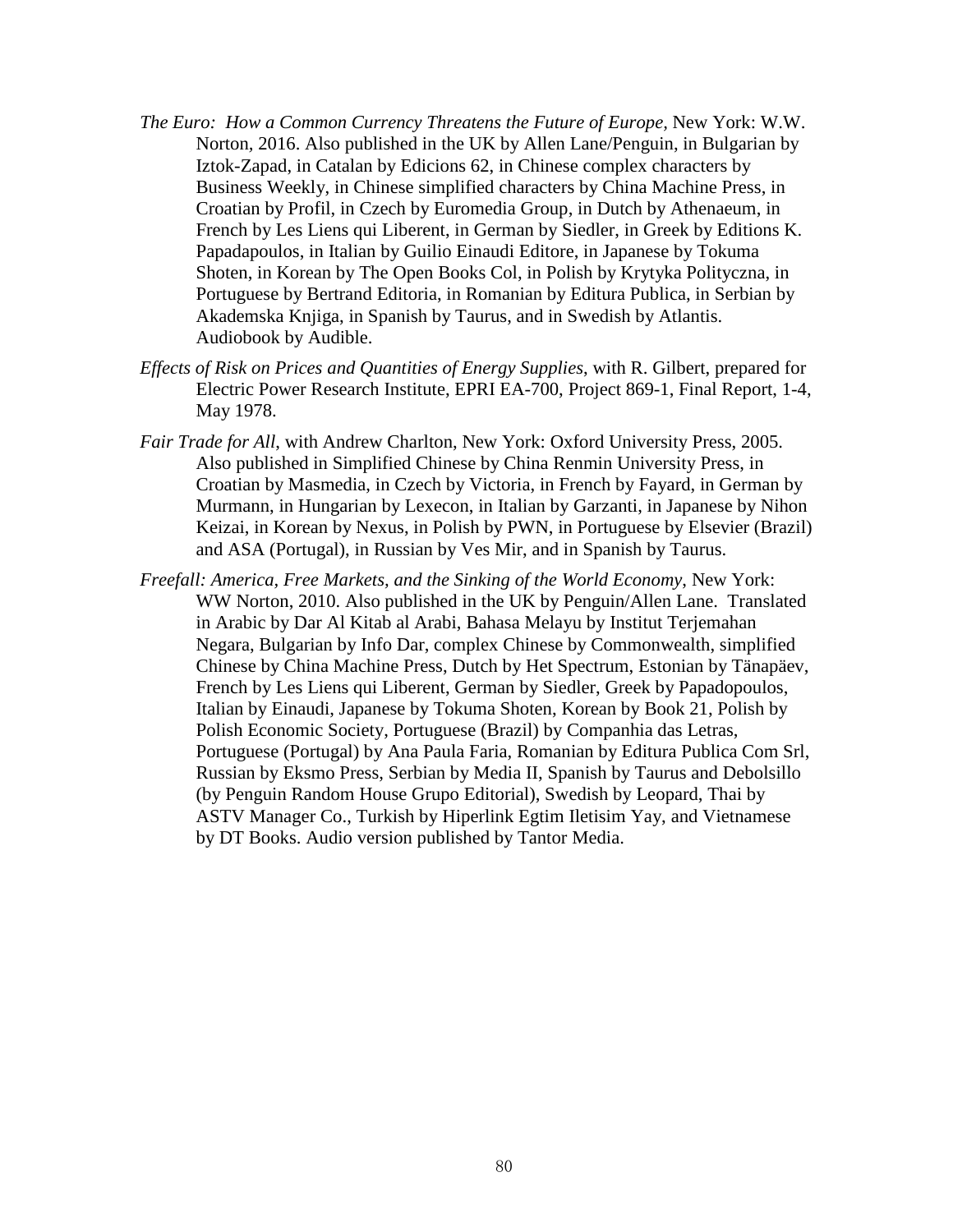*Globalization and Its Discontents*, New York: W.W. Norton Company, 2002. Also published in the U.K. by Penguin Books as paperback and in audio format by Audible. Translated in Albanian by Zenith, in Arabic by Dar al-Farabi, in Azeri by Center for Economic Reforms, in Bengali by Ankur Prakashani, in Bulgarian by Info Dar, in Catalan by Empuries, in complex Chinese by Locus, in simplified Chinese by China Machine Press, in Croatian by Algoritam, in Czech by Prostor, in Dutch by Het Spectrum, in Finnish by Kustannus, in French by Fayard, in Georgian by Radarami, in German by Siedler, in Greek by Livani, in Hebrew by Hakkibutz Hameuchad, in Hungarian by Napvilag Kiado, in Indonesian by PT Ina Publikatama, in Italian by Einaudi and Il Sole 24 Ore, in Japanese by Tokuma Shoten, in Korean by Sejong, in Latvian by Turiba, in Macedonian by Min. Finance, in Malayalam by DC Books, in Mongolian by Monsudar, in Norwegian by Spektrum, in Polish by PWN, in Portuguese by Terramar (Portugal) and by Siciliano (Brazil), in Romanian by Info Dar, in Russian by National Public Scientific Foundation, in Serbian by Marvel, in Sinhala by Ecumenical Institute, in Slovenian by Prophetes, in Spanish by Taurus and by Penguin Random House Grupo Editorial, in Swedish by Leopard, in Thai by ASTV manager Co., in Turkish by Plan B Yayincilik, in Ukranian by Kyiv Mohyla Academic University, and in Vietnamese by Youth c/o PACE.

*Globalizzazione*, Rome: Donzelli, 2011.

- *The Great Divide: Unequal Societies and What We Can Do About Them*, New York: W.W. Norton, 2015. Published in paperback in 2016, also by Norton. Also published in the U.K. by Penguin Books and in audio format by Audible. Translated and published in Chinese complex characters by Commonwealth Magazine Group, in Chinese simplified characters by China Machine Press, in French by Les Liens qui Liberent, in German by Siedler, in Italian by Einaudi, in Japanese by Tokuma Shoten, in Korean by The Open Books Co., in Portuguese by Alta Books (Brazil) and Bertrand Editoria (Portugal), in Romanian by Editura Publica, in Russian by Exem License Limited, in Serbian by Akademska Knjiga, and in Spanish by Taurus.
- *Have Recent Crises Affected the State-Market Debate?* Dhaka: University Press Ltd (for the Bangladesh Economic Association), 1999.
- *In un mondo imperfetto. Mercato e democrazia nell'era della globalization,* Donzelli: Rome, 2001.
- *Informazione, Economia pubblica e Macroeconomia*, edited by A. Boitani and A. Petretto, Bologna: Il Mulino, 2002.
- *Intellectual Property Rights: Legal and Economic Challenges for Development*, Mario Cimoli, Giovanni Dosi, Keith E. Maskus, Ruth L. Okediji, Jerome H. Reichman, and Joseph E. Stiglitz (eds.), Oxford, UK and New York: Oxford University Press, 2014.
- *Joseph Stiglitz for Project Syndicate: The Complete Archive, 2001-2011*, Project Syndicate, 2011 (Kindle eBook).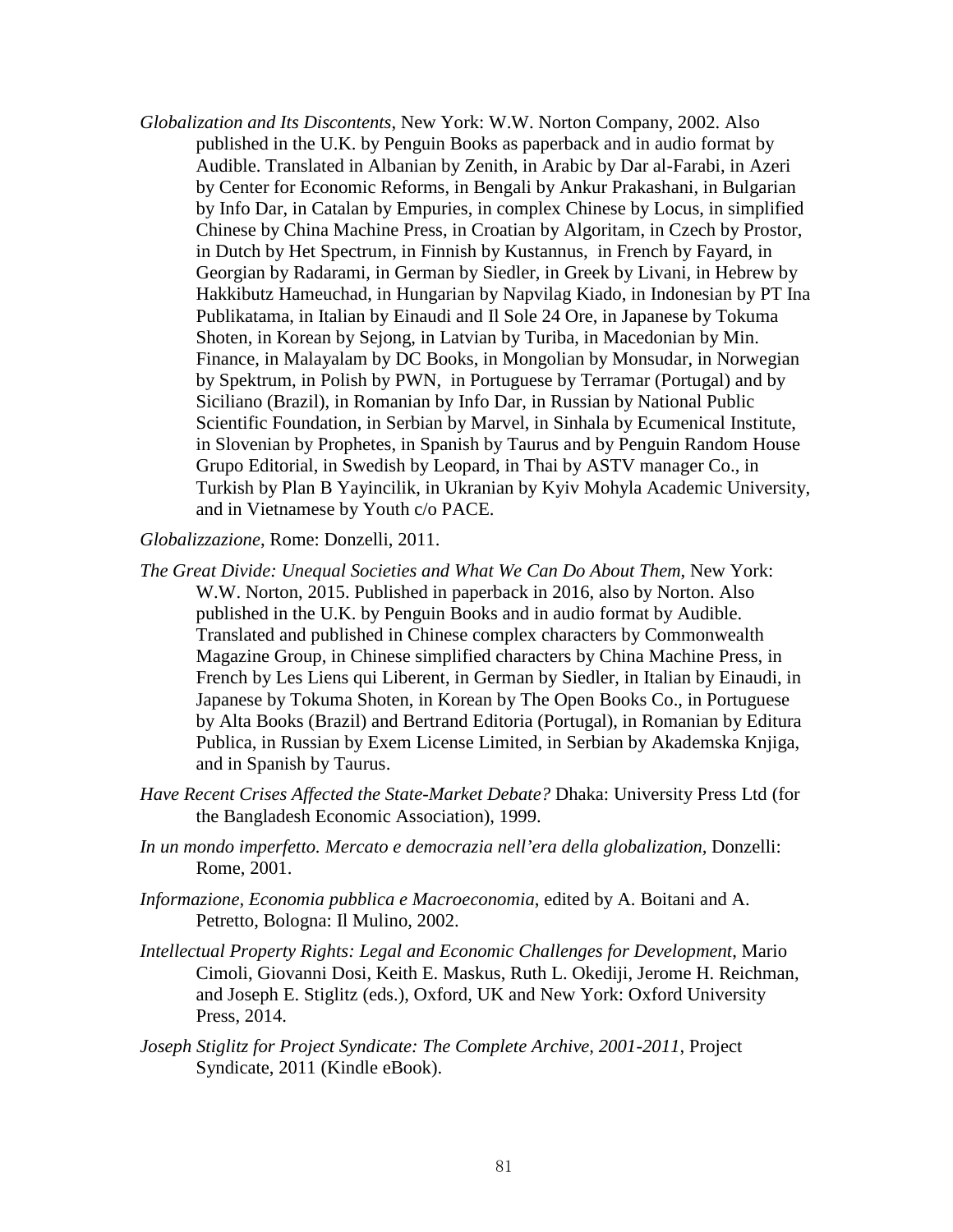- *Making Globalization Work,* New York: WW Norton, 2006. Also published in the UK by Penguin/Allen Lane, in audio format by Audible, in Arabic by Arabic Book Program Cairo, in Catalan by Empuries, in complex Chinese by Commonwealth, in simplified Chinese by China People's Publishing House, in Croatian by Algoritam, in Dutch by Het Spectrum, in French by Fayard, in German by Siedler, in Herbrew by Arieh Nir, in Indonesian by Mizan Pustaka, in Italian by Einaudi, in Japanese by Tokuma Shoten, in Korean by Book 21, in Malayalam by Kerala State Institute of Languages, in Norwegian by Pax Forlag, in Polish by PWN, in Portuguese by Companhia das Letras (Brazil) and ASA Editores (Portugal), in Romanian in Editura Polirom, in Serbian by Informatika, in Spanish by Debolsillo and Taurus, in Swedish by Daidalos, in Thai by Suan Nguen Mee Ma Press, in Turkish by Plan B, and in Vietnamese by Youth Publishers.
- *Mismeasuring Our Lives: Why GDP Doesn't Add Up*, with J. Fitoussi and A. Sen, New York: The New Press, 2010. Published in French by in French by Odile Jacob, simplified Chinese by Xinhua, in Italian by Etas, in Korean by Dongnyok, and in Spanish by RBA.
- *Peasants versus City-Dwellers: Taxation and the Burden of Economic Development*, with R. Sah, Oxford and New York: Oxford University Press, 1992. Published in paperback in 2002, also by Oxford University Press.
- *The Price of Inequality: How Today's Divided Society Endangers Our Future*, New York: W.W. Norton, 2012. Also published in the U.K. by Penguin/Allen Lane and in audio format by Tantor Media. Translated in Arabic by National Center for Translation, Egypt, in Bulgarian by Iztok-Zapad, in simplified Chinese by China Machine Press, in complex Chinese by Commonwealth, in French by Les Liens Qui Libèrent, in German by Siedler, in Greek by Papadopoulos, in Hebrew by Calcalist, in Italian by Einaudi, in Japanese by Tokuma Shoten, in Korean by Open Books, in Polish by Krytyka Polityczna, in Portuguese by Bertrand Editora, in Romanian by Editura Publica, in Russian by Exem License Limited, in Spanish by Taurus and Penguin Random House Grupo Editorial, in Tamil by Aazhi Publishers, in Thai by SE-Education Public Company Limited, in Turkish by Iletisim Yayincilik, in Ukranian by Ecem Media, and in Vietnamese by Knowledge Publishing House.
- *The Rebel Within: Joseph Stiglitz and the World Bank*, edited by Ha-Joon Chang, Anthem World Economics, London: Wimbledon Publishing Company, UK, 2001. (A collection of papers and lectures written or delivered during tenure as Chief Economist of the World Bank)
- *Rewriting the Rules of the American Economy,* with Nell Abernathy, Adam Hersh, Susan Holmberg and Mike Konczal, A Roosevelt Institute Book, New York: W.W. Norton, 2015. Also published in audio format by Random House Audio. Translated and published in Chinese complex characters by Commerical Press, in Chinese simplified characters by China Machine Press, in Italian by il Saggiatore, in Japanese by Tokuma Shoten, in Korean by The Open Books Co., and in Portuguese by Bertrand. Available at http://www.rewritetherules.org.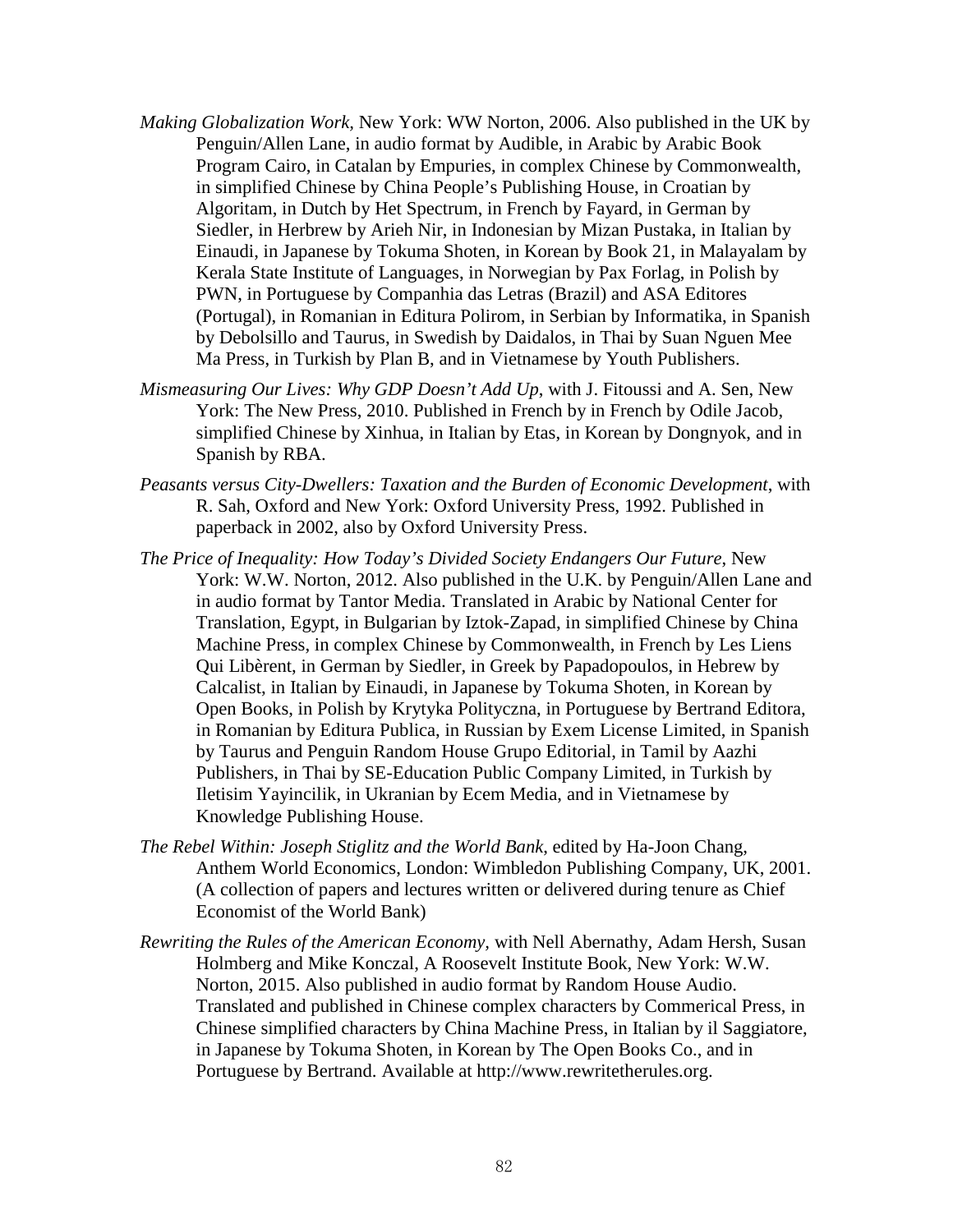- *The Roaring Nineties: A New History of the World's Most Prosperous Decade,* New York: W.W. Norton, 2003. Also published in the U.K. by Penguin/ Allen Lane. Translated in Arabic by Dar al-Farabi, in complex Chinese by Commonwealth, in simplified Chinese by China Financial, in French by Fayard, in German by Siedler, in Greek by Livani, in Hungarian by Napvilag Kiado, in Indonesian by Marjin Kiri, in Italian by Einaudi, in Japanese by Tokuma Shoten, in Korean by Sejong, in Polish by PWN, in Portuguese by Companhia das Letras (Brazil) and Terramar (Portugal), in Romanian by Editura Economica, in Russian by National Public Scientific Foundation, in Spanish by Taurus, and in Turkish by CSA Global.
- *Selected Works on Economics of Joseph E. Stiglitz* (Chinese), Beijing: China Financial Publishing House, 2006.
- *The Selected Works of Joseph E. Stiglitz, Volume I: Information and Economic Analysis*, Oxford: Oxford University Press, 2009.
- *The Selected Works of Joseph E. Stiglitz, Volume II: Information and Economic Analysis: Applications to Capital, Labor, and Product Markets*, Oxford: Oxford University Press, 2013.
- *Stability with Growth: Macroeconomics, Liberalization, and Development*, with José Antonio Ocampo, Shari Spiegel, Ricardo Ffrench-Davis, and Deepak Nayyar, The Initiative for Policy Dialogue Series, Oxford: Oxford University Press, 2006.
- *The Stiglitz Report: Reforming the International Monetary and Financial Systems in the Wake of the Global Crisis,* with Members of the Commission of Experts on Reforms of the International Monetary and Financial System appointed by the President of the United Nations General Assembly, New York: The New Press, 2010. Published in complex Chinese by Commonwealth Magazine Company, in simplified Chinese by Xinhua, in French by Odile Jacob, in India by Orient Black Swan (2011), in Korean by Dongnyok, in Russian by International Relations Publishing, and in Spanish by RBA.
- *Sustainable Development and Neo-Liberalism*, Dhaka:Bangladesh Economic Association, 2004.
- *Taming Capital Flows: Capital Account Management in an Era of Globalization, IEA* Conference Volume No. 154, [Joseph E. Stiglitz](http://www.palgrave.com/authors/author-detail/Joseph-E.-Stiglitz/5307) and [Refet S. Gurkaynak](http://www.palgrave.com/authors/author-detail/Refet-S.-Gurkaynak/49381) (eds.), Houndmills, UK and New York: Palgrave Macmillan, 2015.
- *The Theory of Commodity Price Stabilization,* with D. Newbery, Oxford: Oxford University Press, 1981.
- *The Three Trillion Dollar War: The True Cost of the War in Iraq*, with L. Bilmes, New York: W.W. Norton and London: Penguin, 2008. Also published in the UK by Penguin, in Arabic by Dar al Kitab al Arabi, in Chinese simplified characters by China Renmin, in Dutch by Het Spectrum, in French by Fayard, in German by Siedler, in Indonesia by Mizan Pustaka, in Italian by Einaudi,, in Japanese by Tokuma Shoten, in Korean by Strategy and Culture Publishing, in Polish by PWN, in Romanian by Editura Tehnica, in Spanish by Taurus, and in Turkish by ODTU Gelistirme Vakfi.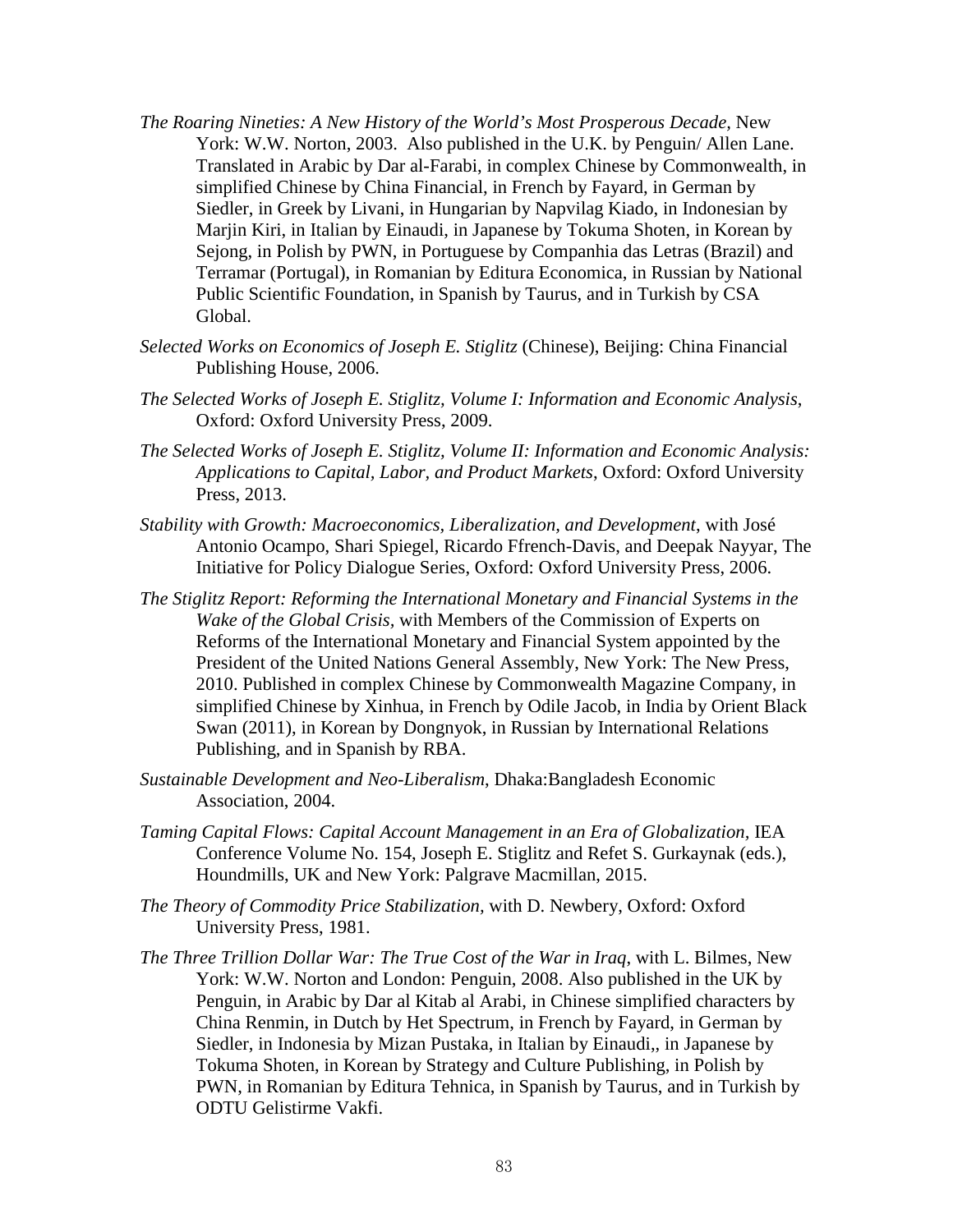- *Towards a New Paradigm in Monetary Economics,* with Bruce Greenwald, Cambridge: Cambridge University Press, 2003. Also published in complex Chinese by Scitech Publishing, in simplified Chinese by CITIC Publishing, in French by Editions Librairie Economica, in Japanese by University of Tokyo Press, and in Portuguese (Brazil) by Editora Francis Ltda.
- *Towards a General Theory of Deep Downturns*, IEA Conference Volume, 155-VI, Houndmills, UK and New York: Palgrave Macmillan, 2016. NBER Working Paper 21444, August 2015. Originally presented as Presidential Address to the 17th World Congress of the International Economic Congress, Dead Sea, Jordan, June, 2014.
- *Whither Socialism?* Cambridge, MA: MIT Press, 1994. (Expanded from a paper presented at the Wicksell Lectures, May 1990.)

### **Textbooks**

- *Economics,* 1st Edition, New York: W.W. Norton, 1993. Translated in Catalan by Editorial Ariel. In Chinese simplified by China People's University Press, in French by Edition de Boeck (France) and USIA (Haiti and Africa), in Italian by Bollati Boringhieri Editore, in Japanese by Toyo Kiezai Shinposha Ltd, in Latvian by The University of Latvia, in Spanish by Editorial Ariel (Spain) and Planeta International (Latin America).
- *Economics,* 2nd edition, New York: W.W. Norton, 1997. Translated in Chinese simplified by China People's University Press and China Renmin, in French by Edition de Boeck (France) and by USIA/Nouveaux Horizons (Haiti and Africa), in German by Oldenbourg Verlag, in Italian by Bollati Boringhieri Editore, in Japanese by Toyo Kiezai Shinposha Ltd, and in Korean by Hanul.
- *Economics,* with Carl Walsh, 3rd edition, New York: W.W. Norton, 2002. Translated in Chinese (simplified) by China People's University Press and China Renmin, French by Edition de Boeck, in Japanese by Toyokezai Shinposha, in Portuguese by Editora Campus, and in Romanian by Economica.
- *Economics*,with Carl Walsh, 4th Edition, New York: W.W. Norton, 2006. Also published in Chinese simplified by China Renmin, in English by Viva Books (India) and Wiley Australia (Australia & New Zealand), in French by de Boeck, and in German by Oldenbourg, in Greek by Papazissis, and in Japanese by Toyokeizai Shinposha.
- *Economics and the Canadian Economy,* with R. Boadway, Canadian Edition. New York: W.W. Norton, 1994.
- *Economics and the Canadian Economy,* 2nd edition, with R. Boadway, Canadian Edition. New York: W.W. Norton, 1997.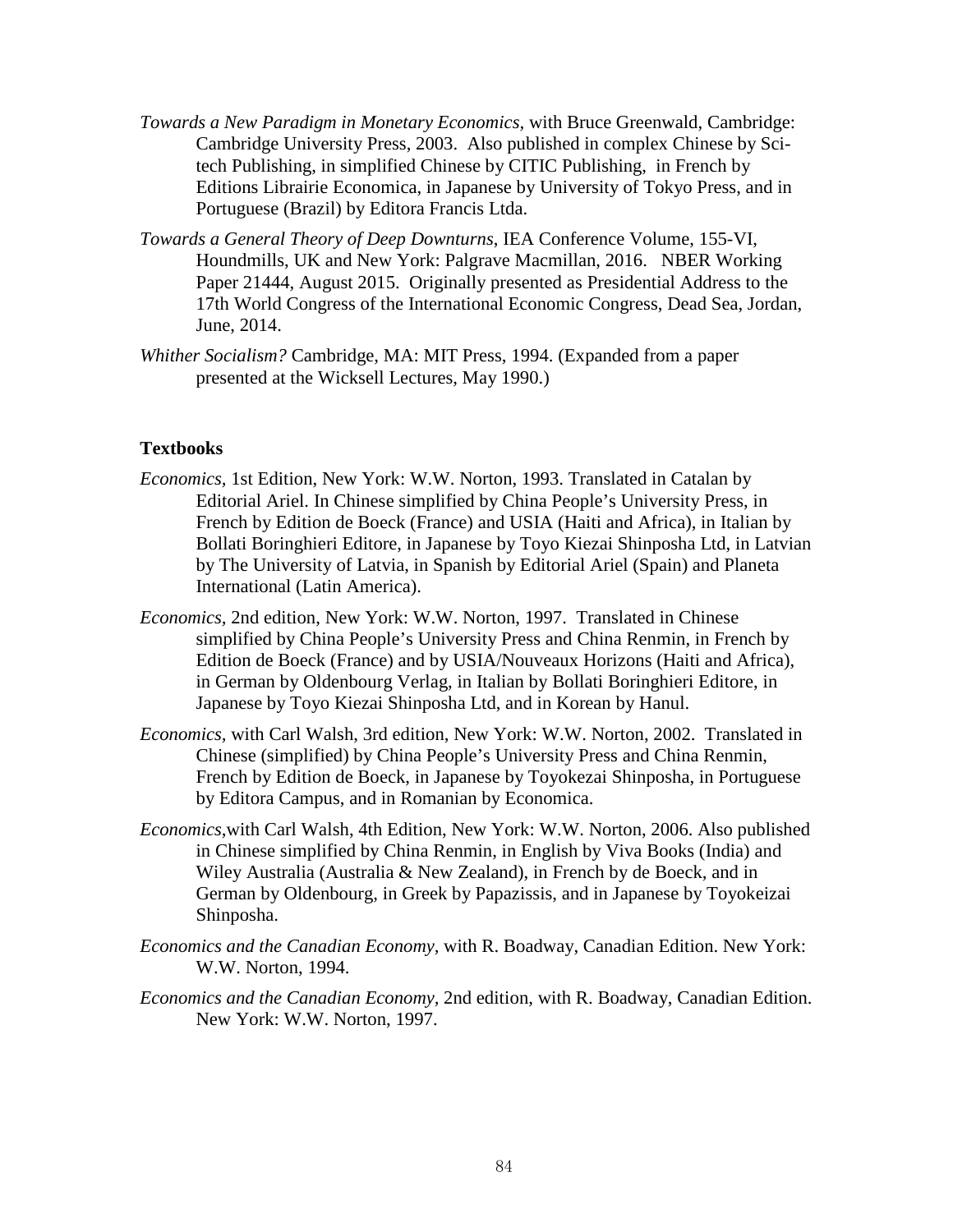- *Economics of the Public Sector*, New York: W.W. Norton, 1986. Translated in Czech by Liberal Institute USIA/ Victoria Publishing, in French by Editions de Boeck, in German by Oldenbourg Verlag, in Italian by Ulrico Hoepli Editore, in Japanese by McGraw Hill Book Co. and Toyokeizai Shinposha, in Norwegian by Norsk-Lyd, in Portuguese by Editora Atlas, in Russian by Moscow University Press, in Spanish by Antoni Bosch, and in Turkish by Marmara University USIA.
- *Economics of the Public Sector*, second edition, New York: W.W. Norton, 1988. Translated in Czech by Liberal Institute/USIA/ Victoria Publishing, in Chinese (simplified) by China People's University Press, in Estonian by the Estonian Institute of Public Administration, in Greek by Kritiki, in Hungarian by Kozgazdasagi Ed Jugi Konyvkiado, in Japanese by Toyo Keizai Shinposha, in Spanish by Antoni Bosch, and in Ukranian by Osnovy Publishers.
- *Economics of the Public Sector*, third edition, New York: W.W. Norton, 2000. Translated in Chinese (simplified) by China People's University Press and China Renmin, in French by Edition de Boeck, in Italian by Ulrico Hoepli Editore, in Japanese by Toyokiezai Shinposha Ltd, in Macedonian by Macedonian Ministry of Finance and Tabernakul Publishing, in Polish by Wydawnictwo Naukowe PWN, in Portuguese by Editora Atlas (Brazil), in Serbian by the University of Belgrage Economic Department and Center for Publishing Activiti, in Spanish by Antoni Bosch..
- *Economics of the Public Sector*, fourth edition, New York: W.W. Norton, 2015. Translated in Chinese simplified by China Renmin, in French by De Boeck, in Italian by Hoepli, and in Spanish by Antoni Bosch.
- *Lectures on Public Economics*, with A.B. Atkinson, McGraw-Hill Book Company, New York and London, 1980. Reprinted in 2015, with a new introduction, Princeton: Princeton University Press. (Spanish translation 1988, Instituto de Estudios Fiscales; Chinese translation 1991, Shanghai San-Lian Publishing.)
- *Principles of Macroeconomics,* New York: W.W. Norton, 1993.
- *Principles of Macroeconomics,* 2nd Edition*,* New York: W.W. Norton, 1997.
- *Principles of Macroeconomics,* with Carl Walsh, 3rd Edition New York: W.W. Norton, 2002. Translated in Portuguese by Editora Campus and in Spanish by Editorial Ariel.
- *Principles of Macroeconomics, with Carl Walsh, 4<sup>th</sup> Edition, New York: W.W. Norton,* 2006.
- *Principles of Macroeconomics and the Canadian Economy,* New York: W.W. Norton, 1993.
- *Principles of Microeconomics,* New York: W.W. Norton, 1993. Translated into Spanish by Editorial Ariel.
- *Principles of Microeconomics,* 2nd Edition*,* New York: W.W. Norton, 1997.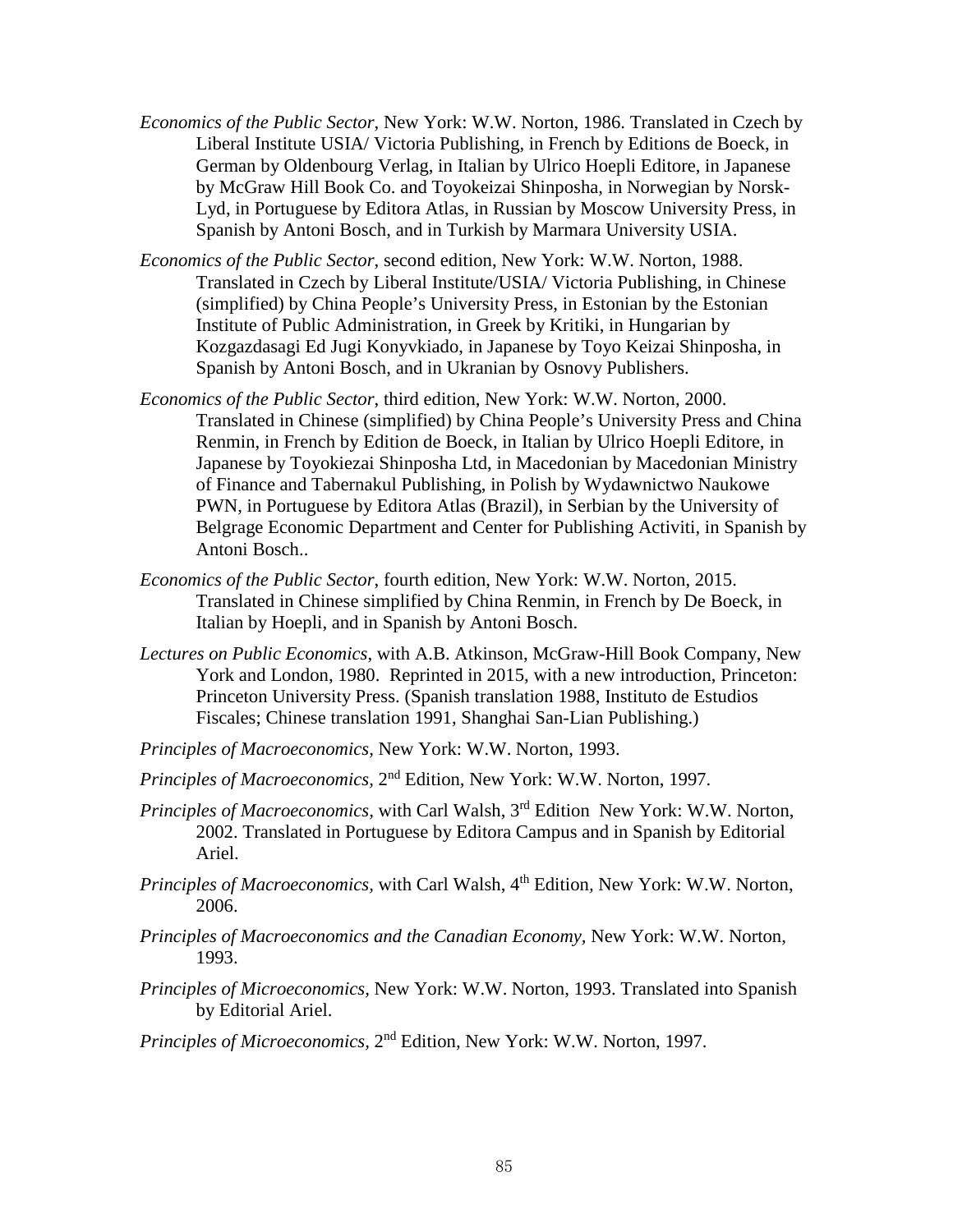- *Principles of Microeconomics,* with Carl Walsh, 3rd Edition, New York: W.W. Norton, 2002. Translated in Italian by Ulrico Hoepli Editore, in Portuguese by Editora Campus, and in Spanish by Editorial Ariel.
- *Principles of Microeconomics, with Carl Walsh, 4<sup>th</sup> Edition, New York: W.W. Norton,* 2006. Translated in French by de boeck. Translated in Japanese by Toyokeizai Shinposha.

#### **Edited books**

- *The Collected Scientific Papers of P.A. Samuelson*, volumes 1 and 2, M.I.T. Press, 1965; Japanese language edition, 1991.
- *Readings in Modern Theory of Economic Growth*, with H. Uzawa, M.I.T. Press, 1969
- *Capital Market Liberalization and Development*, with Jose Antonio Ocampo (eds.), New York: Oxford University Press, 2008.
- *[Contemporary Issues in Macroeconomics: Lessons from The Crisis and](http://www.amazon.co.uk/Contemporary-Issues-Macroeconomics-International-Association/dp/toc/1137529571)  [Beyond](http://www.amazon.co.uk/Contemporary-Issues-Macroeconomics-International-Association/dp/toc/1137529571)*, with Martin Guzman (eds.), IEA Conference Volume No. 155-II, Houndmills, UK and New York: Palgrave Macmillan, 2016.
- *[Contemporary Issues in Microeconomics](http://www.palgrave.com/br/book/9781137529701)*, with Martin Guzman, IEA Conference Volume No. 155-III, Houndmills, UK and New York: Palgrave Macmillan, 2016.
- *Debates on the Measurement of Global Poverty,* with Sudhir Anand and Paul Segal (eds.), New York: Oxford University Press, 2010.
- *The Economics of Rural Organization: Theory, Practice, and Policy,* with K. Hoff and A. Braverman (eds.), New York: Oxford University Press, 1993.
- *The Economists' Voice: Top Economists Take on Today's Problems*, with Aaron S. Edlin and J. Bradford DeLong (eds.), New York: Columbia University Press, 2008.
- *Efficiency, Finance, and Varieties of Industrial Policy: Guiding Resources, Learning, and Technology for Sustained Growth,* with Akbar Noman (eds.), New York: Columbia University Press, 2016.
- *Escaping the Resource Curse*, with Macartan Humphreys and Jeffrey Sachs (eds.), New York: Columbia University Press, 2007.
- *Etica y Desarrollo*, with B. Kliksberg and A. Sen (eds.), Buenos Aires: El Ateneo, 2002.
- *Financial Liberalization: How Far, How Fast?* with Gerard Caprio and Patrick Honohan (eds.), Cambridge, UK: Cambridge University Press, 2001.
- *Frontiers of Development Economics: the Future in Perspective,* with Gerald M. Meier (eds.), New York: Oxford University Press, 2001.
- *The Global Macro Economy and Finance*, with Franklin Allen, Masahiko Aoki, Nobuhiro Kiyotaki, Roger Gordon, and Jean-Paul Fitoussi (eds.), Palgrave Macmillan, 2012.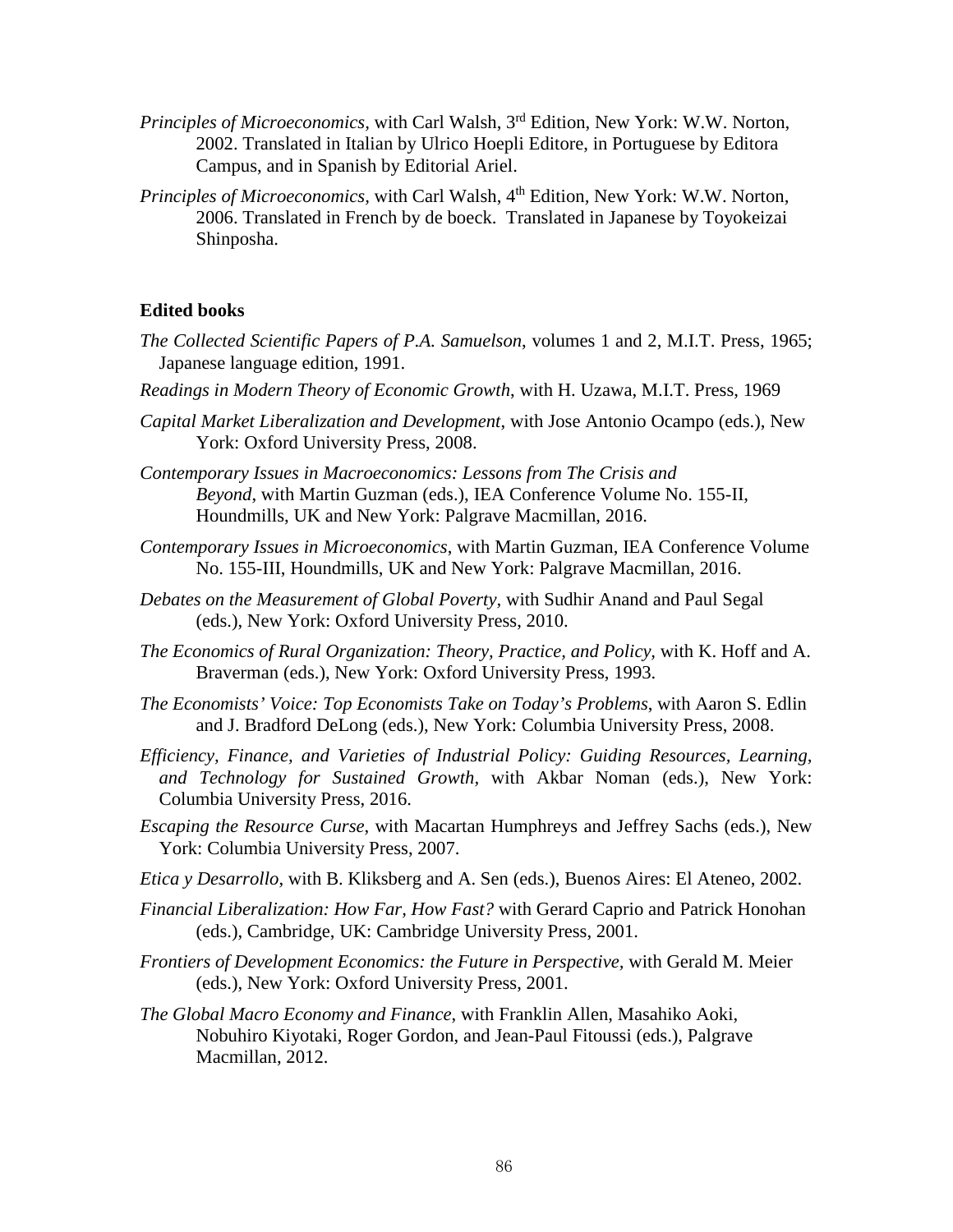- *Good Growth and Governance in Africa*, with Akbar Noman, Kwesi Botchwey, and Howard Stein (eds.), New York: Oxford University Press, 2012.
- *Governance, Equity, and Global Markets,* with Pierre-Alain Muet (eds.), Oxford: Oxford University Press, 2001.
- *The G20 and Recovery and Beyond: An Agenda for Global Governance for the Twenty-First Century*, with J.P. Fitoussi (eds), e-book with contributions from The Paris Group, 2011 (available at www.josephstigliz.com).
- *In the Wake of the Crisis,* J. Blanchard, David Romer, Michael Spence and J. E. Stiglitz (eds.), Cambridge, MA: MIT Press, 2012, Cambridge, MA: MIT Press, 2012.
- *Income Contingent Loans: Theory, Practice and Prospects*, with B. Chapman and T. Higgins (eds.), Houndmills, UK and New York: Palgrave Macmillan, 2014.
- *Industrial Policy and Development,* with M. Cimoli and G. Dosi (eds.), Oxford: Oxford University Press, 2009.
- *Industrial Policy and Economic Transformation in Africa,* with Akbar Noman (eds.), New York: Columbia University Press, 2015.
- *The Industrial Policy Revolution I: The Role of Government Beyond Ideology,* with Justin Yifu Lin, Houndmills, UK and New York: Palgrave Macmillan, 2014. Translated in Chinese by Peking University Press.
- *The Industrial Policy Revolution II: Africa in the 21<sup>st</sup> Century, with Justin Yifu Lin and* Ebrahim Patel, Houndmills, UK and New York: Palgrave Macmillan, 2014. Translated in Chinese by Peking University Press.
- *Inequality and Growth: Patterns and Policy, Volume I: Concepts and Analysis*, with Kaushik Basu (eds.), IEA Conference Volume No. 156-I, Houndmills, UK and New York: Palgrave Macmillan, 2016.
- *Inequality and Growth: Patterns and Policy, Volume II: Regions and Regularities*, with Kaushik Basu (eds.), IEA Conference Volume No. 156-I, Houndmills, UK and New York: Palgrave Macmillan, 2016.
- *[Intellectual Property Rights: Legal and Economic Challenges for Development](http://www.amazon.com/Intellectual-Property-Rights-Challenges-Development-ebook/dp/B00MN971IU/ref=sr_1_1?s=books&ie=UTF8&qid=1455304807&sr=1-1&keywords=Intellectual+Property+Rights%3A+Legal+and+Economic+Challenges+for+Development+2014)*, with Mario Cimoli, Giovanni Dosi, Keith E. Maskus, Ruth L. Okediji, Jerome H. Reichman (eds.), Oxford: Oxford University Press, 2014.
- *Knowledge, Informtation and Expectation in Modern Macroeconomics: In Honor of Edmund S. Phelps*, with P. Aghion, R. Frydman, and M, Woodford*,* Princeton, NJ: Princeton University Press, 2003.
- *Law and Economic Development with Chinese Characteristics: Institutions for the 21st Century*, with David Kennedy (eds.), 2013, Oxford and New York: Oxford University Press.
- *Life After Debt: The Origins and Resolutions of Debt Crisis*, with Daniel Heymann, Houndmills, UK and New York: Palgrave Macmillan, 2014.
- *New Developments in the Analysis of Market Structure*, with C.F. Mathewson (eds.), London: The Macmillan Press, 1986.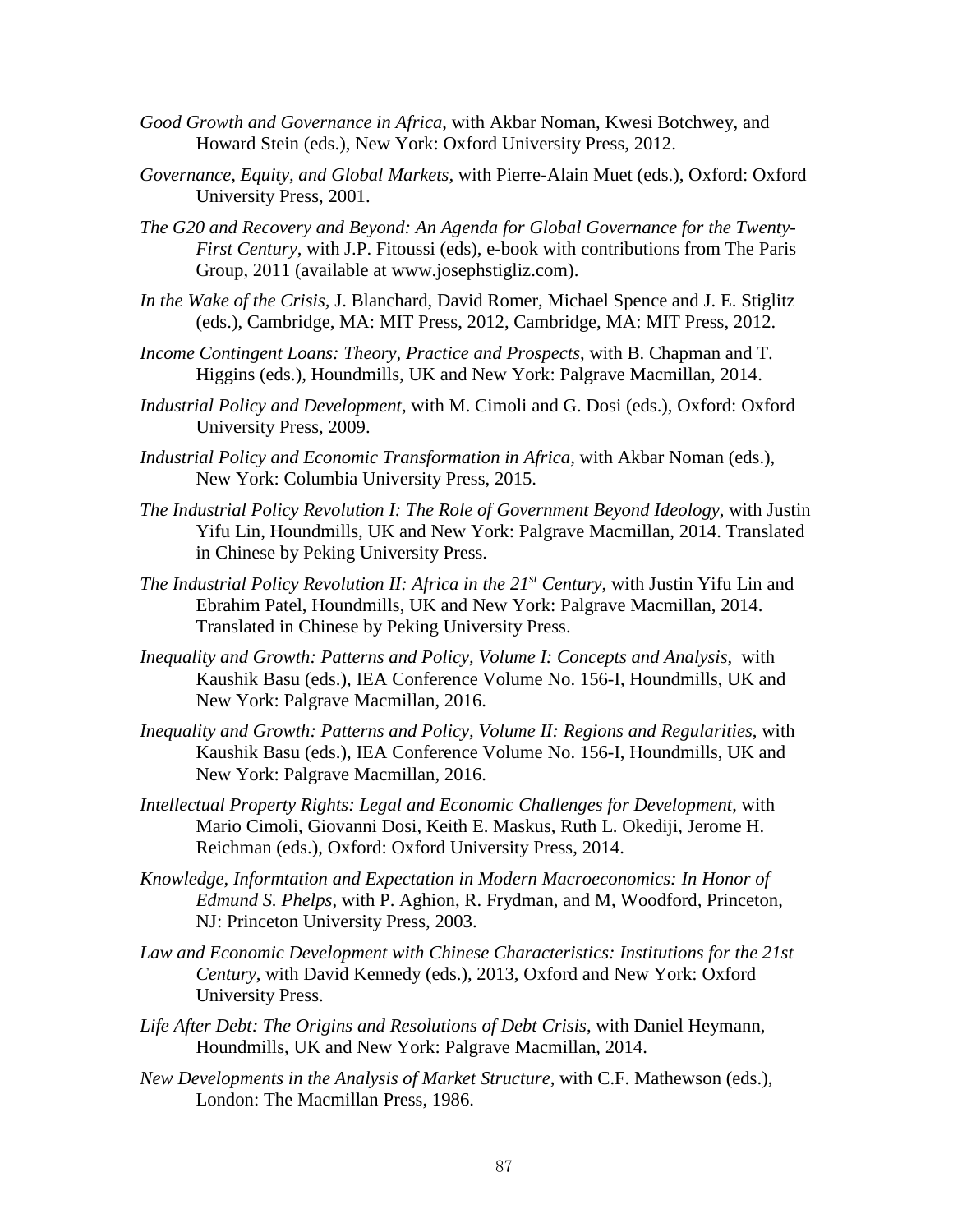- *New Ideas about Old Age Security,* with Robert Holzmann (eds.), Washington, D.C.: World Bank, 2001.
- *The Quest for Security: Protection without Protectionism and the Challenge of Global Governance*, with Mary Kaldor (eds.), New York: Columbia University Press, 2013. Translated in Spanish as *La Búsqueda de la Seguridad: Protección sin Protecciónsimo y el Desafío de la Gobernanza Global*, Buenos Aires: Paidós, 2013; and in Portuguese by Bertrand Editora,2015..
- *Rethinking the East Asian Miracle,* with S. Yusuf (eds.), World Bank and Oxford University Press, 2001.
- *Sovereign Wealth Funds and Long-Term Investing*, with Patrick Bolton and Frederic Samama (eds.), New York: Columbia University Press, 2012.
- *[Taming Capital Flows: Capital Account Management in an Era of Globalization](http://www.amazon.com/Taming-Capital-Flows-Globalization-International-ebook/dp/B00UK5JOSE)*, with Refet S. Gurkaynak (eds.), IEA Conference Volume No. 154, Houndmills, UK and New York: Palgrave Macmillan, 2015.
- *Time for a Visible Hand: Lessons from the 2008 World Financial Crisis*, with S. Griffith-Jones and J.A. Ocampo (eds.), Initiative for Policy Dialogue Series, Oxford: Oxford University Press, 2010.
- *Too Little, Too Late: The Quest to Resolve Sovereign Debt Crises,*with Martin Guzman and J.A. Ocampo (eds.), Initiative for Policy Dialogue at Columbia, New York: Columbia University Press, 2016.
- *The Washington Consensus Reconsidered: Towards a New Global Governance*, with Narcis Serra (eds.), New York: Oxford University Press, 2008.
- *What Have We Learned? Macroeconomic Policy after the Crisis*, George Akerlof, Olivier Blanchard, David Romer, and J. E. Stiglitz (eds.), Cambridge, Mass. and London: MIT Press, 2014.

# **Journalism**

#### **2017**

["Lessons from the Anti-Globalists,](https://www.project-syndicate.org/commentary/macron-fight-against-populism-by-joseph-e--stiglitz-2017-05)" Project Syndicate, May 1, 2017.

[Janet Yellen Piece for TIME 100,](http://time.com/collection/2017-time-100/4742751/janet-yellen/) April 20, 2017.

["Le programme antieuropéen de Marine Le Pen dénoncé par 25 Nobel d'économie,](http://www.lemonde.fr/idees/article/2017/04/18/25-nobel-d-economie-denoncent-les-programmes-anti-europeens_5112711_3232.html)" Le Monde, April 18, 2017. (The anti-European program of Marine Le Pen denounced by 25 Nobel economics.)

["Illiberal Stagnation,](https://www.project-syndicate.org/commentary/illiberal-stagnation-russia-transition-by-joseph-e--stiglitz-2017-04)" Project Syndicate, April 2, 2017.

["From Bad to Worse for Puerto Rico,](https://www.project-syndicate.org/commentary/puerto-rico-debt-plan-deep-depression-by-joseph-e--stiglitz-and-martin-guzman-2017-02)" with Martin Guzman, Project Syndicate, February 27, 2017.

["Letter to the Editor on Puerto Rico,](https://www.nytimes.com/2017/02/27/opinion/joseph-stiglitz-the-nobel-laureate-on-saving-puerto-rico.html?_r=0)" The New York Times, February 27, 2017.

["How to Survive the Trump Era,](https://www.project-syndicate.org/commentary/surviving-the-trump-era-by-joseph-e--stiglitz-2017-02)" Project Syndicate, February 20, 2017.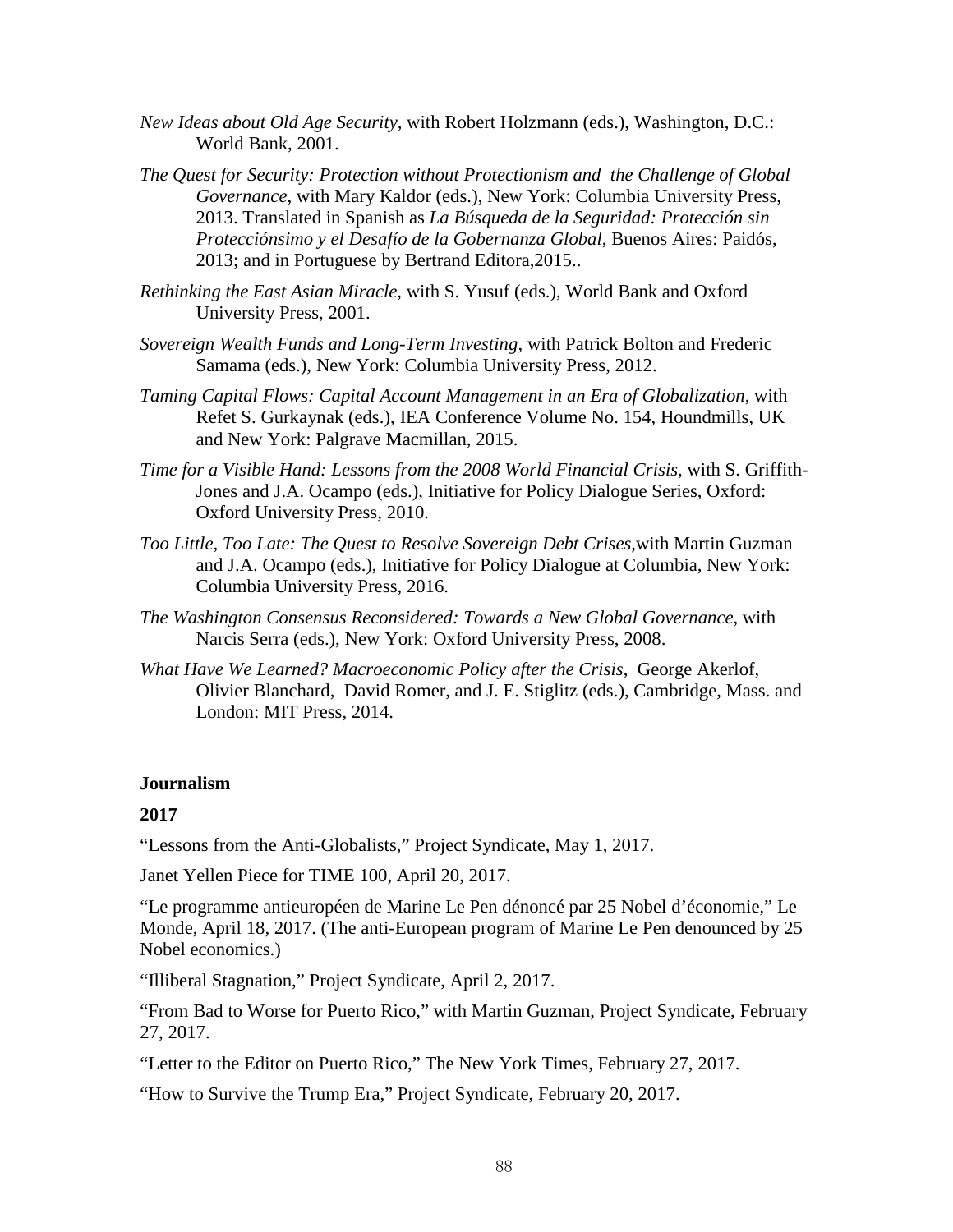["Trump's Most Chilling Economic Lie,](http://www.vanityfair.com/news/2017/02/donald-trump-china-economics-trade)" Vanity Fair, February 17, 2017.

["Nobel Economist: One-Percenters, Pay Your Taxes,](http://www.cnn.com/2017/01/16/opinions/eight-men-with-as-much-wealth-as-half-the-world-stiglitz/)" CNN.com and on [Frankfurter](http://www.faz.net/aktuell/wirtschaft/weltwirtschaftsforum/joseph-e-stiglitz-wachsende-ungleichheit-eines-der-groessten-risiken-fuer-weltwirtschaft-14660246.html)  [Allgemeine Zeitung,](http://www.faz.net/aktuell/wirtschaft/weltwirtschaftsforum/joseph-e-stiglitz-wachsende-ungleichheit-eines-der-groessten-risiken-fuer-weltwirtschaft-14660246.html) January 16, 2017.

["Trumpian Uncertainty,](https://www.project-syndicate.org/commentary/2017-economic-forecast-trump-uncertainty-by-joseph-e--stiglitz-2017-01)" Project Syndicate, January 9, 2017.

# **2016**

["A New Year's Development Resolution,](https://www.project-syndicate.org/commentary/update-development-policy-inequality-by-kaushik-basu-et-al-2016-12)" with Kaushik Basu, Francois Bourguignon, and Justin Yifu Lin, Project Syndicate, December 30, 2016.

["Why 2017 Could See the Collapse of the Euro,](http://fortune.com/2016/12/30/euro-outlook-2017/)" Fortune, December 30, 2016.

["A Nobel Laureate Explains How Trump Could Nuke the Economy,](http://www.vanityfair.com/news/2016/12/a-nobel-laureate-explains-how-trump-could-nuke-the-economy)" Vanity Fair, December 27, 2016.

["Bad News for America's Workers,](https://www.project-syndicate.org/commentary/trump-economy-hurts-workers-by-joseph-e--stiglitz-2016-12)" Project Syndicate, December 19, 2016.

["How Democrats Can Fix Themselves: The Days of Triangulation Are Toast,](http://www.vanityfair.com/news/2016/11/how-the-democrats-can-fix-themselves)" Vanity Fair, November 17, 2016.

["What America's Economy Needs from Trump,](https://www.project-syndicate.org/commentary/trump-agenda-america-economy-by-joseph-e--stiglitz-2016-11)" Project Syndicate, November 13, 2016.

["Would a President Trump Be Good for Business?,](http://www.tampabay.com/opinion/columns/column-would-a-president-trump-be-good-for-business/2300932)" Tampa Bay Times, November 1, 2016.

["Why the Economy Has Failed So Many -](http://www.cleveland.com/opinion/index.ssf/2016/10/why_the_economy_has_failed_so.html#incart_2box_opinion) And Why Donald Trump Has the Wrong [Answers,](http://www.cleveland.com/opinion/index.ssf/2016/10/why_the_economy_has_failed_so.html#incart_2box_opinion)" Cleveland Plain Dealer, October 26, 2016.

["The One Thing Our Next President Needs to Know About the Economy,](http://www.vanityfair.com/news/2016/10/one-thing-our-next-president-needs-to-know-about-the-economy)" Vanity Fair, October 24, 2016.

["How Trump Happened,](https://www.project-syndicate.org/commentary/trump-candidacy-message-to-political-leaders-by-joseph-e--stiglitz-2016-10)" Project Syndicate, October 14, 2016.

["The Real Scandal Behind the Panama Papers,](http://www.vanityfair.com/news/2016/09/the-real-scandal-behind-the-panama-papers)" Vanity Fair, September 29, 2016.

["The Apple Tax Tussle Shows the Need for a New Way of Taxing Profits,](http://www8.gsb.columbia.edu/faculty/jstiglitz/sites/jstiglitz/files/Apple%20Tax%20Tussle_0.pdf)" with Erika Siu, [in Süddeutsche Zeitung,](http://www8.gsb.columbia.edu/faculty/jstiglitz/sites/jstiglitz/files/Stiglitz_Siu_20160919.pdf) September 19, 2016.

["A Better Economic Plan for Japan,](https://www.project-syndicate.org/commentary/new-economic-plan-for-japan-by-joseph-e--stiglitz-2016-09)" Project Syndicate, September 14, 2016.

["Reform or Divorce in Europe,](https://www.project-syndicate.org/commentary/reform-or-divorce-in-eurozone-by-joseph-e--stiglitz-2016-08)" Project Syndicate, August 22, 2016.

"Why We [Left the Panama Commission,](http://time.com/4446733/joseph-stiglitz-panama-commission/)" with Mark Pieth, TIME, August 10, 2016.

["Globalization and its New Discontents,](https://www.project-syndicate.org/commentary/globalization-new-discontents-by-joseph-e--stiglitz-2016-08)" Project Syndicate, August 5, 2016.

["Trump and the Damage Done,](http://www.bostonglobe.com/opinion/2016/08/04/trump-and-damage-done/u8Lqa64AoCEqw3znmINJ3K/story.html)" Boston Globe, August 4, 2016.

["From Brexit to the Future,](https://www.project-syndicate.org/commentary/brexit-future-of-advanced-economies-by-joseph-e--stiglitz-2016-07)" Project Syndicate, July 6, 2016.

["Learning from Namibia,](https://www.project-syndicate.org/commentary/namibia-economic-social-success-story-by-joseph-e--stiglitz-and-anya-schiffrin-2016-06#comments)" with Anya Schiffrin, Project Syndicate, June 14, 2016.

["Donald Trump's Biggest Vulnerability,](http://www.vanityfair.com/news/2016/06/joseph-e-stiglitz-on-donald-trumps-biggest-vulnerability)" Vanity Fair, June 1, 2016.

["Monopoly's New Era,](https://www.project-syndicate.org/commentary/high-monopoly-profits-persist-in-markets-by-joseph-e--stiglitz-2016-05)" Project Syndicate, May 13, 2016.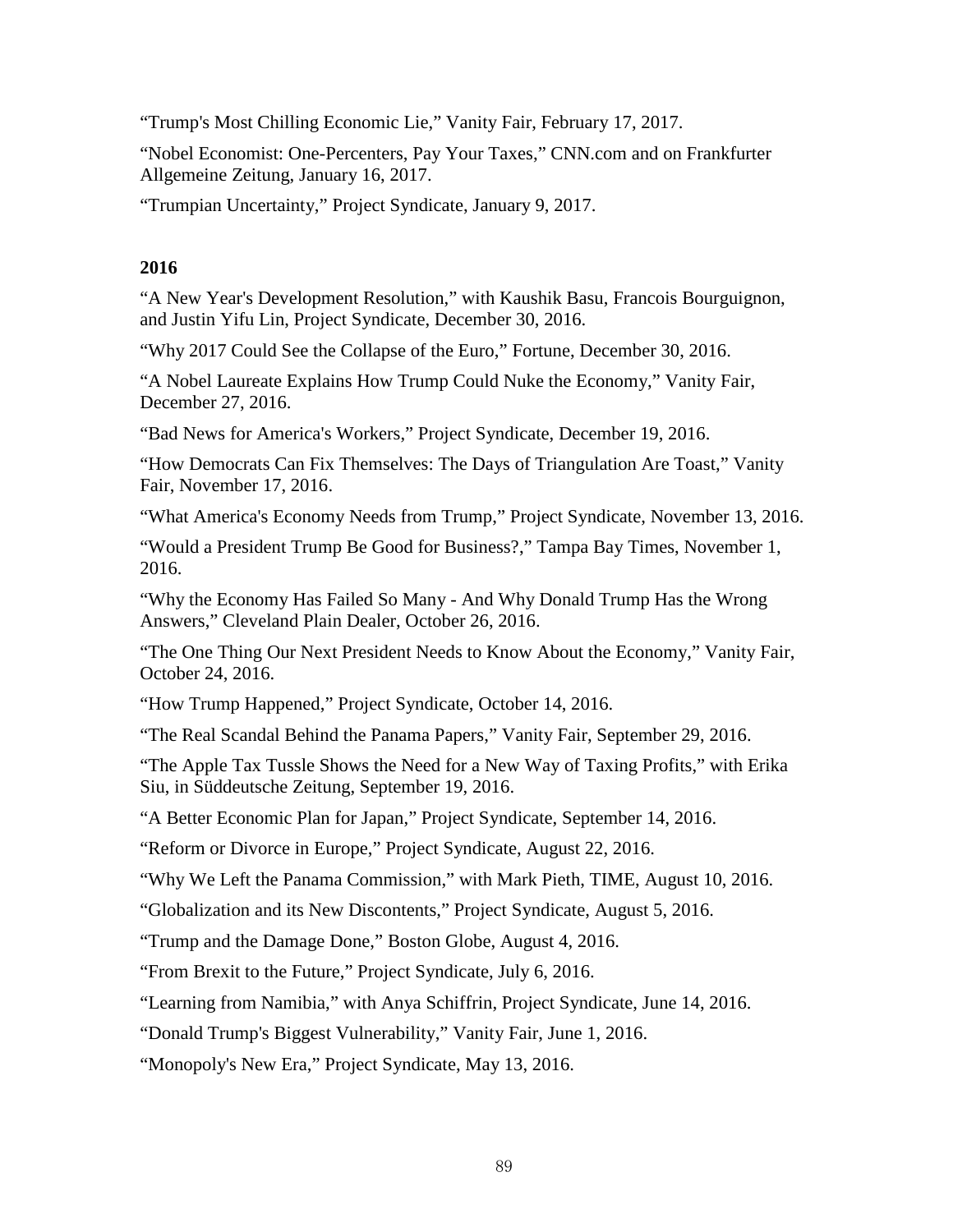["TTIP and Climate Change: A Tale of Two Cities from Paris to Hannover"](http://www.sueddeutsche.de/politik/exterior-view-ttip-and-climate-change-a-tale-of-two-cities-from-paris-to-hannover-1.2963133) and ["Mit](http://www.sueddeutsche.de/politik/aussenansicht-sie-zerstoeren-ihr-eigenes-werk-1.2959846)  [TTIP zerstören Merkel und Obama ihr eigenes Werk" \("Merkel and Obama destroy their](http://www.sueddeutsche.de/politik/aussenansicht-sie-zerstoeren-ihr-eigenes-werk-1.2959846)  [own work with TTIP"\),](http://www.sueddeutsche.de/politik/aussenansicht-sie-zerstoeren-ihr-eigenes-werk-1.2959846) Suddeutsche Zeitung, April 21, 2016.

["What's Wrong With Negative Interest Rates?"](https://www.project-syndicate.org/commentary/negative-rates-flawed-economic-model-by-joseph-e--stiglitz-2016-04), Project Syndicate, April 13, 2016.

["How Hedge Funds Held Argentina for Ransom,](http://www8.gsb.columbia.edu/faculty/jstiglitz/sites/jstiglitz/files/How%20Hedge%20Funds%20Held%20Argentina%20for%20Ransom%20-%20The%20New%20York%20Times.pdf)" New York Times, April 1, 2016.

["Tricks of the Trade Deal: Six Big Problems with the Trans-Pacific](http://rooseveltinstitute.org/tricks-trade-deal-six-big-problems-trans-pacific-partnership/)  [Partnership,](http://rooseveltinstitute.org/tricks-trade-deal-six-big-problems-trans-pacific-partnership/)" Roosevelt Institute, March 28, 2016.

["The New Generation Gap,](http://www.project-syndicate.org/commentary/new-generation-gap-social-injustice-by-joseph-e--stiglitz-2016-03)" Project Syndicate, March 16, 2016.

["Closing Developing Countries' Capital Drain,](http://www8.gsb.columbia.edu/faculty/jstiglitz/sites/jstiglitz/files/Closing%20Developing%20Countries%E2%80%99%20Capital%20Drain.pdf)" with Hamid Rashid, Project Syndicate, February 18, 2016.

["What's Holding Back the World Economy?"](http://www8.gsb.columbia.edu/faculty/jstiglitz/sites/jstiglitz/files/What%E2%80%99s%20Holding%20Back%20the%20World%20Economy_%20by%20Joseph%20E.pdf), with Hamid Rashid, Project Syndicate, February 8, 2016.

["China's Bumpy New Normal,](http://www8.gsb.columbia.edu/faculty/jstiglitz/sites/jstiglitz/files/China%E2%80%99s%20Bumpy%20New%20Normal%20by%20Joseph%20E.pdf)" Project Syndicate, January 27, 2016, and in [Columbia](http://www8.gsb.columbia.edu/chazen/globalinsights/node/317)  [Business School Chazen Global Insights,](http://www8.gsb.columbia.edu/chazen/globalinsights/node/317) February 1, 2016.

[Article in Economic Report of the President,](http://www8.gsb.columbia.edu/faculty/jstiglitz/sites/jstiglitz/files/Former%20CEA%20Chairman%20Joseph%20Stiglitz.pdf) "Chapter 7: The 70th Anniversary of the Council of Economic Advisors," February 2016.

["Argentina's Uncertain Prospects,](http://www8.gsb.columbia.edu/faculty/jstiglitz/sites/jstiglitz/files/China%E2%80%99s%20Bumpy%20New%20Normal%20by%20Joseph%20E.pdf)" with Martin Guzman, Project Syndicate, January 29, 2016.

["Sri Lanka's Rebirth,](http://www8.gsb.columbia.edu/faculty/jstiglitz/sites/jstiglitz/files/Sri%20Lanka%E2%80%99s%20Rebirth.pdf)" Project Syndicate, January 25, 2016.

[Article for New York Magazine's Beginnings: The Breakthrough Moment,](http://nymag.com/news/features/beginnings/joseph-stiglitz/) January 12, 2016.

["The New Geo-Economics,](http://www8.gsb.columbia.edu/faculty/jstiglitz/sites/jstiglitz/files/The%20New%20Geo-Economics.pdf)" Project Syndicate, January 8, 2016.

# **2015**

["How to Fix Inequality,](https://www.bostonglobe.com/opinion/2015/12/10/joseph-stiglitz-how-fix-inequality/TTkPkJKNXruJc2iOviB8gN/story.html)" Boston Globe, December 10, 2015.

["When Inequality Kills,](http://www.project-syndicate.org/commentary/lower-life-expectancy-white-americans-by-joseph-e--stiglitz-2015-12)" Project Syndicate, November 9, 2015.

["A Step Forward for Sovereign Debt,](http://www.project-syndicate.org/commentary/sovereign-debt-restructuring-un-principles-by-joseph-e--stiglitz-and-martin-guzman-2015-11)" with Martin Guzman, Project Syndicate, November 9, 2015.

["Tax avoidance Fuels Global Inequality,](http://www.cnn.com/2015/10/09/opinions/stiglitz-tax-avoidance-globalization/)" CNN, October 9, 2015.

["El Gobierno Debe Exigir un Acuerdo Transpacifico que Beneficie a los Mexicanos,](http://www8.gsb.columbia.edu/faculty/jstiglitz/sites/jstiglitz/files/2015%20La%20Jornada.pdf)" with Adam S. Hersh, La Jornada, October 3, 2015.

["The Trans-Pacific Free-Trade Charade,](http://www.project-syndicate.org/commentary/trans-pacific-partnership-charade-by-joseph-e--stiglitz-and-adam-s--hersh-2015-10)" with Adam S. Hersh, Project Syndicate, October 2, 2015.

["Don't Let TPP Jeopardise Malaysia's Future,](http://www8.gsb.columbia.edu/faculty/jstiglitz/sites/jstiglitz/files/2015%20TPP%20Malaysia.pdf)" with Adam S. Hersh, The Malaysian Insider, October 2, 2015.

["Nobel de Economia a Humala: No Permitan que el TPP Encierre al Peru en Relaciones](http://www8.gsb.columbia.edu/faculty/jstiglitz/sites/jstiglitz/files/2015%20La%20Republica.pdf)  [Comerciales Desiguales,](http://www8.gsb.columbia.edu/faculty/jstiglitz/sites/jstiglitz/files/2015%20La%20Republica.pdf)" with Adam S. Hersh, La Republica, October 1, 2015.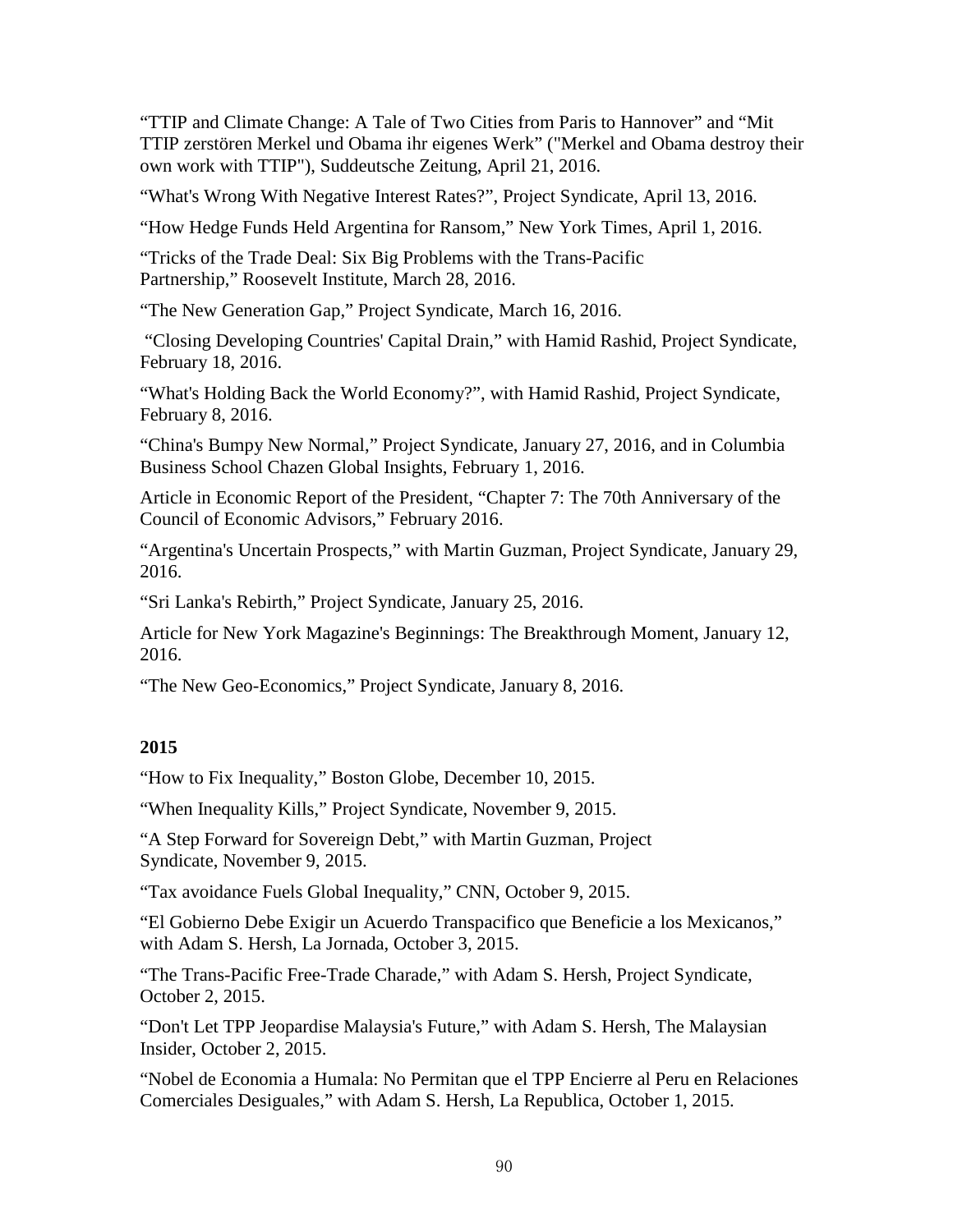["Fed Up with the Fed,](http://www.project-syndicate.org/commentary/us-fed-interest-rate-hike-low-inflation-by-joseph-e--stiglitz-2015-09)" Project Syndicate, September 7, 2015.

["Joseph Stiglitz Explains Why the Fed Shouldn't Raise Interest Rates,](http://www8.gsb.columbia.edu/faculty/jstiglitz/sites/jstiglitz/files/2015%20Fed%20shouldn)" Los Angeles Times, August 27, 2015.

["What the United States Owes Puerto Rico,](http://www.wsj.com/articles/what-the-united-states-owes-puerto-rico-1439506799)" with Mark Medish, The Wall Street Journal, August 13, 2015.

["America in the Way,](http://www.project-syndicate.org/commentary/us-international-development-finance-by-joseph-e--stiglitz-2015-08)" Project Syndicate, August 6, 2015.

["Greece, the Sacrificial Lamb,](http://www.nytimes.com/2015/07/26/opinion/greece-the-sacrificial-lamb.html?_r=0)" The New York Times, July 25, 2015.

["Joseph E. Stiglitz: The U.S. Must Save Greece,](http://time.com/3949954/joseph-e-stiglitz-greece-crisis/)" Time.com, July 9, 2015.

["Europe Must Back Away from Greek Austerity Cliff: Joseph Stiglitz,](http://www.usatoday.com/story/opinion/2015/07/07/greece-crisis-referendum-eu-austerity-column/29763347/)" USA Today, July 7, 2015.

["Argentina Shows Greece There May Be Life After Default,](http://www.huffingtonpost.com/joseph-e-stiglitz/argentina-greece-default_b_7697838.html)" with Martin Guzman, Huffington Post, June 30, 2015.

["Europe's Attack on Greek Democracy,](http://www.project-syndicate.org/commentary/greece-referendum-troika-eurozone-by-joseph-e--stiglitz-2015-06)" Project Syndicate, June 29, 2015.

["A Rule of Law for Sovereign Debt,](http://www.project-syndicate.org/commentary/sovereign-debt-restructuring-by-joseph-e-stiglitz-and-martin-guzman-2015-06)" with Martin Guzman, Project Syndicate, June 15, 2015.

["Europe's Last Act?"](http://www.project-syndicate.org/commentary/greece-creditor-demands-by-joseph-e--stiglitz-2015-06), Project Syndicate, June 5, 2015.

["Inequality, Wealth, and Capital,](http://www8.gsb.columbia.edu/faculty/jstiglitz/sites/jstiglitz/files/Inequality%2C%20Wealth%20and%20Capital.pdf)" FEPS Queries Magazine, Summer 2015.

["The Secret Corporate Takeover,](http://www.project-syndicate.org/commentary/us-secret-corporate-takeover-by-joseph-e--stiglitz-2015-05)" Project Syndicate, May 13, 2015.

["Asia's Multilateralism,](http://www.project-syndicate.org/commentary/china-aiib-us-opposition-by-joseph-e--stiglitz-2015-04)" op-ed on the AIIB, Project Syndicate April 13, 2015.

["A Fair Hearing for Sovereign Debt,](http://www.project-syndicate.org/commentary/argentina-repay-vulture-fund-by-joseph-e--stiglitz-and-martin-guzman-2015-03)" with Martin Guzman, Project Syndicate, March 5, 2015.

["Obama Versus Obamacare,](http://www.project-syndicate.org/commentary/obamacare-india-generic-drugs-by-dean-baker-et-al-2015-02)" with Dean Baker and Arjun Jayadev, Project Syndicate, February 10, 2015.

["A Greek Morality Tale,](http://www.project-syndicate.org/commentary/greece-eurozone-austerity-reform-by-joseph-e--stiglitz-2015-02)" Project Syndicate, February 3, 2015.

["Don't Trade Away Our Health,](http://nyti.ms/1wIJ9i4)" The New York Times, January 31, 2015.

["Europe Will Benefit from Greece Being Given a Fresh Start,](http://www.ft.com/intl/cms/s/0/639cf9b0-a1a0-11e4-bd03-00144feab7de.html?siteedition=intl#axzz3Pahdp9XI)" letter to the Financial Times, signed with several other scholars, January 22, 2015.

["The Politics of Economic Stupidity,](http://www.project-syndicate.org/commentary/politics-of-economic-stupidity-by-joseph-e--stiglitz)" Project Syndicate, January 20, 2015.

["Europe's Lapse of Reason,](http://www.project-syndicate.org/commentary/european-union-austerity-backlash-by-joseph-e--stiglitz-2015-01)" Project Syndicate, January 8, 2015.

["The Chinese Century,](http://www.vanityfair.com/business/2015/01/china-worlds-largest-economy)" Vanity Fair, January 2015.

# **2014**

["Inequality and the American Child,](http://www.project-syndicate.org/commentary/american-children-lack-equal-opportunity-by-joseph-e--stiglitz-2014-12)" Project Syndicate, December 11, 2014.

["Ebola and Inequality,](https://www.project-syndicate.org/commentary/ebola-highlights-inequality-by-joseph-e--stiglitz-2014-11)" Project Syndicate, November 20, 2014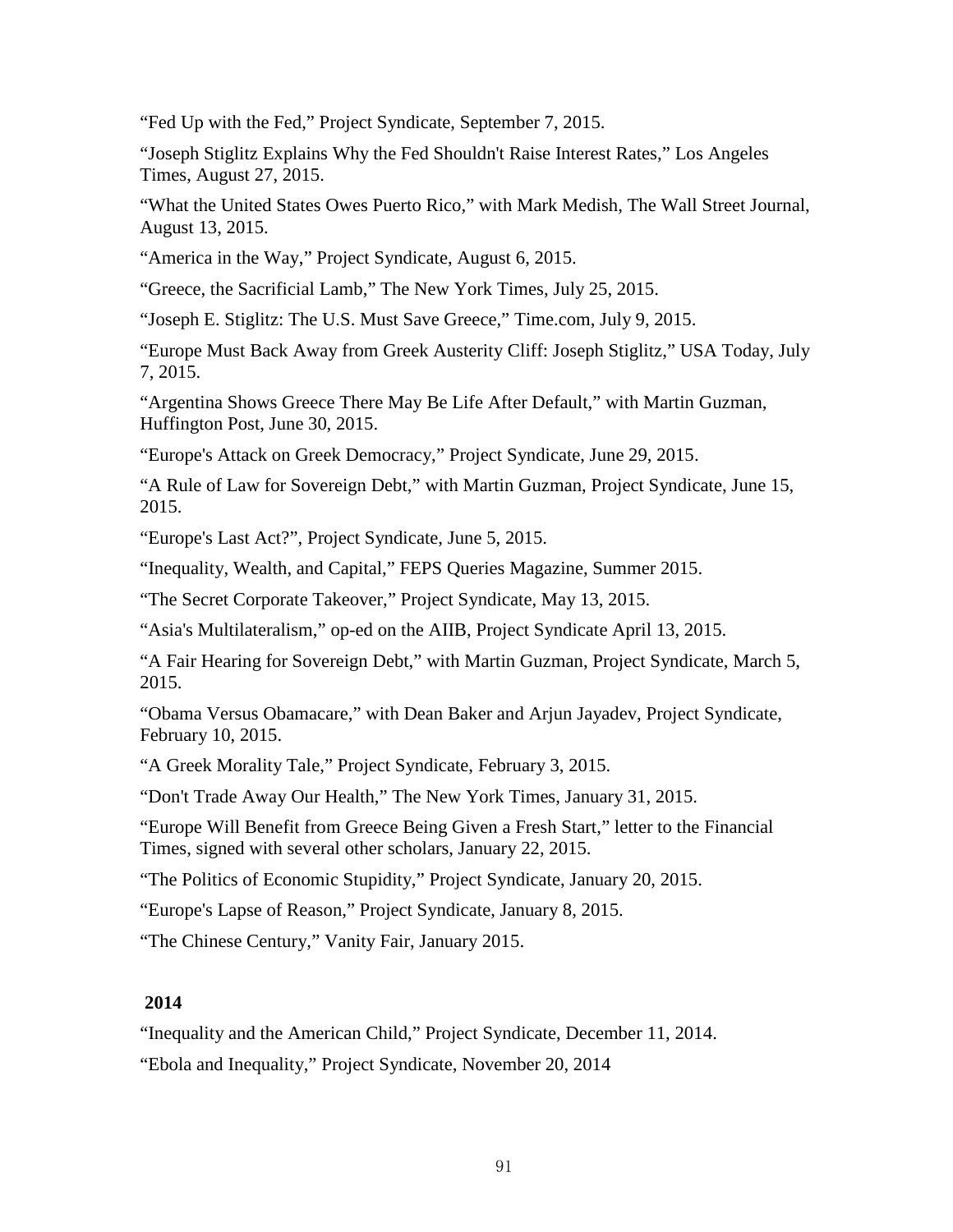["Slow Growth and Inequality Are Political Choices. We Can Choose](http://www.washingtonmonthly.com/magazine/novemberdecember_2014/features/conclusion_slow_growth_and_ine052716.php?page=all)  [Otherwise."](http://www.washingtonmonthly.com/magazine/novemberdecember_2014/features/conclusion_slow_growth_and_ine052716.php?page=all) Washington Monthly, December 2014.

["Fed Can Influence Banks to Spread Opportunity,](http://www.nytimes.com/roomfordebate/2014/10/27/what-could-the-fed-do-to-address-inequality/fed-can-influence-or-banks-to-spread-opportunity)" The New York Times, October 28, 2014.

["The Age of Vulnerability,](http://www.project-syndicate.org/commentary/economic-failure-individual-insecurity-by-joseph-e--stiglitz-2014-10)" Project Syndicate, October 13, 2014.

["The World Needs a Sovereign Debt Restructuring Mechanism,](http://www.emergingmarkets.org/Article/3389531/JOSEPH-STIGLITZ-The-world-needs-a-sovereign-debt-restructuring-mechanism.html)" Emerging Markets, October 12, 2014.

["Debeaking the Vultures,](http://www.project-syndicate.org/commentary/joseph-e--stiglitz-and-martin-guzman-on-the-efforts-to-remove-new-legal-obstacles-to-sovereign-debt-restructuring-2014-10)" Project Syndicate, October 1, 2014.

["Europe's Austerity Zombies,](http://www.project-syndicate.org/commentary/joseph-e--stiglitz-wonders-why-eu-leaders-are-nursing-a-dead-theory)" Project Syndicate, September 26, 2014.

["Comments on wage growth,](http://www.ft.com/intl/cms/s/2/ec422956-3f22-11e4-a861-00144feabdc0.html#axzz3DmpL5EGu)" The Financial Times, September 18, 2014.

["Comments on Scotland,](http://www.heraldscotland.com/comment/columnists/there-is-no-basis-for-this-scaremongering-but-this-is-not-just-about-money.25313968)" The Sunday Herald, September 14, 2014.

["Democracy in the Twenty-First Century,](http://www.project-syndicate.org/commentary/joseph-e--stiglitz-blames-rising-inequality-on-an-ersatz-form-of-capitalism-that-benefits-only-the-rich)" Project Syndicate, September 1, 2014.

["The Economy Should Serve Society,](http://www.imf.org/external/pubs/ft/fandd/2014/09/nobels.htm) Finance and Development," September 2014.

["Phony Capitalism,](http://harpers.org/archive/2014/09/phony-capitalism/)" Harper's Magazine, September 2014.

["Argentina's Griesafault,](http://www.project-syndicate.org/commentary/joseph-e--stiglitz-and-martin-guzman-argue-that-the-country-s-default-will-ultimately-harm-america)" with Martin Guzman, Project Syndicate, August 7, 2014.

["A New U.S. Strategy for Business in Africa,](http://www.ft.com/intl/cms/s/0/5ea74b42-1ae9-11e4-a633-00144feabdc0.html?ftcamp=published_links%2Frss%2Fcomment_opinion%2Ffeed%2F%2Fproduct#axzz39Ql6UWNN)" The Financial Times, August 4, 2014.

["A Global System Is Needed for Debt Restructuring,](http://www.nytimes.com/roomfordebate/2014/08/01/the-justice-of-argentinas-default/a-global-system-is-needed-for-debt-restructuring)" The New York Times, Room for Debate forum on Argentina's default, August 1, 2014.

["The Myth of America's Golden Age,](http://www.politico.com/magazine/story/2014/06/the-myth-of-americas-golden-age-108013.html#.U-vM9vldUrU)" Politico, July/August 2014.

["American Delusions Down Under,](http://www.project-syndicate.org/commentary/joseph-e--stiglitz-wonders-why-australian-prime-minister-tony-abbott-wants-to-emulate-the-us-economic-model)" Project Syndicate, July 9, 2014.

["Inequality Is Not Inevitable,](http://opinionator.blogs.nytimes.com/2014/06/27/inequality-is-not-inevitable/)" The New York Times, June 27, 2014.

["Saving a Broken Euro,](http://www.queries-feps.eu/saving-a-broken-euro/)" Queries, June 23, 2014.

["Creating a Learning Society,](http://www.project-syndicate.org/commentary/joseph-e--stiglitz-makes-the-case-for-a-return-to-industrial-policy-in-developed-and-developing-countries-alike)" Project Syndicate, June 3, 2014.

["A Light Unto Cities](http://www.project-syndicate.org/commentary/joseph-e--stiglitz-on-the-lessons-that-urban-areas-should-learn-from-the-transformation-of-medellin--colombia) (lessons from Medellin)," Project Syndicate, May 7, 2014.

["Reforming China's State-Market Balance,](http://www.project-syndicate.org/commentary/joseph-e--stiglitz-asks-what-role-government-should-play-as-economic-restructuring-proceeds)" Project Syndicate, April 2, 2014.

["Eliminating Extreme Inequality: A Sustainable Development Goal," 2015-2030,](http://www.ethicsandinternationalaffairs.org/2014/eliminating-extreme-inequality-a-sustainable-development-goal-2015-2030/) with Michael Doyle, Ethics and International Affairs, March 20, 2014.

["On the Wrong Side of Globalization,](http://opinionator.blogs.nytimes.com/2014/03/15/on-the-wrong-side-of-globalization/)" The New York Times, March 17, 2014.

["The Innovation Enigma,](http://www.project-syndicate.org/commentary/joseph-e--stiglitz-argues-that-the-impact-of-technological-change-on-living-standards-has-become-increasingly-unclear)" Project Syndicate, March 9, 2014.

["Stagnation by Design,](http://www.project-syndicate.org/commentary/joseph-e--stiglitz-argues-that-bad-policies-in-rich-countries--not-economic-inevitability--have-caused-most-people-s-standard-of-living-to-decline)" Project Syndicate, February 6, 2014.

["Advanced Malaise,](http://www.project-syndicate.org/commentary/joseph-e--stiglitz-pours-cold-water-on-rosy-projections-of-faster-recovery-in-europe-and-the-us)" Project Syndicate, January 13, 2014.

["The Great Malaise Drags On,](http://www.project-syndicate.org/commentary/joseph-e--stiglitz-predicts-continued-slow-growth-and-misguided-economic-policy-in-2014)" Project Syndicate, January 5, 2014.

["Joint Liability in International Lending: A Proposal for Amending the Treaty of](http://www.voxeu.org/article/economic-theory-model-amending-treaty-lisbon)  [Lisbon,](http://www.voxeu.org/article/economic-theory-model-amending-treaty-lisbon)" with Kaushik Basu, VOX, January 2, 2014.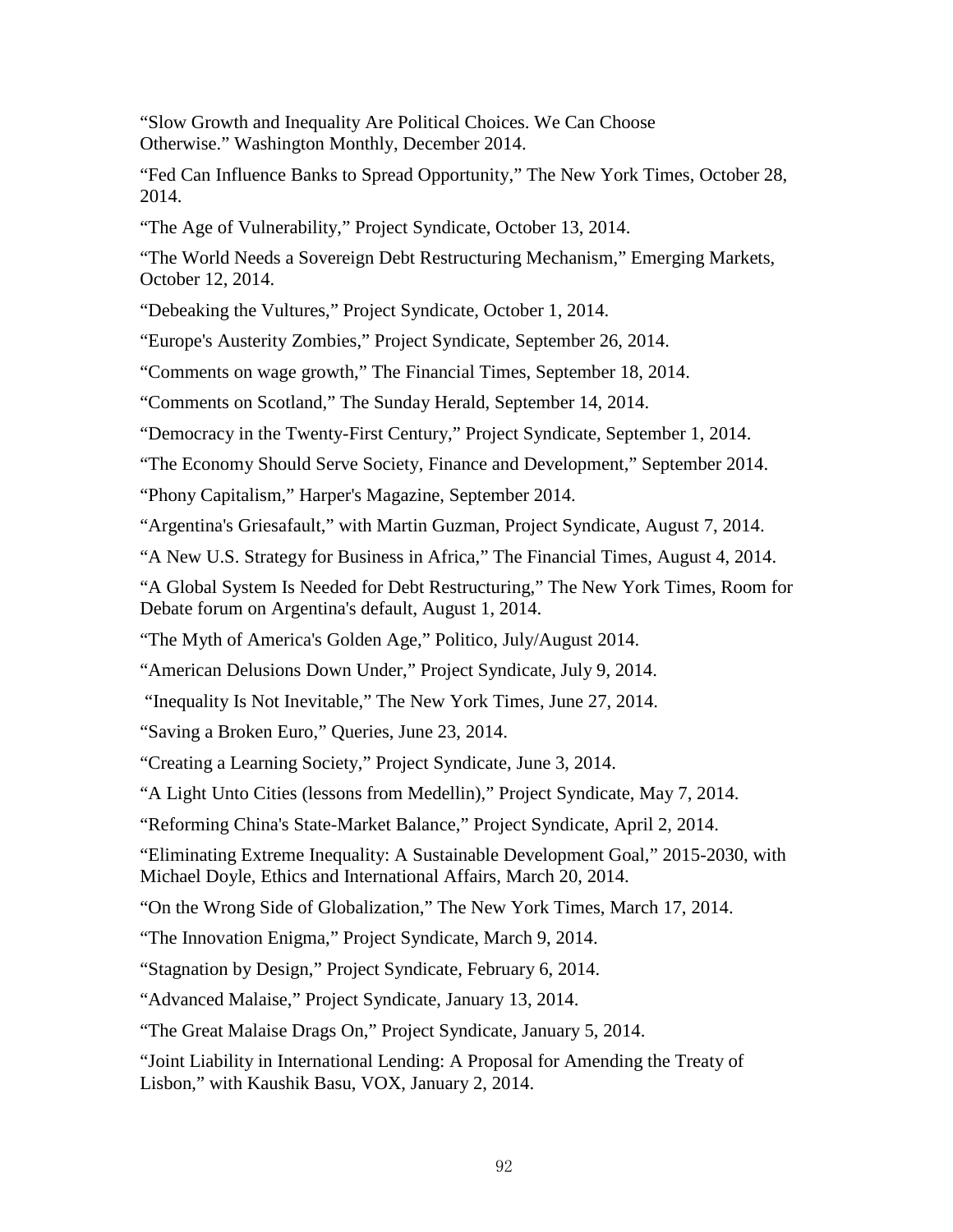["In No One We Trust,](http://opinionator.blogs.nytimes.com/2013/12/21/in-no-one-we-trust/)" The New York Times, December 21, 2013.

["An Agenda to Save the Euro,](http://www.project-syndicate.org/commentary/joseph-e--stiglitz-says-that-the-europe-will-not-recover-unless-and-until-the-eurozone-is-fundamentally-reformed)" Project Syndicate, December 4, 2013.

["The Insanity of Our Food Policy,](http://opinionator.blogs.nytimes.com/2013/11/16/the-insanity-of-our-food-policy/)" The New York Times, November 16, 2013.

["Inequality Is a Choice,](http://opinionator.blogs.nytimes.com/2013/10/13/inequality-is-a-choice/)" The New York Times, October 13, 2013.

["The Global Financial Crisis Has Made Capital Account Management More Important](http://www.emergingmarkets.org/Article/3266187/Financial-Markets/JOSEPH-STIGLITZ-Government-intervention-is-desirable.html)  [than Ever,](http://www.emergingmarkets.org/Article/3266187/Financial-Markets/JOSEPH-STIGLITZ-Government-intervention-is-desirable.html)" Emerging Markets, October 11, 2013.

["Five Years in Limbo,](http://www.project-syndicate.org/commentary/joseph-e--stiglitzthe-sluggish-pace-of-post-crisis-financial-reform)" Project Syndicate, October 8, 2013.

["How Washington Caved to Wall Street,](http://ideas.time.com/2013/09/23/how-washington-caved-to-wall-street/?xid=gonewsedit)" TIME, September 23, 2013.

["There Is Still Much to Learn from Lehman,](http://blogs.ft.com/the-a-list/2013/09/18/there-is-still-much-to-learn-from-lehman/#axzz2fG6zkcwO)" The Financial Times, September 18, 2013.

["Why Janet Yellen, Not Larry Summers, Should Lead the Fed,](http://opinionator.blogs.nytimes.com/2013/09/06/why-janet-yellen-not-larry-summers-should-lead-the-fed/)" The New York Times, September 6, 2013.

["The Vultures' Victory,](http://www.project-syndicate.org/commentary/argentina-s-debt-and-american-courts-by-joseph-e--stiglitz)" Project Syndicate, September 4, 2013.

["Australia, You Don't Know How Good You've Got It,](http://www.smh.com.au/comment/australia-you-dont-know-how-good-youve-got-it-20130901-2sytb.html)" The Sydney Morning Herald, September 2, 2013.

["How Dr. King Shaped My Work in Economics,](http://opinionator.blogs.nytimes.com/2013/08/27/how-dr-king-shaped-my-work-in-economics/)" The New York Times, August 28, 2013.

["The Wrong Lesson From Detroit's Bankruptcy,](http://opinionator.blogs.nytimes.com/2013/08/11/the-wrong-lesson-from-detroits-bankruptcy/)" The New York Times, August 12, 2013.

["The Changing of the Monetary Guard,](http://www.project-syndicate.org/commentary/guidelines-for-new-central-bankers-by-joseph-e--stiglitz)" Project Syndicate, August 5, 2013.

["How Intellectual Property Reinforces Inequality,](http://opinionator.blogs.nytimes.com/2013/07/14/how-intellectual-property-reinforces-inequality/)" The New York Times, July 14, 2013.

["The Free-Trade Charade,](http://www.project-syndicate.org/commentary/transatlantic-and-transpacific-free-trade-trouble-by-joseph-e--stiglitz)" Project Syndicate, July 4, 2013.

["Sub-Saharan Africa's Subprime Borrowers,](http://www.project-syndicate.org/commentary/sub-saharan-africa-s-subprime-borrowers-by-joseph-e--stiglitz-and-hamid-rashid)" with Hamid Rashid, Project Syndicate, June 25, 2013.

["Japan Is a Model, Not a Cautionary Tale,](http://opinionator.blogs.nytimes.com/2013/06/09/japan-is-a-model-not-a-cautionary-tale/)" The New York Times, June 9, 2013.

["East Asia's Lessons for Africa,](http://www.project-syndicate.org/commentary/east-asia-s-lessons-for-african-economic-development-by-joseph-e--stiglitz)" Project Syndicate, June 3, 2013.

["Globalisation Isn't Just About Profits. It's About Taxes, Too,](http://www.guardian.co.uk/commentisfree/2013/may/27/globalisation-is-about-taxes-too)" The Guardian, May 27, 2013.

"Student Debt and the [Crushing of the American Dream,](http://opinionator.blogs.nytimes.com/2013/05/12/student-debt-and-the-crushing-of-the-american-dream/)" The New York Times, May 12, 2013.

["Lives versus Profits,](http://www.project-syndicate.org/commentary/the-myriad-problems-of-intellectual-property-by-joseph-e--stiglitz)" Project Syndicate, May 6, 2013.

["The Lessons of the North Atlantic Crisis for Economic Theory and Policy,](http://blog-imfdirect.imf.org/2013/05/03/the-lessons-of-the-north-atlantic-crisis-for-economic-theory-and-policy/)" IMF Direct, May 3, 2013.

["A New World's New Development Bank,](http://www.project-syndicate.org/commentary/the-benefits-of-the-brics-development-bank)" with Nicholas Stern, Amar Bhattacharya, Mattia Romani, Project Syndicate, May 1, 2013.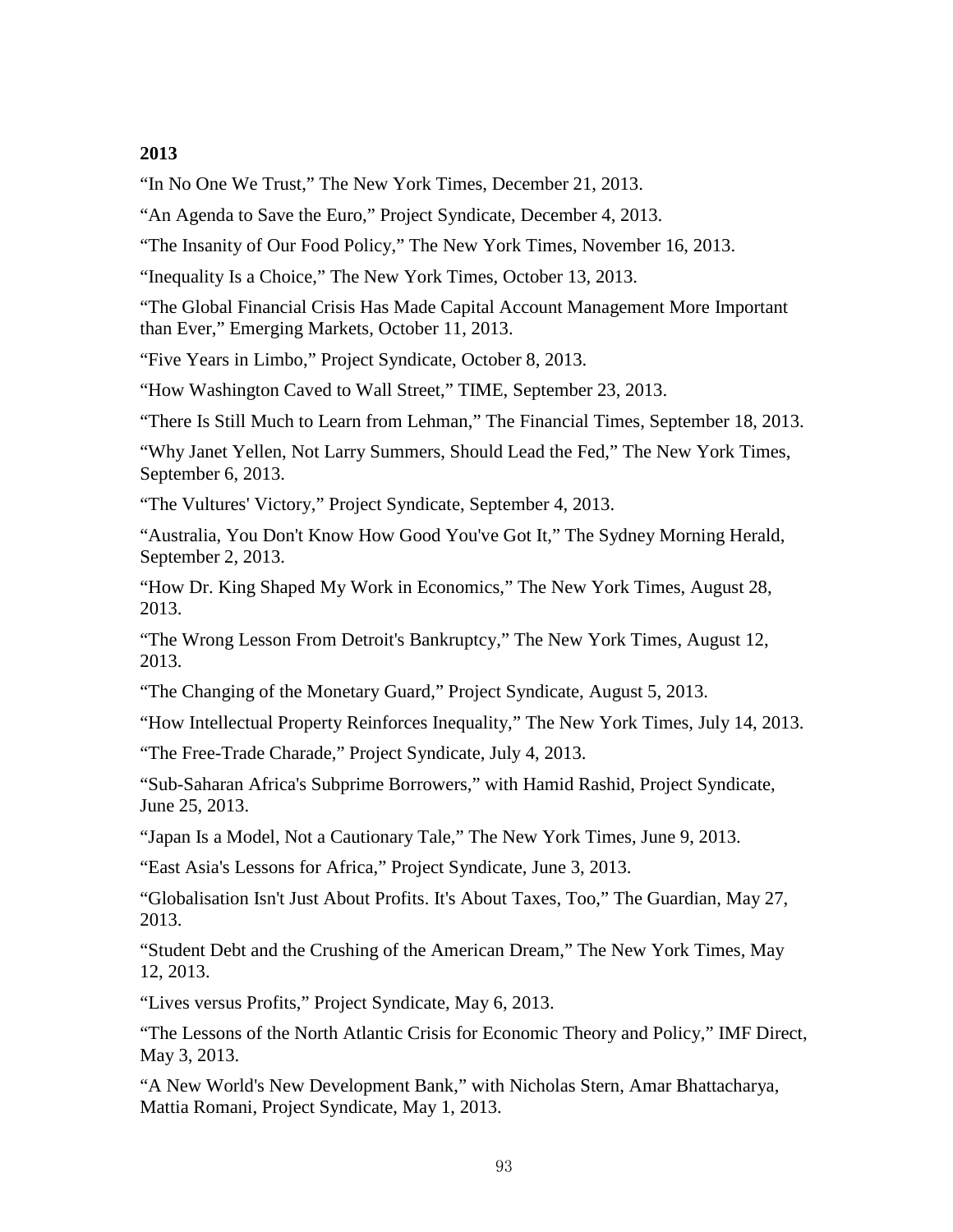["A Tax System Stacked Against the 99 Percent,](http://opinionator.blogs.nytimes.com/2013/04/14/a-tax-system-stacked-against-the-99-percent/)" The New York Times, April 15, 2013. ["India's Patently Wise Decision,](http://www.project-syndicate.org/commentary/the-impact-of-the-indian-supreme-court-s-patent-decision-by-joseph-e--stiglitz-and-arjun-jayadev)" with Arjun Jayadev, Project Syndicate, April 8, 2013. ["The Promise of Abenomics,](http://www.project-syndicate.org/commentary/shinzo-abe-and-soaring-confidence-in-japan-by-joseph-e--stiglitz)" Project Syndicate, April 5, 2013.

"Singapore's [Lessons for an Unequal America,](http://opinionator.blogs.nytimes.com/2013/03/18/singapores-lessons-for-an-unequal-america/)" The New York Times, March 18, 2013.

["What Is Italy Saying?"](http://www.project-syndicate.org/commentary/listening-to-european-voters--rejection-of-austerity-by-joseph-e--stiglitz) Project Syndicate, March 4, 2013.

["Equality of Opportunity, Our National Myth,](http://opinionator.blogs.nytimes.com/2013/02/16/equal-opportunity-our-national-myth/)" The New York Times, February 16, 2013.

["Complacency in a Leaderless World,](http://www.project-syndicate.org/commentary/lessons-from-davos-by-joseph-e--stiglitz)" Project Syndicate, February 6, 2013.

["No US Peace Dividend After Afghanistan,](http://www.ft.com/intl/cms/s/0/da88f8fe-63e9-11e2-84d8-00144feab49a.html#axzz2IuHhUGHk)" with Linda Bilmes, Financial Times, January 23, 2013.

["Inequality Is Holding Back the](http://opinionator.blogs.nytimes.com/2013/01/19/inequality-is-holding-back-the-recovery/) Recovery," The New York Times, January 19, 2013.

["The Post-Crisis Crises,](http://www.project-syndicate.org/commentary/global-warming--inequality--and-structural-change-by-joseph-e--stiglitz)" Project Syndicate, January 7, 2013.

# **2012**

["Joseph Stiglitz: US Setting 'Terrible Example' with Income Inequality,](http://www.globalpost.com/dispatch/news/regions/americas/united-states/121226/joseph-stiglitz-us-income-inequality)" The Global Post, December 27, 2012.

["Some Are More Unequal Than Others,](http://campaignstops.blogs.nytimes.com/2012/10/26/stiglitz-some-are-more-unequal-than-others/)" The New York Times, October 26, 2012.

["Political Causes, Political Solutions for Inequality,](http://www.nytimes.com/roomfordebate/2012/10/18/shrink-inequality-to-grow-the-economy/political-causes-political-solutions)" The New York Times, October 18, 2012.

["Fallacies of Romney's Logic,](http://www.usatoday.com/news/opinion/forum/story/2012-09-18/joseph-stiglitz-romney-tax/57803446/1)" USA Today, September 19, 2012.

["The One Housing Solution Left: Mass Mortgage Refinancing,](http://www.nytimes.com/2012/08/13/opinion/the-one-housing-solution-left-mass-mortgage-refinancing.html)" with Mark Zandi, The New York Times, August 12, 2012.

["Debt buries American dream,](http://www.usatoday.com/news/opinion/forum/story/2012-07-03/student-loans-debt-crisis/56006496/1)" USA Today, July 5, 2012.

["America is no longer a land of opportunity,](http://www8.gsb.columbia.edu/faculty/jstiglitz/sites/jstiglitz/files/2012_FT_America_no_longer.pdf)" Financial Times, June 26, 2012.

["To grow again, attack inequality,](http://www.nydailynews.com/opinion/grow-attack-inequality-article-1.1100939?localLinksEnabled=false)" New York Daily News, June 24, 2012.

["How policy has contributed to the great economic divide,](http://www.washingtonpost.com/opinions/how-policy-has-contributed-to-the-great-economic-divide/2012/06/22/gJQAXTX2vV_story.html)" The Washington Post, June 22, 2012.

["An Economic Agenda for the G20,](http://www.emergingmarkets.org/Article/3046369/Search/Results/JOSEPH-STIGLITZ-An-economic-agenda-for-the-G20.html?Keywords=Stiglitz) Emerging Markets," June 14, 2012.

["The 99 percent wakes up,](http://www.thedailybeast.com/articles/2012/05/02/joseph-stiglitz-the-99-percent-wakes-up.html#comments)" The Daily Beast, May 2, 2012.

["The 1 Percent's Problem,](http://www.vanityfair.com/politics/2012/05/joseph-stiglitz-the-price-on-inequality)" Vanity Fair, May, 2012.

["End the monopoly: Let's make it a real World Bank at last,](http://www.ft.com/intl/cms/s/0/4f96f8a4-6f7f-11e1-b3f9-00144feab49a.html#axzz1prKYne5W)" Financial Times, March 18, 2012.

["The US labour market is still a shambles,](http://www.ft.com/intl/cms/s/0/22e87a10-6c34-11e1-8c9d-00144feab49a.html#axzz1p1c3JR1C)" Financial Times, March 12, 2012.

["The Book of Jobs,](http://www.vanityfair.com/politics/2012/01/stiglitz-depression-201201)" Vanity Fair, January 2012.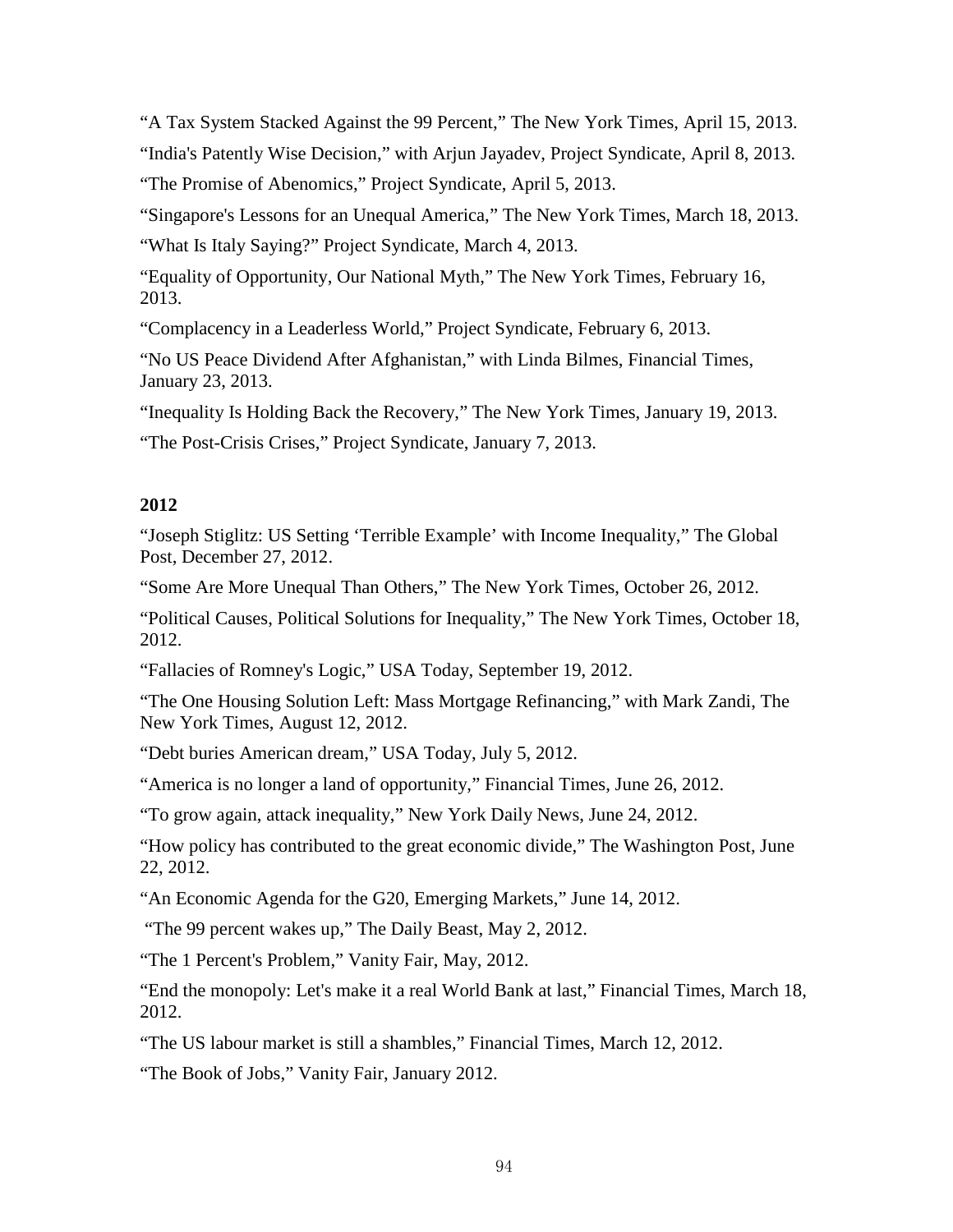["Achieving the Impossible,](http://www.emergingmarkets.org/Article/2905740/JOSEPH-STIGLITZ-Achieving-the-impossible.html) Emerging Markets," September 22, 2011.

["America's Costly War Machine,](http://www.latimes.com/news/opinion/commentary/la-oe--bilmes-war-cost-20110918,0,1598244.story)" with Linda Bilmes, Los Angeles Times, September 18, 2011.

["How to put America back to work,](http://www.politico.com/news/stories/0911/62847.html)" Politico, September 7, 2011.

["How to make the best of the long malaise,](http://www.ft.com/intl/cms/s/0/c864cd58-c1d1-11e0-bc71-00144feabdc0.html#axzz1UdEj1Mzk)" Financial Times, August 9, 2011.

["Europe finally admits its debt problem to save the Euro,](http://blogs.ft.com/the-a-list/2011/07/22/europe-finally-admits-its-debt-problem-to-save-the-euro/#axzz1SkoNkaPv)" Financial Times, July 22, 2010.

["Eurozone's problems are political, not economic,](http://blogs.ft.com/the-a-list/2011/07/20/eurozones-problems-are-political-not-economic/)" Financial Times, July 20, 2011.

["Europe's travails and our collective fate,](http://www.nytimes.com/2011/07/20/opinion/20iht-edstiglitz20.html)" The New York Times and International Herald Tribune, July 19, 2011.

[Response to PBS story on Fannie Mae,](http://www.pbs.org/newshour/making-sense/joseph-stiglitz-barney-frank-r/) PBS NewsHour Web site, July 1, 2011.

["We must help Tunisia to nurture democracy,](http://www.ft.com/intl/cms/s/0/e8dfb754-86c7-11e0-9d41-00144feabdc0.html#axzz1NwNYG2me)" Financial Times, May 25, 2011.

["The IMF cannot afford to make a mistake with Strauss-Kahn's successor,](http://www.telegraph.co.uk/news/worldnews/dominique-strauss-kahn/8527773/Joseph-Stiglitz-the-IMF-cannot-afford-to-make-a-mistake-with-Strauss-Kahns-successor.html)" The Telegraph, May 21, 2011.

["Of the 1%, by the 1%, for the 1%,](http://www.vanityfair.com/society/features/2011/05/top-one-percent-201105)" Vanity Fair, May 2011.

["ECB-IMF deal is a noose that will strangle economic recovery,](http://www.irishtimes.com/newspaper/opinion/2011/0409/1224294304548.html)" with Michael Cragg, Irish Times, April 9, 2011.

["The best alternative to a new global currency,](http://www.ft.com/cms/s/0/c2215510-5bc4-11e0-b8e7-00144feab49a.html#axzz1IqQ7ofkv)" Financial Times, March 31, 2011.

["Why I didn't sign deficit letter,](http://www.politico.com/news/stories/0311/52027.html)" Politico, March 28, 2011.

["A balanced debate about reforming economics,](http://blog-imfdirect.imf.org/2011/03/22/balanced-debate-about-reforming-macroeconomics/)" IMF blog, March 22, 2011.

["Turbulence ahead: another year of malaise along the Atlantic,](http://www.newsweek.com/2011/01/23/turbulence-ahead.html)" Newsweek, January 23, 2011.

# **2010**

["The Economic Outrage of 2010,](http://www.nydailynews.com/opinions/2010/12/22/2010-12-22_the_economic_outrage_of_2010_cowardly_leaders_failed_to_help_working_people__and.html)" New York Daily News, December 22, 2010.

["Federal Spending Is a Necessity,](http://www.latimes.com/news/opinion/la-oe-economists-20101114-web,0,4478455,full.story)" Los Angeles Times, November 14, 2010.

["A Currency War Has No Winners,](http://www.theguardian.com/commentisfree/cifamerica/2010/nov/01/currency-war-no-winners)" The Guardian, November 1, 2010.

["Why Easier Money Won't Work,"](http://online.wsj.com/article/SB10001424052702304023804575566573119083334.html) The Wall Street Journal, October 23, 2010.

["To Choose Austerity Is to Bet It All on the Confidence Fairy,](http://www.guardian.co.uk/commentisfree/cifamerica/2010/oct/19/no-confidence-fairy-for-austerity-britain)" Guardian, October 19, 2010.

["It Is Folly to Place All Our Trust in the Fed,"](http://www.ft.com/cms/s/0/0f1f8a26-db05-11df-a870-00144feabdc0.html) Financial Times, October 18, 2010.

["Time to Build a Better Stimulus,"](http://www.politico.com/news/stories/0910/42150.html) Politico, September 15, 2010.

["The True Cost of the Iraq War: \\$3 Trillion and Beyond,"](http://www.washingtonpost.com/wp-dyn/content/article/2010/09/03/AR2010090302200.html) with Linda J. Bilmes, The Washington Post, September 5, 2010.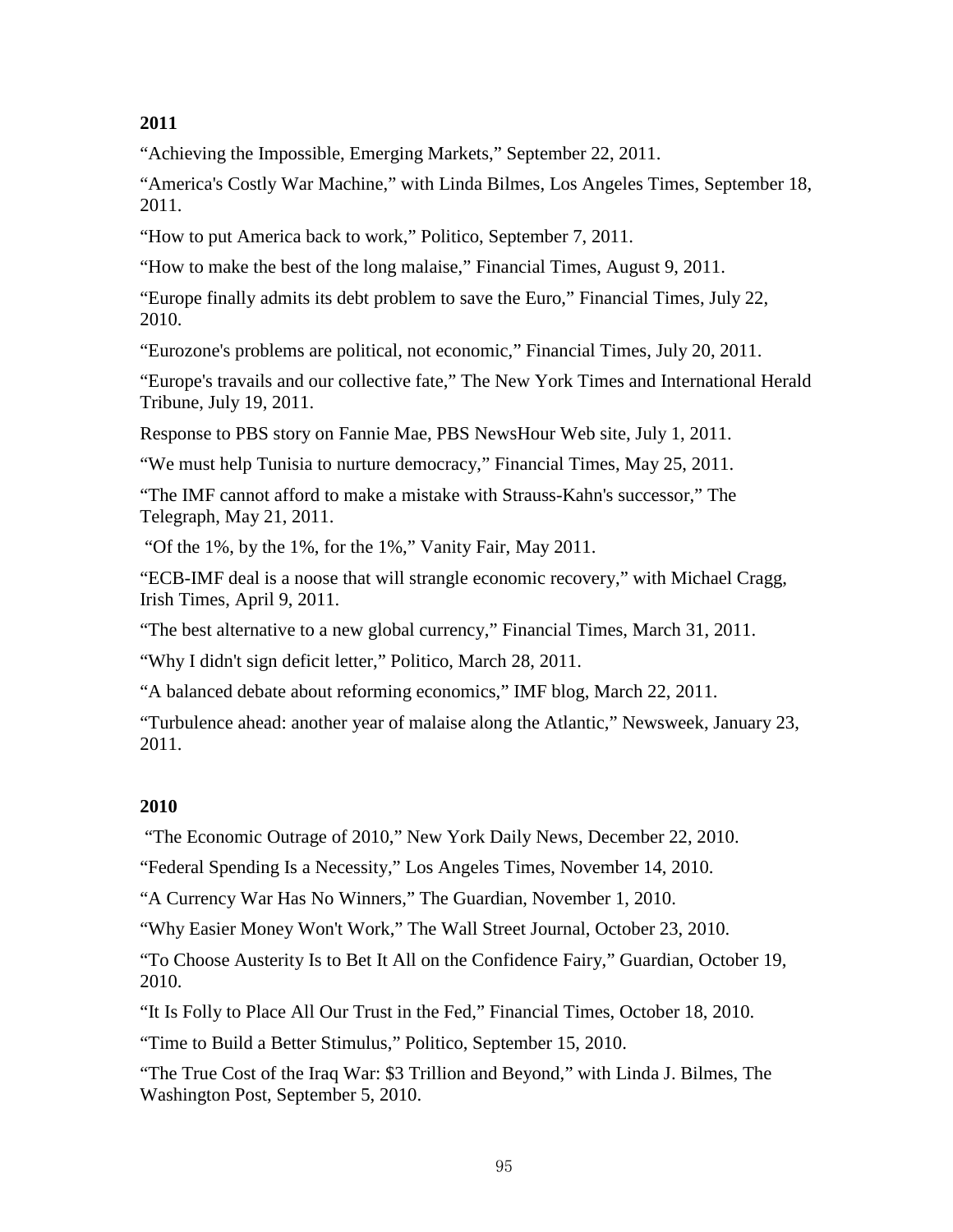["Needed: a New Economic Paradigm,"](http://www.ft.com/cms/s/0/d5108f90-abc2-11df-9f02-00144feabdc0.html) Financial Times, August 19, 2010.

["Taming Finance in an Age of Austerity,](http://www.project-syndicate.org/commentary/stiglitz127/English)" Project Syndicate, July 8, 2010.

["Fiscal Conservatism May Be Good for One Nation, but Threatens Collective Disaster,](http://www.independent.co.uk/opinion/commentators/joseph-stiglitz-fiscal-conservatism-may-be-good-for-one-nation-but-threatens-collective-disaster-2000517.html)" The Independent, June 15, 2010.

["Reach Equals Grasp on Banking Bill,](http://www.politico.com/news/stories/0610/38214.html)" Politico, June 7, 2010.

"Financial Re-Regulation and Democracy," Project Syndicate, June 4, 2010.

["Protect Taxpayers from Wall Street Risk,](http://www.cnn.com/2010/OPINION/05/03/stiglitz.wall.street.reform/index.html)" CNN.com, May 3, 2010.

["Can the Euro Be Saved?"](http://www.project-syndicate.org/commentary/stiglitz125/English), Project Syndicate, May 2010.

["The Non-Existent Hand,](http://www.lrb.co.uk/v32/n08/joseph-stiglitz/the-non-existent-hand)" London Review of Books, April 22, 2010.

["The Case Against Gene Patents,](http://www8.gsb.columbia.edu/faculty/jstiglitz/sites/jstiglitz/files/WSJ_Stiglitz_Sulston.pdf)" with John Sulston, Wall Street Journal, April 16, 2010.

["Build Strong Rules for Finance System,](http://www.politico.com/news/stories/0410/35636.html)" Politico, April 12, 2010.

["No Time for a Trade War,](http://www.project-syndicate.org/commentary/stiglitz124)" Project Syndicate, April 6, 2010.

["The Dangers of Deficit Reduction,](http://www.project-syndicate.org/commentary/stiglitz123/English)" Project Syndicate, March 5, 2010.

["Obama Must Resist "Deficit Fetish""](http://www.politico.com/news/stories/0210/32748.html) Politico.com, February 10, 2010.

["Watchdogs Need Not Bark Together,](http://www.ft.com/cms/s/0/fc3cf34a-15e2-11df-b65b-00144feab49a.html)" Financial Times, February 10, 2010.

["Obama's Banking Proposals are a Good First Step,](http://www.latimes.com/news/opinion/la-oe-stiglitz29-2010jan29,0,2749155.story)" LA Times, January 29, 2010.

["Obama's Falling Down on the Job,](http://www.nydailynews.com/opinions/2010/01/29/2010-01-29_obamas_falling_down_on_the_job.html)" New York Daily News, January 29, 2010.

["A Principled Europe Would Not Leave Greece to Bleed,](http://www.guardian.co.uk/commentisfree/2010/jan/25/principled-europe-not-let-greece-bleed)" The Guardian (UK), January 25, 2010.

["Incentives and the Performance of America's Financial Sector,"](http://financialservices.house.gov/media/file/hearings/111/stiglitz.pdf) testimony at the Hearing on Compensation in the Financial Industry, House Committee on Financial Services, January 22, 2010.

["Economics: Facing a Marked Global Reversal,](http://www.ft.com/cms/s/0/62a34642-1773-11e0-badd-00144feabdc0.html#axzz1A5RLUDUK)" Financial Times, January 3, 2011.

"Overcoming the [Copenhagen Failure,](http://www.project-syndicate.org/commentary/stiglitz121)" Project Syndicate, January 2010.

#### **2009**

["The Imperative for Improved Global Economic Coordination,](http://siteresources.worldbank.org/WBI/Resources/213798-1259968479602/outreach_stiglitz_dec09.pdf)" Development Outreach, December 2009.

["Too Big to Live,](http://www.project-syndicate.org/commentary/stiglitz119)" Project Syndicate, December 2009.

["Let a Hundred Theories Bloom,](http://www.project-syndicate.org/commentary/stiglitz118)" Project Syndicate, November 2009.

["Death Cometh for the Greenback,](http://www.nationalinterest.org/Article.aspx?id=22348)" The National Interest, October 27, 2009.

["For all of Obama's Talk of Overhaul, the US has Failed to Wind in Wall Street,](http://www.guardian.co.uk/commentisfree/2009/sep/14/lehmans-one-year-after1)" The Guardian (UK), September 14, 2009.

["GDP Seen as Inadequate Measure of Economic Health,](http://www.nytimes.com/2009/09/15/business/global/15gdp.html?sq=stiglitz&st=cse&adxnnl=1&scp=6&adxnnlx=1253037716-WroigcDW13rxyy6vnlL5bw)" by David Jolly, New York Times, September 14, 2009.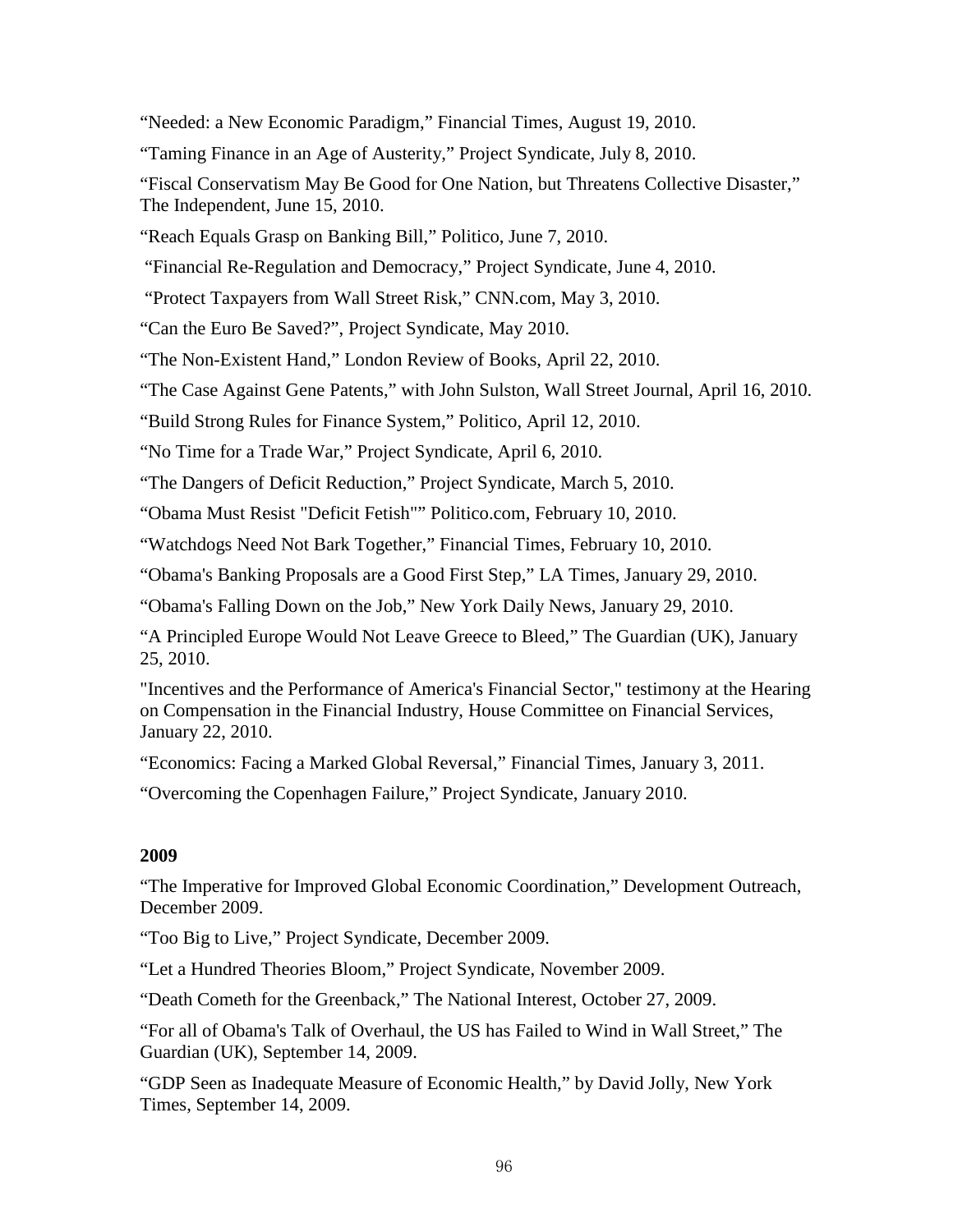["Towards A Better Measure of Well-Being,](http://www.ft.com/cms/s/0/95b492a8-a095-11de-b9ef-00144feabdc0.html?nclick_check=1)" Financial Times, September 13, 2009.

["Thanks to the Deficit, the Buck Stops Here,](http://www.washingtonpost.com/wp-dyn/content/article/2009/08/28/AR2009082802111.html)" Washington Post, August 30, 2009.

["Stimulate or Die,](http://www.project-syndicate.org/commentary/stiglitz115)" Project Syndicate, August 2009.

["The US in Iraq: An Economics Lesson,](http://www.latimes.com/news/opinion/la-oe-bilmes2-2009jul02,0,1621172.story)" LA Times, July 2, 2009.

["The UN Takes Charge,](http://www.project-syndicate.org/commentary/stiglitz114)" Project Syndicate, July 2009.

["Wall Street's Toxic Message,"](http://www.vanityfair.com/politics/features/2009/07/third-world-debt200907) Vanity Fair, July 2009.

["One Small Step Forward,](http://www.guardian.co.uk/commentisfree/2009/jun/28/joseph-stiglitz-un-economic-crisis)" The Guardian (UK), June 28, 2009.

["A Global Recovery for a Global Recession,"](http://www.thenation.com/article/global-recovery-global-recession) The Nation, June 24, 2009.

["America's Socialism for the Rich,](http://www.project-syndicate.org/commentary/stiglitz113)" Project Syndicate, June 2009.

["The Spring of the Zombies,](http://www.project-syndicate.org/commentary/stiglitz112)" Project Syndicate, May 2009.

["Obama's Ersatz Capitalism,](http://www.nytimes.com/2009/04/01/opinion/01stiglitz.html?_r=1)" The New YorkTimes, April 1, 2009.

["Developing Countries and the Global Crisis,](http://www.project-syndicate.org/commentary/stiglitz111)" Project Syndicate, April 2009.

["Reform is Needed. Reform is in the Air. We Can't Afford to Fail,](http://www.guardian.co.uk/commentisfree/2009/mar/27/global-recession-reform)" The Guardian (UK), March 27, 2009.

["A Bank Bailout That Works,](http://www.thenation.com/article/bank-bailout-works/)" The Nation, March 23, 2009.

["Obama's Chance to Lead the Green Recovery,](http://www8.gsb.columbia.edu/faculty/jstiglitz/sites/jstiglitz/files/2009_March_FT_Stern.pdf)" with Nicholas Stern, Financial Times, March 4, 2009.

["How to Fail to Recover,](http://www.project-syndicate.org/commentary/stiglitz110)" Project Syndicate, March 2009.

["Davos Man's Depression,](http://www.project-syndicate.org/commentary/stiglitz109)" Project Syndicate, February 2009.

["Give us Bangs for our Bailout Bucks,](http://business.timesonline.co.uk/tol/business/economics/article5594556.ece)" The Times (London), January 27, 2009.

["How to Rescue the Bank Bailout,](http://www.cnn.com/2009/POLITICS/01/26/stiglitz.finance.crisis/index.html)" CNN.com, January 26, 2009.

["Do Not Squander America's Stimulus on Tax Cuts,](http://www.ft.com/cms/s/0/a78e69a4-e30d-11dd-a5cf-0000779fd2ac.html)" Financial Times, January 15, 2009.

["Recommendations for Immediate Action,](http://www8.gsb.columbia.edu/faculty/jstiglitz/sites/jstiglitz/files/UN_firstmeeting.pdf)" a statement from the first meeting of the Comission of Experts, January 4-6, 2009, New York.

"The [Rocky Road to Recovery,](http://www.project-syndicate.org/commentary/stiglitz108)" Project Syndicate, January 2009.

["The \\$10 Trillion Hangover: Paying the Price for Eight Years of Bush,](http://www8.gsb.columbia.edu/faculty/jstiglitz/sites/jstiglitz/files/StiglitzBilmes_Harpers.pdf)" Harper's Magazine, January 2009.

# **2008**

["Markets Can't Rule Themselves,](http://www.newsweek.com/id/177447)" Newsweek, December 31, 2008.

["Chapter 11 is the Right Road for America's Carmakers,](http://www.ft.com/cms/s/0/8ddfbe5a-c7eb-11dd-b611-000077b07658.html?nclick_check=1)" The Financial Times, December 12, 2008.

["Getting Bang for Your Buck,](http://www.guardian.co.uk/commentisfree/cifamerica/2008/dec/05/us-economy-keynesian-economic-theory)" The Guardian (UK), December 5, 2008.

["The Triumphant Return of John Maynard Keynes,](http://www.project-syndicate.org/commentary/stiglitz107)" Project Syndicate, December 2008.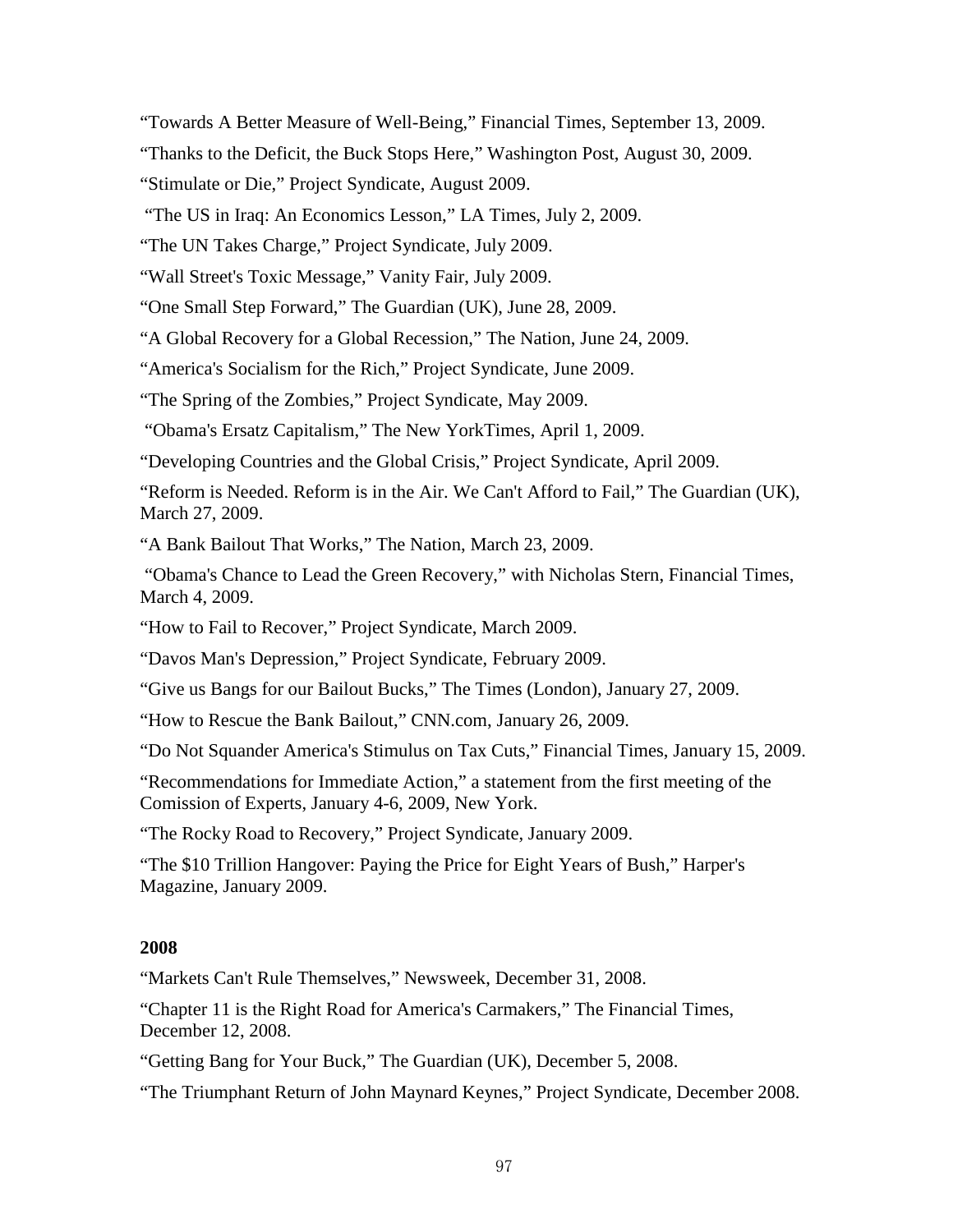["The Seven Deadly Deficits,](http://www.motherjones.com/news/feature/2008/11/the-seven-deadly-deficits.html)" Mother Jones Magazine, November/December 2008.

["A \\$1 Trillion Answer,](http://www8.gsb.columbia.edu/faculty/jstiglitz/sites/jstiglitz/files/Op-Ed%20Contributor%20-%20Transitions%20-%20A%20%241%20Trillion%20Answer%20-%20NYTimes.pdf)" New York Times, November 29, 2008.

["It Doesn't Take Nostradamus,](http://www.bepress.com/cgi/viewcontent.cgi?article=1487&context=ev)" Economists' Voice, November 2008.

["Dealing with the Global Crisis,](http://www.iht.com/articles/2008/11/18/business/glob19.php)" Q&A for the International Herald Tribune, November 18, 2008.

["Global Crisis, Made in America,](http://www.spiegel.de/international/business/0,1518,590028,00.html)" Der Spiegel, November 12, 2008.

["Financial Crisis: Europe's Leaders Can Seize This Opportunity to Fill the Leadership](http://www.telegraph.co.uk/finance/financetopics/financialcrisis/3425000/Financial-crisis-Europes-leaders-can-seize-this-opportunity-to-fill-the-leadership-gap.html)  [Gap,"](http://www.telegraph.co.uk/finance/financetopics/financialcrisis/3425000/Financial-crisis-Europes-leaders-can-seize-this-opportunity-to-fill-the-leadership-gap.html) The Daily Telegraph (UK), November 11, 2008.

["More Pain to Come, Even if He's Perfect,](http://www.washingtonpost.com/wp-dyn/content/article/2008/11/06/AR2008110602997.html)" Washington Post, November 9, 2008.

["Let's Throw Away the Rule Book,](http://www.guardian.co.uk/commentisfree/2008/nov/06/economy-useconomicgrowth)" The Guardian (UK), November 6, 2008.

["The Next Bretton Woods,](http://www.project-syndicate.org/commentary/stiglitz105/English)" Project Syndicate, November 2008.

["Realign the Interests of Wall Street,](http://www8.gsb.columbia.edu/faculty/jstiglitz/sites/jstiglitz/files/HarpersMagazine-2008-11-0082250.pdf)" Harpers Magazine, November 2008.

["Reversal of Fortune,](http://www.vanityfair.com/politics/features/2008/11/stiglitz200811)" Vanity Fair, November 2008 issue.

["Dear Mr. President: Advice from Seven Nobel Laureates on Fixing the Economy,](http://www.newsweek.com/nobel-laureates-fixing-economy-92009)" Newsweek, October 22, 2008.

["A Crisis of Confidence,](http://www.guardian.co.uk/commentisfree/cifamerica/2008/oct/22/economy-financial-crisis-regulation)" The Guardian (UK), October 22, 2008.

[Testimony on "The Future of Financial Services Regulation,"](http://www8.gsb.columbia.edu/faculty/jstiglitz/sites/jstiglitz/files/Oct2008_HouseFinancialServices.pdf) House Financial Services Committee, October 21, 2008.

[Economist.com Online Debate: Con side of "It would be a mistake to regulate the](http://www.economist.com/debate/index.cfm?debate_id=14&action=hall)  [financial system heavily after the crisis,"](http://www.economist.com/debate/index.cfm?debate_id=14&action=hall) Economist online, October 17, 2008.

["How to Get Out of the Financial Crisis,](http://www.time.com/time/business/article/0,8599,1851739,00.html)" Time Magazine, October 17, 2008.

["Guided by an Invisible Hand,](http://www.newstatesman.com/business/2008/10/economy-world-crisis-financial)" New Statesman (UK), October 16, 2008.

["Paulson Tries Again,](http://www.guardian.co.uk/commentisfree/2008/oct/16/useconomy-usa)" The Guardian, October 16, 2008.

["The Dismal Questions,](http://www.nytimes.com/2008/10/07/opinion/07intro.html?_r=1&ref=opinion&oref=slogin)" The New York Times, October 7, 2008.

["Good Day for Democracy,"](http://www.guardian.co.uk/commentisfree/2008/oct/01/useconomy.congress) The Guardian (UK), October 1, 2008.

["We Aren't Done Yet: Comments on the Financial Crises and Bailout,](http://www.bepress.com/cgi/viewcontent.cgi?context=ev&article=1425&date=&mt=MTIyMjk4MzkwNQ==&access_ok_form=Continue)" The Economists' View, October 2008.

["A Chance to Improve the Bail-out,"](http://blogs.usatoday.com/oped/2008/09/a-chance-to-imp.html) USA Today, September 30, 2008.

["Bail-out Blues,"](http://www.guardian.co.uk/commentisfree/2008/sep/30/marketturmoil.wallstreet) The Guardian (UK), September 30, 2008.

["A Better Bail-out,](http://www.thenation.com/article/henry-paulsons-shell-game/)" The Nation.com, September 26, 2008.

["Dr. Joseph Stiglitz,](http://www.lacitybeat.com/cms/story/detail/dr_joseph_stiglitz/7545/) Interview with Ron Garmon about the Financial Crisis and the Iraq war," LA City Beat, September 24, 2008.

["Commentary: How to Prevent the Next Wall Street Crisis,"](http://www.cnn.com/2008/POLITICS/09/17/stiglitz.crisis/index.html) CNN.com, September 17, 2008.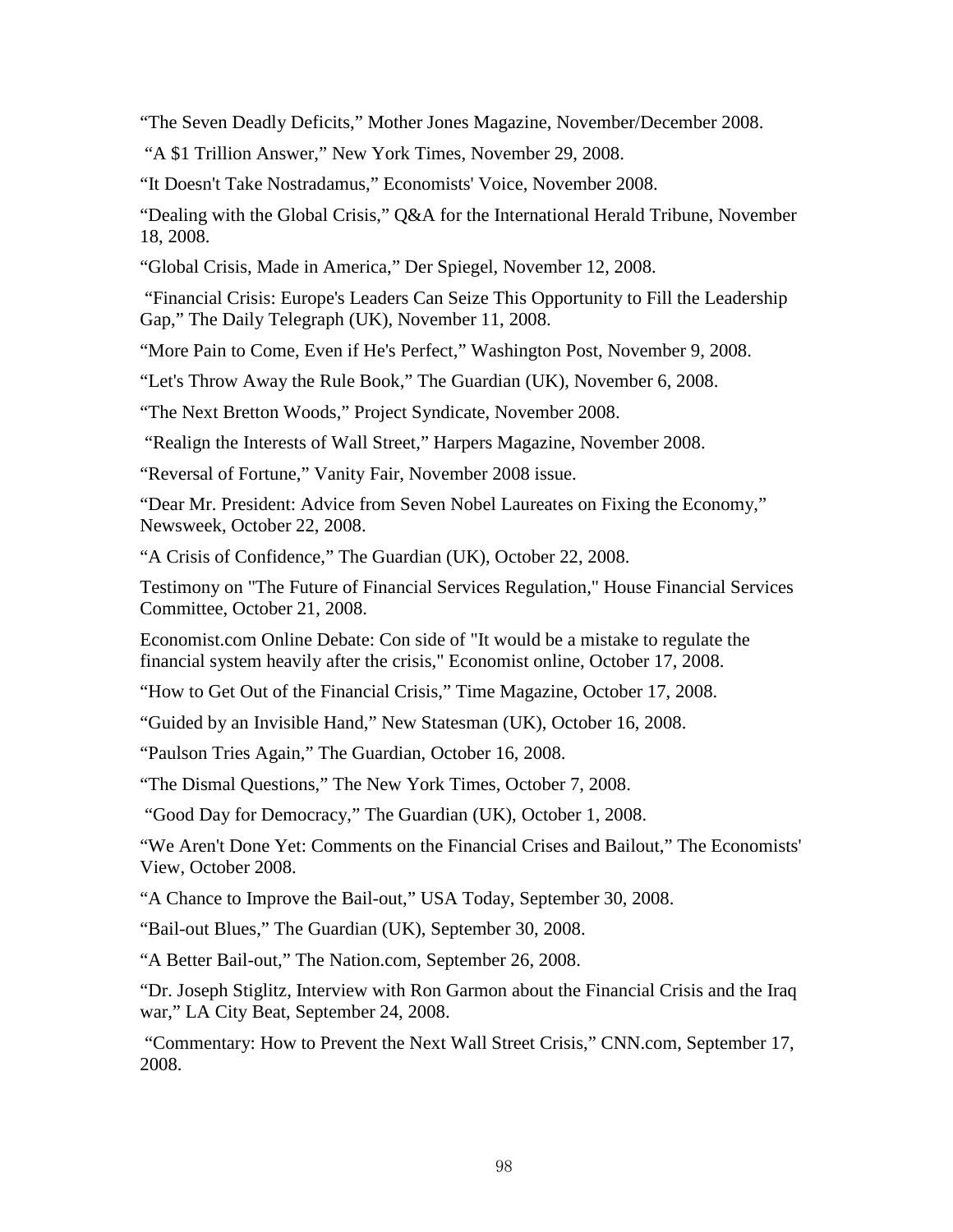["Stiglitz: The Fall of Wall Street is to Market Fundamentalism What the Fall of the](http://www.huffingtonpost.com/nathan-gardels/stiglitz-the-fall-of-wall_b_126911.html)  [Berlin Wall Was to Communism,"](http://www.huffingtonpost.com/nathan-gardels/stiglitz-the-fall-of-wall_b_126911.html) interview with Nathan Gardels, The Huffington Post, September 16, 2008.

["The Fruit of Hypocrisy,](http://www.guardian.co.uk/commentisfree/2008/sep/16/economics.wallstreet)" The Guardian (UK), September 16, 2008.

[Transcript of Interview on the Turmoil on Wall Street,](http://transcripts.cnn.com/TRANSCRIPTS/0809/15/ldt.01.html) Lou Dobbs Tonight, September 15, 2008.

["Little Risk of Great Depression Repeat,](http://afp.google.com/article/ALeqM5jCnzgzRR8SxMsgQWF33NJGOv7pgw)" AFP News, September 15, 2008.

["Falling Down: No manufacturing. No new ideas. What's our economy based on?"](http://www.newrepublic.com/article/falling-down) The New Republic, September 10, 2008 issue.

"Kevin Conrad - [Heroes of the Environment 2008,"](http://www.time.com/time/specials/packages/article/0,28804,1841778_1841779_1841795,00.html) Time Magazine, September 2008.

["Learning the Lessons of Iraq,"](http://www.project-syndicate.org/commentary/stiglitz103) Project Syndicate, September 2008.

"Is [this any way to rebuild Iraq?](http://www.latimes.com/news/opinion/la-oe-bilmes15-2008aug15,0,4432303.story) by Joseph Stiglitz and Linda Bilmes, The Los Angeles Times, August 15, 2008.

["Turn Left for Growth,](http://www.project-syndicate.org/commentary/stiglitz102)" Project Syndicate, August 2008.

["Stiglitz on Central Banks and Inflation,](http://www.cnbc.com/id/15840232?video=770004840)" Interview on Europe this Week, July 31, 2008.

["Fannie and Freddie Must Not Get a Free Lunch,](http://www8.gsb.columbia.edu/faculty/jstiglitz/sites/jstiglitz/files/2008_FannieandFreddie.pdf)" The Financial Times, July 25, 2008.

"Science is Being Held Back by Outdated Laws," Letter with John Sulston, The Times (London), July 5 2008.

["The End of Neo-Liberalism?"](http://www.project-syndicate.org/commentary/stiglitz101) Project Syndicate, July 2008.

["Joseph Stiglitz talks to the Sunday Times,"](http://business.timesonline.co.uk/tol/business/economics/article4136761.ece) Sunday Times (UK), June 15, 2008.

["Scarcity in an Age of Plenty,"](http://www.guardian.co.uk/commentisfree/2008/jun/15/economics.food) The Guardian UK, June 15, 2008.

["Joseph Stiglitz on Recession,"](http://www.truthdig.com/report/item/20080603_joseph_stiglitz_on_recession/) interview with James Harris, TruthDig, June 3, 2008.

["Stagflation Redux,](http://www.inc.com/magazine/20080601/guest-speaker-joseph-e-stiglitz-stagflation-redux.html)" Inc. Magazine, June 2008.

["Scarcity in an Age of Plenty,](http://www.project-syndicate.org/commentary/stiglitz100)" Project Syndicate, June 2008.

["Fair Trade: The Fair Play Debate,](http://nationalinterest.org/article/the-fair-play-debate-fair-trade-2053)" The National Interest, Number 95, May/June 2008.

["The Failure of Inflation Targeting,](http://www.project-syndicate.org/commentary/stiglitz99)" Project Syndicate, May 2008.

["Deficit, Schmeficit,](http://www.portfolio.com/views/columns/2008/04/14/The-Economy-and-the-Next-President)" Conde Nast Portfolio, May 2008 Issue.

["A Deficit of Leadership,](http://commentisfree.guardian.co.uk/joseph_stiglitz/2008/04/the_financial_crisis_being_fel.html) Comment is Free," The Guardian (UK), April 8, 2008.

["\\$3 Trillion May Be Too Low,](http://commentisfree.guardian.co.uk/joseph_stiglitz_and_linda_bilmes/2008/04/3_trillion_may_be_too_low.html) by Joseph Stiglitz and Linda Bilmes, Comment is Free, The Guardian (UK), April 6, 2008.

["Stiglitz on US Economy,"](http://www.cnbc.com/id/15840232?video=700588068) interview with Anna Martin, CNBC, April 2, 2008.

["America's War-Torn Economy,](http://www.project-syndicate.org/commentary/stiglitz98)" Project Syndicate, April 2008.

["The Three Trillion Dollar War,"](http://www.project-syndicate.org/commentary/stiglitz77) Project Syndicate, April 2008.

["The \\$3 Trillion War,"](http://www.vanityfair.com/politics/features/2008/04/stiglitz200804) an excerpt from the book "The Three Trillion Dollar War" by Stiglitz and Linda Bilmes, in Vanity Fair, April 2008 issue.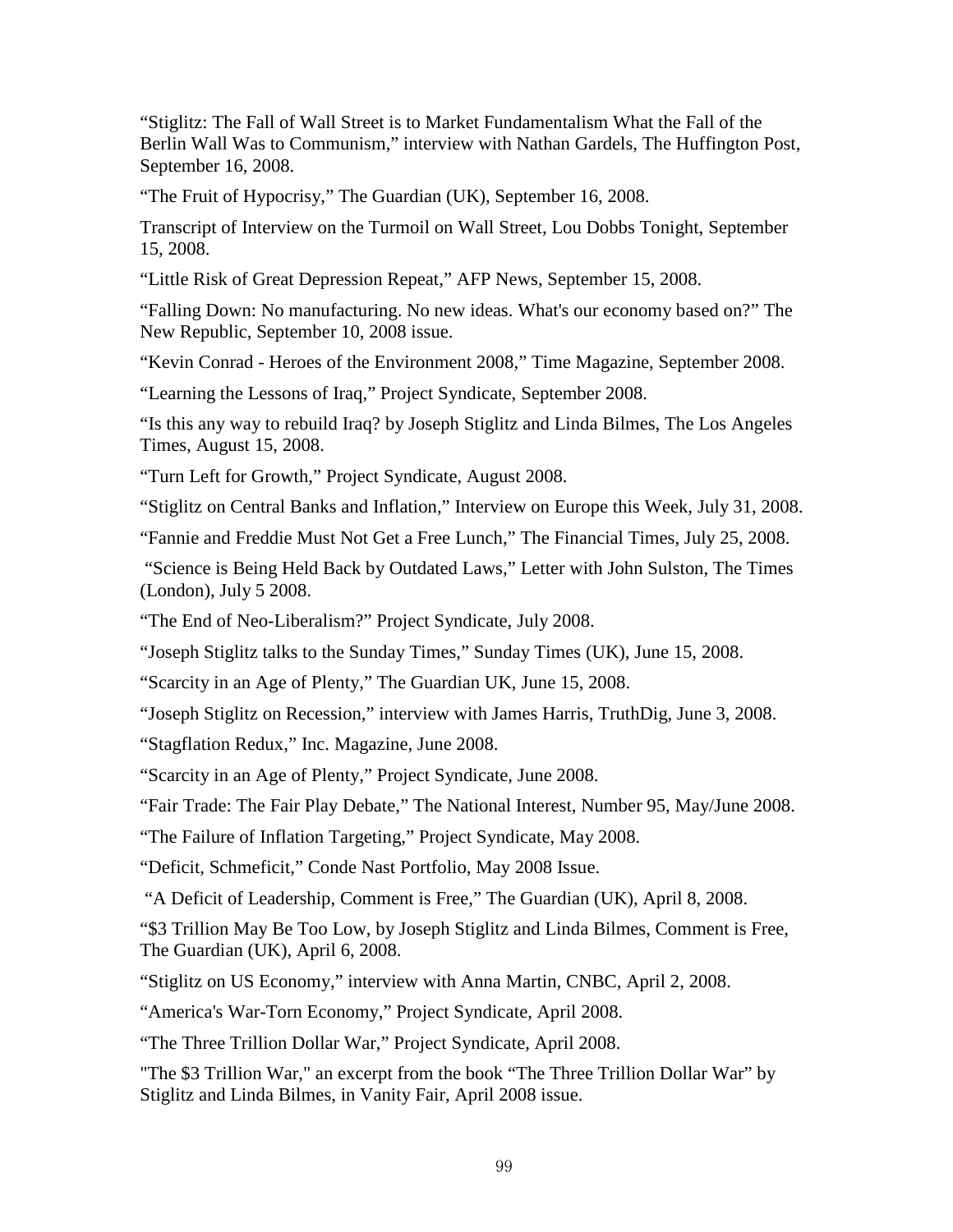["Ways We Can Fix This Giant Mess,"](http://www.newsweek.com/ways-we-can-fix-giant-mess-84231) Newsweek, March 31, 2008.

["Are We in the Worst Financial Crisis and Can We Solve it? You Ask the](http://www.independent.co.uk/news/people/joseph-stiglitz-you-ask-the-questions-799885.html)  [Questions..."](http://www.independent.co.uk/news/people/joseph-stiglitz-you-ask-the-questions-799885.html) The Independent (UK), March 24, 2008.

["Economist Stiglitz Blames Crunch on 'Flawed' City Bonuses System,"](http://www8.gsb.columbia.edu/faculty/jstiglitz/sites/jstiglitz/files/%27Flawed%27%20City%20bonus%20system%20takes%20some%20flak%20for%20crunch%20-%20Business%20-%20NZ%20Herald%20News.pdf) by Sean O'Grady, The Independent (UK), March 24, 2008.

["There is no Such Thing as a War for Free,](http://www.informationclearinghouse.info/article19575.htm) by Joseph Stiglitz and Linda Bilmes, Chicago Tribune, March 20, 2008.

["Stiglitz: U.S. Fiscal Measures Too Little Too Late,"](http://www.nzherald.co.nz/topic/story.cfm?c_id=126&objectid=10498965) by Brian Fallow, New Zealand Herald, March 19, 2008.

["The High Cost of Fighting a Losing Battle,](http://www.ft.com/cms/s/0/de4571f2-f503-11dc-a21b-000077b07658.html?nclick_check=1) by Joseph Stiglitz and Linda Bilmes, The Financial Times, March 18, 2008.

"War's price tag, by Joseph Stiglitz and Linda Bilmes, Los Angeles Times, Sunday, March 16, 2008.

["The Iraq War Will Cost Us \\$3 Trillion, and Much More,](http://www.washingtonpost.com/wp-dyn/content/article/2008/03/07/AR2008030702846.html) by Joseph Stiglitz and Linda Bilmes, The Washington Post, Sunday, March 9, 2008.

["The Three Trillion Dollar War,"](http://www.project-syndicate.org/commentary/stiglitz97) Project Syndicate, March 2008.

["Iraq War Caused Slowdown in the US,"](http://www.theaustralian.com.au/archive/news/iraq-war-caused-slowdown-in-the-us/story-e6frg6tf-1111115661208) by Peter Wilson, The Australian, February 28, 2008.

["War at Any Cost? The Total Economic Costs of the War Beyond the Federal](http://www8.gsb.columbia.edu/faculty/jstiglitz/sites/jstiglitz/files/Stiglitz_testimony.pdf)  [Budget,"](http://www8.gsb.columbia.edu/faculty/jstiglitz/sites/jstiglitz/files/Stiglitz_testimony.pdf) written testimony for the Joint Economic Committee, February 28, 2008.

["The Three Trillion Dollar War,"](http://www.timesonline.co.uk/tol/comment/columnists/guest_contributors/article3419840.ece) with Linda Bilmes, The Sunday Times (London), February 23, 2008.

["Alpine Schadenfreude,"](http://www.project-syndicate.org/commentary/stiglitz96) Project Syndicate, February 2008.

["How to Stop the Downturn,"](http://www.nytimes.com/2008/01/23/opinion/23stiglitz.html) The New York Times, January 23, 2008.

["Day of Reckoning in the US Glasshouse,"](http://business.timesonline.co.uk/tol/business/economics/wef/article3220961.ece) The Times (London), January 21, 2008.

["Stagflation Cometh,"](http://commentisfree.guardian.co.uk/joseph_stiglitz/2008/01/stagflation_cometh.html) The Guardian (UK), January 2, 2008.

["Ask a Question: The Three Trillion Dollar War,](http://www8.gsb.columbia.edu/faculty/jstiglitz/sites/jstiglitz/files/Nobel%20laureate%20estimates%20wars%27%20cost%20at%20more%20than%20%243%20trillion%20_%20McClatchy%20DC.pdf) readers' questions answered by Joseph Stiglitz and Linda Bilmes, McClatchy Newspapers.

#### **2007**

["Showdown in Bali,"](http://www.project-syndicate.org/commentary/stiglitz94) Project Syndicate, December 2007.

["The Economic Consequences of Mr. Bush,"](http://www.vanityfair.com/politics/features/2007/12/bush200712) Vanity Fair, December 2007.

["Financial Hypocrisy,](http://www.project-syndicate.org/commentary/stiglitz93)" Project Syndicate, November 2007.

["America's Houses of Cards,](http://www.project-syndicate.org/commentary/stiglitz92)" Project Syndicate, October 2007.

"Bleakonomics: Review of The Shock Doctrine: The Rise of Disaster Capitalism, by Naomi Klein," New York Times Sunday Book Review, September 30, 2007.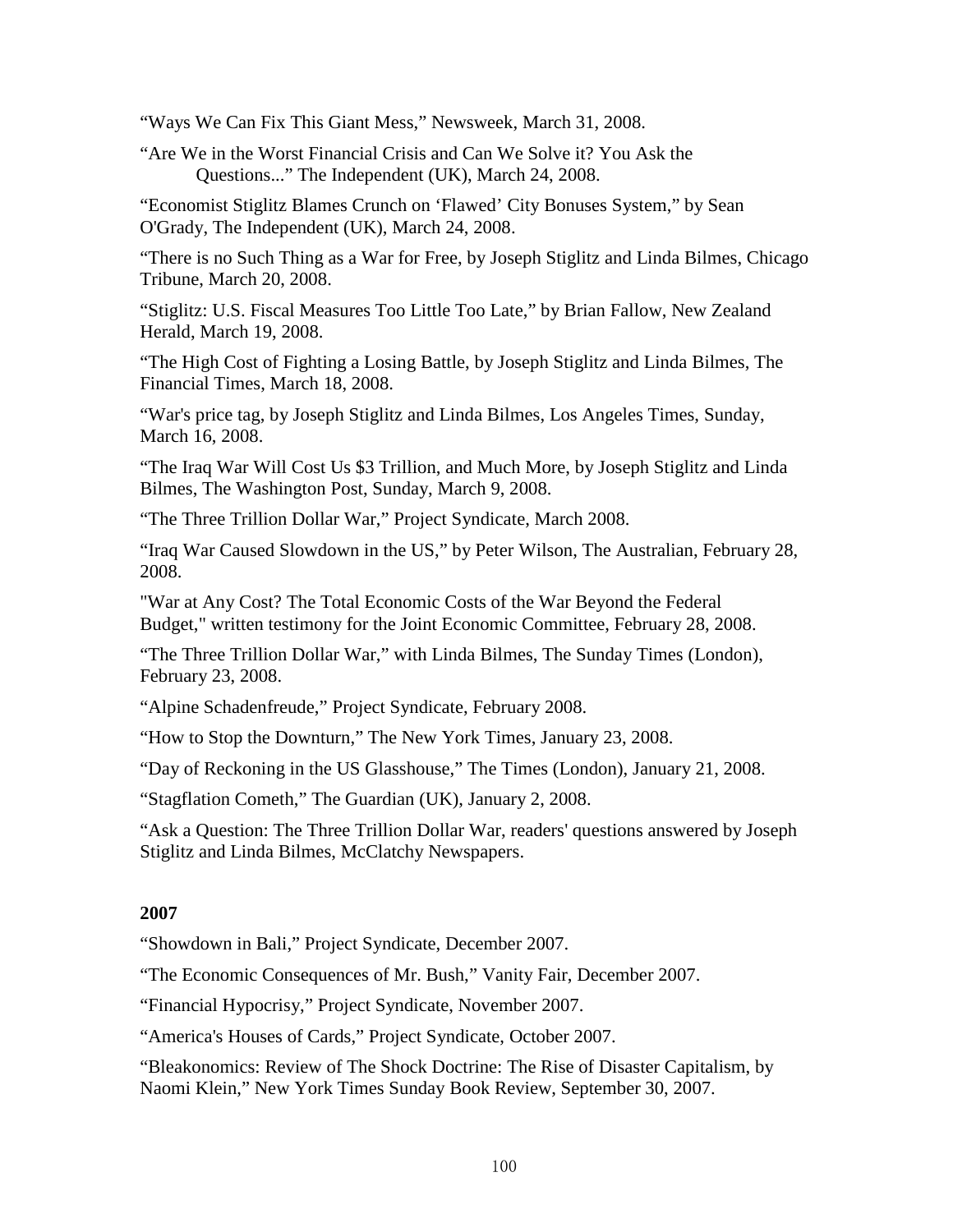["Q&A with Joseph Stiglitz on economic and climate change,"](http://www8.gsb.columbia.edu/faculty/jstiglitz/sites/jstiglitz/files/Global%20Warming%2C%20inequality%20and%20structural%20change.pdf) International Herald Tribune, September 26, 2007.

["The Malaysian Miracle,"](http://www.project-syndicate.org/commentary/stiglitz91) Project Syndicate, September 2007.

["America's Day of Reckoning,"](http://www.project-syndicate.org/commentary/stiglitz90) Project Syndicate, August 2007.

["The Asian Crisis Ten Years After,"](http://www.project-syndicate.org/commentary/stiglitz89) Project Syndicate, July 2007.

["Questions for Robert Zoellick,](http://www.project-syndicate.org/commentary/stiglitz88)" Project Syndicate, June 2007.

["The World Bank and Development Assistance Testimony,"](http://www8.gsb.columbia.edu/faculty/jstiglitz/sites/jstiglitz/files/2007_House_WB_Testimony.pdf) presentation before the House Financial Services Committee May 22, 2007.

["The Wolfowitz Affair and its Consequences,](http://www8.gsb.columbia.edu/faculty/jstiglitz/sites/jstiglitz/files/2007_FT_Wolfowitz.pdf)" The Financial Times, May 6, 2007.

["Good Governance Begins at Home,](http://www.project-syndicate.org/commentary/stiglitz87)" Project Syndicate, May 2007.

["Getting Beyond Balanced Budget Mania and Addressing the Nation's Needs,](http://www.epi.org/content.cfm/webfeatures_viewpoints_beyond_balanced_budget_mania)" Transcript of event at "Beyond Balanced Budget Mania," Economic Policy Institute, April 12, 2007.

["China's New Economic Model,"](http://www.project-syndicate.org/commentary/stiglitz86) Project Syndicate, April 2007.

["The EUs Global Mission,](http://www.project-syndicate.org/commentary/stiglitz85)" Project Syndicate, March 2007.

["Prizes, Not Patents,](http://www.project-syndicate.org/commentary/stiglitz81)" Project Syndicate, March 2007.

[MBA Podcast: "Making Globalization Work,](http://business.timesonline.co.uk/tol/business/economics/article1402854.ece)" Times Online, February 18, 2007.

["Managing Globalization, Q&A with Joseph Stiglitz,"](http://blogs.iht.com/tribtalk/business/globalization/?p=361) International Herald Tribune, February 14, 2007.

[The Most Global Issue,](http://www8.gsb.columbia.edu/faculty/jstiglitz/sites/jstiglitz/files/2007_OurPlanet.pdf) Our Planet, the magazine of the United Nations Environment Programme, February 2007.

"Will the [Dam Break in 2007?"](http://www.project-syndicate.org/commentary/stiglitz79), Project Syndicate, January 2007.

#### **2006**

["John Kenneth Galbraith Understood Capitalism as Lived -](http://www.csmonitor.com/2006/1228/p09s02-coop.html) not as Theorized," The Christian Science Monitor, December 28, 2006.

["The Phelps Factor,](http://www.project-syndicate.org/commentary/stiglitz78)" Project Syndicate, December 2006.

["A Cool Calculus of Global Warming,](http://www.project-syndicate.org/commentary/stiglitz77)" Project Syndicate, November 2006.

["Taking Control of Globalization,"](http://seattlepi.nwsource.com/opinion/288524_ourplace13.html) The Seattle Post-Intelligencer, October 13, 2006.

["Managing Globalization: Q&A with Joseph Stiglitz,"](http://www8.gsb.columbia.edu/faculty/jstiglitz/sites/jstiglitz/files/Economist%27s%20View_%20Joseph%20Stiglitz%20Q%20%26%20A.pdf) The International Herald Tribune, October 11, 2006.

["Can the World Economy Be Saved?",](http://www8.gsb.columbia.edu/faculty/jstiglitz/sites/jstiglitz/files/Globe_and_Mail.pdf) The Toronto Globe and Mail, October 12, 2006.

["How to Fix the Global Economy,"](http://www8.gsb.columbia.edu/faculty/jstiglitz/sites/jstiglitz/files/stiglitz_nytimes.pdf) The New York Times, October 3, 2006.

["Good Numbers Gone Bad,"](http://money.cnn.com/magazines/fortune/fortune_archive/2006/10/02/8387507/index.htm) Fortune Magazine, October 2, 2006.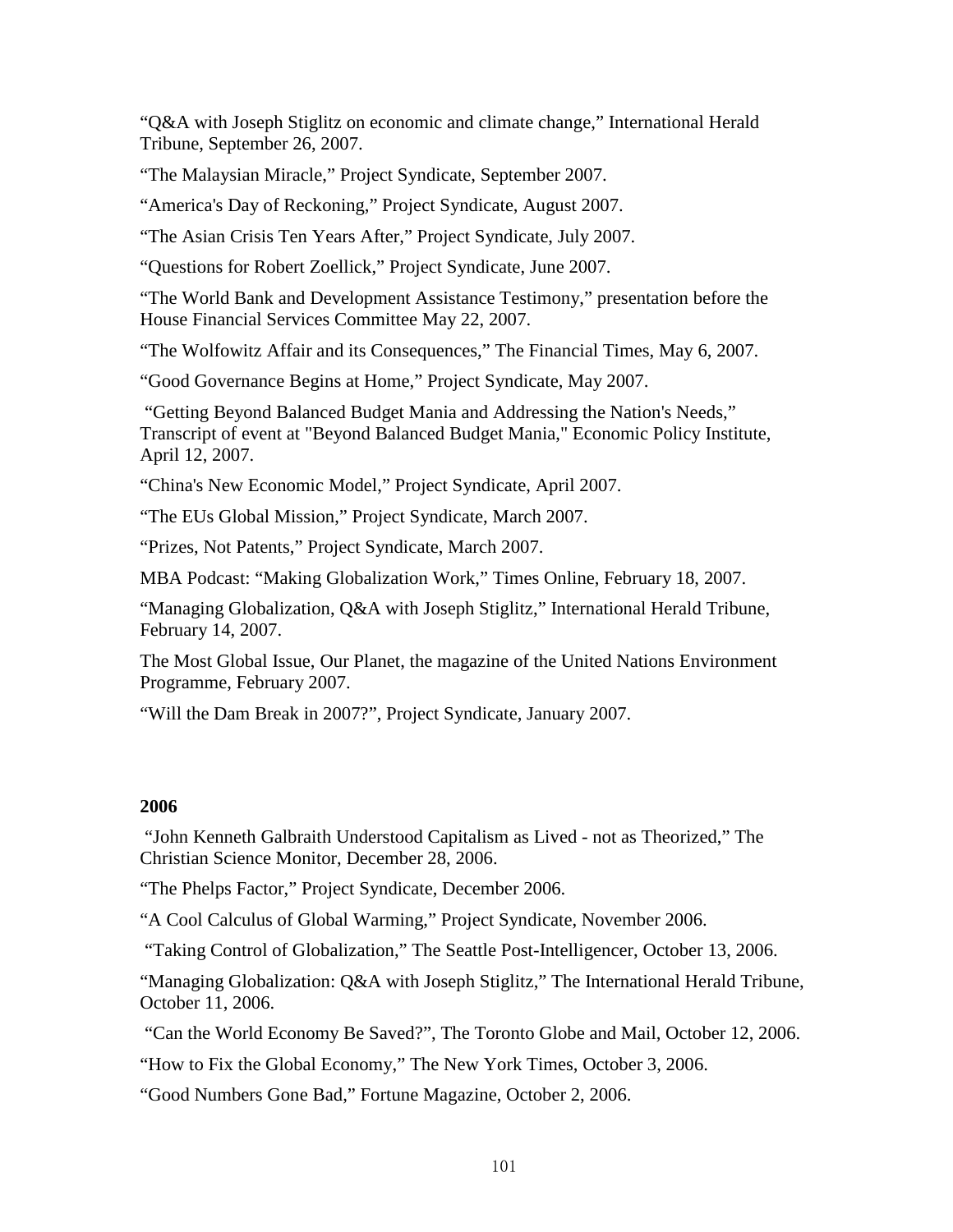["The Tyranny of King Cotton,](http://www.project-syndicate.org/commentary/stiglitz76)" Project Syndicate, October 2006.

["Corrupting the Fight Against Corruption,](http://www.project-syndicate.org/commentary/stiglitz75)" Project Syndicate, October 2006.

["How Globalization Could Help Ease Global Warming,"](http://sfgate.com/cgi-bin/article.cgi?f=/c/a/2006/09/17/INGEJL4C1T1.DTL) The San Francisco Chronicle, September 17, 2006.

["Give Prizes not Patents,"](http://www8.gsb.columbia.edu/faculty/jstiglitz/sites/jstiglitz/files/2006_New_Scientist.pdf) The New Scientist, September 16, 2006.

["We Have Become Rich Countries of Poor People,](http://www.ft.com/cms/s/7aba84d6-3ed6-11db-b4de-0000779e2340.htmlf)" The Financial Times, September 8, 2006.

["Making Globalization Work,"](http://commentisfree.guardian.co.uk/joseph_stiglitz/2006/09/stiglitz.html) The Guardian, September 7, 2006.

["Making Globalization Work,](http://www.project-syndicate.org/commentary/stiglitz74)" Project Syndicate, September 2006.

["The Real Reason You're Held up at the Airport,"](http://www8.gsb.columbia.edu/faculty/jstiglitz/sites/jstiglitz/files/2006_Evening_Standard.pdf) The London Evening Standard, August 25, 2006.

["An Airport Debacle Worsened by Greed and Neglect,](http://www8.gsb.columbia.edu/faculty/jstiglitz/sites/jstiglitz/files/2006_FT_BAA.pdf)" The Financial Times, August 22, 2006.

["The Demise of the Development Round,](http://www.project-syndicate.org/commentary/stiglitz73)" Project Syndicate, August 2006.

["America's New Trade Hypocrisy,](http://www.project-syndicate.org/commentary/stiglitz72)" with Hamid Rashid, Project Syndicate, July 2006.

["Who Owns Bolivia?"](http://www.project-syndicate.org/commentary/stiglitz71) Project Syndicate, June 2006.

["The IMF's America Problem,](http://www.project-syndicate.org/commentary/stiglitz70)" Project Syndicate, May 2006.

["A Progressive Response to Globalization,](http://economistsview.typepad.com/economistsview/2006/04/stiglitz_a_prog.html)" The Nation, "Taming Global Capitalism Anew" forum, April 17, 2006 issue.

["Development in Defiance of the Washington Consensus,](http://www.guardian.co.uk/commentisfree/story/0,,1752817,00.html)" The Guardian, April 13, 2006.

["China's Roadmap,](http://www.project-syndicate.org/commentary/stiglitz69)" Project Syndicate, April 2006.

["Markets and Morals,"](http://www8.gsb.columbia.edu/faculty/jstiglitz/sites/jstiglitz/files/2006_MarketsandMorals.pdf) The Atlantic Monthly, April 2006, pp. 44.

["The High Cost of the Iraq War,](http://www.bepress.com/cgi/viewcontent.cgi?article=1171&context=ev)" The Economists' Voice, Vol.3, Issue 5, March 2006.

["Bush's Bad-Faith Energy Policy,](http://www.project-syndicate.org/commentary/stiglitz68)" Project Syndicate, March 2006.

["It Takes More than Free Trade to End Poverty,](http://www.independent.co.uk/voices/commentators/joseph-stiglitz-it-takes-more-than-free-trade-to-end-poverty-6109999.html)" The Independent, February 3, 2006.

["War's Stunning Price Tag,](http://www8.gsb.columbia.edu/faculty/jstiglitz/sites/jstiglitz/files/LATimes_Iraq.pdf)" op-ed by Joseph Stiglitz and Linda Bilmes from LA Times, January 17, 2006

["A Tale of Two Deficits,](http://www8.gsb.columbia.edu/faculty/jstiglitz/sites/jstiglitz/files/2006_Tale_Two_Deficits.pdf)" Global Agenda, The Magazine of the World Economic Forum Annual Meeting, 2006, pp. 85-86.

# **2005**

["The Doha Round is Missing the Point on Helping Poor Countries,](http://www8.gsb.columbia.edu/faculty/jstiglitz/sites/jstiglitz/files/Doha_Round_FT.pdf)" with Andrew Charlton, The Financial Times, December 13, 2005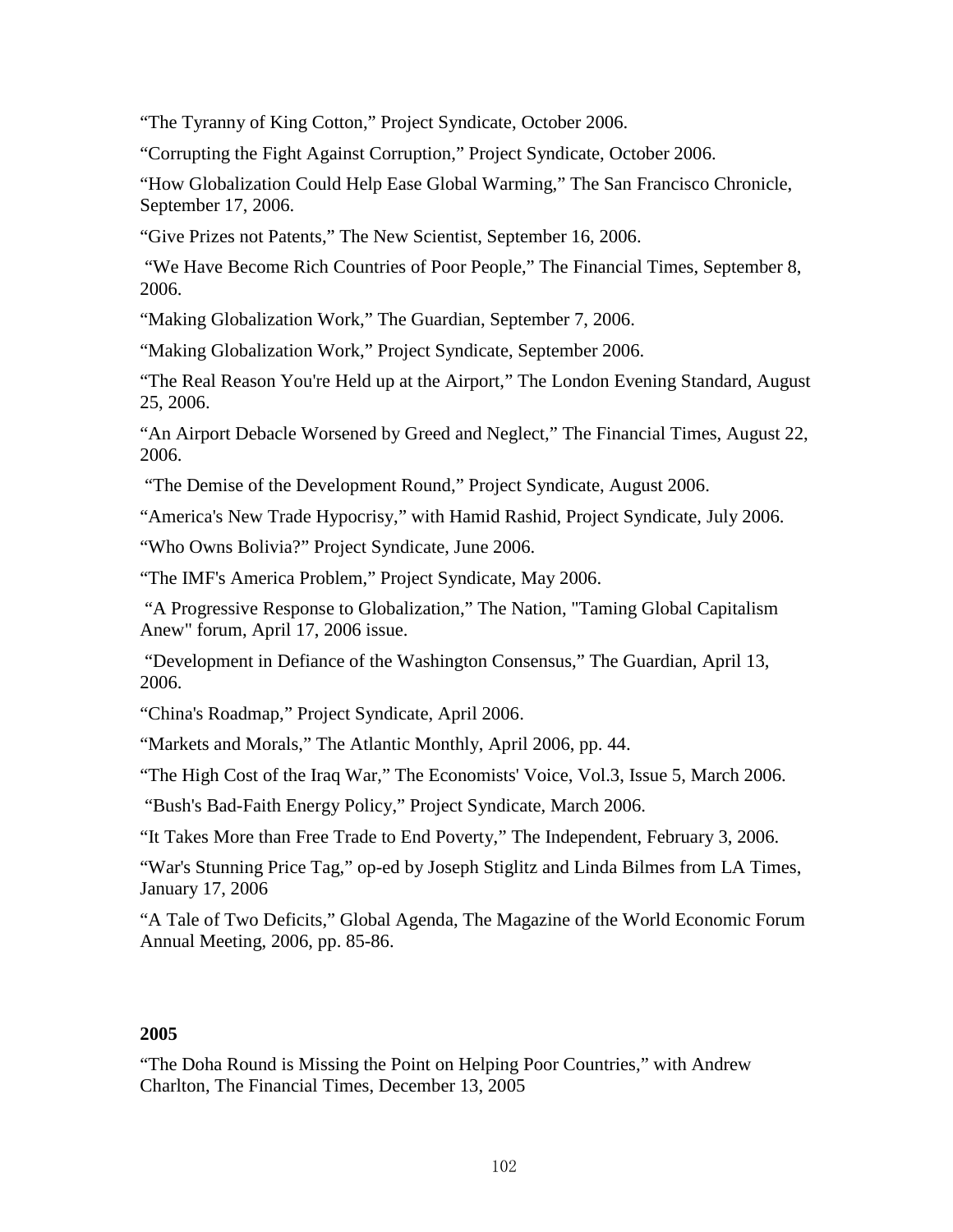["Conservation: Analysis: This is a bold initiative that could unite the whole world,"](http://www8.gsb.columbia.edu/faculty/jstiglitz/sites/jstiglitz/files/2003_Independent_Conservation.pdf) The Independent, December 12, 2005

["The Ethical Economist,](http://www8.gsb.columbia.edu/faculty/jstiglitz/sites/jstiglitz/files/Ethical_Economist_FA.pdf) Review of 'The Moral Consequences of Economic Growth,' by Benjamin M. Friedman," Foreign Affairs, November/December 2005

"The Way to [Help Ourselves by Helping Others,](http://www8.gsb.columbia.edu/faculty/jstiglitz/sites/jstiglitz/files/Help_Ourselves_Telegraph.pdf)" with Andrew Charlton, The Daily Telegraph, November 28, 2005

["Progressive Dementia,](http://www8.gsb.columbia.edu/faculty/jstiglitz/sites/jstiglitz/files/Progressive_Dementia.pdf)" The Atlantic Monthly, November 2005

["America has Little to Teach China about a Steady Economy,](http://www8.gsb.columbia.edu/faculty/jstiglitz/sites/jstiglitz/files/America_teach_China.pdf)" Financial Times, July 27, 2005

["No Old-Age Security in the Private Sector Either,](http://www8.gsb.columbia.edu/faculty/jstiglitz/sites/jstiglitz/files/No%20Old-Age%20Security%20in%20the%20Private%20Sector%20Either%20-%20latimes.pdf)" Los Angeles Times, May 22, 2005.

["Global Playing Field: More Level, but It Still Has Bumps,](http://www.nytimes.com/2005/04/30/books/30stig.html?ex=1162094400&en=f62fcbc580cde49d&ei=5070)" Review of Thomas Friedman's book The World is Flat, The New York Times, April 30, 2005.

["China's Alternative to Revaluation,](http://www8.gsb.columbia.edu/faculty/jstiglitz/sites/jstiglitz/files/Chinas_Alternative.pdf)" with Lawrence Lau, The Financial Times, April 25, 2005

["Reforms Take the Security out of Social Security,](http://www8.gsb.columbia.edu/faculty/jstiglitz/sites/jstiglitz/files/Reforms%20take%20the%20security%20out%20of%20Social%20Security_%20JOSEPH%20STIGLITZ__%20%5BLONDON%201ST%20EDITION%5D%20-%20ProQuest.pdf)" Financial Times, March 21, 2005

["Securing Social Security for the Future,](http://www.bepress.com/cgi/viewcontent.cgi?article=1038&context=ev)" The Economists' Voice, Special Issue on Social Security, Volume 2, Issue 1, 2005.

# **2004**

["It's not the Economy, Stupid,](http://www8.gsb.columbia.edu/faculty/jstiglitz/sites/jstiglitz/files/Economy_Stupid.pdf)" Financial Times, September 28, 2004

["We Can Now Cure Dutch Disease,](http://www8.gsb.columbia.edu/faculty/jstiglitz/sites/jstiglitz/files/We_Can_Now_Cure_Dutch_Disease.pdf)" The Guardian, August 18, 2004

["New Trade Pacts Betray the Poorest Partners,](http://www.nytimes.com/2004/07/10/opinion/new-trade-pacts-betray-the-poorest-partners.html)" New York Times, July 10, 2004

["It Is Time for a True Development Trade Round,](http://www8.gsb.columbia.edu/faculty/jstiglitz/sites/jstiglitz/files/It_Is_Time_for_a_True_Development_Trade_Round.pdf)" Financial Times, June 20, 2004

["The Social Costs of Globalization,](http://www8.gsb.columbia.edu/faculty/jstiglitz/sites/jstiglitz/files/Social_Costs.pdf)" Financial Times, February 25, 2004.

["That Was Then,](http://www8.gsb.columbia.edu/faculty/jstiglitz/sites/jstiglitz/files/that_was_then.pdf)" The American Prospect, February 2004.

["The Broken Promise of NAFTA,](http://www8.gsb.columbia.edu/faculty/jstiglitz/sites/jstiglitz/files/The_Broken_Promise_of_NAFTA.pdf)" New York Times, January 6, 2004

["The Parties' Flip-Flops on Deficit Spending: Economics or Politics?"](http://www.bepress.com/cgi/viewcontent.cgi?article=1001&context=ev), The Economists' Voice, Volume 1, Issue 1, 2004.

# **2003**

["My Book and Its Discontents,](http://www.digitalnpq.org/global_services/nobel%20laureates/09-03-03.html)" Aspenia International: Is the West Still the West, 9(19- 20), 2003, pp.9-25. Also in Italian under "Tutti gli Errori del Fondo Monetario Internazionale," Aspenia: Il Prezo dell'Impero, 9(20), 2003, pp. 10-28.

["A Deficit of Fiscal Smarts,](http://www.sfgate.com/cgi-bin/article.cgi?f=/c/a/2003/12/21/INGH63P9601.DTL&hw=stiglitz&sn=008&sc=183)" San Francisco Chronicle, December 21, 2003

["Do as the US Says, Not as it Does,](http://www8.gsb.columbia.edu/faculty/jstiglitz/sites/jstiglitz/files/Do_as_the_US_Says.pdf)" The Guardian, October 29, 2003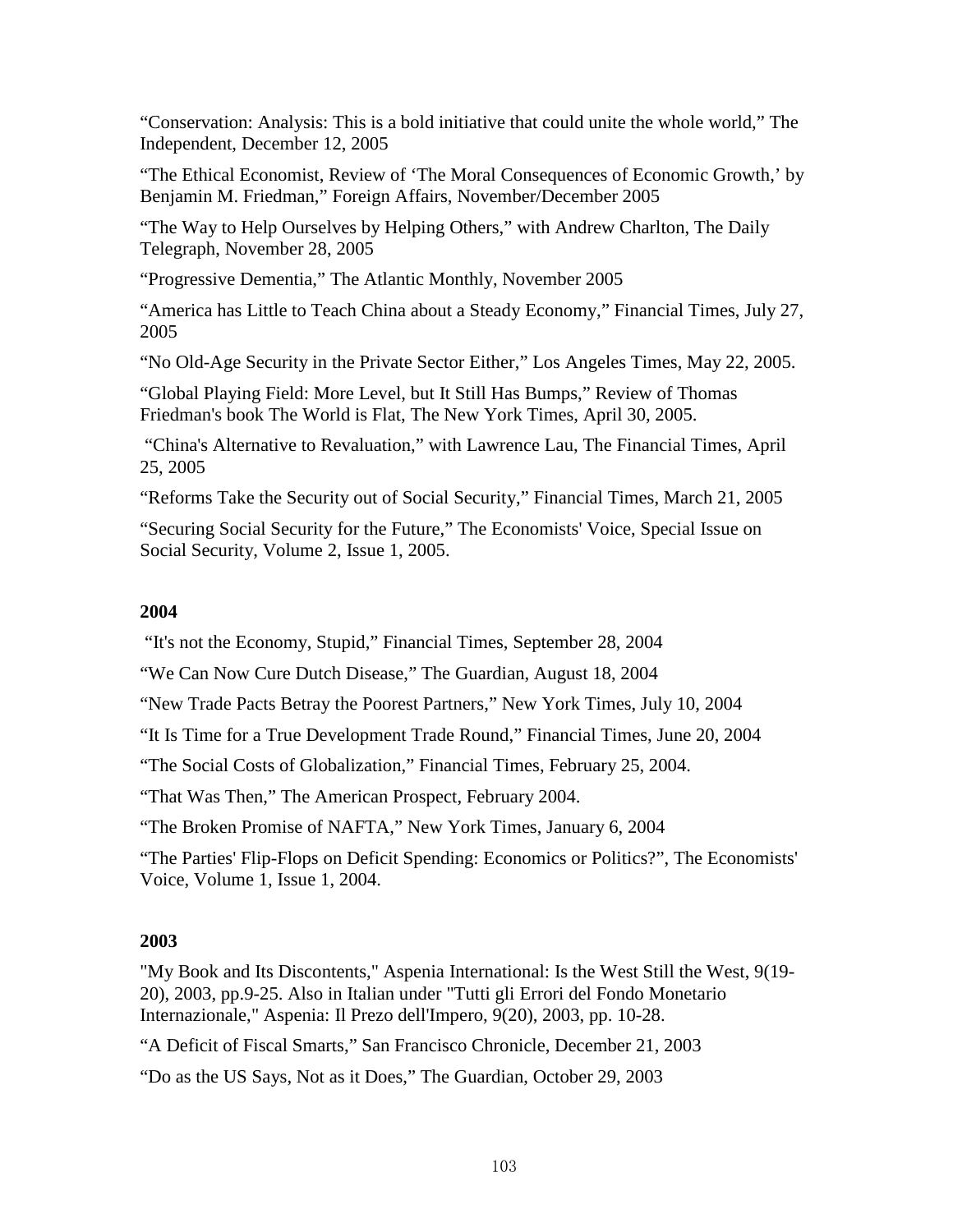["The Ideas Exchange: Economic View -](http://www8.gsb.columbia.edu/faculty/jstiglitz/sites/jstiglitz/files/2003_Independent_Ideas.pdf) How America Lost its Balance," The Independent, October 5, 2003

["Odious Rulers, Odious Debts,](http://www8.gsb.columbia.edu/faculty/jstiglitz/sites/jstiglitz/files/Odious_Debt.pdf)" The Atlantic Monthly, September 10, 2003.

["Trade Imbalances,](http://www8.gsb.columbia.edu/faculty/jstiglitz/sites/jstiglitz/files/Trade_Imbalances.pdf)" The Guardian, August 15, 2003

["Terrorism: There's No Futures in It,](http://www8.gsb.columbia.edu/faculty/jstiglitz/sites/jstiglitz/files/No_futures_in_terrorism.pdf)" The LA Times, July 31, 2003

["Don't Trust Technocrats,](http://www8.gsb.columbia.edu/faculty/jstiglitz/sites/jstiglitz/files/Dont_Trust_Technocrats.pdf)" The Guardian, July 16, 2003

["Biting the Budget Bullet: Why Raising Taxes is the Least Painful Way Out of the State's](http://www8.gsb.columbia.edu/faculty/jstiglitz/sites/jstiglitz/files/2003_BG_Budget.pdf)  [Fiscal Crisis,"](http://www8.gsb.columbia.edu/faculty/jstiglitz/sites/jstiglitz/files/2003_BG_Budget.pdf) with Peter Orszag, The Boston Globe, April 27, 2003

["The Ruin of Russia,](http://www8.gsb.columbia.edu/faculty/jstiglitz/sites/jstiglitz/files/The_Ruin_of_Russia.pdf)" The Guardian, April 9, 2003

["Bush's Tax Plan -](http://www.nybooks.com/articles/16116) The Dangers," The New York Review of Books, March 13, 2003.

["Fair Play? Not Always In Fair-Trade Treaties,](http://www8.gsb.columbia.edu/faculty/jstiglitz/sites/jstiglitz/files/Fair_Play.pdf)" The Nation, February 18, 2003.

"Economists' [Statement Opposing the Bush Tax Cuts,](http://www.epi.org/publication/econ_stmt_2003/)" Economic Policy Institute, February 2003.

# **2002**

["There Is No Invisible Hand,](http://www8.gsb.columbia.edu/faculty/jstiglitz/sites/jstiglitz/files/There_Is_No_Invisible_Hand.pdf)" The Guardian, December 20, 2002

["Rewriting History,](http://www8.gsb.columbia.edu/faculty/jstiglitz/sites/jstiglitz/files/2002_MoscowTimes.pdf)" The Moscow Times, November 27, 2002

["White House Economic Policies Are Bankrupt,](http://www8.gsb.columbia.edu/faculty/jstiglitz/sites/jstiglitz/files/2002_LATimes.pdf)" The Los Angeles Times, October 2, 2002

["The Disastrous Consequences of a World Without Balance,](http://www8.gsb.columbia.edu/faculty/jstiglitz/sites/jstiglitz/files/The_Disastrous_Consequences.pdf)" Financial Times, September 23, 2002

["A Second Chance for Brazil and the IMF,](http://www8.gsb.columbia.edu/faculty/jstiglitz/sites/jstiglitz/files/A_Second_Chance_for_Brazil_and_the_IMF.pdf)" New York Times, August 14, 2002

["Argentina, Shortchanged: Why the Nation that Followed the Rules Fell to Pieces,](http://www8.gsb.columbia.edu/faculty/jstiglitz/sites/jstiglitz/files/Argentina.pdf)" Washington Post, May 12, 2002

["Accounting for Options,](http://www8.gsb.columbia.edu/faculty/jstiglitz/sites/jstiglitz/files/2002_WSJ.pdf)" Wall Street Journal, May 3, 2002

["Overseas Aid is Money Well Spent,](http://www8.gsb.columbia.edu/faculty/jstiglitz/sites/jstiglitz/files/Overseas_Aid_is_Money_Well_Spent.pdf)" Financial Times, April 14, 2002

["Global Greenbacks,](http://www8.gsb.columbia.edu/faculty/jstiglitz/sites/jstiglitz/files/Global_Greenbacks.pdf)" Economic Times, March 22, 2002

["Globalism's Discontents,](http://www8.gsb.columbia.edu/faculty/jstiglitz/sites/jstiglitz/files/2006_Globalisms_Discontents.pdf)" The American Prospect, January 14, 2002.

# **2001**

["Thanks for Nothing,](http://www8.gsb.columbia.edu/faculty/jstiglitz/sites/jstiglitz/files/Thanks_for_Nothing.pdf)" Atlantic Monthly, October, 2001

# **2000**

["What I Learned at the World Economic Crisis,](http://www8.gsb.columbia.edu/faculty/jstiglitz/sites/jstiglitz/files/What_I_Learned_at_the_World_Economic_Crisis.pdf)" New Republic, April 17, 2000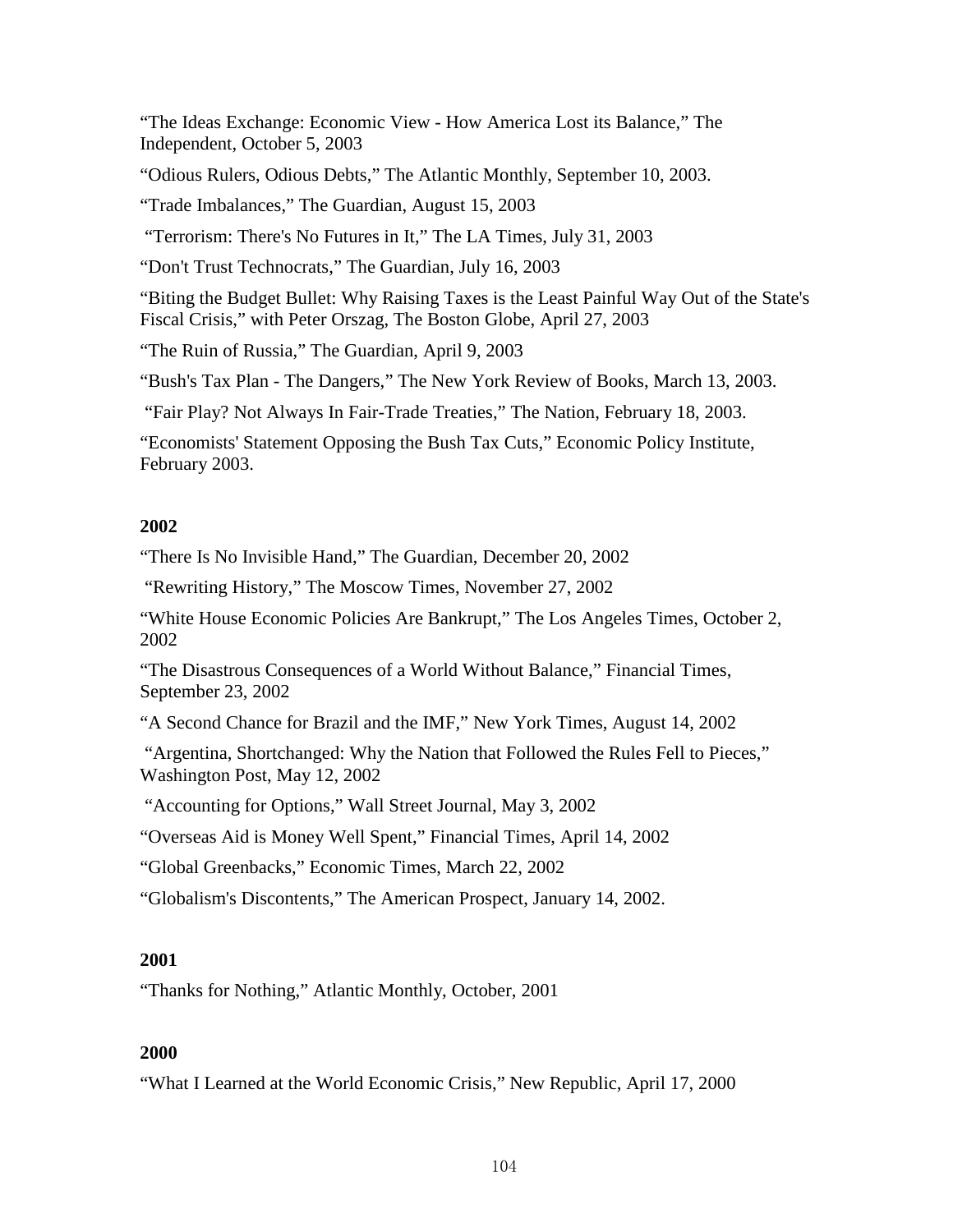["Virtue Should be Granted its Reward; Instead of Reducing Foreign Aid to an All-time](http://www8.gsb.columbia.edu/faculty/jstiglitz/sites/jstiglitz/files/1998_Virtue_Reward.pdf)  [Low, Donors Should Target it at Developing World's Well-Governed Countries,](http://www8.gsb.columbia.edu/faculty/jstiglitz/sites/jstiglitz/files/1998_Virtue_Reward.pdf)" The Guardian (London), November 16, 1998.

#### **Online publications, testimonies etc.**

- "Brief of Joseph E. Stiglitz as *Amicus Curiae* in Support of Petitioners," for *Esther Kiobel, et al. v. Royal Dutch Petroleum Co., et al.,* in the Supreme Court of the United States, December, 2011.
- "Brief of Joseph E. Stiglitz as *Amicus Curiae* in Support of Petitioners," for *Republic of Argentina, Petitioner, v. NML Capital Ltd., et al., Respondents*, in the Supreme Court of the United States, March 24, 2014.
- "Budget Cuts vs. Tax Increases at the State Level: Is One More Counter-Productive than the Other During a Recession?" with Peter Orszag, Center on Budget and Policy Priorities Report, Nov. 6, 2001. http://www.cbpp.org/10-30-01sfp.htm.
- "Declaration of Joseph E. Stiglitz, Ph.D", for ACLU regarding BRCA patents, Case 1:09 cv-04515-RWS, Document 224, Filed 01/20/2010, the United States District Court for the Southern District of New York.
- "I Dissent: Unconventional Economic Wisdom," monthly column for Project Syndicate, an association of over 150 newspapers around the world. http://www.project-syndicate.org/series/series\_list.php4?id=11.
- "The Impact of Paying for College on Family Finances," with Laura Tyson, Peter Orszag, and Jonathan Orszag, commissioned by UPromise, Inc., November 2000. http://www.upromise.com/pdfs/tysonStiglitzResearch.pdf.
- "Implications of the New Fannie Mae and Freddie Mac Risk-based Capital Standard," with Jonathan M. Orszag and Peter R. Orszag, *Fannie Mae Papers*, I(2), March 2002.

http://www.sbgo.com/Papers/fmp-v1i2.pdf.

"Incentives and the Performance of America's Financial Sector, House Committee on Financial Services, Hearing on Compensation in the Financial Industry," testimony by Joseph E. Stiglitz, January 22, 2010. http://financialservices.house.gov/media/file/hearings/111/stiglitz.pdf.

"On the Need for Increased Capital Requirements for Banks and Further Actions to Improve the Safety and Soundness of America's Banking System," testimony before the Senate Banking Committee, August 3, 2011. http://www.banking.senate.gov/public/index.cfm?FuseAction=Files.View&FileSt ore\_id=97cec3e1-2d1d-44fa-acd9-a0a1bc640bc4.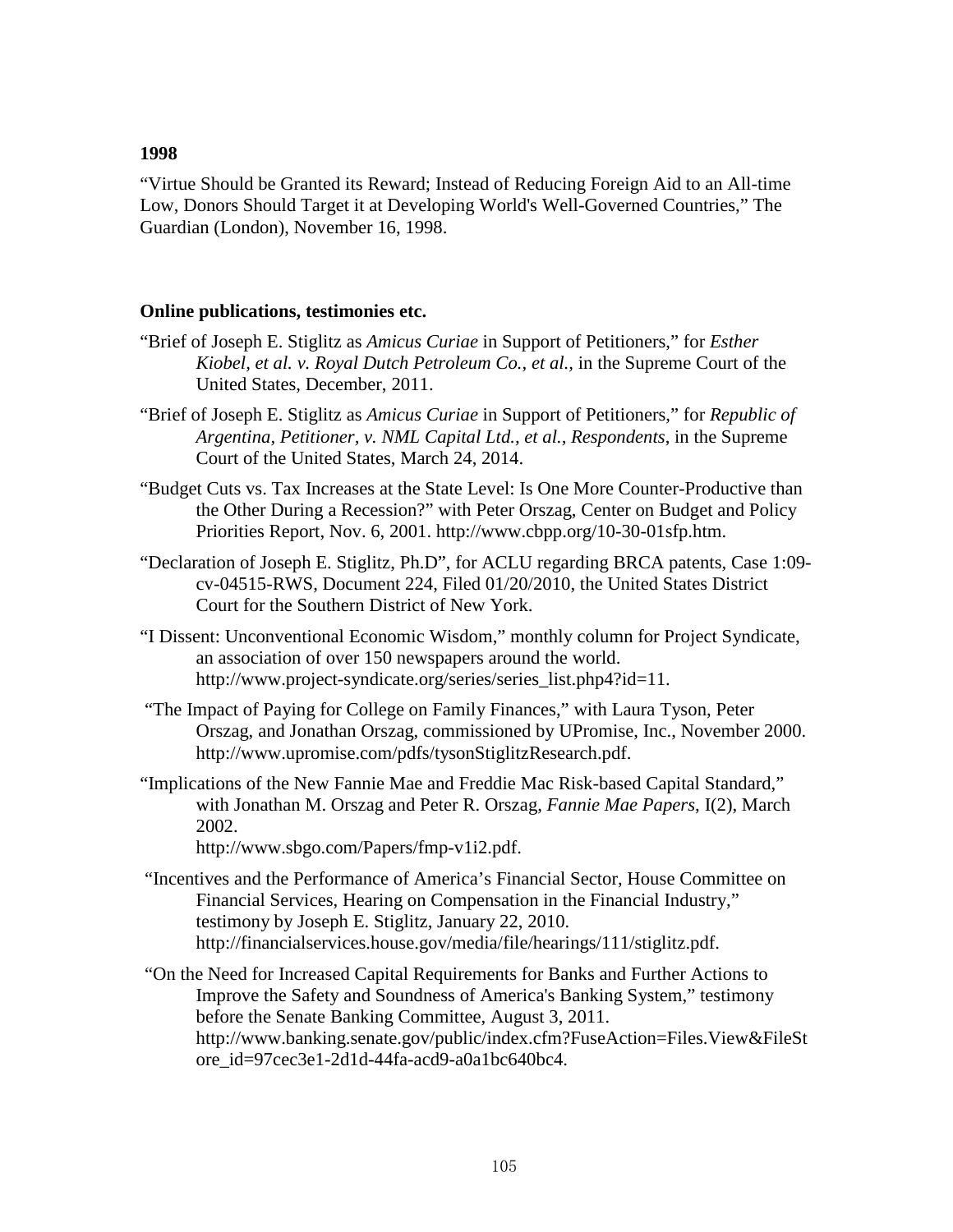- "Optimal Fire Departments: Evaluating Public Policy in the Face of Externalities," with Peter R. Orszag, The Brookings Institution, Jan. 4, 2002. http://www2.gsb.columbia.edu/faculty/jstiglitz/download/papers/2002\_Optimal\_F ire\_Depts.pdf.
- "The Role of Government in a Digital Age," with Peter Orszag and Jonathan Orszag, study commissioned by the Computer & Communications Industry Association, October 2000.
- "Statement of Joseph Stiglitz at Center on Budget and Policy Priorities Press Conference," Center on Budget and Policy Priorities Report, Oct. 26, 2001. http://www.cbpp.org/10-26-01bud.htm
- "Too Big to Fail or Too Big to Save? Examining the Systemic Threats of Large Financial Institutions," testimony at a hearing of the United States Congress's Joint Economic Committee, April 21, 2009. http://www.jec.senate.gov/public/?a=Files.Serve&File\_id=6b50b609-89fa-4ddfa799-2963b31d6f86.
- "Tax Cuts are not Automatically the Best Stimulus: A Response to Glenn Hubbard," with Peter Orszag, Center on Budget and Policy Priorities Report, Nov. 27, 2001. http://www.cbpp.org/11-27-01tax.pdf
- "The True Cost of the War," testimony with Linda J. Bilmes at the House Committee on Veterans' Affairs, September 30, 2010, http://veterans.house.gov/hearings/Testimony\_Print.aspx?newsid=632&Name=\_L inda\_J.\_Bilmes
- "U.S. versus Microsoft, Declaration as Part of The Tunney Act Proceeding," with Jason Furman, commissioned by the Computer & Communications Industry Association, Jan. 28, 2002. http://www.sbgo.com/Papers/tunney\_jesjf.pdf
- "Witness Testimony of Joseph E. Stiglitz," Congressional Oversight Panel, Hearing on Impact of the TARP on Financial Stability, March 4, 2011. [http://cybercemetery.unt.edu/archive/cop/20110401230935/http://cop.senate.gov/](http://cybercemetery.unt.edu/archive/cop/20110401230935/http:/cop.senate.gov/documents/testimony-030411-stiglitz.pdf) [documents/testimony-030411-stiglitz.pdf.](http://cybercemetery.unt.edu/archive/cop/20110401230935/http:/cop.senate.gov/documents/testimony-030411-stiglitz.pdf)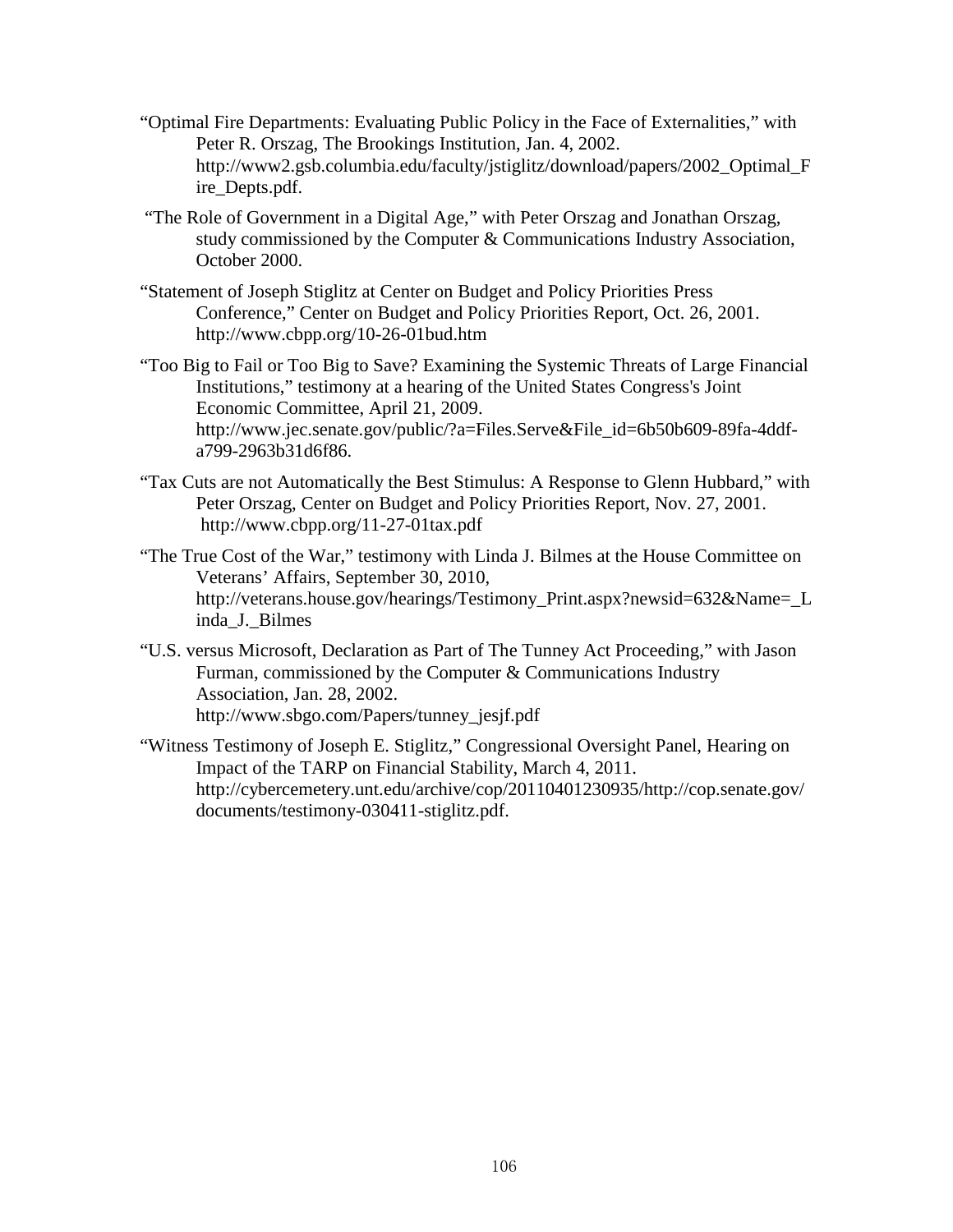# **Other outside activities**

# **Speaking engagements at some point during the past five years**

List includes lectures, speeches, and participation in panels. To view a select chronological list of Professor Stiglitz's speeches and links to powerpoints, videos, and speech texts, please visit his website, www.josephstiglitz.com. For more information on this list or an item on it, please write to stiglitzpress@gmail.com.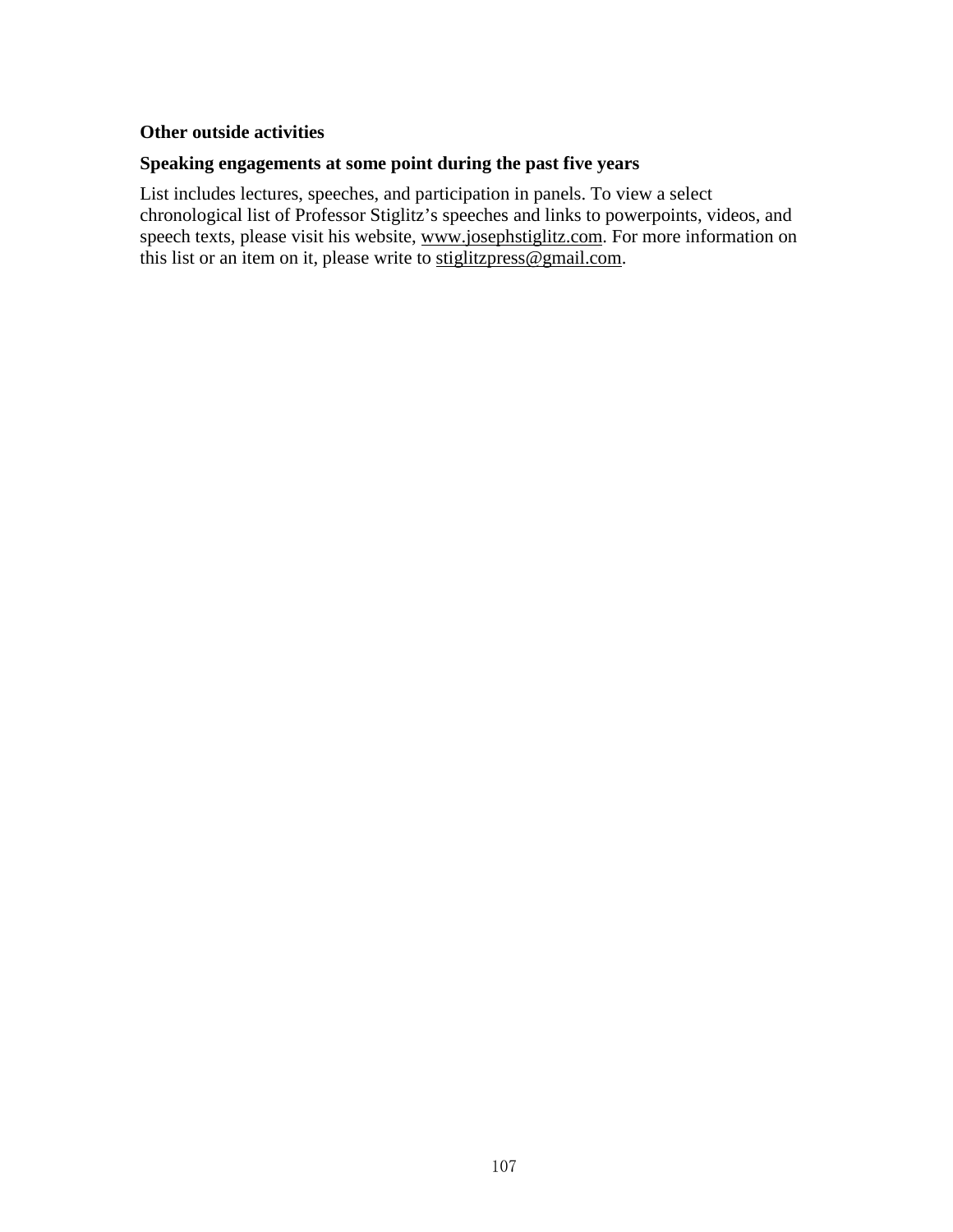92nd Street Y, Abraaj Capital, Absa Capital African Central Banks Conference, Academy of Achievement, Academy of Behavioral Finance & Economics, Acumen Fund, Adana Young Businessmen Association (Turkey), ADC Forum (Australia), Advanced Graduate Workshop on Poverty, Development and Globalization (Bangalore), Affordable World Security Conference, AFL-CIO, African Export-Import Bank Advisory Group on Trade Finance and Export Development in Africa, All Party Parliamentary Group on Inclusive Growth of the UK, American Academy of Political and Social Science, American Bar Association, American Civil Liberties Union, American Economic Association (AEA) / Allied Social Science Association, American Federation of Labor and Congress of Industrial Organizations, Amundi, Annual India Business Conference (Columbia), Ansonia Independent Democratic Club, Asia Society, Asia Society (Hong Kong), Asian Development Research Institute, Associação Portuguesa de Empresas de Distribuição, Association for Evolutionary Economics, Atlanta Fed, Atlantic Council, Australia and New Zealand Banking Group Limited, Australia Institute, Australian Conference of Economists, Australian Institute of Superannuation Trustees (AIST), Azim Premji University, B&C Industrieholding, Bachelet Commission on Pension Re-reform, Bank of Singapore, Bank of Uganda, Barcelona Graduate School of Economics, Barclays, Barnes & Noble, Berggruen Institute, Bertelsmann Foundation, Blackwood Capital, BNDES - Brazilian Development Bank, Bohemian Club (Sonoma, California), BRICS International Competition Conference, British Academy, Brooklyn Public Library, B-Team, Calouste Gulbenkian Foundation, Camera dei Deputati (Italy), Carbon Commission, Carbon Pricing Leadership Coalition (CPLC), Catholic University of the Sacred Heart, Center for a New Economy (CNE), Center for Economic Development (Australia), Center for Popular Democracy, Center for Public Integrity, Center for Public Policy Debate (Brazil), Center of Studies of the University of Alcalá, Center on Global Economic Governance, Center on Japanese Economy and Business, Centre for International Governance Innovation, Centre of Excellence in Population Aging Research (Australia), Charles Krause Gallery, Chatham House, Chicago Council on Global Affairs, Chifley Research Centre (Australia), China Development Research Foundation, China Development Research Foundation (CDRF), China Entrepreneur Club, China Finance 40 Forum, China Machinery Press, Citi, City of Sydney, City University of New York, Clinton Global Initiative, CLSA Investors' Forum, Columbia Club of New York, Columbia European Society, Columbia Global Center (Turkey), Columbia Real Estate Forum, Columbia University Alumni Assocation (Bangalore), Columbia University Club, Comisiones Obreras (CCOO), Committee for Economic Development of Australia, Committee of 100, Committee on Global Thought, Committee on Japan's Long-term Low Carbon Vision, Commonwealth Club, Conference on Development Policy Options in Myanmar, Cornell Club, Council of Eminent Persons, Council on Foreign Relations, Coursera, Crawford School of Economics, Credit Suisse, Cultural Services of the French Embassy (New York), Deakin University (Australia), DeGroote School at McMasters University, Democratic Party of Japan, Dhurakij Pundit University, Discovery Leadership Conference (South Africa),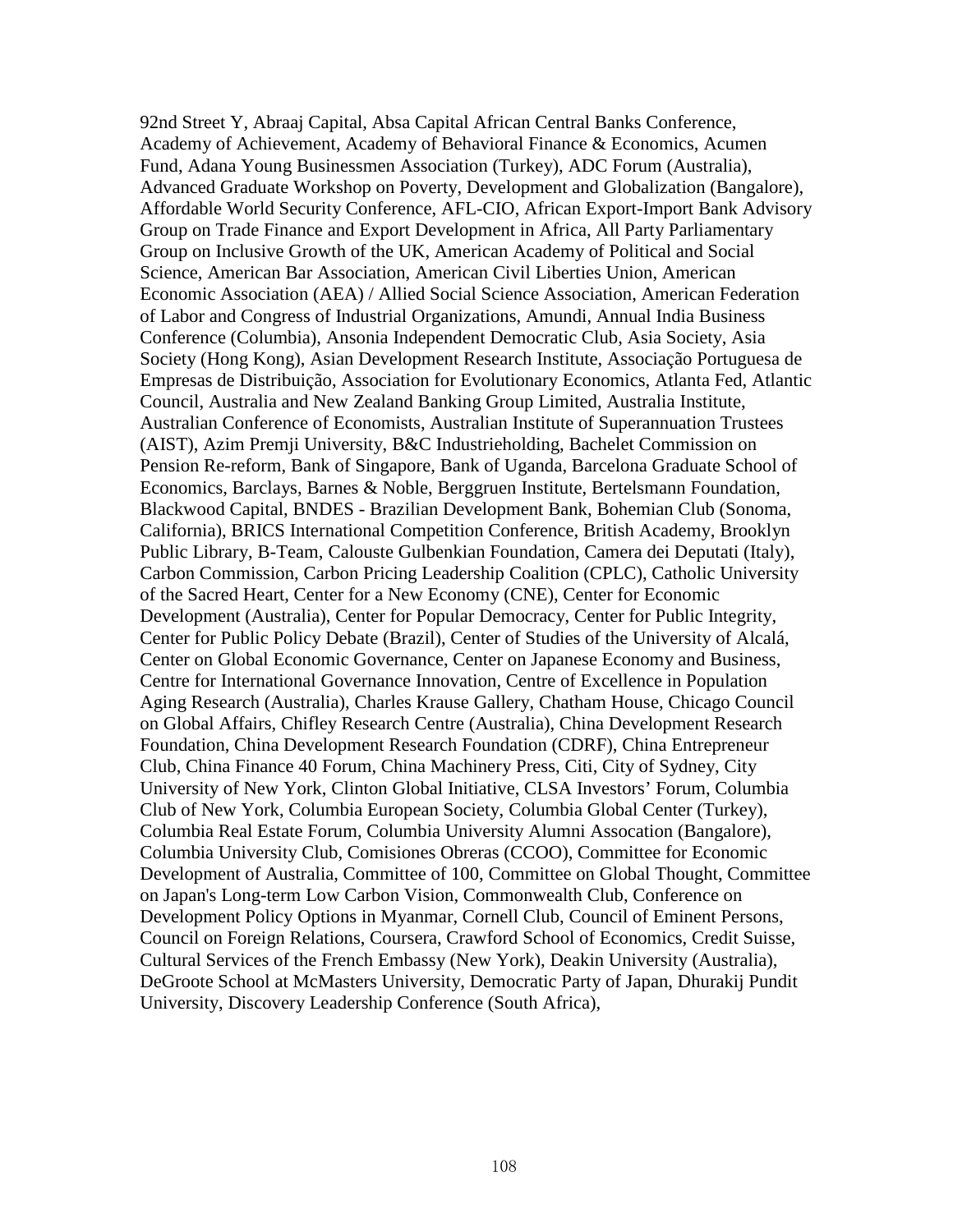Doosan Global Business Forum, Dubai World Government Summit, Economic and Social Research Institute, Economic Commission for Latin America and the Caribbean (ECLAC), Economic Society of Australia, ECOSOC, Edinburgh Book Festival, Employment and Social Affairs Committee (EU Parliament), Ernst and Young, ETH Zurich, European Parliament Members Inquiry Committee (PANA), European Pensions & Investments Summit, European Petrochemical Association, Federal Department of Foreign Affairs (Switzerland), Federal Reserve System, Feltrinelli Foundation, Financial Conduct Authority, Fondation Jean Jaurès, Ford Foundation, Fordham University, Foundation for European Progressive Studies (FEPS), Free Library of Philadelphia, Friedrich-Ebert-Stiftung, Frontiers of Thought, Fundación RAP, George Washington University Law School, German Council on Foregin Relations, Gerson Lehrman Group, Global Alliance for Tax Justice, Global Development Institute, Global Economic Symposium, Global Relations Forum, Government of Chile, Government of China, Government of Colombia, Government of Cuba, Government of Japan, Government of Mexico, Government of Namibia, Government of Panama, Government of Scotland, Government of South Africa, Government of Sri Lanka, Government of Tunisia, Government of United Arab Emirates, Greenpeace, Hans Boecker Foundation, Harvard Business School, Harvard Club, Harvard University, HEC Paris, Hessian State Centre for Civic Education, Hitachi Innovation Forum, Hong Kong Trade Development Council (Asia Financial Forum), House Democratic Caucus Issues Conference, How To Academy, Icahn School of Medicine at Mt. Sinai, IHEC School of Business (Tunisia), Independent Commission for the Reform of International Corporate Taxation, Independent Commission for the Reform of International Corporate Taxation, Initiative for Policy Dialogue (IPD), Innovasjon Norge, Institute for Human Rights and Business, Institute for New Economic Thinking, Institute for New Economic Thinking (INET), Institute for Science, Engineering and Public Policy, Institute of Development Studies Kolkata, Institute of Latin American Studies at Columbia University, Intergovernmental Group of 24, International Bar Association, International Economics Association, International Federation of Accountants, International Institute for Journalism, International Institute of Information Technology (Bangalore), International Labour Organization, International Monetary Fund, International Political Science Association World Congress, International Summit of Cooperatives, Istituto di Studi Economici e per l'Occupazione (I.S.E.O.), Italian Cultural Institute, Japan Broadcasting Corporation (NHK), Japan International Cooperation Agency, Jewish Community Center, Joseph Crowley, Joseph Fisher Lecture, Julius Baer, Kairos, Kentucky Author Forum, Khazanah (Malaysia), Kiel Institute, Koç Holding, Korea Business News, Labour Party of the UK, Lanxess, Le Havre Forum, Les Entretiens du Tresor, Libera Universita Internazionale degli Studi Sociali (LUISS), Lindau Nobel Laureate Meetings, lit.COLOGNE, Living Liberally, London School of Economics, Lotos Club, Lugano Fund Forum, LUISS University, Luxembourg Income Study, Lycee Francaise (New York), Macao International Environmental Co-operation Forum & Exhibition, Marche Polytechnic University, Martha's Vineyard Hebrew Center Summer Institute, Masic Investment Forum, Massachusetts Institute of Technology, Mexican Association of Insurance Companies, Milestones Conference, Ministry of Finance (Ethiopia), Ministry of Finance (Indonesia), Monetary Authority of Macau, Morgan Stanley Investment Management, MS Europa, Museum of American Finance, Myanmar Federation of Chambers of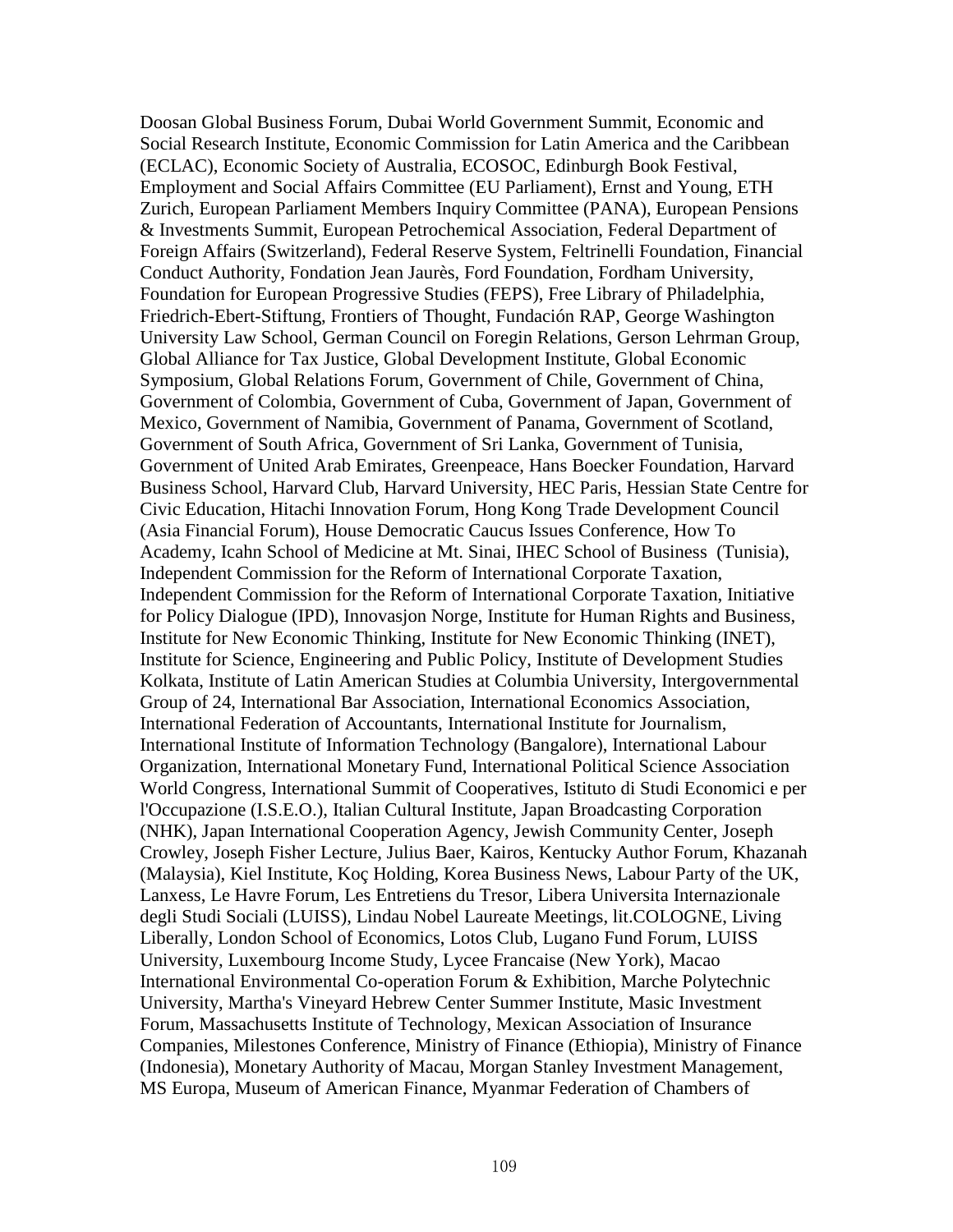Commerce and Industry (sponsored by UNDP and Myanmar Development Research Institute), Nasscom, National Assembly (France), National Association for Business Economics (NABE), National Association of Economists and Accountants of Cuba (ANEC), National Press Club, National Tax Association, Negotiators of the Trans-Pacific Partnership, New Democratic Party of Canada, New York City Bar Association, New York Hedge Fund Roundtable, New York Historical Society, New York Public Library, New York University, NMS Management, North Jersey Public Policy Network , OECD, Open Society Institute, Organisation for Economic Co-operation and Development, Otis University, Oxfam, Oxford Blavatnik School, Oxford Fulbright Distinguished Lecture in International Relations, Oxford Martin School, Paris School of Economics, Parliament of Scotland, Pew Charitable Trusts, Phoenix Group, Polish Chamber of Commerce, Pontifical Academy of Social Sciences, Princeton University Press, Princeton University's Griswold Center for Economic Policy Studies, Productivity Commission (Australia), Program for Economic Research, Progressive Alliance of Socialists and Democrats (European Parliament), Progressive Economy Annual Forum (Belgium), Public Eye Awards, Public Pension Funding Forum (Columbia), Public Theater, Rabobank, Raising the Bar, Ramapo College, Real Academia de Ciencias Económicas y Financieras, Reinventing Bretton Woods Committee, Renmin University, Research Institute for Development, Growth and Economics (RIDGE), Reserve Bank of India, Resources for the Future, Responsible Endowments Coalition, Rockefeller Brothers Fund, Roosevelt Institute, Rosa DeLauro, Royal Bank of Canada, Royal Geographical Society , Royal Society for the Encouragement of Arts, Manufactures and Commerce, Russell Sage Foundation, Rutgers University, Sacred Heart school (New York), Sapienza University of Rome, Sceintific Council for Government Policy (Netherlands), School of International and Public Affairs at Columbia University, Sciences Po, Scuola Superiore Sant'Anna, SEC, Securities & Exchange Commission, Shanghai Jiaotong University, Shearman and Sterling, LLP, Social Business Awards (France), Society for Progress, Society of Corporate Secretaries and Governance Professionals, Spanish Royal Academy, Standard Chartered, Starmus Festival, Statoil, Stuyvesant High School, Sun Hung Kai Properties, Swedish International Development Cooperation Agency (SIDA), Swiss International Finance Forum, Tamer Center, Tannenbaum Lecture (Columbia), The Chinese University of Hong Kong, The Commonwealth, The Economist, The Greens/European Free Alliance (European Parliament), The New Republic, The New School, The Overseas Development Institute, Tiger Forum (France), Tokyo International Conference on African Development, Town Hall Seattle , Trento Festival of Economics , Trinity College, Tsinghua University, Turkish Economic Association, UBS, UK Treasury, UNDESA, UNDP, UNESCO, UNFPA, UNICEF, Union Investment, United Nations, United Nations Conference on Trade and Development, United Nations Development Programme, United Nations Economic and Social Commission for Asia and the Pacific, United Nations High-Level Panel on Innovation and Access to Medicines, United Nations Industrial Development Organization, United Nations Office of the High Commissioner for Human Rights, United Nations Panel Sovereign Debt Vulnerabilities and the Opportunity for a New Debt Workout Mechanism Building on the UNGA process, United Nations University World Institute for Development Economics Research (UNU-WIDER), United States Congress, United States Senate, United States Senate Budget Committee, United States State Department, Universidad del Rosario,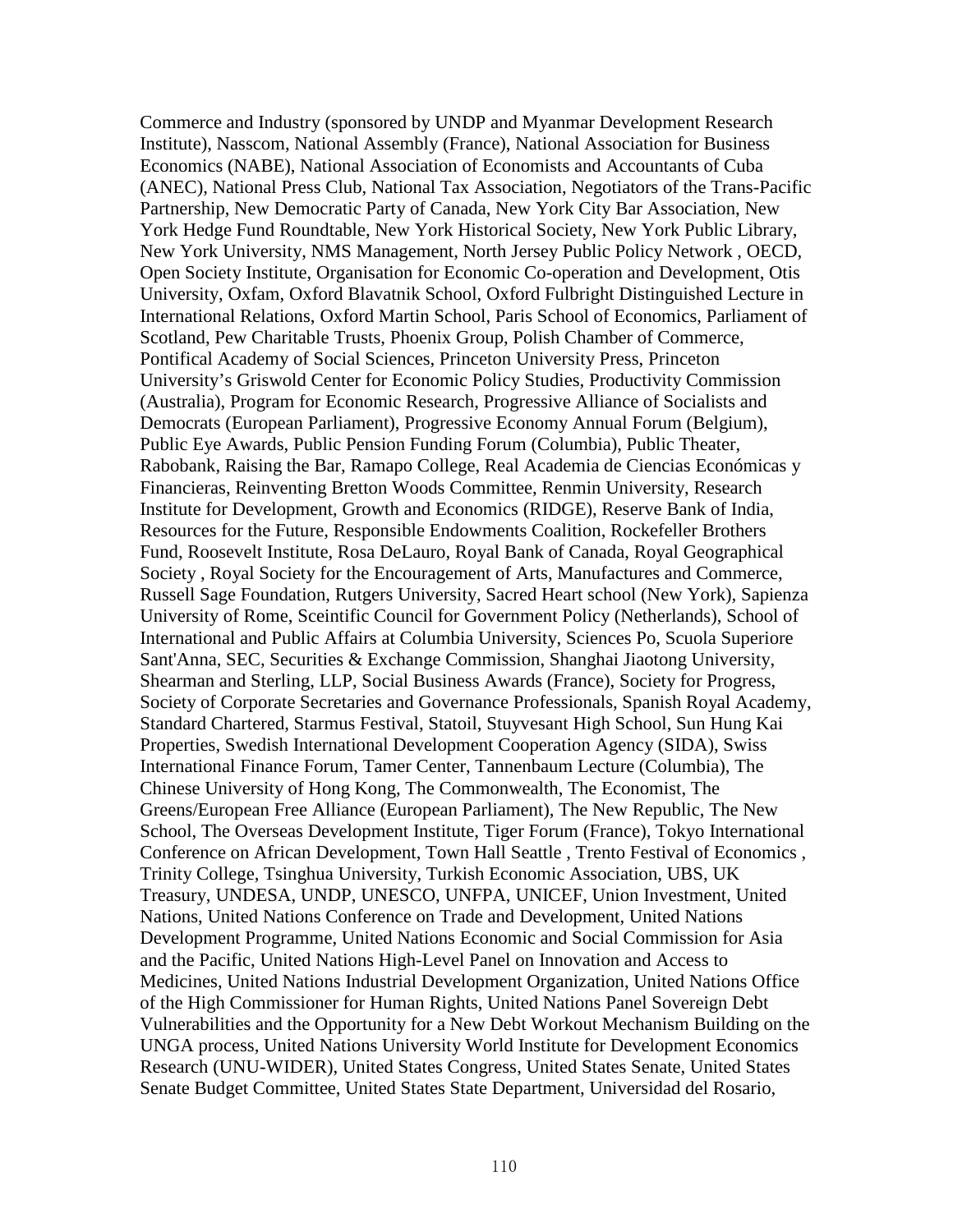Universidad Nacional de Cordoba (Argentina), Universite Paris-Dauphine, University of Adelaide, University of British Columbia, University of California at Berkeley, University of Chicago Booth School of Business, University of Fribourg (Switzerland), University of Goettingen, University of Havana, University of Hawaii, University of Heidelberg, University of Hyderabad, University of Macao, University of New South Wales, University of Oslo, University of Ottawa, University of Split (Croatia), University of Trento, University of Zurich, Vector Casa de Bolsa, Victoria University, Vienna University of Economics and Business, Virginia Festival of the Book, Washington Center for Equitable Growth, Ways With Words Festival (Totnes, UK), Winton Capital Management, Women's Alternative Investment Summit, World Affairs Council, World Bank, World Economic Forum, World Health Organization, World Leaders Forum, World Technology Network, World Urban Forum, Yale Institution for Social and Policy Studies, Youth Forum on Foreign Policy (India), ZFU International Business School.

### **Additional outside activities (including consulting, advising, paid and unpaid) at some point during last five years:**

CFTC-SEC Advisory Committee on Emerging Regulatory Issues (Member), Acumen Fund (member of the board), Amherst College (member of board of trustees), Resources for the Future (member of board of trustees), Alliance for Climate Projection, Center for Global Development, Economic Research Forum (Cairo), Barcelona Graduate School of Economics Advisory Scientific Council, International Advisory Board, Statoil and Docomo, Scientific Advisory Board, Institute for New Economic Thinking, International Economics Association (President, 2011-2013), World Bank (CEAC, Chief Economist's Advisory Council, Eminent Persons), OECD (High Level Expert Group on the Measurement of Economic Performance and Social Progress, co-chair), Commission of Experts on Reforms of the International Monetary and Financial System, appointed by the President of the General Assembly of the United Nations (2009, chair), Economic Advisory Council (South Africa), South African Competitive Council (Expert), Government of South Africa, Fiscal Commission Working Group (Scotland), Roosevelt Institute (Chief Economist), Oxfam, Advisory Board of the Martin School of Oxford, Independent Commission for the Reform of International Corporate Taxation (Commissioner), World Economic Forum (on Latin America, Co-chair and other advisory work), China Development Research Foundation, Research Institute for Development, Growth and Economics (Chairman), Brennan Center for Justice (Member, Economic Advisory Board), Carbon Pricing Leadership Coalition's High-level Commission on Carbon Prices (Co-Chair), Center for a New Economy's Growth Commission for Puerto Rico (Member).

Litigation support/expert witness for plaintiffs in anti-trust litigation concerning alleged anti-competitive restraints imposed by Visa, Mastercard, and American Express and for US Air concerning alleged anti-competitive restraints imposed by Sabre GDS; for plaintiffs in Canada concerning alleged anti-competitive practices of Microsoft and their impacts on consumers and innovation; for plaintiffs involved in litigation involving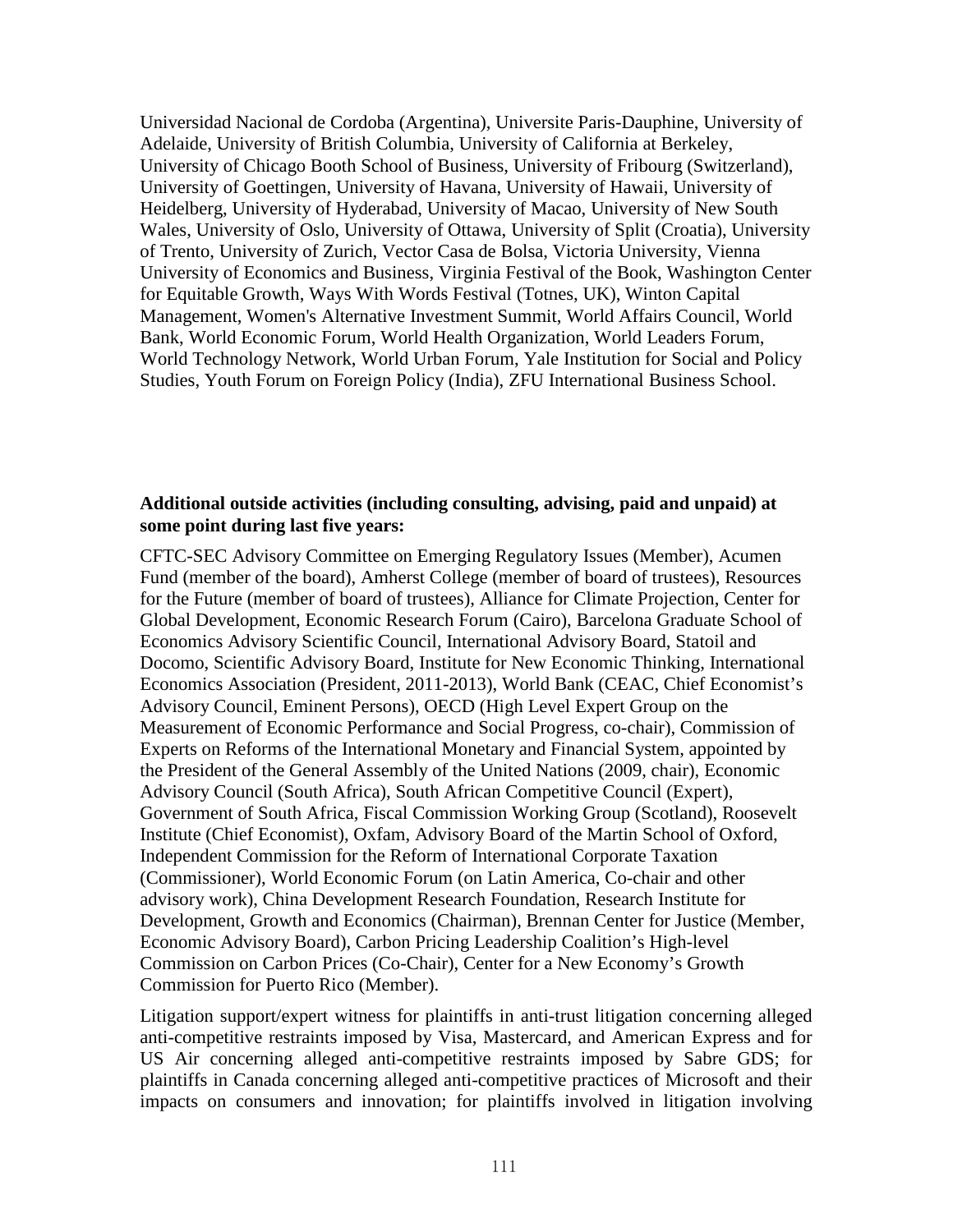alleged misconduct by credit rating agency; pro-bono expert for Argentina in litigation involving debt restructuring; expert witness on welfare costs associated with exclusionary actions against Intel, Apple, and Hewlett Packard before ITC in case involving alleged patent infringement; pro-bono amicus filings in cases concerning Alien Torts Act, patentability of human genes (BRAC genes), and debt restructuring (interpretation of pari passu clause), Brattle (work involving financial sector misconduct and anti-trust issues).

Informal and unpaid consultations and advice to a variety of governments and government officials, including those in Greece, Namibia, Panama, South Africa, Spain, Scotland, and France; congressional testimony and to the congressional oversight panel on matters relating to reforming the financial sector, the cost of Iraq and Afghanistan wars, and inequality.

#### **Working papers and unpublished papers (in categories)**

### **1. Economics of Information**

- "Contests and Cooperation: Toward a General Theory of Compensation and Competition," presented at a Conference on the Internal Organization of Firms, International Institute of the Internal Organization of Firms, International Institute of Management, Berlin, July 1980; and at a Conference on the Economics of Information, University of Pennsylvania, May 1981.
- "Cutting off Credit: An Application of Constraints on Incentive Devices," with A. Weiss, April 1982.
- "Equilibrium in a Competitive Insurance Market Under Adverse Selection with Endogenous Information," with Jungyoll Yun and Andrew Kosenko, NBER Working Paper No. 23556, June 2017.
- "Equilibrium Unemployment as a Worker Screening Device," with B. Nalebuff and A. Rodriguez, NBER Working Paper 4357, May 1993. (Paper presented as "Equilibrium Unemployment, Testing, and the Pure Theory of Selection" at the NBER/CEPR Conference on Unemployment and Wage Determination, Boston, October 1991.)
- "Equilibrium Unemployment, Testing, and the Pure Theory of Selection," with A. Rodriguez, presented at NBER/CEPR Conference on Unemployment and Wage Determination, Boston, October 1991.
- "The Existence and Characteristics of Competitive Equilibrium," with R. Arnott, revised 1985.
- "Existence and Equilibrium in Markets with Imperfect Information," with M. Rothschild, presented to World Congress of Econometric Society, Toronto, 1975.
- "Incentives Schemes Under Differential Information Structures: An Application to Trade Policy," with P. Dasgupta, IMSSS Technical Report No. 172, Stanford University, July 1972.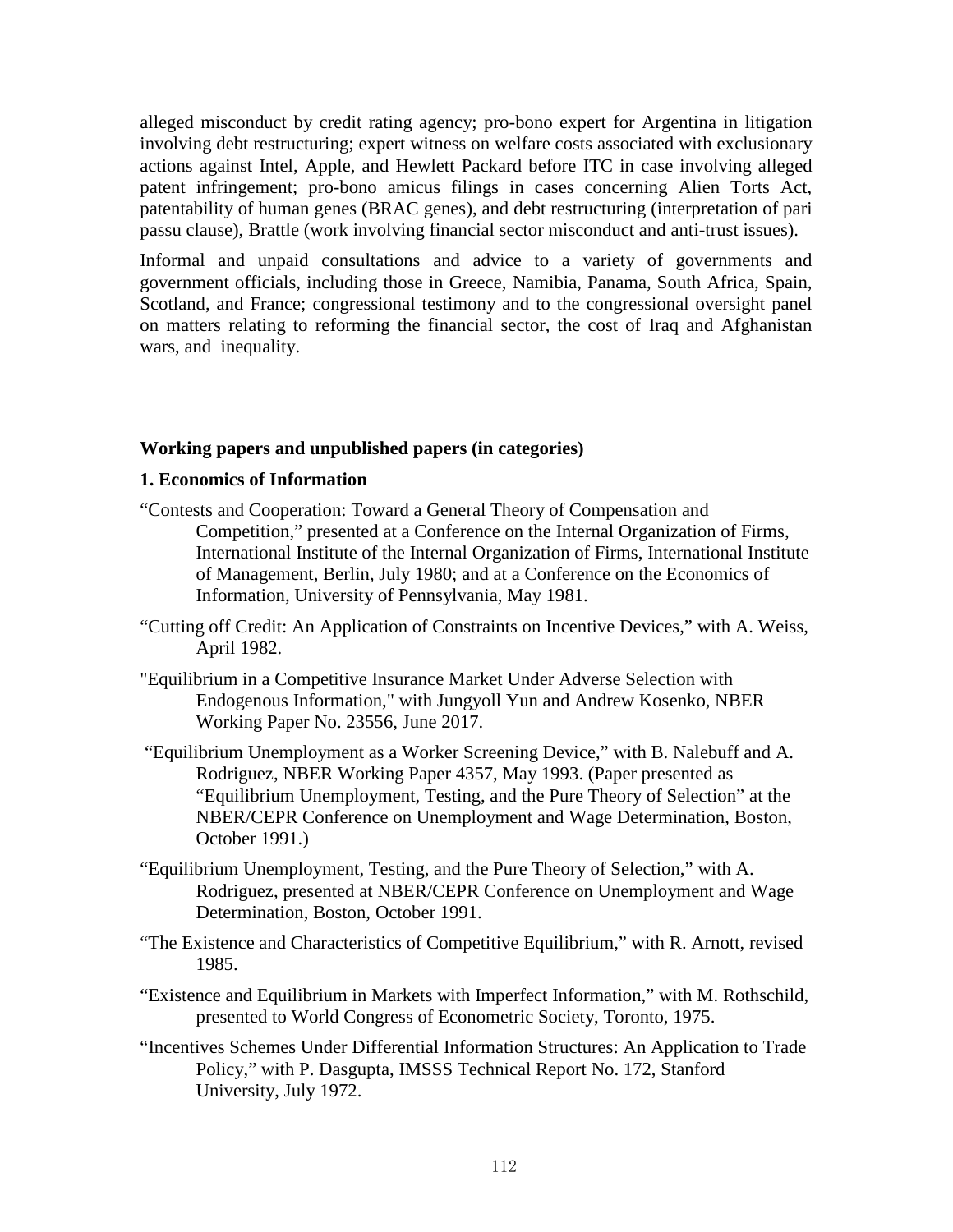- "Information and Exploration Externalities," SEER Technical Report, Stanford University, 1976.
- "Information in a Decentralized (Market) Economy," presented at Spoleto Conference on Post Industrial Society, July 1986.
- "Information, Planning and Incentives," presented at the CSCCRP Sino-American Conference on Alternative Development Strategies in Wingspread, Racine, WI, November 1980. (Chinese edition published 1982.)
- "Knowledge of Technology and the Technology of Knowledge: New Strategies for Development," Background paper for *UNDP Human Report 2001*.
- "Moral Hazard and Unemployment in Competitive Equilibrium," with P. Rey. October 1993. (Revised July 1996.)
- "Prices and Queues in Screening Services in Competitive Markets," IMSSS Technical Report 212, Stanford University, August 1976.
- "Remarks on Inequality, Agency Costs, and Economic Efficiency," prepared for a workshop in "Economic Theories of Inequality," Stanford Institute for Theoretical Economics, Stanford University, March 11-13, 1993.
- "Unemployment and Efficiency Wages: The Adverse Selection Model," with A. Rodriguez, presented at NBER/CEPR Conference on Unemployment and Wage Determination, Boston, October 17-19 1991.
- "Unemployment As a Worker Selection Device," with B. Nalebuff, Princeton University, 1985, (Revision of "Quality and Prices," Princeton University Econometric Research Memorandum No. 297, May 1982.)

# **2. Economics of Uncertainty**

"Risk and Trade Policy," with D. Newbery, World Bank Working Paper No. 53, January 1983. (Revised 1985.)

# **3. Risk and Agriculture**

- "Alternate Stabilization Schemes for Supply Uncertainty," with D. Newbery, Economic Theory Discussion Paper No. 4, University of Cambridge, January 1978.
- "Determinants of the Distributional Impact of Commodity Price," with D. Newbery, Economic Theory Discussion Paper 17, University of Cambridge, July 1979.

# **4. Financial Markets**

- "Bail-ins and Bail-outs: Incentives, Connectivity, and Systemic Stability", with B. Benjamin and A. Capponi, NBER Working Paper No. 23747, August 2017. (Presented to the World Congress of the International Economic Association, Mexico City, June, 2017.)
- "Economics of Small Business Lending," at "Bank Lending to Small Businesses: A Conference," Office of the Comptroller, November 15, 1991.
- "The Effect of Financial Repression in an Economy with Positive Real Interest Rates: Theory and Evidence," with K. Murdock, August 1993.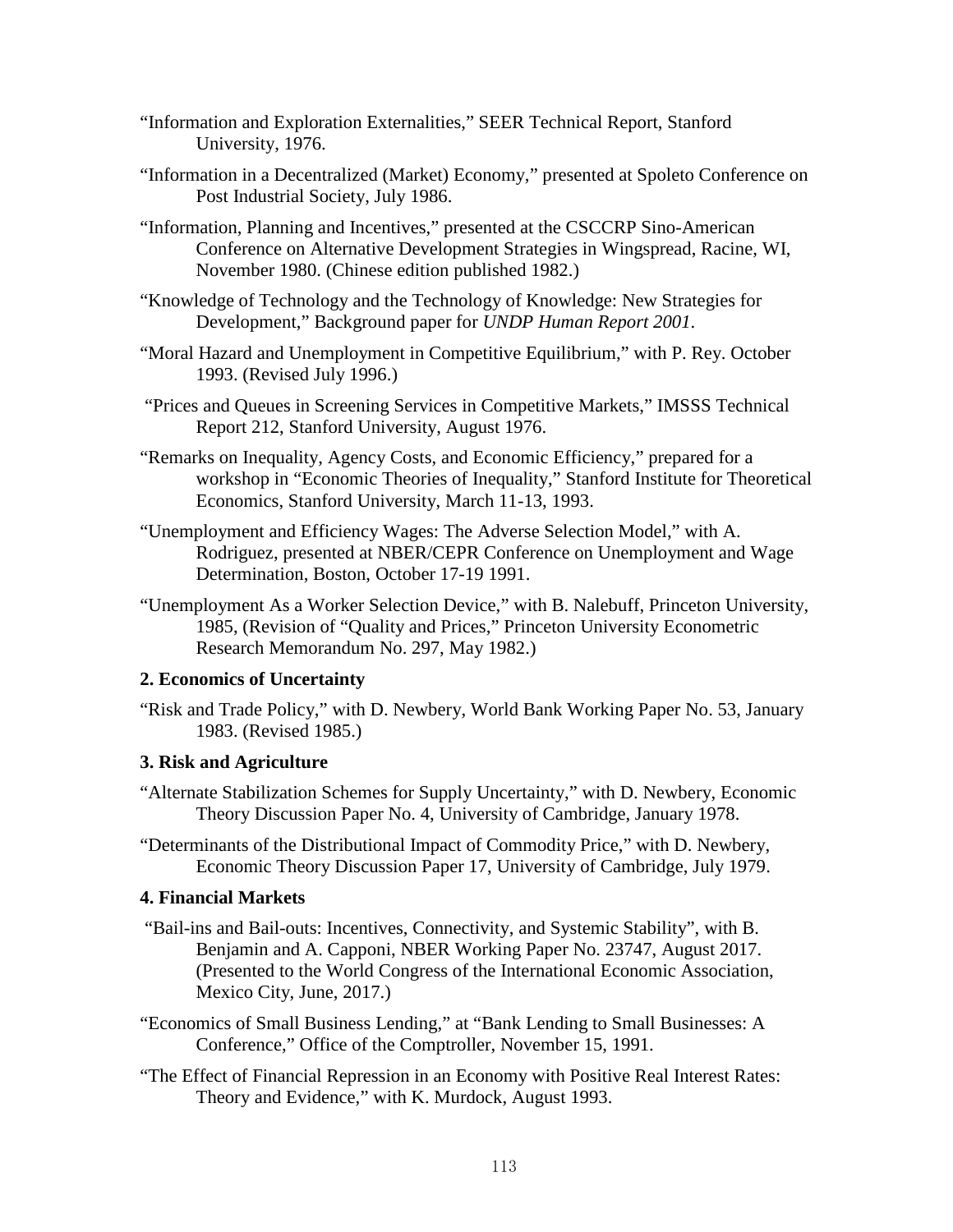"Equity Financing for New Firms," with I. Gale, May 1986.

- "The Fall: A Chronicle of the Financial Crisis," lecture at IMCA 2010 Annual Conference in Orlando, Florida, May 17, 2010.
- "Financial Restraint: Toward a New Paradigm," with Thomas Hellmann and Kevin Murdock, Stanford Graduate School of Business Research Paper: 1355, April 1995. (Prepared for World Bank's EDI Workshop on "Role of Government in Economic Development: Analysis of East Asian Experiences," Kyoto, Japan, September 16-17, 1994.)
- "Futures Markets and Risk: A General Equilibrium Approach," Princeton University Financial Research Center Memorandum 47, April 1984.
- "Futures Markets Are Almost Always Informationally Inefficient," with I. Gale, Princeton University Financial Research Center Memorandum No. 57, February 1985. (Revised as "A Simple Proof that Futures Markets Are Almost Always Informationally Inefficient," Working Paper, 1989.)
- "Multiple Stock Offering and the Financing of New Firms," with I. Gale, Princeton University Financial Research Center Memorandum 73, November 1986.
- "Perfect and Imperfect Capital Markets," presented to the Econometric Society Meetings, New Orleans, 1971.
- "Restoring Stability and Confidence in European Sovereign Debt Markets," lecture given at Global ARC in London, May 18, 2010.
- "Theory of Liquidity Preference and the Term Structure of Interest Rates," Cowles Foundation Discussion Paper No. 252, August 1968.

#### **5. Growth and Capital Theory**

- "Capital Constraints and Economic Growth," revised version of a paper prepared for a conference at Buffalo, May 1990.
- "Imperfect Capital Markets and Productivity Growth," with B. Greenwald and M. Salinger. Paper presented at NBER Conference in Vail, CO, April 1990, revised March 1991 and April 1992.
- "Notes on Learning, Capital Constraints, Growth and Efficiency," presented at Conference held by Institute for the Study of Free Enterprise Systems, Buffalo, NY, May 1990.

#### **6. Natural Resources**

- "Climate Change: An Agenda for Global Collective Action," with Joseph E. Aldy and Peter R. Orszag, prepared for the conference on "The Timing of Climate Change Policies," Pew Center on Global Climate Change, October 2001.
- "Stepping Toward Balance: Addressing Global Climate Change," presented at the Conference on Environmentally and Socially Sustainable Development. Washington, D.C., October 6, 1997.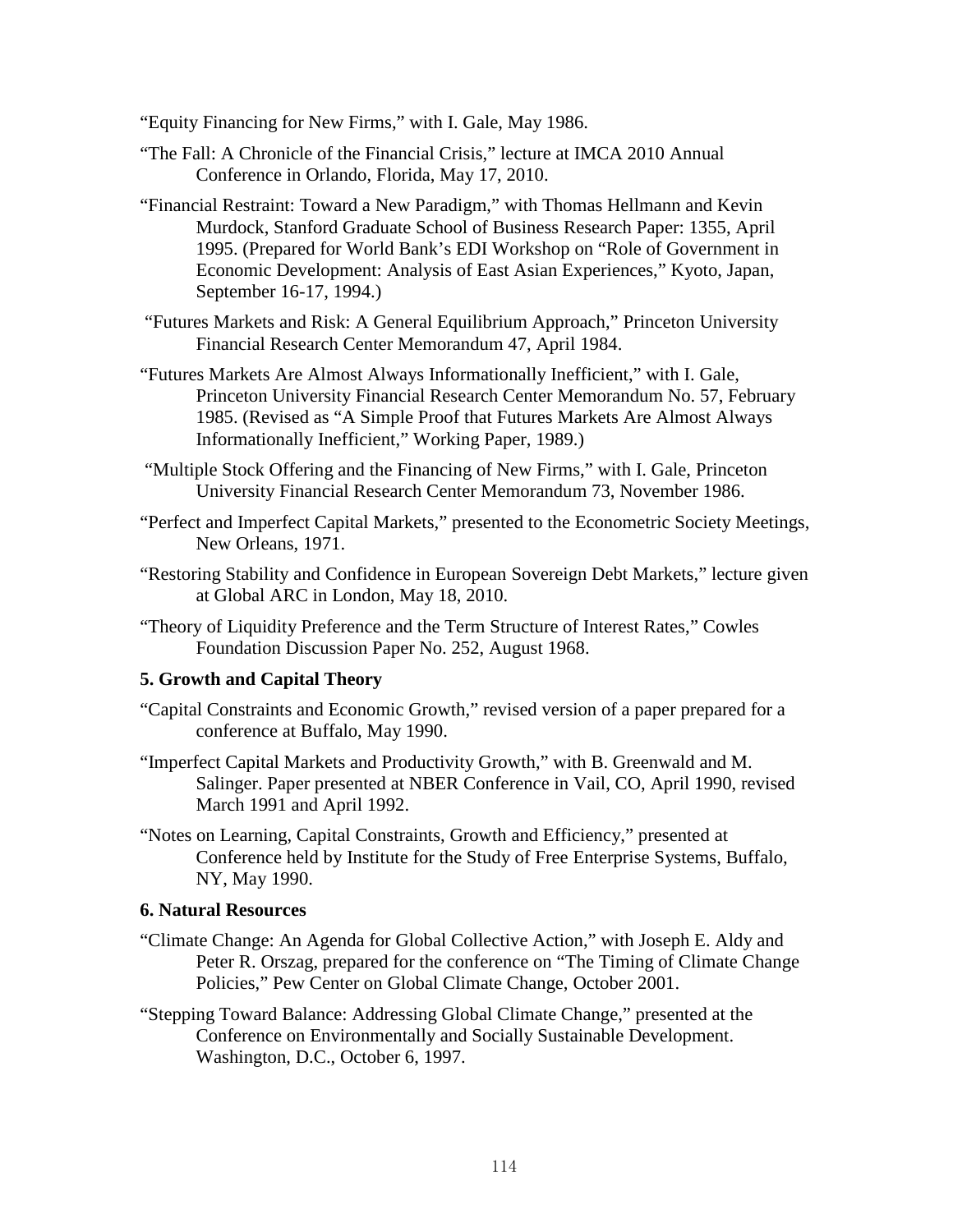"Sharing the Burden of Saving the Planet: Global Social Justice for Sustainable Development," Keynote speech at the meeting of the International Economic Association, Istanbul, June 2008.

### **7. Theory of Market Structure, R&D**

- "Analysis of Factors Affecting the R&D Choices of Firms," with P. David, Center for Research in Economic Growth Memorandum 232, Stanford University, 1979.
- "Creating Competition in Telecommunications," presented at the Conference on Managing the Telecommunications Sector Post-Privatization, George Washington University, Washington, D.C., April 27, 1998.
- "Entry, Equilibrium, and Welfare," with R. Gilbert.
- "Exercises in the Economics of Learning-By-Doing," with P. Dasgupta, Cambridge University, May 1985. (Presented at GTE Conference on Industrial Organization, Cambridge, August 1985.)
- "Intellectual Property Rights, the Pool of Knowledge, and Innovation," NBER working paper 20014, March 2014, available at http://www.nber.org/papers/w20014.pdf?new\_window=1.
- "Some Rough Notes on Diversity of Tastes and Diversity of Commodities," Oxford University, paper presented at Bell Labs Conference on Monopolistic Competition, February 1977.
- "Sunk Costs, Competition, and Welfare," with P. Dasgupta, August 1985.
- "Unemployment and Innovation," NBER Working Paper 20670, November 2014.
- "Welfare and Competition with Sunk Costs," with P. Dasgupta, November 1985.

#### **8. Macroeconomics**

- "An Agenda for Reforming Economic Theory," lecture at Institute for New Economic Thinking Conference in Cambridge, April 10, 2010.
- "Bankruptcy protection against macroeconomic shocks: the case for a 'super chapter 11'," with M. Miller, World Bank Conference on Capital Flows, Financial Crises, and Policies, April 15, 1999.
- "Capital Market Imperfections and Labor Market Adjustments," with B. Greenwald, presented to NBER/CEPR Conference on Labor Market Dynamics, Cambridge, October, 1991.
- "An Economic Analysis of Labor Turnover," Institute for Mathematical Studies in the Social Sciences (ISMMM) Working Paper No. 53, Stanford University, February 1976.
- "Evolutionary Theory and the Current Economic Crisis," presented at the American Economic Association annual meeting, January, 2010.
- "Expectations, Asset Accumulation and the Real-Balance Effect," with P. Neary, presented at Dublin Meetings of the Econometric Society, September 1982, Working Paper 1990.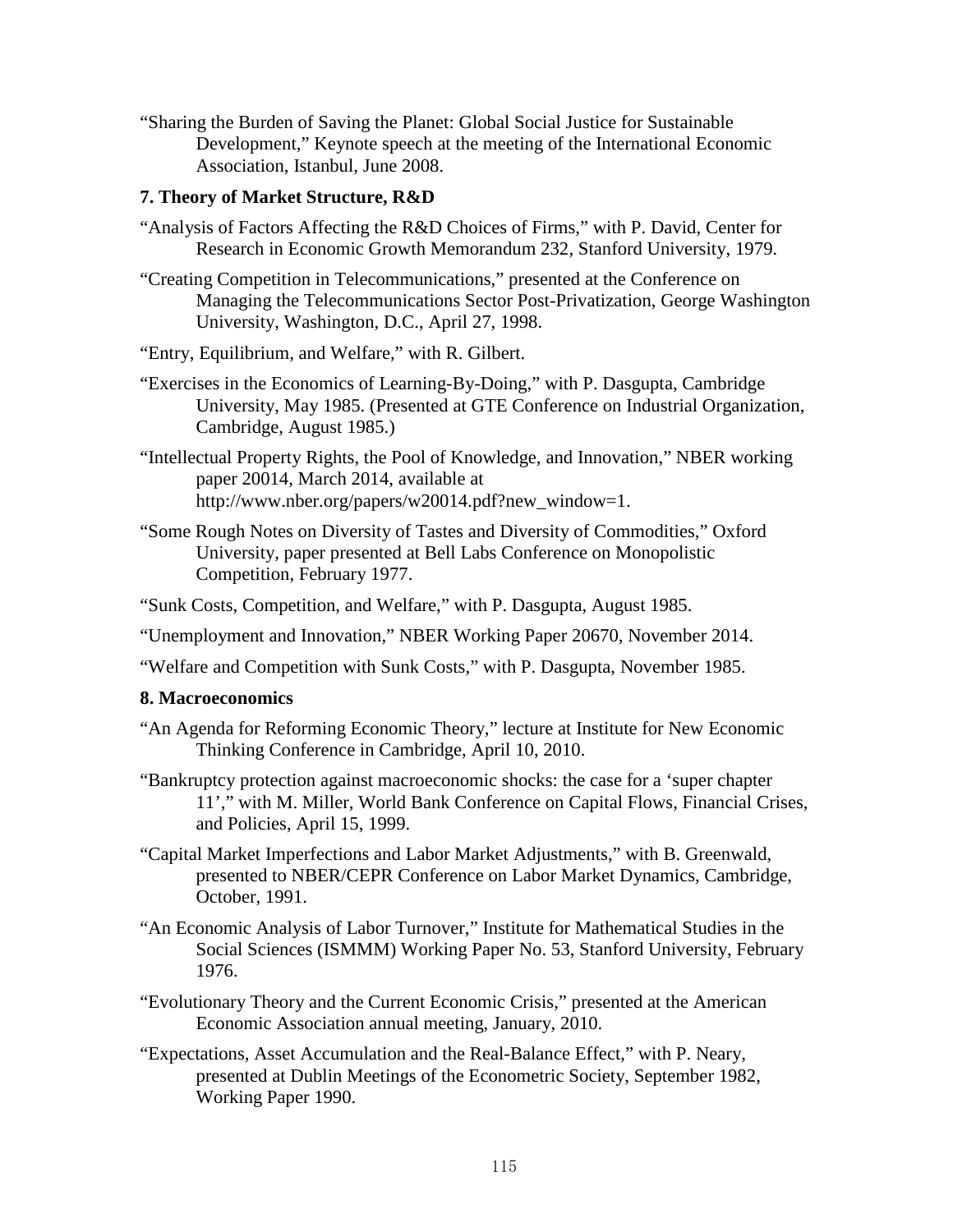- "Financially Constrained Fluctuations in an Evolving Network Economy," with D. Delli Gatti, M. Gallegati, B. Greenwald and A. Russo, NBER working paper No. 14112, June 2008.
- "From Measuring Production to Measuring Wellbeing," lecture co-hosted by the Economic Society of Australia Victorian Branch and the Productivity Commission in Melbourne, Australia, July 29, 2010.
- "Growth and Equity in a World of Deficits: An Alternative to Austerity," lecture given in Copenhagen, Denmark, May 13, 2011.
- "Household Labor Supply, Unemployment, and Minimum Wage Legislation", with Kaushik Basu and Garance Genicot, Policy Research Working Paper 2049, Washington, D.C.: World Bank, 1999.
- "Imperfect Information and Macroeconomic Analyses," with B. Greenwald.
- "The Long Boom? Business Cycles in the 1980s and 1990s," given to CEPR conference "The Long Boom", Stanford University, September 5, 1997.
- "Macro-economic Management in an Electronic Credit/Financial System, " NBER Working Paper 23032, January 2017.
- "Macroeconomic Dynamics, Heterogeneous Interacting Agents and Network: A Solvable Agent Based Model of a Monetary Economics," with M. Gallegati and S. Landini, 2010.
- "Macroeconomic Equilibrium and Credit Rationing," with A. Weiss, NBER Working Paper 2164, 1987.
- "The New Keynesian Economics: Money and Credit," Fisher-Schultz Lecture presented at the Meetings of Econometric Society, Copenhagen, August 1987.
- "Principles and Guidelines for Deficit Reduction," The Roosevelt Institute, December 2, 2010, Working Paper No. 6.
- "Psuedo-Wealth and Consumption Fluctuations," with Martin Guzman, NBER Working Paper No. 22838, November 2016 and presented at the American Economic Association Meetings, January, 2015.
- "Rethinking Macroeconomics: What Went Wrong and How to Fix It," Adam Smith Lecture, European Economic Association, Glasgow, August 24, 2010. Also presented at DIME conference, Budapest, September 8, 2010.
- "A Theorist's View of Policymaking and a Policymaker's View of Theory Perspectives on Modern Macro-economics," Marshall Lectures presented at Cambridge University. April 29-30, 1996.

#### **9. Monetary Economics**

"Adverse Selection, Credit Rationing and Central Bank Policy," Working Paper, 1989.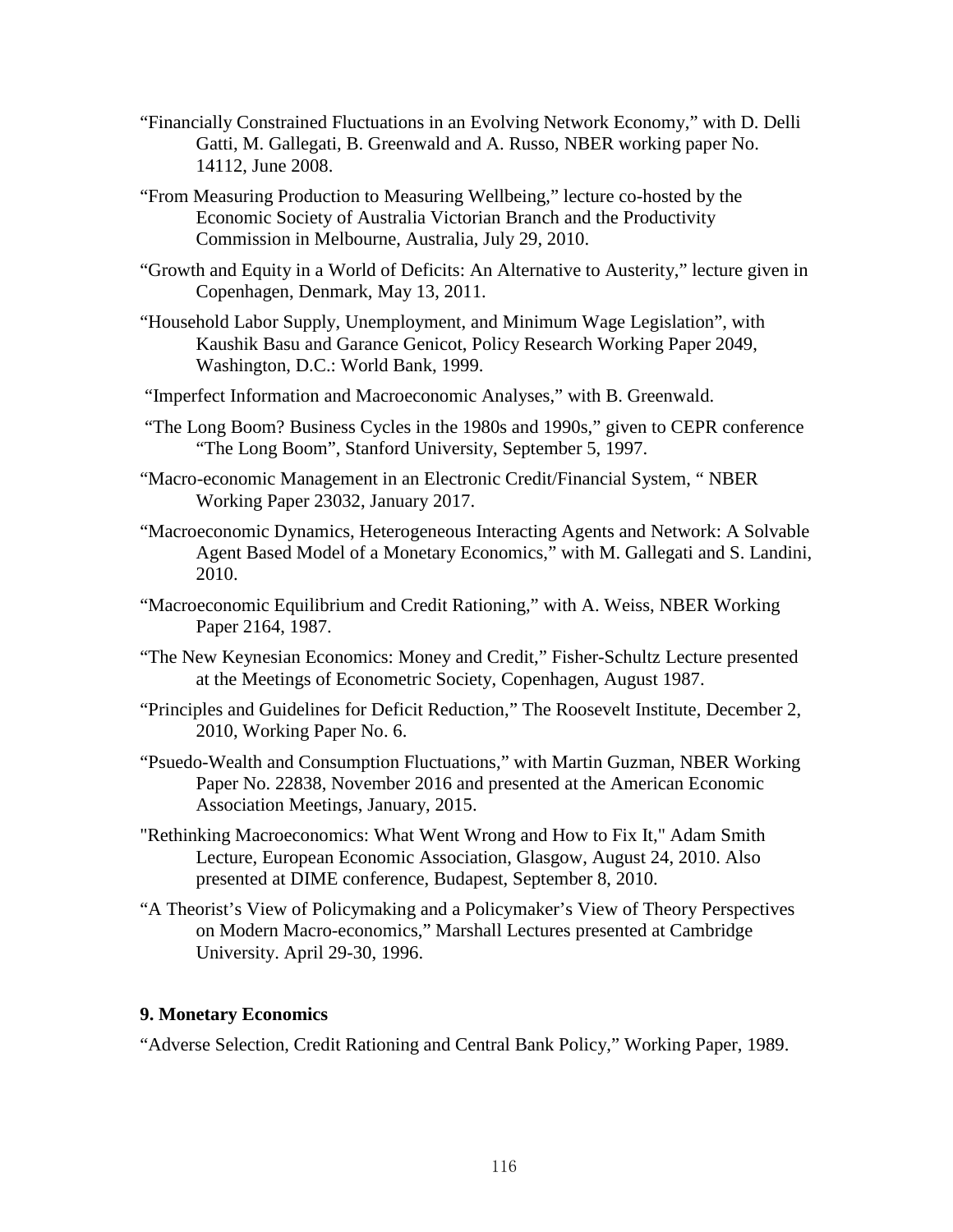- "Capital Market Imperfections and Regional Economic Development," with B. Greenwald and A. Levinson, prepared for CEPR conference on Finance and Development in Europe, Santiago, Spain, December 1991.
- "Consumer and Producer Price-Neutral Tax Reform with an Informal Economy," with M. Shahe Emran, Working Paper, September, 2002.
- "Money Neutrality in a Model of Firm Adjustment," with B. Greenwald and K. Clay, Working Paper, Stanford University, 1990.
- "Monetary and Exchange Rate Policy in Small Open Economies: The Case of Iceland," Central Bank of Iceland Working Paper Nr. 15. http://www.sedlabanki.is/uploads/files/WP-15.pdf
- "Monetary Policy and the Institutional Structure of Banking," with B. Greenwald, June 1991.
- "Monetary Policy and the Theory of the Risk-Averse Bank," with B. Greenwald, prepared for the conference "Macroeconomic Stabilization Policy: Lessons for the Future," CEPR, Stanford University and the Federal Reserve Bank of San Francisco, March 5, 1993.
- "Net Worth, Exchange Rates, and Monetary Policy: The Effects of a Devaluation in a Financially Fragile Environment," with D. Delli Gatti, M. Gallegati, and B. Greenwald, Stiglitz, NBER working paper No. 13244, July 2007.

#### **10. International Economics**

- "Asia and the Emerging Global Economic System," lecture presented at Institute for New Economic Thinking conference, Bretton Woods, April 10, 2011.
- "Back to Basics: Policies and Strategies for Enhanced Growth and Equity in Post-Crisis East Asia," Bangkok, Thailand. July 29, 1999.
- "Can We Prevent Another Global Financial Crisis?" public lecture at the University of Hobart in Hobart, Australia, August 2, 2010.
- "The Economic Crisis: Towards a New World Order? Towards Sustainable Growth?" lecture given in Mumbai, May 26, 2010.
- "Farewell to the Invisible Hand? A Global Financial System for the Twenty-first Century," 2010 David Finch Lecture at the University of Melbourne in Melbourne, Australia, July 28, 2010.
- "Freefall: The Sinking of the Global Economy," public lecture at Murdoch University in Perth, Australia, Jul 19, 2010 and at the University of Queensland in Brisbane, Australia on July 26, 2010.
- "The Future of the Euro: An Analysis of the Challenges Facing the Currency Union," Columbia University working paper, 2014.
- "The Global Financial Crisis: Lessons for Economc and Financial Theory and Policy," presented to Swiss Finance Institute, Zurich, September 20, 2010.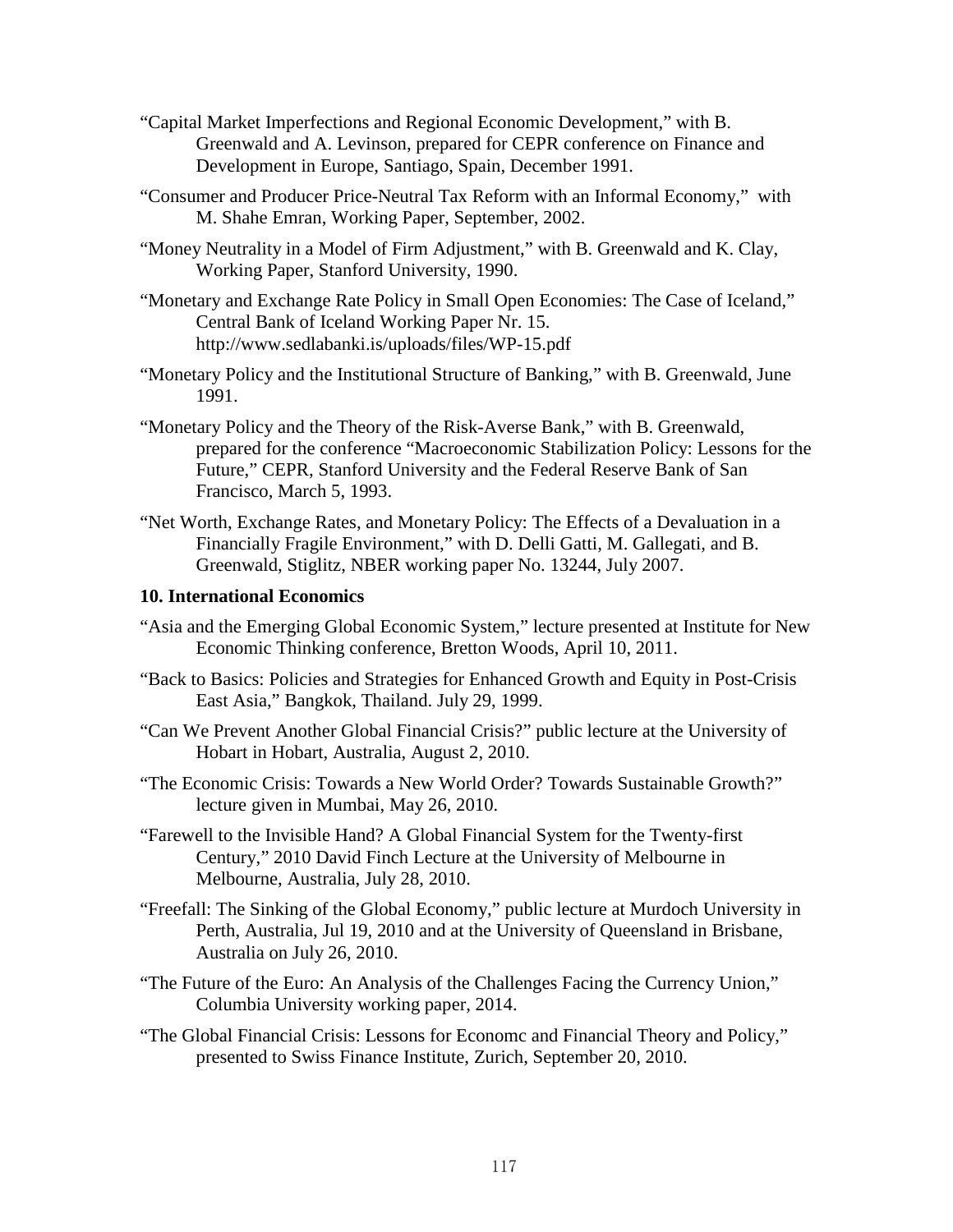- "The Global Financial Crisis: Perspectives and Policies," presented to Stanford Institute for Economic Policy Research, Stanford, March 24, 1999. Also given as talk to Pacific Affairs Council and Pomona College.
- "New Economic World Order: Perspectives from the U.S." presented in Flims, Switzerland, September 17, 2010.
- "A New Era of Opening Up," lecture at the China Development Forum, March 20, 2011.
- "Two Principles for the Next Round or, How to Bring Developing Countries in from the Cold," Stockholm, Sweden, April 12, 1999. Revised and presented to WTO, Geneva, Switzerland, September 21, 1999.
- "Responding to Economic Crises: Policy Alternatives for Equitable Recovery and Development," presented to North-South Institute, Ottawa, Canada, September 29, 1998.
- "Responding to the Crisis: Real Estate, Asia, and the Global Economy," MIPIM Asia, Hong Kong, November 11, 2010.
- "Road to Ruin?: Financial Instability and the Global Economy," lecture at the Crawford School of Economics in Canberra, Australia, August 3, 2010.
- "A Short Note on Surveillance and How Reforms in Surveillance Can Help the IMF to Promote Global Financial Stability," International Monetary Fund, July 2011.
- "Towards a New International Architecture: Principles and Policies," presented to European Investment Bank in Fiesole, Italy, October 15, 1995.

# **11. Development**

- "Allocation of Capital in East Asia," with M. Uy, prepared for *The East Asian Miracle,* World Bank, 1993.
- "Can Aid Facilitate Development? A New Vision for Development Cooperation in the 21st Century," paper presented Tokyo, Japan, September 17, 1997.
- "Confronting AIDS in Developing Countries," address to Members of the European Parliament, Brussels, November 25, 1997.
- "Development Under Adversity? The Palestinian Economy in Transition," address to the Conference on Development Under Adversity, Gaza, November 22, 1997.
- "The East Asian Crisis and Its Implications for India," Commemorative Lecture for the Golden Jubilee Year Celebration of Industrial Finance Corporation of India, New Delhi, India, May 19, 1998.
- "The Dialectics of Law and Development," with Antara Haldar, presented at the Institute for Policy Dialogue's China Task Force Meeting, June, 2008.
- "Distribution, Efficiency and Voice: Designing the Second Generation of Reform," presented at Conference on Asset Distribution, Poverty, and Economic Growth. Ministry of Land Reform, Brazil and the World Bank, Brasília, Brazil, July 14, 1998.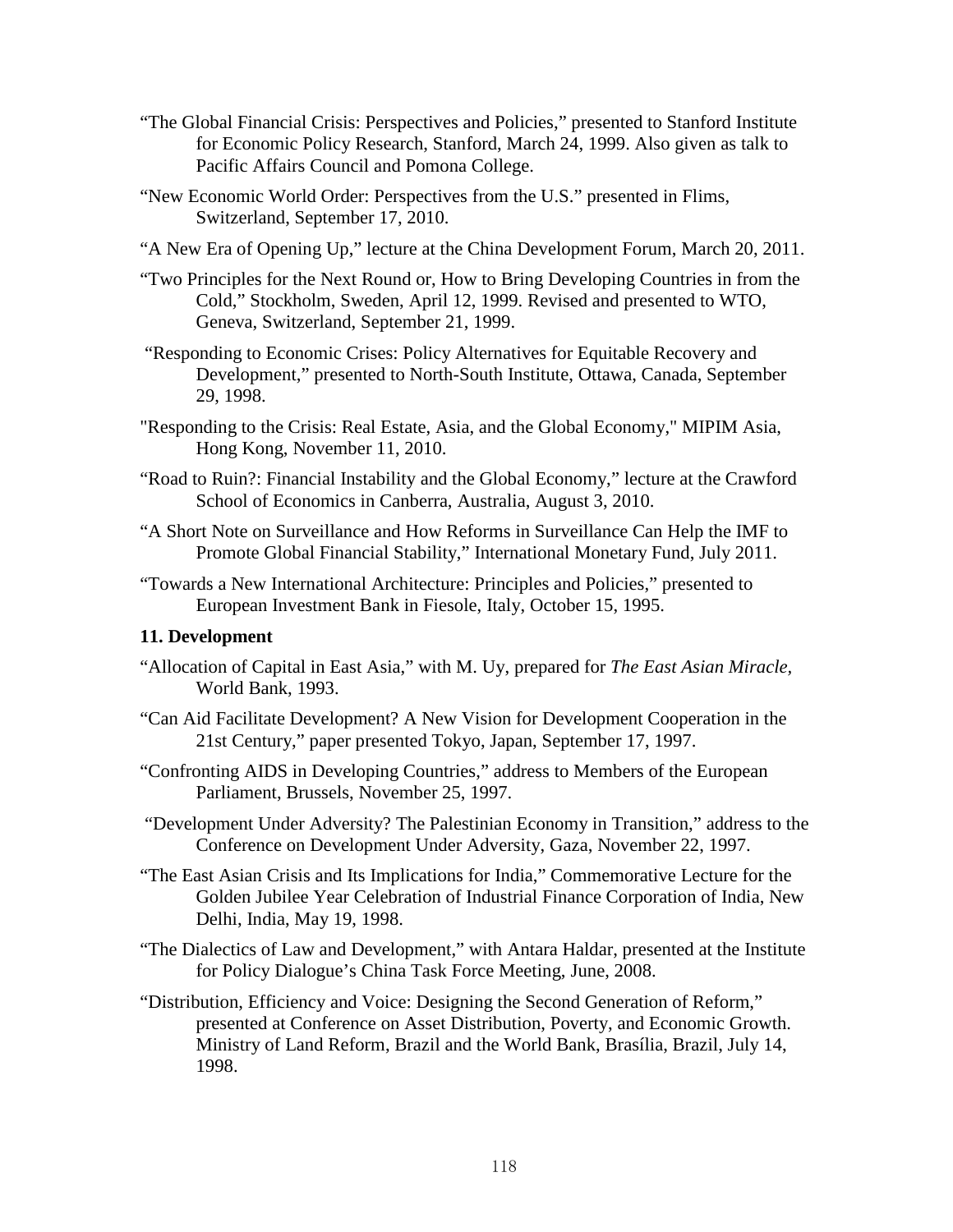- "Equitable and Sustainable Development," presented at the Conference on "Central Banking and Sustainable Development in the 21st Century," Kuala Lumpur, 28- 30 August, 2000.
- "Financial Liberalization, Financial Restraint, and Entrepreneurial Development," with Shahe Emran, January, 2009.
- "The Future of China," presented in "China: Challenges and Prospects," at the World Bank Group - International Monetary Fund Annual Meetings Program of Seminars, Hong Kong SAR, China, September 22, 1997.
- "Government, Financial Markets, and Economic Development," NBER Working Paper 3669, 1991. (Presented at a conference by the Vargas Foundation, "The Economic Reconstruction of Latin America," Rio de Janeiro, August 1989.)
- "Growth with Responsibility in a Globalized World Findings of the Shadow G-8," with Stephany Griffith-Jones, Friedrich-Ebert-Stiftung *Dialogue on Globalization* Occasional Paper No. 31, May 2007.
- "The Impact of Individual Accounts: Piecemeal vs. Comprehensive Approaches," with Mike Orszag, Peter Orszag, and Dennis Snower, presented at the World Bank Annual Development Conference, April 1999.

"The Indian Microfinance Crisis," with Antara Haldar, February 2013.

- "Introduction," working paper distributed at Fifth Tokyo International Conference on African Development (TICAD), Initiative for Policy Dialogue, Columbia, June 1- 3, 2013.
- "An Issues Paper on Financial Markets and Policies in East Asian Economies," June 1992.
- "Markets and Development," prepared for the American Economic Association Meetings, December 1980.
- "Microfinance and Missing Markets," with Shahe Emran and Mahbub Morshed, October 2006.
- "More Instruments and Broader Goals: Moving Toward the Post-Washington Consensus," World Institute for Development Economics Research (WIDER) Annual Lectures 2, Helsinki, Finland, January 1998.
- "Participation and Development: Perspectives from the Comprehensive Development Paradigm," presented at the International Conference on Democracy, Market Economy, and Development. Seoul, Korea, February 27, 1999.
- "Post Financial Crisis: Options for SIDS and Emerging Economies," presentation in Mauritius, February 9, 2011.
- "Reducing Poverty: Some Lessons from the Last Quarter Century," presented at BWPI/Chronic Poverty Research Centre International Conference, "Ten years of global poverty reduction: What have we learned and what should we do?" September 8, 2010.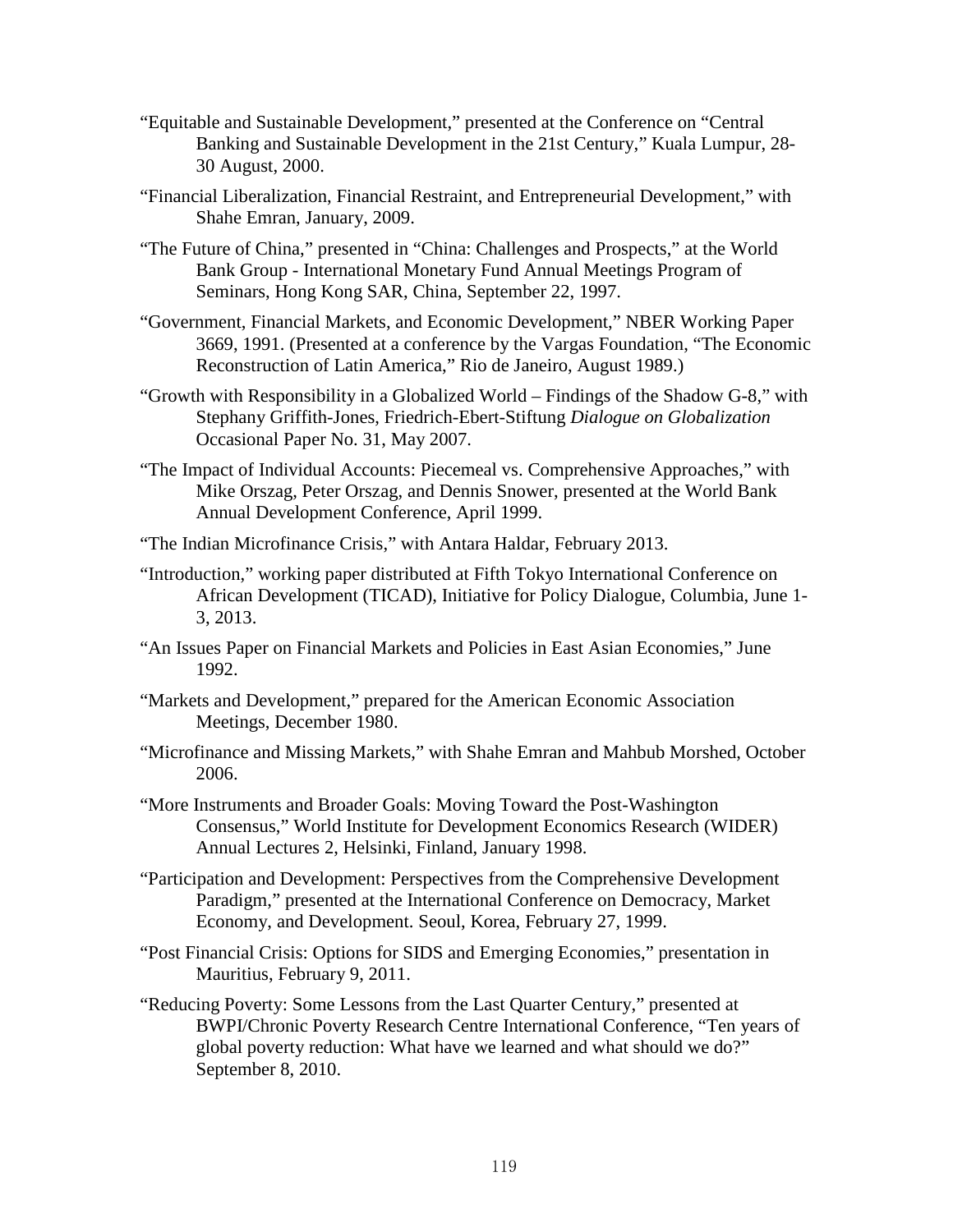- "A Report on the China Trip for the World Bank Project 'Public Policy and the Asian Miracle'," with Y. Qian, January 1993.
- "The Role of Cognitive Change in Societal Rigidity and Change," with K. Hoff, March 20, 2011.
- "The Role of the Financial System in Development," presentation at the Fourth Annual World Bank Conference on Development in Latin America and the Caribbean (LAC ABCDE), San Salvador, El Salvador, June 29, 1998.
- "Second Generation Strategies for Reform for China," presented to Beijing University, Beijing, China, July 20, 1998
- "A Social Democratic Agenda for a More Dynamic Indian Economy: Creating an Innovative and Learning Society," The 2010 Jawaharlal Nehru Memorial Lecture, November 18.
- "Sound Finance and Sustainable Development in Asia," Keynote Address to the Asia Development Forum Manila, the Philippines, March 12, 1998.
- "Statement to the Meeting of Finance Ministers of ASEAN plus 6 with the IMF and the World Bank," Kuala Lumpur, Malaysia, December 1, 1997.
- "Statement to the Meeting of the Heads of Multilateral Development Banks," Inter-American Development Bank, Washington, D.C., January 15, 1998.
- "Survey of the Economics of International Debt," with J. Eaton and M. Gersovitz, 1985.
- "Taxes, Prices, and the Balance Between Industry and Agriculture," with R. Sah, presented at 8th International Economic Congress in New Dehli, December 1986.
- "Technology, Taxes, Prices, and the Balance between Industry and Agriculture," with R. Sah, prepared in EMBRAPA-Yale Workshop, Brasilia, May 18-22, 1987.
- "Theory of Imperfect Competition in Rural Credit Markets," with K. Hoff, Institute for Policy Reform Working Paper IPR 49, October 1992.
- "A Theory of Rural Credit Markets with Costly Enforcement," with K. Hoff, October 1992.
- "Toward a New Paradigm for Development: Strategies, Policies, and Processes," given as the 1998 Prebisch Lecture at UNCTAD, Geneva, October 19, 1998.
- "Towards a Pro-Development and Balanced Intellectual Property Regime," Keynote address presented at the Ministerial Conference on Intellectual Property for Least Developed Countries, World Intellectual Property Organization (WIPO), Seoul, October 25, 2004.

#### **12. Distribution of Income and Wealth**

- "Intergenerational Mobility and Dynastic Inequality," with R. Kanbur, Princeton University Economic Research Program Research memorandum No. 324, April 1986.
- "Mobility and Inequality: A Utilitarian Analysis," with R. Kanbur, Economic Theory Discussion Paper 57, University of Cambridge, May 1982.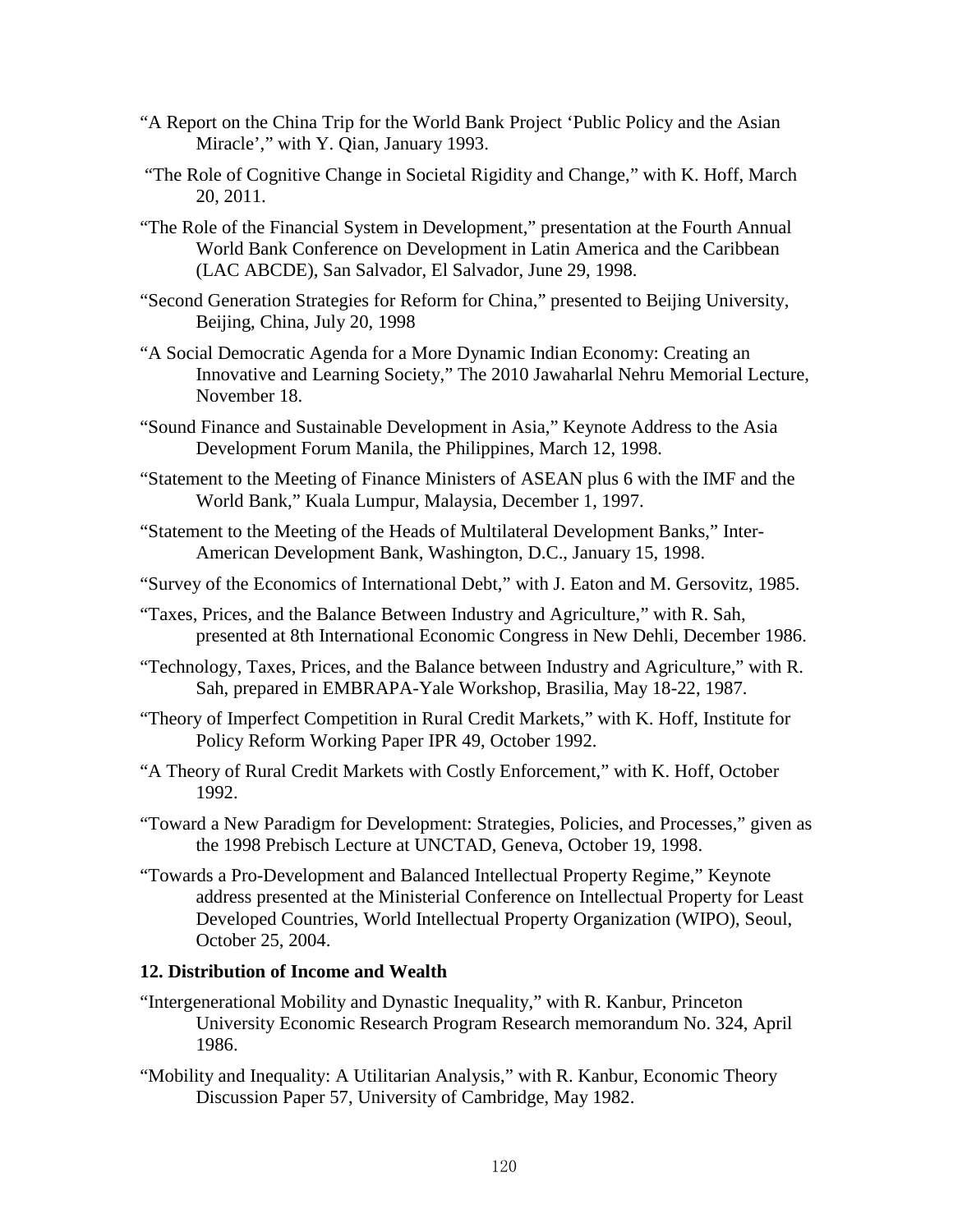- "New Theoretical Perspectives on the Distribution of Income and Wealth Among Individuals: Parts I-IV" NBER Working Papers 21189-21192, May 2015.
- "Piketty Meets Pasinetti: On Public Investment and Intelligent Machinery," with L. Mattauch, D. Klenerty, and O. Edenhoferx, January 2017.
- "Remarks on Inequality, Agency Costs, and Economic Efficiency," prepared for a workshop in "Economic Theories of Inequality," Stanford Institute for Theoretical Economics, Stanford University, March 11-13, 1993.
- "Simple Formulae for the Measurement of Inequality and the Optimal Linear Income Tax," IMSSS Technical Report No. 215, Stanford University, August 1976.

#### **13. Welfare Economics**

- "The Inefficiency of the Competitive Stock Market and Its Implications for the Depletion of Natural Resources," Studies in the Economics of Energy Resources, Technical Report No. 21, Stanford University, 1977.
- "Pareto Inferior Trade and Optimal Trade Policy," with D. Newbery, Princeton University Econometric Research Program Research Memorandum 281, May 1981.

#### **14. Comparative Economic Systems / Organization Theory**

- "Economics of Committees," with R. Sah, Center Discussion Paper 486, Economic Growth Center, Yale University, June 1985.
- "Human Nature and Economic Organization," Jacob Marashak Lecture, presented at Far Eastern Meetings of the Econometric Society, October 1987.
- "Lessons for Transition Economies from the Experience of the East Asian Tigers," Videorecording of a lecture given in an IMF Institute seminar series, November 7, 1996.
- "Managerial Quality in Centralized versus Decentralized Economic Systems," with R. Sah, July 1986.
- "Notes on Evolutionary Economics: Imperfect Capital Markets, Organizational Design, Long-run Efficiency." 1995.
- "Perpetuation and Self-Reproduction of Organizations: The Selection and Performance of Managers," with R. Sah, presented at World Congress of Econometric Society, Cambridge, August 1985.
- "Some Aspects of a General Theory of Economic Organization," lecture presented at the Ninth Latin American Meeting of the Econometric Society, Santiago, Chile, August 1989.

#### **15. Political Economy**

- "Gender and Development: The Role of the State," World Bank Gender and Development Workshop, Washington, D.C., April 2, 1998.
- "Political Economy in a Contestable Democracy: The Case of Dividend Taxation," with A. Korinek, *2008 Meeting Papers*, Society for Economic Dynamics.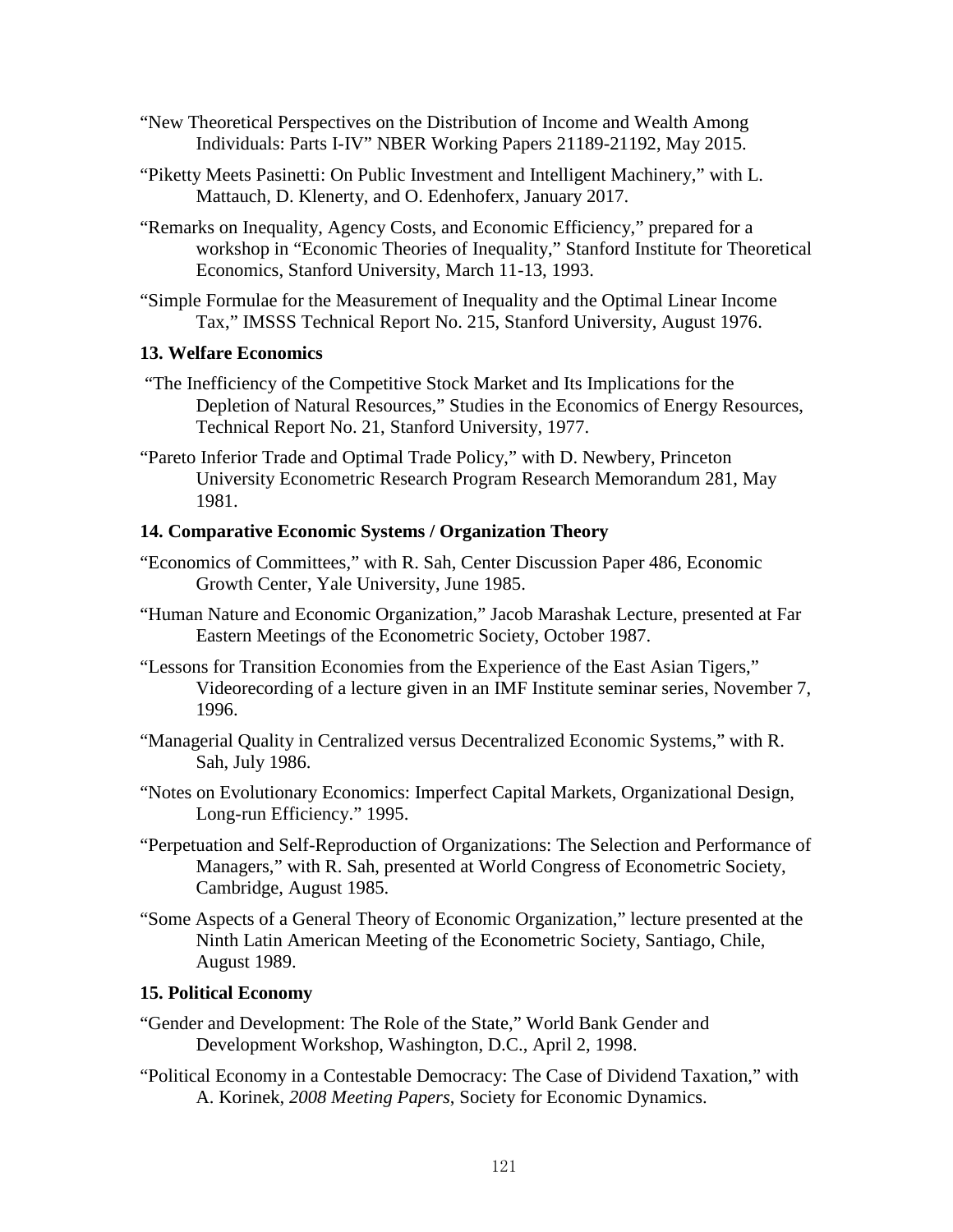- "Public Policy for a Knowledge Economy," remarks at the Department for Trade and Industry and Center for Economic Policy Research, London, U.K., January 27, 1999.
- "Reflections on the Theory and Practice of Reform," presented to Stanford University, September 17, 1998.
- "Rethinking the Economic Role of the State: Publicly Provided Private Goods," lecture delivered at Universitat Pompeu Fabra, Barcelona, November 15, 1992.

#### **16. Theory of Taxation / Public Finance**

- "Financial Structure and the Incidence of the Corporate Income Tax," with B. Greenwald, March 1987.
- "Information and Multi-Period Optimal Income Taxation with Government Commitment," with D. Brito, J. Hamilton, and S. Slutsky, NBER Working Paper 2458, December 1987.
- "Information and Multi-Period Optimal Taxation With Self-Selection," with D. Brito, J. Hamilton and S. Slutsky, Princeton University, October 1983.
- "Local Financing Alternative to the International Incidence of Corporate Income Taxes," with B. Greenwald, presented to NBER Conference on International Aspects of Taxation, September 1991.
- "Modelling the Effects of Capital Gains Taxes on the Accrual and Realization of Capital Gains," Report prepared for the Department of the Treasury, October 1981.
- "Pareto Efficient Taxation and Expenditure Policies, With Applications to the Taxation of Capital, Public Investment, and Externalities," presented at conference in honor of Agnar Sandmo, Bergen, January 1998.
- "Technological Change and Taxation," prepared for Conference on Tax Policy in the Twenty-First Century, Washington, D.C.
- "Taxation and Agricultural Pricing Policies, Cost Benefit Analysis, and the Foreign Exchange Constraint," Paper prepared for the World Bank, September 1982.
- "The Town-Versus-Country Problem: Optimal Pricing in an Agrarian Economy," with A. Braverman and R. Sah, presented to a Conference at the World Bank, June 1982.

#### **17. Theory of Public Expenditures**

- "Project Appraisal and Foreign Exchange Constraints: A Simple Exposition," with C.R. Blitzer and P. Dasgupta, NBER Working Paper 2165, 1987.
- "The Theory of International Public Goods and the Architecture of International Organizations," Background Paper No. 7, Third Meeting, High Level Group on Development Strategy and Management of the Market Economy, UNU/WIDER, Helsinki, Finland, July 8-10, 1995.